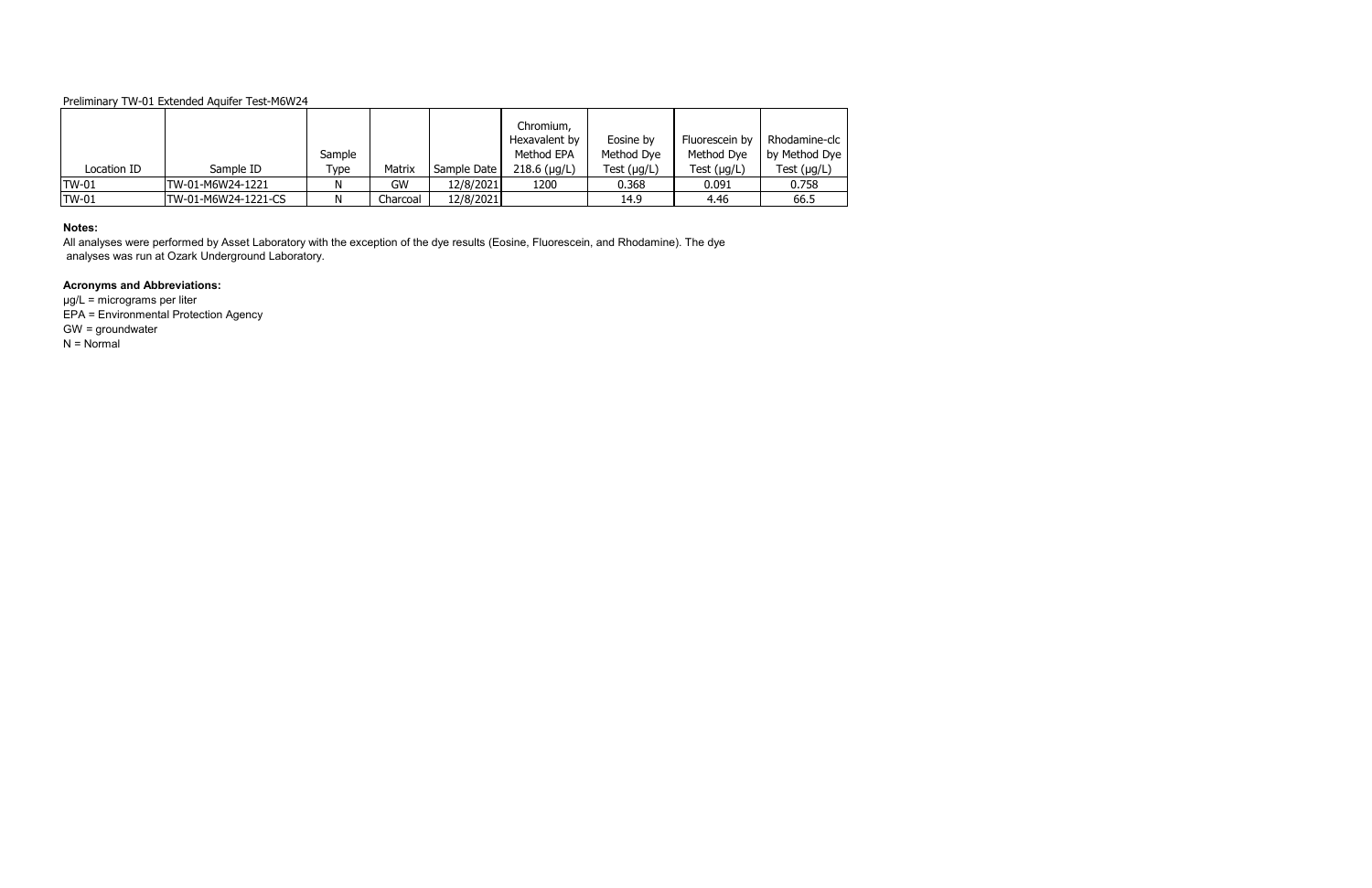|               |                   | Sample      |                    |        |             | Alkalinity, total<br>as CaCO3 by<br>Method SM | Aluminum,<br>dissolved by<br>Method SW | Ammonia as<br>nitrogen by<br>Method 4500 | Antimony,<br>dissolved by<br>Method SW | Arsenic,<br>dissolved by<br>Method SW | Barium,<br>dissolved by<br>Method SW | Beryllium,<br>dissolved by<br>Method SW | Boron, dissolved<br>by Method SW |
|---------------|-------------------|-------------|--------------------|--------|-------------|-----------------------------------------------|----------------------------------------|------------------------------------------|----------------------------------------|---------------------------------------|--------------------------------------|-----------------------------------------|----------------------------------|
| Location ID   | Sample ID         | <b>Type</b> | Parent Sample Code | Matrix | Sample Date | 2320 B (mg/L)                                 | 6020A (µg/L)                           | (mg/L)                                   | 6020A $(\mu g/L)$                      | 6020A (µg/L)                          | 6020A (µg/L)                         | 6020A (µg/L)                            | 6020A (mg/L)                     |
| HNWR-01A      | HNWR-01A-98-Q421  | N           |                    | GW     | 11/17/2021  |                                               | < 200 U                                |                                          | < 1.0 U                                | 15.1                                  | 92.8                                 | < 1.0 U                                 | 0.547                            |
| HNWR-01A      | HNWR-01A-174-Q421 | N           |                    | GW     | 11/17/2021  |                                               | < 200 U                                |                                          | < 1.0 U                                | 16.5                                  | 98.1                                 | < 1.0 U                                 | 0.524                            |
| MTS-1         | MTS-1-Q421        | N           |                    | GW     | 11/15/2021  | 40.7                                          | < 200 U                                | 0.261                                    | < 1.0 U                                | 23.9                                  | 28.1                                 | < 1.0 U                                 | 0.487                            |
| MTS-2         | MTS-2-Q421        | N           |                    | GW     | 11/15/2021  | 69.8                                          | < 200 U                                | < 0.10 U                                 | < 1.0 U                                | 17.3                                  | 82.6                                 | < 1.0 U                                 | 0.756                            |
| MW-94-030     | MW-94-030-Q421    | N           |                    | GW     | 11/17/2021  |                                               | < 200 U                                |                                          | < 1.0 U                                | 5.25                                  | 58.3                                 | < 1.0 U                                 | 0.567                            |
| MW-94-100     | MW-94-100-Q421    | N           |                    | GW     | 11/17/2021  |                                               | < 200 U                                |                                          | < 1.0 U                                | 10.1                                  | 77.6                                 | < 1.0 U                                 | 0.516                            |
| MW-94-100     | MW-908-Q421       | <b>FD</b>   | MW-94-100-Q421     | GW     | 11/17/2021  |                                               | < 200 U                                |                                          | < 1.0 U                                | 9.91                                  | 76.8                                 | < 1.0 U                                 | 0.536                            |
| MW-94-175     | MW-94-175-Q421    | N           |                    | GW     | 11/17/2021  |                                               | < 200 U                                |                                          | < 1.0 U                                | 11.4                                  | 88.4                                 | < 1.0 U                                 | 0.416                            |
| MW-99-060     | MW-99-060-Q421    | N           |                    | GW     | 11/18/2021  |                                               | < 200 U                                |                                          | < 1.0 U                                | 7.86                                  | 35.1                                 | < 1.0 U                                 | 1.2                              |
| MW-99-140     | MW-99-140-Q421    | N           |                    | GW     | 11/18/2021  |                                               | < 200 U                                |                                          | < 1.0 U                                | 4.79                                  | 57                                   | < 1.0 U                                 | 0.648                            |
| PGE-09N       | PGE-09N-Q421      | N           |                    | GW     | 11/18/2021  |                                               | < 2000 U                               |                                          | < 10 U                                 | 43.4                                  | 67.2                                 | < 10 U                                  | 3.2                              |
| PGE-09S       | PGE-09S-Q421      | N           |                    | GW     | 11/18/2021  |                                               | < 2000 U                               |                                          | < 10 U                                 | 17.4                                  | 51                                   | < 10 U                                  | 2.49                             |
| <b>SITE B</b> | SITE B-165-Q421   | N           |                    | GW     | 11/17/2021  |                                               | $< 200$ U                              |                                          | < 1.0 U                                | 17                                    | 113                                  | < 1.0 U                                 | 0.333                            |
| SITE B        | SITE B-220-Q421   | N           |                    | GW     | 11/17/2021  |                                               | < 200 U                                |                                          | < 1.0 U                                | 17.6                                  | 113                                  | < 1.0 U                                 | 0.328                            |
| <b>SITE B</b> | SITE B-285-Q421   | N           |                    | GW     | 11/17/2021  |                                               | < 200 U                                |                                          | < 1.0 U                                | 17                                    | 108                                  | < 1.0 U                                 | 0.321                            |

#### **Notes:**

Analyses were performed by Emax Laboratory with the exception of ammonia. The ammonia was analyzed at BC Labs.

< = analyte not detected at the reporting limit shown

-- = data not anlayzed or data not reportable

# **Acronyms and Abbreviations:**

µg/L = micrograms per liter µS/cm = microsiemens per centimeter

EPA = Environmental Protection Agency

µg/L = micrograms per liter

GW = groundwater

mg/L = milligrams per liter

 $N =$  Normal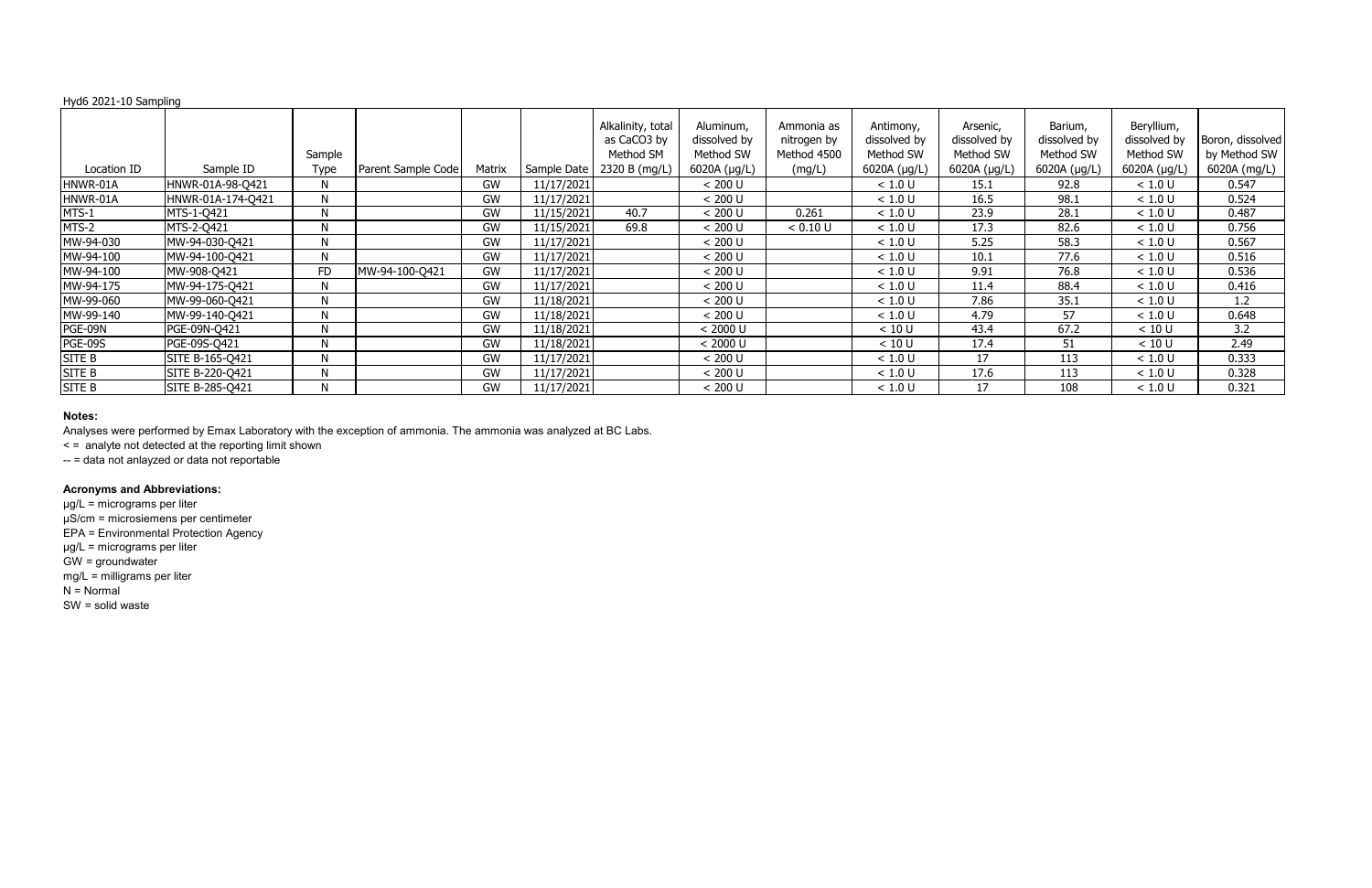|                   |             |                    |        |             | Cadmium,<br>dissolved by<br>Method SW | Calcium,<br>dissolved by<br>Method SW | Chloride by<br>Method EPA | Chromium,<br>Hexavalent by<br>Method EPA | Chromium, total<br>dissolved by<br>Method SW | Cobalt,<br>dissolved by<br>Method SW | Copper,<br>dissolved by<br>Method SW | Deuterium by<br>Method CFIRM |
|-------------------|-------------|--------------------|--------|-------------|---------------------------------------|---------------------------------------|---------------------------|------------------------------------------|----------------------------------------------|--------------------------------------|--------------------------------------|------------------------------|
| Sample ID         | <b>Type</b> | Parent Sample Code | Matrix | Sample Date | 6020A (µg/L)                          | 6020A (mg/L)                          | 300.0 (mg/L)              | $218.6$ (µg/L)                           | 6020A (µg/L)                                 | 6020A (µg/L)                         | 6020A (µg/L)                         | (0/00)                       |
| HNWR-01A-98-Q421  | N           |                    | GW     | 11/17/2021  | < 1.0 U                               | 29.2                                  | 694                       | 13.5                                     | 16.9                                         | < 1.0 U                              | < 2.0 U                              | $-74.4$                      |
| HNWR-01A-174-Q421 | N           |                    | GW     | 11/17/2021  | < 1.0 U                               | 29.8                                  | 647                       | 13.8                                     | 56.5                                         | 1.21                                 | 2.81                                 | $-73.9$                      |
| MTS-1-Q421        | N           |                    | GW     | 11/15/2021  | < 1.0 U                               | 11.2                                  | 1160                      | < 0.20 U                                 | < 1.0 U                                      | < 1.0 U                              | < 2.0 U                              | $-75.1$                      |
| MTS-2-Q421        | N           |                    | GW     | 11/15/2021  | < 1.0 U                               | 85.6                                  | 724                       | 5.43                                     | 7.3                                          | < 1.0 U                              | < 2.0 U                              | $-74.9$                      |
| MW-94-030-Q421    | N           |                    | GW     | 11/17/2021  | < 1.0 U                               | 49.6                                  | 776                       | 19.7                                     | 20.7                                         | < 1.0 U                              | < 2.0 U                              | $-72.6$                      |
| MW-94-100-Q421    | N           |                    | GW     | 11/17/2021  | < 1.0 U                               | 45.9                                  | 446                       | 8.6                                      | 9.26                                         | < 1.0 U                              | < 2.0 U                              | $-72.6$                      |
| MW-908-Q421       | <b>FD</b>   | MW-94-100-Q421     | GW     | 11/17/2021  | < 1.0 U                               | 46.5                                  | 454                       | 8.58                                     | 9.17                                         | < 1.0 U                              | < 2.0 U                              | $-73.3$                      |
| MW-94-175-Q421    | N           |                    | GW     | 11/17/2021  | < 1.0 U                               | 24.1                                  | 242                       | 14.6                                     | 15.6                                         | < 1.0 U                              | < 2.0 U                              | $-73.7$                      |
| MW-99-060-Q421    | N           |                    | GW     | 11/18/2021  | < 1.0 U                               | 47.8                                  | 550                       | < 0.20 U                                 | < 1.0 U                                      | < 1.0 U                              | < 2.0 U                              | $-72.3$                      |
| MW-99-140-Q421    | N           |                    | GW     | 11/18/2021  | < 1.0 U                               | 64.4                                  | 619                       | 0.593                                    | < 1.0 U                                      | < 1.0 U                              | < 2.0 U                              | $-72.7$                      |
| PGE-09N-Q421      | N           |                    | GW     | 11/18/2021  | < 10 U                                | 171                                   | 3640                      | < 1.0 U                                  | < 10 U                                       | < 10 U                               | < 20 U                               | $-75.1$                      |
| PGE-09S-Q421      | N           |                    | GW     | 11/18/2021  | < 10 U                                | 146                                   | 3740                      | < 1.0 U                                  | < 10 U                                       | < 10 U                               | < 20 U                               | $-77.3$                      |
| SITE B-165-Q421   | N           |                    | GW     | 11/17/2021  | < 1.0 U                               | 34.5                                  | 345                       | 31.4                                     | 43                                           | < 1.0 U                              | < 2.0 U                              | $-75.8$                      |
| SITE B-220-Q421   | N           |                    | GW     | 11/17/2021  | < 1.0 U                               | 34.6                                  | 357                       | 31.2                                     | 50.9                                         | < 1.0 U                              | < 2.0 U                              | -75.4                        |
| SITE B-285-Q421   | N           |                    | GW     | 11/17/2021  | < 1.0 U                               | 34.8                                  | 341                       | 31.4                                     | 40.6                                         | < 1.0 U                              | < 2.0 U                              | $-75.2$                      |
|                   |             | Sample             |        |             |                                       |                                       |                           |                                          |                                              |                                      |                                      |                              |

#### **Notes:**

Analyses were performed by Emax Laboratory with the exception of ammonia. The ammonia was analyzed

< = analyte not detected at the reporting limit shown

-- = data not anlayzed or data not reportable

# **Acronyms and Abbreviations:**

µg/L = micrograms per liter µS/cm = microsiemens per centimeter

EPA = Environmental Protection Agency

µg/L = micrograms per liter

GW = groundwater

mg/L = milligrams per liter

 $N =$  Normal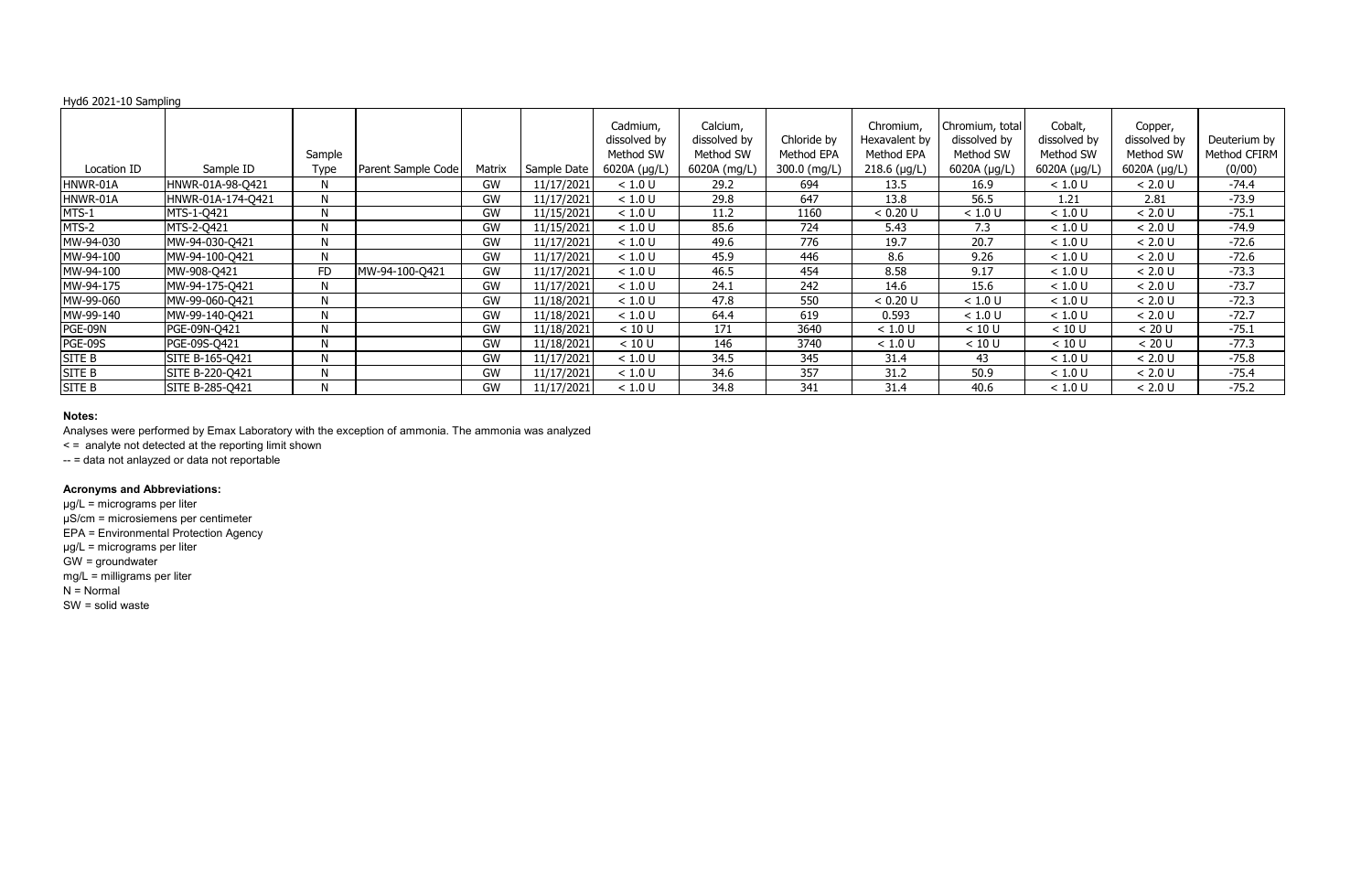|                |                   | Sample       |                    |        |             | Fluoride by<br>Method EPA | Iron, dissolved<br>by Method SW | Lead, dissolved<br>by Method SW | Magnesium,<br>dissolved by<br>Method SW | Manganese,<br>dissolved by<br>Method SW | Mercury,<br>dissolved by<br>Method EPA | Molybdenum,<br>dissolved by<br>Method SW | Nickel, dissolved<br>by Method SW |
|----------------|-------------------|--------------|--------------------|--------|-------------|---------------------------|---------------------------------|---------------------------------|-----------------------------------------|-----------------------------------------|----------------------------------------|------------------------------------------|-----------------------------------|
| Location ID    | Sample ID         | Type         | Parent Sample Code | Matrix | Sample Date | 300.0 (mg/L)              | 6020A (µg/L)                    | 6020A (µg/L)                    | 6020A (mg/L)                            | 6020A (µg/L)                            | 7470A (µg/L)                           | 6020A (µg/L)                             | 6020A (µg/L)                      |
| HNWR-01A       | HNWR-01A-98-Q421  | N            |                    | GW     | 11/17/2021  | 4.27                      | $< 100$ U                       | < 1.0 U                         | 2.23                                    | < 10 U                                  | < 0.50 U                               | 13.9                                     | 14.1                              |
| HNWR-01A       | HNWR-01A-174-Q421 | N            |                    | GW     | 11/17/2021  | 4.37                      | 278                             | < 1.0 U                         | 2.23                                    | < 10 U                                  | < 0.50 U                               | 14.3                                     | 26.7                              |
| MTS-1          | MTS-1-Q421        | N            |                    | GW     | 11/15/2021  | 4.74                      | $< 100$ U                       | < 1.0 U                         | 0.358                                   | < 10 U                                  | < 0.50 U                               | 14.3                                     | < 1.0 U                           |
| MTS-2          | MTS-2-Q421        | N            |                    | GW     | 11/15/2021  |                           | < 100 U                         | < 1.0 U                         | 3.07                                    | < 10 U                                  | < 0.50 U                               | 17.9                                     | 2.39                              |
| MW-94-030      | MW-94-030-Q421    | N            |                    | GW     | 11/17/2021  | 3.91                      | $< 100$ U                       | < 1.0 U                         | 11.2                                    | < 10 U                                  | < 0.50 U                               | 13.3                                     | < 1.0 U                           |
| MW-94-100      | MW-94-100-Q421    | N            |                    | GW     | 11/17/2021  | 3.18                      | < 100 U                         | < 1.0 U                         | 6.53                                    | < 10 U                                  | < 0.50 U                               | 18.7                                     | < 1.0 U                           |
| MW-94-100      | MW-908-Q421       | <b>FD</b>    | MW-94-100-Q421     | GW     | 11/17/2021  | 2.98                      | < 100 U                         | < 1.0 U                         | 6.56                                    | < 10 U                                  | < 0.50 U                               | 18.5                                     | < 1.0 U                           |
| MW-94-175      | MW-94-175-Q421    | N            |                    | GW     | 11/17/2021  | 3.78                      | $< 100$ U                       | < 1.0 U                         | 1.59                                    | < 10 U                                  | < 0.50 U                               | 9.61                                     | < 1.0 U                           |
| MW-99-060      | MW-99-060-Q421    | N            |                    | GW     | 11/18/2021  | 2.87                      | 120                             | < 1.0 U                         | 19.4                                    | 125                                     | < 0.50 U                               | 40                                       | 5.94                              |
| MW-99-140      | MW-99-140-Q421    | N            |                    | GW     | 11/18/2021  | 3.46                      | < 100 U                         | < 1.0 U                         | 11                                      | 18.4                                    | < 0.50 U                               | 23.6                                     |                                   |
| PGE-09N        | PGE-09N-Q421      | $\mathsf{N}$ |                    | GW     | 11/18/2021  | < 0.20 U                  | 7050                            | < 10 U                          | 83.9                                    | 714                                     | < 0.50 U                               | 61.9                                     | < 10 U                            |
| <b>PGE-09S</b> | PGE-09S-Q421      | N            |                    | GW     | 11/18/2021  | < 0.20 U                  | 10500                           | < 10 U                          | 111                                     | 421                                     | < 0.50 U                               | 34.6                                     | < 10 U                            |
| SITE B         | SITE B-165-Q421   | N            |                    | GW     | 11/17/2021  | 4.21                      | $< 100$ U                       | < 1.0 U                         | 6.89                                    | < 10 U                                  | < 0.50 U                               | 11.6                                     | 23.6                              |
| SITE B         | SITE B-220-Q421   | N            |                    | GW     | 11/17/2021  | 4.13                      | 107                             | < 1.0 U                         | 6.87                                    | < 10 U                                  | < 0.50 U                               | 11.9                                     | 25                                |
| <b>SITE B</b>  | SITE B-285-Q421   | N            |                    | GW     | 11/17/2021  | 4.23                      | $< 100$ U                       | < 1.0 U                         | 6.65                                    | < 10 U                                  | < 0.50 U                               | 11.3                                     | 23                                |

#### **Notes:**

Analyses were performed by Emax Laboratory with the exception of ammonia. The ammonia was analyzed

< = analyte not detected at the reporting limit shown

-- = data not anlayzed or data not reportable

# **Acronyms and Abbreviations:**

µg/L = micrograms per liter µS/cm = microsiemens per centimeter

EPA = Environmental Protection Agency

µg/L = micrograms per liter

GW = groundwater

mg/L = milligrams per liter

 $N =$  Normal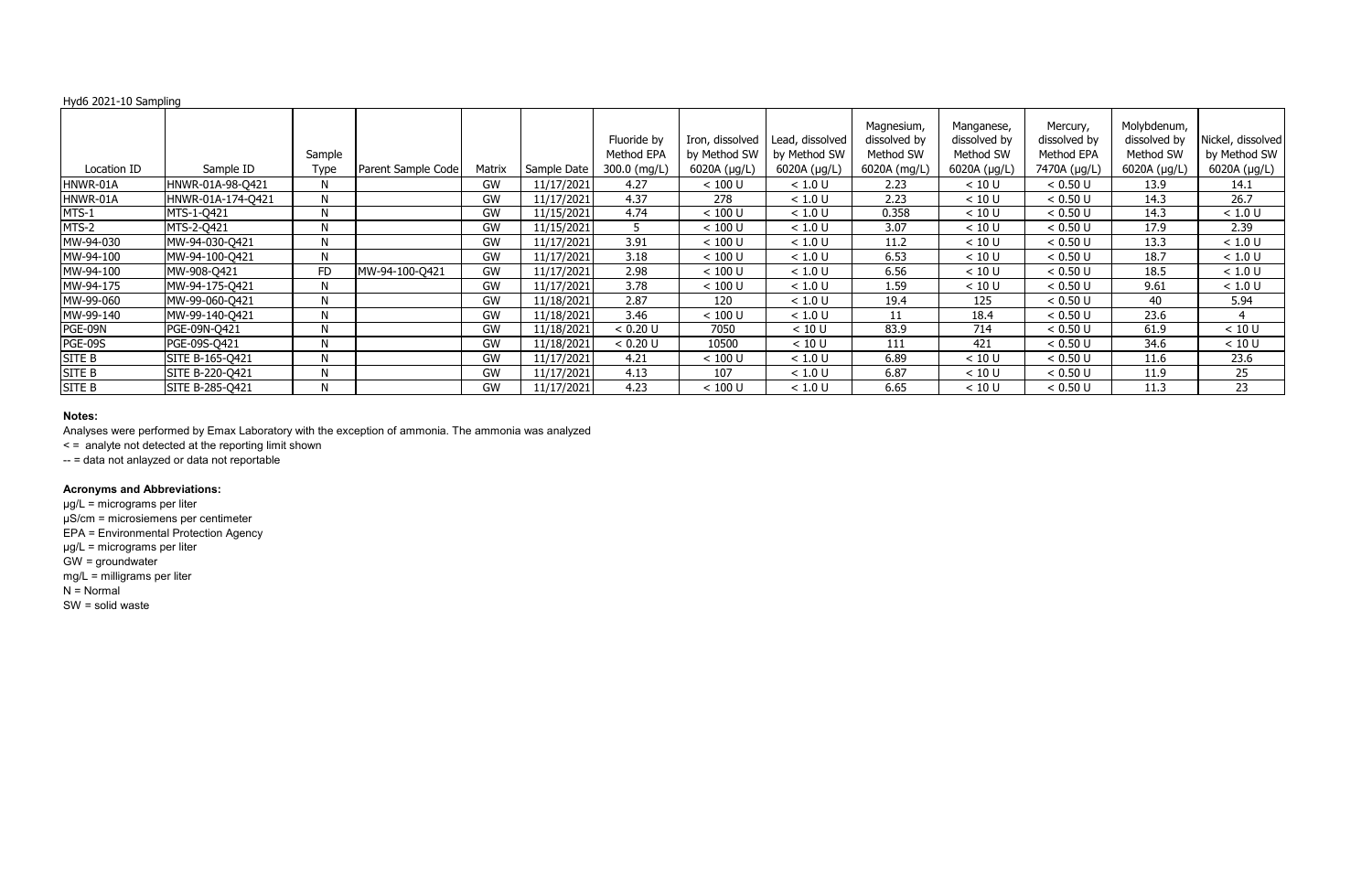|               |                   | Sample       |                    |           |             | Nitrate by<br>Method EPA | Oxygen 18 by<br>Method CFIRM | Potassium,<br>dissolved by<br>Method SW | Selenium,<br>dissolved by<br>Method SW | Silver, dissolved<br>by Method SW | Sodium,<br>dissolved by<br>Method SW | Sulfate by<br>Method EPA | Thallium,<br>dissolved by<br>Method SW |
|---------------|-------------------|--------------|--------------------|-----------|-------------|--------------------------|------------------------------|-----------------------------------------|----------------------------------------|-----------------------------------|--------------------------------------|--------------------------|----------------------------------------|
| Location ID   | Sample ID         | <b>Type</b>  | Parent Sample Code | Matrix    | Sample Date | 300.0 (mg/L)             | (0/00)                       | 6020A (mg/L)                            | 6020A ( $\mu$ g/L)                     | 6020A (µg/L)                      | 6020A (mg/L)                         | 300.0 (mg/L)             | 6020A $(\mu g/L)$                      |
| HNWR-01A      | HNWR-01A-98-Q421  | $\mathsf{N}$ |                    | GW        | 11/17/2021  | 1.86                     | $-10.06$                     | 6.86                                    | < 1.0 U                                | < 1.0 U                           | 415                                  | 88.6                     | < 1.0 U                                |
| HNWR-01A      | HNWR-01A-174-Q421 | N            |                    | GW        | 11/17/2021  | 2.88                     | $-10.07$                     | 6.93                                    | < 1.0 U                                | < 1.0 U                           | 426                                  | 92.1                     | < 1.0 U                                |
| MTS-1         | MTS-1-Q421        | N            |                    | GW        | 11/15/2021  | < 0.20 U                 | $-10.07$                     | 6.38                                    | < 1.0 U                                | < 1.0 U                           | 352                                  | 128                      | < 1.0 U                                |
| MTS-2         | MTS-2-Q421        | N            |                    | GW        | 11/15/2021  | 1.57                     | $-10.03$                     | 7.68                                    | < 1.0 U                                | < 1.0 U                           | 370                                  | 144                      | < 1.0 U                                |
| MW-94-030     | MW-94-030-Q421    | N            |                    | GW        | 11/17/2021  | 3.27                     | $-9.56$                      | 6.13                                    | 3.88                                   | < 1.0 U                           | 215                                  | 168                      | < 1.0 U                                |
| MW-94-100     | MW-94-100-Q421    | N            |                    | GW        | 11/17/2021  | 1.78                     | $-9.74$                      | 6.93                                    | < 1.0 U                                | < 1.0 U                           | 275                                  | 109                      | < 1.0 U                                |
| MW-94-100     | MW-908-Q421       | <b>FD</b>    | MW-94-100-Q421     | GW        | 11/17/2021  | 1.66                     | $-9.74$                      | 6.92                                    | < 1.0 U                                | < 1.0 U                           | 277                                  | 109                      | < 1.0 U                                |
| MW-94-175     | MW-94-175-Q421    | N            |                    | GW        | 11/17/2021  | 2.16                     | $-10.03$                     | 5.26                                    | < 1.0 U                                | < 1.0 U                           | 183                                  | 63.4                     | < 1.0 U                                |
| MW-99-060     | MW-99-060-Q421    | N            |                    | GW        | 11/18/2021  | < 0.10 U                 | $-9.57$                      | 12.9                                    | < 1.0 U                                | < 1.0 U                           | 445                                  | 213J                     | < 1.0 U                                |
| MW-99-140     | MW-99-140-Q421    | N            |                    | GW        | 11/18/2021  | 1.88                     | $-9.82$                      | 9.65                                    | 1.45                                   | < 1.0 U                           | 378                                  | 157 J                    | < 1.0 U                                |
| PGE-09N       | PGE-09N-Q421      | N            |                    | GW        | 11/18/2021  | < 2.0 U                  | $-9.8$                       | 13                                      | < 10 U                                 | < 10 U                            | 2230                                 | 990 J                    | < 10 U                                 |
| PGE-09S       | PGE-09S-Q421      | N            |                    | <b>GW</b> | 11/18/2021  | < 4.0 U                  | $-10$                        | 14.8                                    | < 10 U                                 | < 10 U                            | 2240                                 | 867J                     | < 10 U                                 |
| SITE B        | SITE B-165-Q421   | N            |                    | GW        | 11/17/2021  | 2.28                     | $-10.2$                      | 5.49                                    |                                        | < 1.0 U                           | 229                                  | 82.1                     | < 1.0 U                                |
| SITE B        | SITE B-220-Q421   | N            |                    | GW        | 11/17/2021  | 2.37                     | $-10.21$                     | 5.49                                    | 1.05                                   | < 1.0 U                           | 228                                  | 81.7                     | < 1.0 U                                |
| <b>SITE B</b> | SITE B-285-Q421   | N            |                    | GW        | 11/17/2021  | 2.38                     | $-10.2$                      | 5.45                                    | 1.12                                   | < 1.0 U                           | 223                                  | 79.8                     | < 1.0 U                                |

#### **Notes:**

Analyses were performed by Emax Laboratory with the exception of ammonia. The ammonia was analyzed

< = analyte not detected at the reporting limit shown

-- = data not anlayzed or data not reportable

# **Acronyms and Abbreviations:**

µg/L = micrograms per liter µS/cm = microsiemens per centimeter

EPA = Environmental Protection Agency

µg/L = micrograms per liter

GW = groundwater

mg/L = milligrams per liter

 $N =$  Normal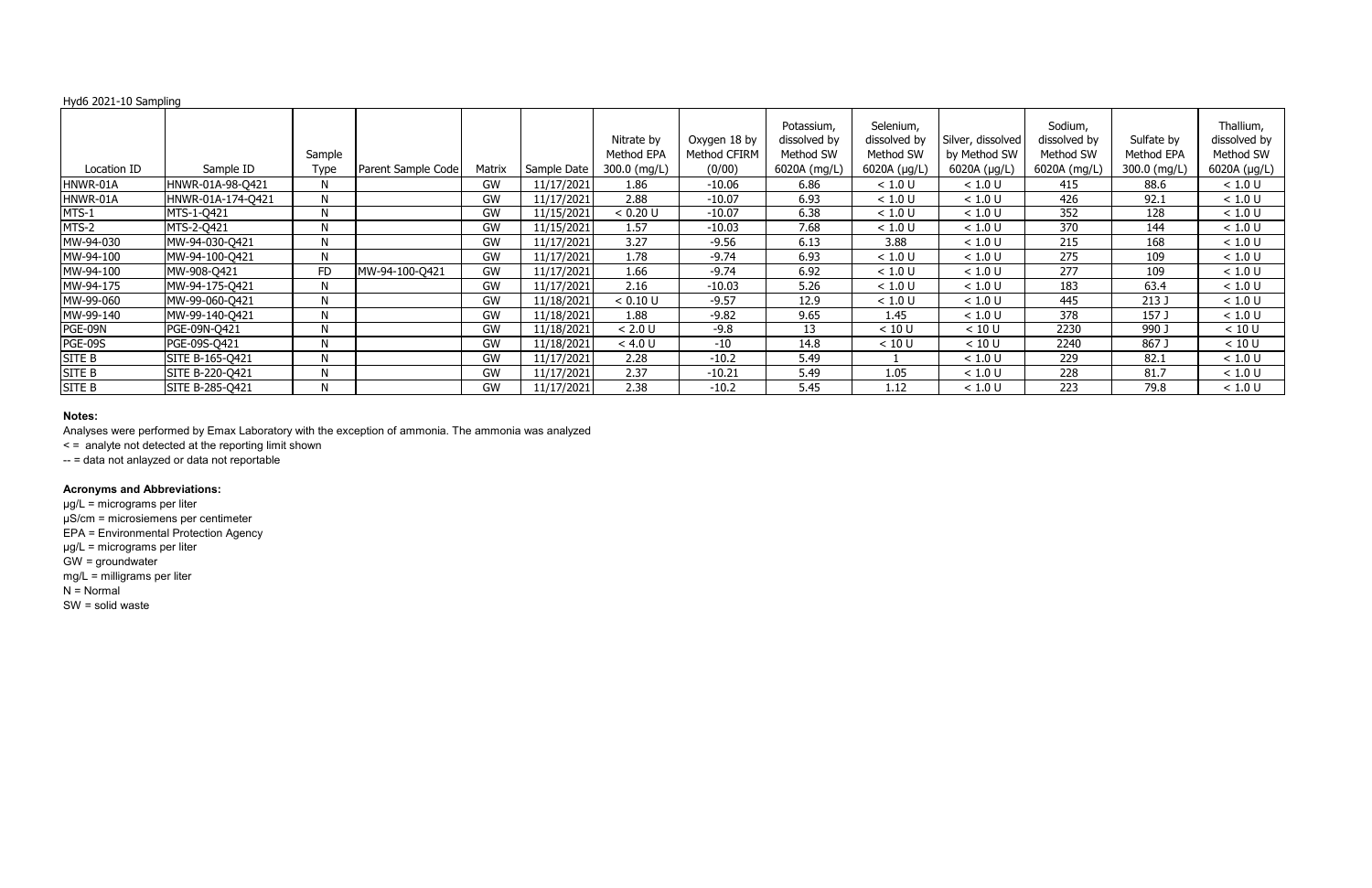|             |                   | Sample      |                    |           |             | Total dissolved<br>solids by<br>Method SM | Vanadium,<br>dissolved by<br>Method SW | Zinc, dissolved<br>by Method SW |
|-------------|-------------------|-------------|--------------------|-----------|-------------|-------------------------------------------|----------------------------------------|---------------------------------|
| Location ID | Sample ID         | <b>Type</b> | Parent Sample Code | Matrix    | Sample Date | 2540 C (mg/L)                             | 6020A (µg/L)                           | 6020A (µg/L)                    |
| HNWR-01A    | HNWR-01A-98-Q421  | Ν           |                    | GW        | 11/17/2021  | 1260                                      | 17.5 <sub>J</sub>                      | < 20 U                          |
| HNWR-01A    | HNWR-01A-174-Q421 | N           |                    | GW        | 11/17/2021  | 1300                                      | 18.8 J                                 | < 20 U                          |
| MTS-1       | MTS-1-0421        | N           |                    | GW        | 11/15/2021  | 2090                                      | < 1.0 U                                | < 20 U                          |
| MTS-2       | MTS-2-0421        | N           |                    | GW        | 11/15/2021  | 1350                                      | 11.2                                   | < 20 U                          |
| MW-94-030   | MW-94-030-Q421    | Ν           |                    | <b>GW</b> | 11/17/2021  | 836                                       | 14.9 J                                 | < 20 U                          |
| MW-94-100   | MW-94-100-Q421    | Ν           |                    | GW        | 11/17/2021  | 921                                       | 16.2 <sub>J</sub>                      | < 20 U                          |
| MW-94-100   | MW-908-Q421       | <b>FD</b>   | MW-94-100-Q421     | GW        | 11/17/2021  | 969                                       | 16.3 <sub>J</sub>                      | < 20 U                          |
| MW-94-175   | MW-94-175-Q421    | N           |                    | GW        | 11/17/2021  | 578                                       | 18 J                                   | < 20 U                          |
| MW-99-060   | MW-99-060-Q421    | N           |                    | GW        | 11/18/2021  | 1150                                      | < 1.0 U                                | < 20 U                          |
| MW-99-140   | MW-99-140-Q421    | N           |                    | GW        | 11/18/2021  | 978                                       | 5.04                                   | < 20 U                          |
| PGE-09N     | PGE-09N-Q421      | N           |                    | GW        | 11/18/2021  | 6660                                      | < 10 U                                 | < 200 U                         |
| PGE-09S     | PGE-09S-Q421      | N           |                    | GW        | 11/18/2021  | 6820                                      | < 10 U                                 | < 200 U                         |
| SITE B      | SITE B-165-Q421   | Ν           |                    | <b>GW</b> | 11/17/2021  | 771                                       | 17.7 J                                 | < 20 U                          |
| SITE B      | SITE B-220-Q421   | N           |                    | GW        | 11/17/2021  | 788                                       | 18 J                                   | < 20 U                          |
| SITE B      | SITE B-285-Q421   | N           |                    | GW        | 11/17/2021  | 743                                       | 17.5 <sub>J</sub>                      | < 20 U                          |

#### **Notes:**

Analyses were performed by Emax Laboratory with the exception of ammonia. The ammonia was analyzed

< = analyte not detected at the reporting limit shown

-- = data not anlayzed or data not reportable

# **Acronyms and Abbreviations:**

µg/L = micrograms per liter µS/cm = microsiemens per centimeter

EPA = Environmental Protection Agency

µg/L = micrograms per liter

GW = groundwater

mg/L = milligrams per liter

 $N =$  Normal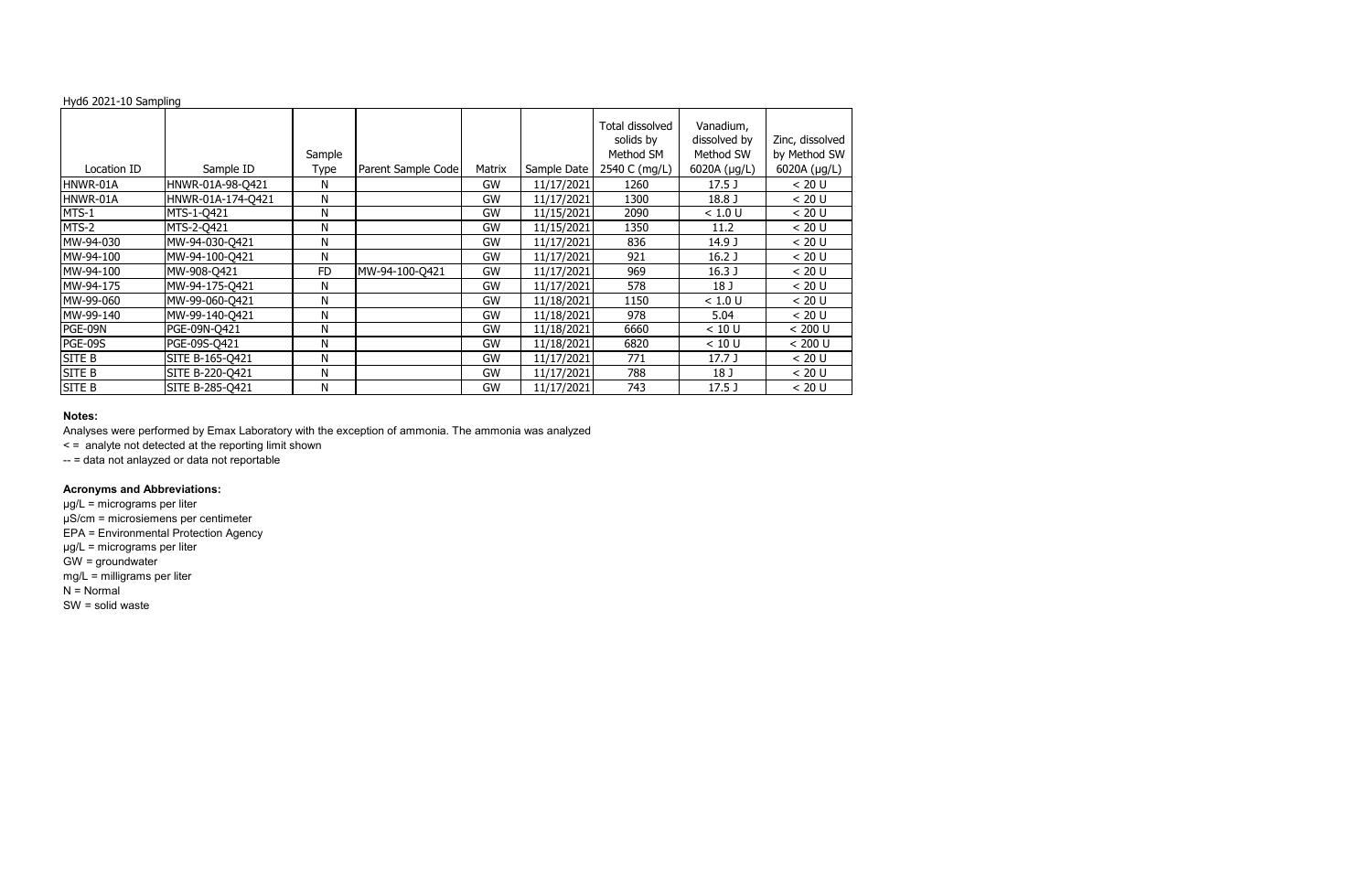#### Preliminary IM3 2021-10 Sampling

|               |             | Sample       | Parent Sample |           |             | Alkalinity, total<br>as CaCO3 by<br>Method SM | Arsenic,<br>dissolved by<br>Method SW | Barium,<br>dissolved by<br>Method SW | Boron, dissolved<br>by Method SW | Calcium,<br>dissolved by<br>Method SW | Chloride by<br>Method EPA | Chromium,<br>Hexavalent by<br>Method EPA | Chromium, total<br>dissolved by<br>Method SW |
|---------------|-------------|--------------|---------------|-----------|-------------|-----------------------------------------------|---------------------------------------|--------------------------------------|----------------------------------|---------------------------------------|---------------------------|------------------------------------------|----------------------------------------------|
| Location ID   | Sample ID   | Type         | Code          | Matrix    | Sample Date | 2320 B (mg/L)                                 | 6020 (µg/L)                           | 6020 (µg/L)                          | 6010B (mg/L)                     | 6010B (mg/L)                          | 300.0 (mg/L)              | $218.6$ (µg/L)                           | 6020 (µg/L)                                  |
| <b>CW-01D</b> | CW-01D-Q421 | N            |               | <b>GW</b> | 12/1/2021   | 73                                            | $< 0.10$ UJ                           | 20                                   | 1.1                              | 150                                   | 1900                      | 0.51                                     | 1.6                                          |
| <b>CW-01M</b> | CW-01M-Q421 | N            |               | GW        | 12/1/2021   | 90                                            | $< 0.10$ UJ                           | 74                                   | 0.98                             | 180                                   | 2100                      | 1.2                                      | 2.4                                          |
| <b>CW-02D</b> | CW-02D-Q421 | $\mathsf{N}$ |               | GW        | 12/6/2021   | 64                                            | < 0.10 U                              | 17                                   |                                  | 100                                   | 2200                      | 0.45                                     | 1.4                                          |
| <b>CW-02D</b> | MW-926-Q421 | <b>FD</b>    | CW-02D-Q421   | <b>GW</b> | 12/6/2021   | 64                                            | < 0.10 U                              | 17                                   | 0.97                             | 95                                    | 2200                      | 0.45                                     | 1.5                                          |
| <b>CW-02M</b> | CW-02M-Q421 | N            |               | <b>GW</b> | 12/6/2021   | 63                                            | < 0.10 U                              | 66                                   | 1.1                              | 140                                   | 2200                      | 1.1                                      | 2.3                                          |
| <b>CW-03D</b> | CW-03D-Q421 | N            |               | <b>GW</b> | 12/6/2021   | 70                                            | < 0.10 U                              | 19                                   | 0.89                             | 73                                    | 2200                      | 1.2                                      | 2.2                                          |
| <b>CW-03M</b> | CW-03M-Q421 | N            |               | GW        | 12/6/2021   | 52                                            | < 0.10 U                              | 34                                   | 1.2                              | 150                                   | 2200                      | 2.2                                      | 3.6                                          |
| <b>CW-04D</b> | CW-04D-Q421 | N            |               | GW        | 12/1/2021   | 72                                            | $< 0.10$ UJ                           | 30                                   | 0.99                             | 160                                   | 2100                      | 0.3                                      | 17                                           |
| <b>CW-04M</b> | CW-04M-Q421 | N            |               | <b>GW</b> | 12/1/2021   | 57                                            | $< 0.10$ UJ                           | 98                                   | 0.91                             | 210                                   | 2100                      | 1.2                                      | 2.1                                          |
| <b>OW-01D</b> | OW-01D-Q421 | N            |               | <b>GW</b> | 12/15/2021  | 86                                            | < 0.10 U                              | 32                                   | 1.1                              | 140                                   | 2000                      | 0.5                                      | 2.8                                          |
| <b>OW-01M</b> | OW-01M-Q421 | N            |               | <b>GW</b> | 12/15/2021  | 110                                           | < 0.10 U                              | 63                                   |                                  | 150                                   | 2000                      | 1.2                                      | 4.1                                          |
| <b>OW-01S</b> | OW-01S-Q421 | N            |               | GW        | 12/15/2021  | 270                                           | < 0.10 U                              | 110                                  | 0.88                             | 350                                   | 1700                      | 8.4                                      | 31                                           |
| <b>OW-02D</b> | OW-02D-Q421 | $\mathsf{N}$ |               | <b>GW</b> | 12/15/2021  | 86                                            | < 0.10 U                              | 24                                   | 1.1                              | 190                                   | 2100                      | 0.28                                     | 1.8                                          |
| <b>OW-02M</b> | OW-02M-Q421 | N            |               | GW        | 12/15/2021  | 97                                            | < 0.10 U                              | 38                                   | 1.1                              | 150                                   | 2000                      | 1.1                                      | 1.6                                          |
| <b>OW-02S</b> | OW-02S-Q421 | $\mathsf{N}$ |               | GW        | 12/15/2021  | 58                                            | < 0.10 U                              | 130                                  | 0.59                             | 130                                   | 1100                      | 15                                       | 15                                           |
| <b>OW-05D</b> | OW-05D-Q421 | N            |               | <b>GW</b> | 12/1/2021   | 76                                            | $< 0.10$ UJ                           | 28                                   | 1.1                              | 200                                   | 2000                      | 0.42                                     | 1.9                                          |
| <b>OW-05M</b> | OW-05M-Q421 | N            |               | GW        | 12/1/2021   | 79                                            | $< 0.10$ UJ                           | 31                                   | 1.1                              | 150                                   | 1900                      | 0.59                                     | 1.1                                          |
| <b>OW-05S</b> | OW-05S-Q421 | N            |               | GW        | 12/1/2021   | 48                                            | $< 0.10$ UJ                           | 130                                  | 0.34                             | 430                                   | 1700                      | 9.7                                      | 10                                           |

## **Notes:**

Analyses were performed by Asset Laboratory.

< = analyte not detected at the reporting limit shown

-- = data not anlayzed or data not reportable

# **Acronyms and Abbreviations:**

µg/L = micrograms per liter µS/cm = microsiemens per centimeter EPA = Environmental Protection Agency FD = field duplicate GW = groundwater mg/L = milligrams per liter N = Normal SW = solid waste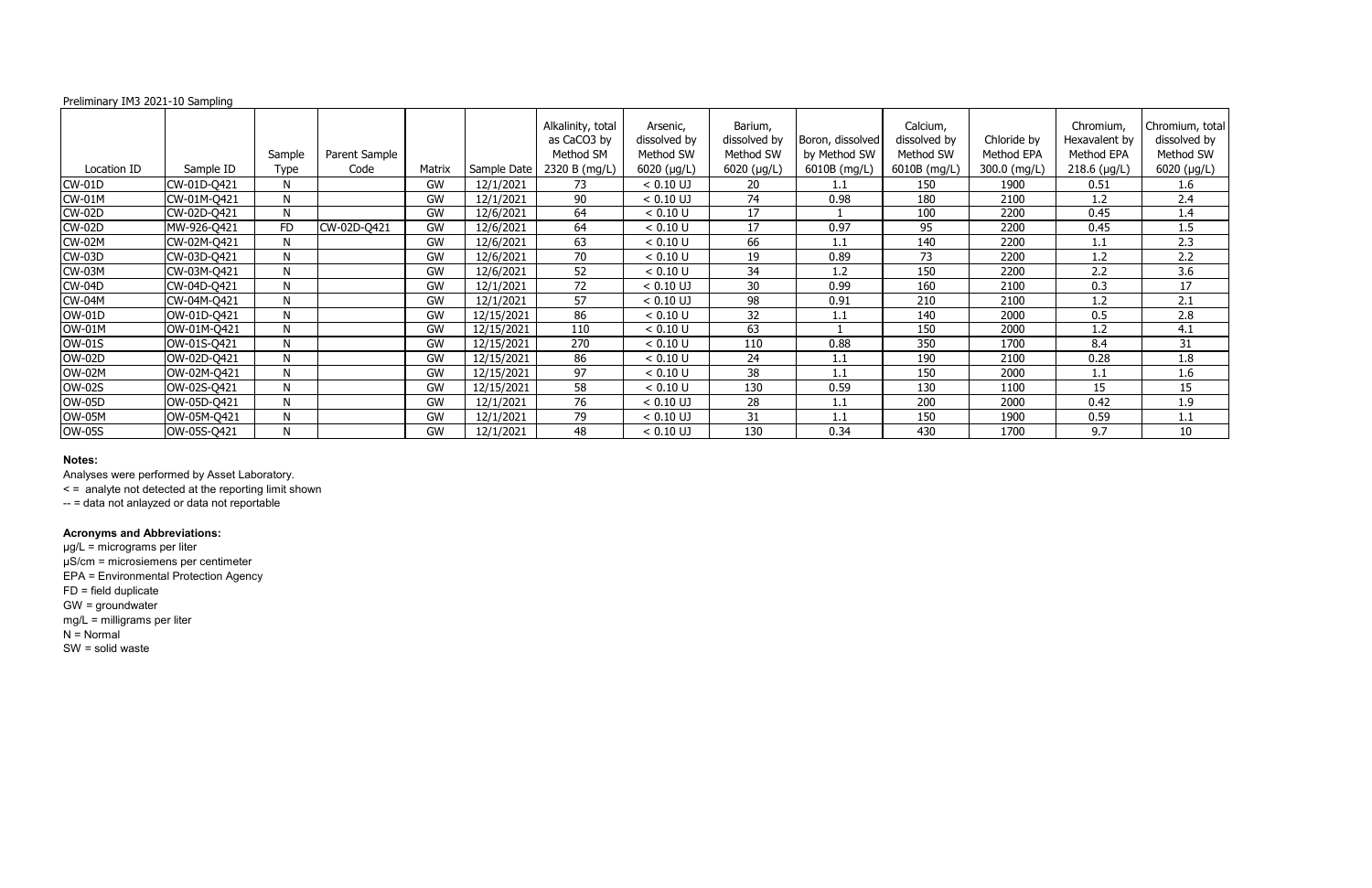## Preliminary IM3 2021-10 Sampling

|               |             | Sample       | Parent Sample |           |             | Fluoride by<br>Method EPA | Magnesium,<br>dissolved by<br>Method SW | Manganese,<br>dissolved by<br>Method SW | Molybdenum,<br>dissolved by<br>Method SW | Nitrate/Nitrite as<br>Nitrogen by<br>Method EPA | Potassium,<br>dissolved by<br>Method SW | Selenium,<br>dissolved by<br>Method SW | Sodium,<br>dissolved by<br>Method SW |
|---------------|-------------|--------------|---------------|-----------|-------------|---------------------------|-----------------------------------------|-----------------------------------------|------------------------------------------|-------------------------------------------------|-----------------------------------------|----------------------------------------|--------------------------------------|
| Location ID   | Sample ID   | Type         | Code          | Matrix    | Sample Date | $300.0$ (mg/L)            | 6010B (mg/L)                            | $6020$ (µg/L)                           | $6020$ ( $\mu$ g/L)                      | 353.2 (mg/L)                                    | 6010B (mg/L)                            | $6020$ (µg/L)                          | 6010B (mg/L)                         |
| $CW-01D$      | CW-01D-Q421 | N            |               | <b>GW</b> | 12/1/2021   | 2.7                       | 19                                      | < 0.50 U                                | 24                                       | 8.3                                             | 13 J                                    | 7.6                                    | 1400                                 |
| <b>CW-01M</b> | CW-01M-Q421 | N            |               | <b>GW</b> | 12/1/2021   | 2.4                       | 13                                      | 0.92                                    | 17                                       | 2.5                                             | 12 J                                    | 4.1                                    | 1500                                 |
| <b>CW-02D</b> | CW-02D-Q421 | $\mathsf{N}$ |               | GW        | 12/6/2021   | 2.1                       | 5.2                                     | 0.89                                    | 14                                       | 2.8                                             | 14                                      | 4.1                                    | 1500                                 |
| <b>CW-02D</b> | MW-926-Q421 | <b>FD</b>    | CW-02D-Q421   | <b>GW</b> | 12/6/2021   | 1.9                       | 4.9                                     |                                         | 14                                       | 2.7                                             | 10                                      | 4.3                                    | 1600                                 |
| <b>CW-02M</b> | CW-02M-Q421 | N            |               | <b>GW</b> | 12/6/2021   | 3.2                       | 9.8                                     | 0.75                                    | 14                                       | 2.8                                             | 15                                      | 3.4                                    | 1500                                 |
| <b>CW-03D</b> | CW-03D-Q421 | N            |               | <b>GW</b> | 12/6/2021   | 2.4                       | 4.6                                     | 5.5                                     | 13                                       | 2.6                                             | 11                                      | 3.9                                    | 1500                                 |
| <b>CW-03M</b> | CW-03M-Q421 | $\mathsf{N}$ |               | GW        | 12/6/2021   | 4.2                       | 11                                      | $\overline{2}$                          | 37                                       | 2.6                                             | 13                                      | 2.5                                    | 1500                                 |
| <b>CW-04D</b> | CW-04D-Q421 | N            |               | <b>GW</b> | 12/1/2021   | 2.9                       | 11                                      | 95                                      | 24                                       | 2.7                                             | 13 J                                    | 3.5                                    | 1500                                 |
| <b>CW-04M</b> | CW-04M-Q421 | N            |               | <b>GW</b> | 12/1/2021   | 2.3                       | 14                                      | < 0.50 U                                | 10                                       | 2.7                                             | 13J                                     | 3.2                                    | 1400                                 |
| OW-01D        | OW-01D-Q421 | N            |               | <b>GW</b> | 12/15/2021  | 2.3                       | 24                                      | 4.7                                     | 23                                       | $\overline{\phantom{a}}$                        | 17                                      | 8.2                                    | 1400                                 |
| <b>OW-01M</b> | OW-01M-Q421 | $\mathsf{N}$ |               | GW        | 12/15/2021  | 2.1                       | 24                                      | 4.8                                     | 24                                       | 7.8                                             | 15                                      | 8.2                                    | 1500                                 |
| <b>OW-01S</b> | OW-01S-Q421 | N            |               | <b>GW</b> | 12/15/2021  | 1.4                       | 54                                      | 26                                      | 8.9                                      | ર                                               | 17                                      | 2.9                                    | 1000                                 |
| <b>OW-02D</b> | OW-02D-Q421 | N            |               | GW        | 12/15/2021  | 3.1                       | 31                                      | 1.7                                     | 24                                       | 7.4                                             | 21                                      | 8.4                                    | 1600                                 |
| <b>OW-02M</b> | OW-02M-Q421 | N            |               | GW        | 12/15/2021  | 2.5                       | 25                                      | < 0.50 U                                | 23                                       | 7.5                                             | 14                                      | 7.8                                    | 1600                                 |
| <b>OW-02S</b> | OW-02S-Q421 | N            |               | GW        | 12/15/2021  | 2.7                       | 16                                      | 0.83                                    | 21                                       | 3.2                                             | 11                                      | ຳ                                      | 640                                  |
| <b>OW-05D</b> | OW-05D-Q421 | N            |               | <b>GW</b> | 12/1/2021   | 2.8                       | 31                                      | < 0.50 U                                | 29                                       | 7.8                                             | 17 <sub>J</sub>                         | 9.3                                    | 1300                                 |
| <b>OW-05M</b> | OW-05M-Q421 | N            |               | <b>GW</b> | 12/1/2021   | 3                         | 24                                      | < 0.50 U                                | 26                                       | Q                                               | 15 J                                    | 9.2                                    | 1400                                 |
| <b>OW-05S</b> | OW-05S-Q421 | N            |               | <b>GW</b> | 12/1/2021   | 1.7                       | 69                                      | < 0.50 U                                | 7.6                                      | 2.8                                             | 17 <sub>J</sub>                         | 2.4                                    | 660                                  |

## **Notes:**

Analyses were performed by Asset Laboratory.

< = analyte not detected at the reporting limit shown

-- = data not anlayzed or data not reportable

# **Acronyms and Abbreviations:**

µg/L = micrograms per liter µS/cm = microsiemens per centimeter EPA = Environmental Protection Agency FD = field duplicate GW = groundwater mg/L = milligrams per liter N = Normal SW = solid waste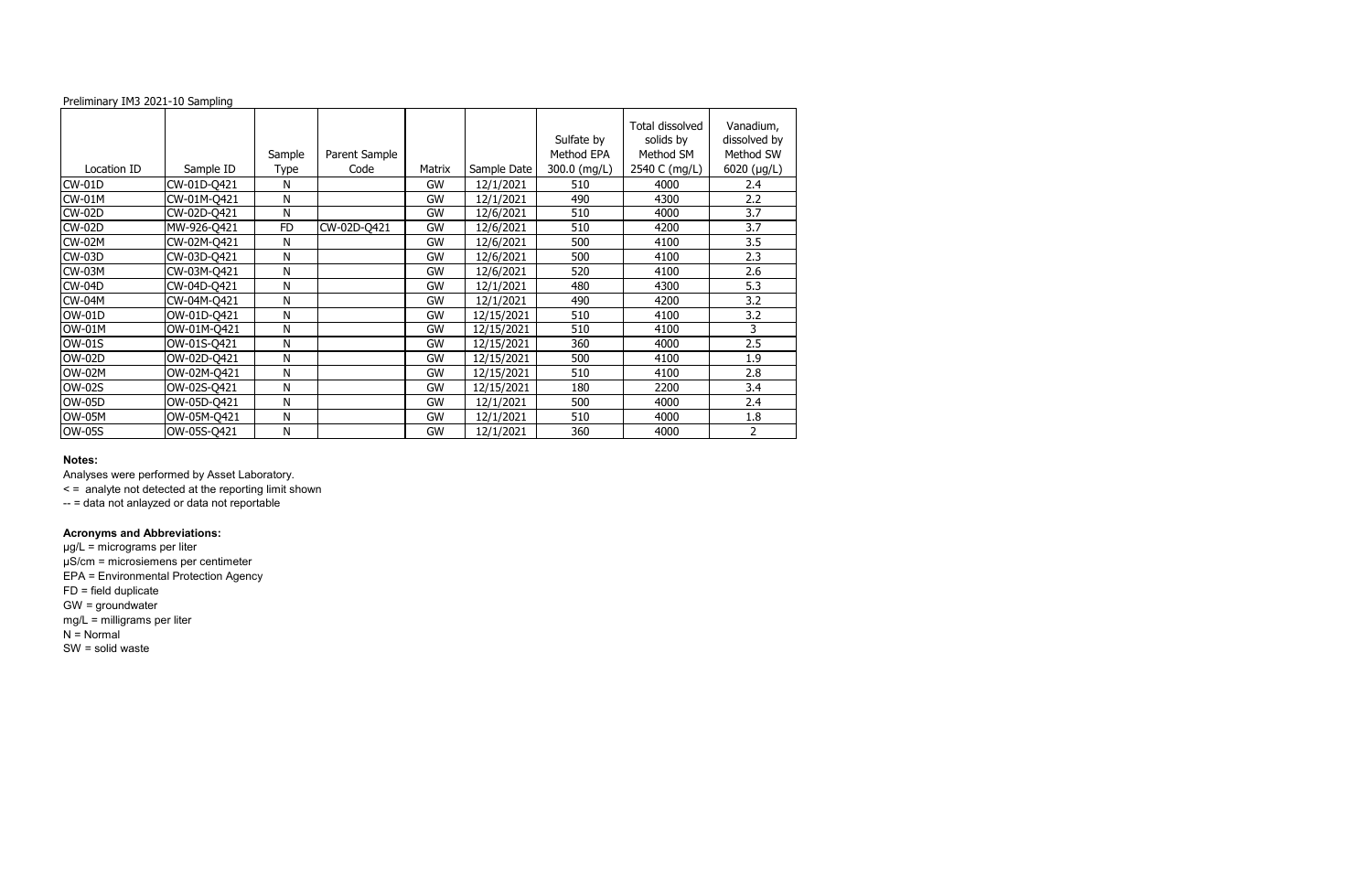# Preliminary PCM 2021-11 Sampling

|               |             |        |           |           | Alkalinity, total                          | Calcium,     |              | Chromium,      | Chromium, total |                 | Magnesium,   | Manganese,           | Nitrate/Nitrite as |                         |
|---------------|-------------|--------|-----------|-----------|--------------------------------------------|--------------|--------------|----------------|-----------------|-----------------|--------------|----------------------|--------------------|-------------------------|
|               |             |        |           |           | as CaCO3 by                                | dissolved by | Chloride by  | Hexavalent by  | dissolved by    | Iron, dissolved | dissolved by | dissolved by         | Nitrogen by        | pH by Method            |
|               |             | Sample |           |           | Method SM                                  | Method EPA   | Method EPA   | Method EPA     | Method EPA      | by Method EPA   | Method EPA   | Method EPA           | Method EPA         | $\mathsf{SM}$ 4500-H+ B |
| Location ID   | Sample ID   | Type   | Matrix    |           | Sample Date   2320 B (mg/L)   200.7 (mg/L) |              | 300.0 (mg/L) | $218.6$ (µg/L) | $200.8$ (µg/L)  | 200.7 (µg/L)    | 200.7 (mg/L) | $200.8$ ( $\mu$ g/L) | 353.2 (mg/L)       | (PHUNITS)               |
|               |             |        |           |           |                                            |              |              |                |                 |                 |              |                      |                    |                         |
| <b>TW-03D</b> | TW-03D-1121 |        | <b>GW</b> | 11/2/2021 | 150                                        | 230 J        | 2100         |                | 390             | : 20 U          |              | 10                   |                    |                         |

#### **Notes:**

Analyses were performed by Asset Laboratory.

< = analyte not detected at the reporting limit shown

-- = data not anlayzed or data not reportable

# **Acronyms and Abbreviations:**

µg/L = micrograms per liter µS/cm = microsiemens per centimeter EPA = Environmental Protection Agency GW = groundwater J = estimated result mg/L = milligrams per liter  $N =$  Normal SW = solid waste µg/L = micrograms per liter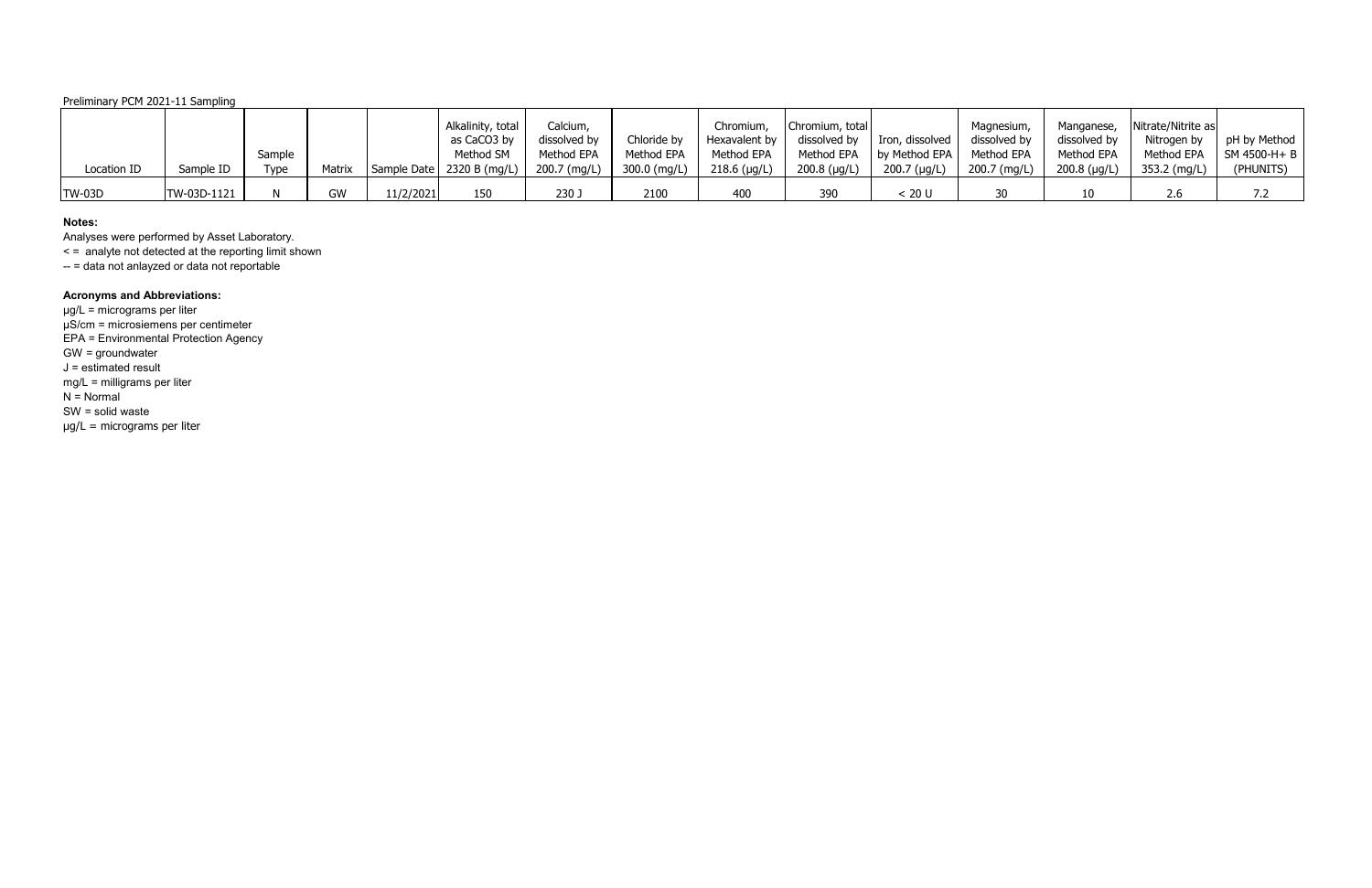# Preliminary PCM 2021-11 Sampling

#### **Notes:**

Analyses were performed by Asset Laboratory.

< = analyte not detected at the reporting limit shown

-- = data not anlayzed or data not reportable

# **Acronyms and Abbreviations:**

| Location ID   | Sample ID   | Sample<br>Type | Matrix | Sample Date | Sodium,<br>dissolved by<br>Method EPA<br>200.7 (mg/L) | <b>Specific</b><br>conductance by<br>Method EPA<br>$120.1$ (uS/cm) | Sulfate by<br>Method EPA<br>300.0 (mg/L) | Total dissolved<br>solids by<br>Method SM<br>2540 C (mg/L) |
|---------------|-------------|----------------|--------|-------------|-------------------------------------------------------|--------------------------------------------------------------------|------------------------------------------|------------------------------------------------------------|
|               |             |                |        |             |                                                       |                                                                    |                                          |                                                            |
| <b>TW-03D</b> | TW-03D-1121 | Ν              | GW     | 11/2/2021   | 1400 J                                                | 7200                                                               | 480                                      | 4500                                                       |

µg/L = micrograms per liter µS/cm = microsiemens per centimeter EPA = Environmental Protection Agency GW = groundwater J = estimated result mg/L = milligrams per liter  $N =$  Normal SW = solid waste µg/L = micrograms per liter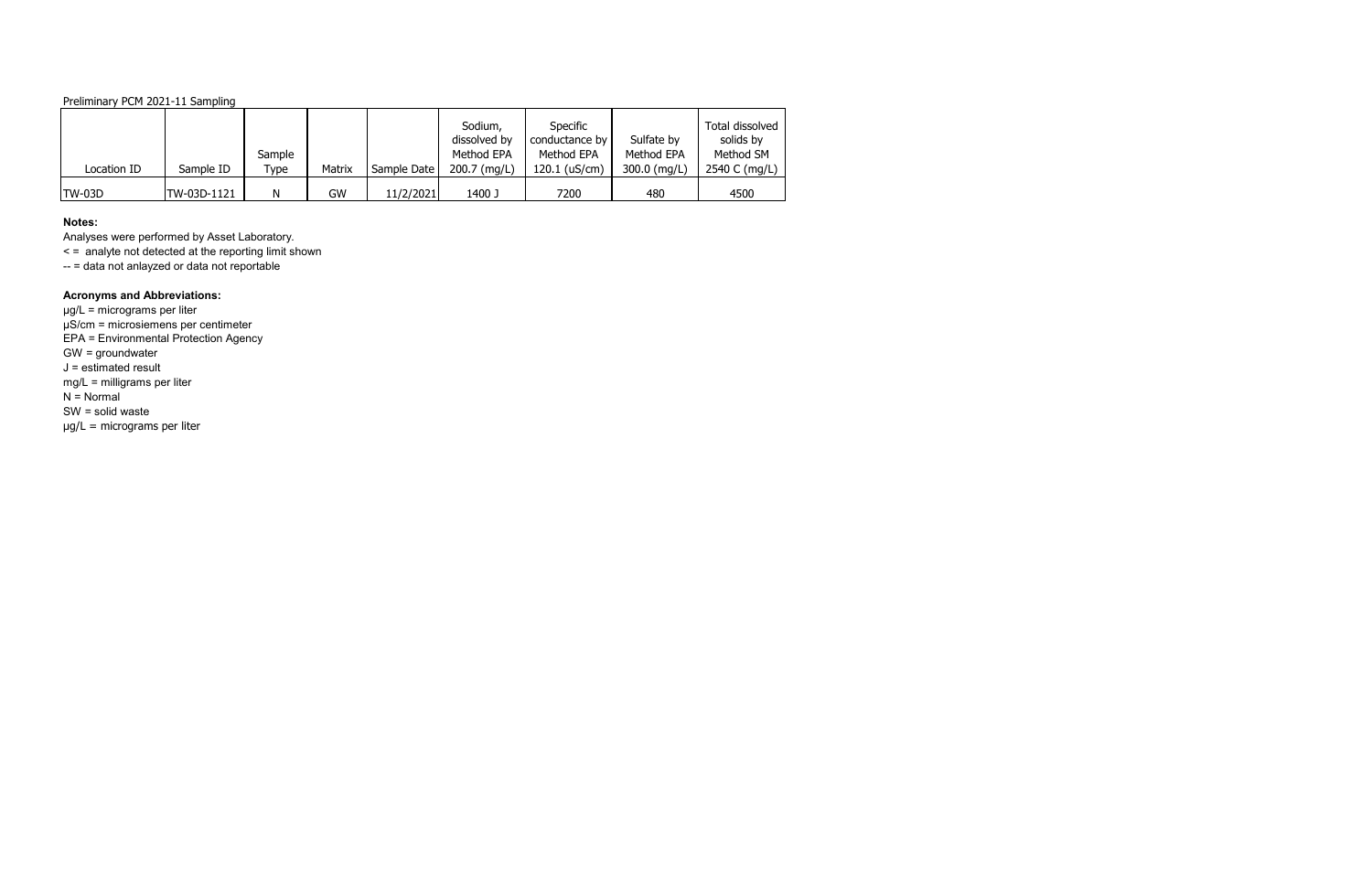| Ammonia as<br>Nitrate/Nitrite as<br>Nitrite as<br>nitrogen by<br>Barium,<br>Chromium,<br>Chromium, total<br>Molybdenum,<br>Arsenic,<br>Manganese,<br>Method<br>dissolved by<br>dissolved by<br>Hexavalent by<br>dissolved by<br>dissolved by<br>dissolved by<br>Iron, dissolved<br>Nitrogen by<br>Nitrogen by<br>by Method SW<br>Method SW<br>Method SW<br>Method SW<br>Method EPA<br>A4500NH3G<br>Method EPA<br>Method SW<br>Method SW<br>Method EPA<br>Sample<br>6010B (µg/L)<br>353.2 (mg/L)<br>300.0 (mg/L)<br>$6020$ ( $\mu$ g/L)<br>6020 (µg/L)<br>$218.6$ (µg/L)<br>$6020$ ( $\mu$ g/L)<br>6020 (µg/L)<br>6020 (µg/L)<br>Sample ID<br>Type<br>Parent Sample Code<br>Sample Date<br>(mg/L)<br>Location ID<br>Matrix<br>MW-20-070-Q421<br>12/15/2021<br>590<br>37 J<br>MW-20-070<br>GW<br>< 0.20 U<br>0.9<br>570<br>< 0.50 U<br>18<br>39<br>$< 5.0 U$<br>47<br>33 J<br>3.6<br>MW-20-100-Q421<br>GW<br>12/15/2021<br>1.3<br>24<br>650<br>660<br>< 0.50 U<br>7.9<br>$< 2.5 U$<br>MW-20-100<br>N<br>< 0.20 U<br>0.22<br>24<br>3300<br>22<br>MW-20-130<br>MW-20-130-Q421<br>GW<br>12/15/2021<br>< 0.20 U<br>3400<br>$< 20$ UJ<br>13<br>$< 5.0 U$<br>N<br>1.6<br>200<br><b>MW-21</b><br>< 0.10 U<br>76J<br>65<br>0.27<br>MW-21-Q421<br>GW<br>12/16/2021<br>< 0.20 U<br>41<br>$<1.0$ U<br>< 1.0 U<br>$< 5.0 U$<br>N<br>$\overline{92}$<br>8000<br>2500<br>$\overline{38}$<br>MW-927-Q421<br>GW<br>11/30/2021<br>$\overline{24J}$<br>< 0.10 U<br><b>FD</b><br>MW-22-Q421<br>< 1.0 U<br>< 1.0 U<br>22J<br>$\overline{36}$<br>MW-22-Q421<br>GW<br>11/30/2021<br>87<br>8200<br>2500<br>< 0.10 U<br>< 1.0 U<br>< 1.0 U<br>N<br>0.92<br>33<br>2300<br>2.3<br>MW-26-Q421<br>GW<br>12/15/2021<br>< 0.20 U<br>2200<br>46 J<br>16<br>13<br>$< 5.0 U$<br>N<br>MW-27-020<br>12/1/2021<br>MW-27-020-Q421<br>GW<br>0.71<br>55<br>< 0.20 U<br>< 1.0 U<br>32<br>9.4<br>5.9<br>< 0.10 U<br>390<br>270<br>MW-27-060<br>70<br>MW-27-060-Q421<br>GW<br>12/1/2021<br>12<br>< 1.0 U<br>4.7<br>< 0.10 U<br>N<br>< 0.20 U<br>MW-27-085<br>< 0.10 U<br>170<br>140<br>MW-27-085-Q421<br>GW<br>12/1/2021<br>43<br>< 1.0 U<br>< 1.0 U<br>19<br>< 0.10 U<br>N<br>MW-28-025<br>12/8/2021<br>68<br>< 0.20 U<br>< 20 U<br>4.6<br>MW-28-025-Q421<br>GW<br>0.4<br>< 1.0 U<br>< 0.10 U<br>N<br>6<br>MW-28-090<br>GW<br>12/8/2021<br>27<br>590<br>140<br>26<br>MW-28-090-Q421<br>< 0.10 U<br>< 0.20 U<br>< 1.0 U<br>< 0.10 U<br>N<br>GW<br>12/2/2021<br>< 0.20 U<br>MW-29<br>MW-29-Q421<br>$<1.0$ U<br><b>N</b><br>MW-30-030<br>GW<br>MW-30-030-Q421<br>12/3/2021<br>$< 0.10 U$<br>250<br>$<1.0$ U<br>< 1.0 U<br>540 J<br>180<br>48<br>0.1<br>N<br>$\overline{260}$<br>GW<br>21<br>2.6<br>38 J<br>4.9<br>MW-30-050<br>MW-30-050-Q421<br>12/3/2021<br>2.7<br>< 0.20 U<br>< 0.10 U<br>N<br>55<br>310<br>21 J<br>25<br>MW-31-060<br>MW-31-060-Q421<br>GW<br>12/16/2021<br>0.52<br>1.3<br>3.6<br>< 0.20 U<br>310<br>< 2.5 U<br>N<br>$\overline{26}$<br>57<br>$\overline{3.6}$<br>GW<br>0.32<br>310<br>310<br>< 20 U<br>1.3<br>MW-31-060<br>MW-928-Q421<br><b>FD</b><br>MW-31-060-Q421<br>12/16/2021<br>< 0.20 U<br>< 2.5 U<br>13<br>27<br>GW<br>46<br>14<br>< 0.50 U<br>1.2<br>MW-31-135<br>MW-31-135-Q421<br>12/16/2021<br>< 0.20 U<br>< 0.10 U<br>< 20 U<br>$< 5.0 U$<br>N<br>MW-32-020<br>MW-32-020-Q421<br>GW<br>11/30/2021<br>$< 0.10$ UJ<br>< 1.0 U<br>4500<br>200<br>100<br>< 0.10 U<br>N<br>110<br>< 1.0 U<br>MW-32-035<br>MW-32-035-Q421<br>GW<br>11/30/2021<br>15 <sub>J</sub><br>160<br>< 0.20 U<br>590<br>9.6<br>< 1.0 U<br>12000<br>< 0.10 U<br>N<br>380<br>MW-33-040<br>MW-33-040-Q421<br>GW<br>11/30/2021<br>2.2<br>0.35<br>N<br>< 1.0 U<br>MW-33-090<br>GW<br>11/30/2021<br>5.6<br>MW-33-090-Q421<br>3<br>8.1<br>1.1<br><b>N</b><br>3<br>6.6<br>8.2<br>MW-33-090<br>MW-929-Q421<br><b>FD</b><br>MW-33-090-Q421<br>GW<br>11/30/2021<br>MW-33-150<br>11/30/2021<br>2.8<br>39<br>1.5<br>MW-33-150-Q421<br>GW<br>31<br>N<br>$\overline{20}$<br>MW-33-210<br>GW<br>12<br>MW-33-210-Q421<br>11/30/2021<br>N<br>MW-34-055<br>MW-34-055-Q421<br>GW<br>12/1/2021<br>30<br>< 0.20 U<br>< 1.0 U<br>96<br>87<br>4.5<br>< 0.10 U<br>4<br>< 0.10 U<br>$\overline{36}$<br>350<br>$\overline{74}$<br>MW-34-080<br>GW<br>12<br>MW-34-080-Q421<br>N<br>12/1/2021<br>< 0.20 U<br>< 1.0 U<br>< 0.10 U<br>23<br>59<br>MW-34-100<br>GW<br>12/1/2021<br>< 0.10 U<br>< 1.0 U<br>73<br>92<br>< 0.10 U<br>MW-34-100-Q421<br>N<br>< 1.0 U<br>59<br>23<br>94<br>MW-930-Q421<br>GW<br>12/1/2021<br>$<1.0$ U<br>52<br>MW-34-100<br>FD<br>MW-34-100-Q421<br>< 0.10 U<br>< 1.0 U<br>< 0.10 U<br>MW-35-060<br>MW-35-060-Q421<br>GW<br>12/6/2021<br>20<br>20 <sub>J</sub><br>8.8<br>N<br>$\overline{2}$<br>$\overline{26}$<br>25J<br>GW<br>20<br>$\overline{2.5}$<br>12/6/2021<br>MW-35-135<br>MW-35-135-Q421<br><b>N</b><br>MW-36-020<br>MW-36-020-Q421<br>GW<br>12/3/2021<br>< 0.20 U<br>17<br>0.48<br>120<br>< 1.0 U<br>1000 J<br>290<br>< 0.10 U<br>-N<br>MW-36-040<br>MW-931-Q421<br>5.2<br>3.3<br>MW-36-040-Q421<br>12/3/2021<br>40<br>< 0.20 U<br>310J<br><b>FD</b><br>GW<br>< 1.0 U<br>110<br>< 0.10 U<br>3.5<br>MW-36-040<br>MW-36-040-Q421<br>12/3/2021<br>5<br>< 0.20 U<br>320 J<br>110<br>GW<br>41<br>$<1.0$ U<br>< 0.10 U<br>N<br>$\overline{5.2}$<br>$\overline{25}$<br>GW<br>$\overline{220}$<br>MW-36-050-Q421<br>12/3/2021<br>150 J<br>4.1<br>MW-36-050<br>N<br>< 0.20 U<br>$<1.0$ U<br>< 0.10 U<br>MW-36-070-Q421<br>GW<br>12/3/2021<br>2.2<br>33<br>210<br>4.9<br>MW-36-070<br>N<br>< 0.20 U<br>$<1.0$ U<br>$< 20$ UJ<br>< 0.10 U<br>1.6<br>36<br>35J<br>72<br>GW<br>12/3/2021<br>< 0.20 U<br>14<br>MW-36-090<br>MW-36-090-Q421<br>N<br>$<1.0$ U<br>< 0.10 U<br>GW<br>260 J<br>230<br>19<br>MW-36-100-Q421<br>12/3/2021<br>< 0.10 U<br>43<br>11<br>< 0.10 U<br>MW-36-100<br>N<br>8<br>74<br>< 0.20 U<br>320J<br>120<br>7.7<br>MW-39-040<br>GW<br>12/7/2021<br>16<br>$<1.0$ U<br>MW-39-040-Q421<br>< 0.10 U<br>N<br>7.6<br>MW-39-050<br>12/7/2021<br>16<br>73<br>< 0.20 U<br>120<br>MW-39-050-Q421<br>GW<br>< 1.0 U<br>< 20 U<br>< 0.10 U<br>N.<br>74<br>7.7<br>MW-39-060<br>GW<br>12/7/2021<br>16<br>< 0.20 U<br>110J<br>120<br>MW-39-060-Q421<br>< 1.0 U<br>< 0.10 U<br>N<br>7.7<br>MW-39-070<br>12/7/2021<br>16<br>74<br>< 20 U<br>120<br>MW-39-070-Q421<br>GW<br>< 0.20 U<br>< 1.0 U<br>< 0.10 U<br>N<br>$74$ J<br>MW-39-080<br>MW-39-080-Q421<br>GW<br>12/7/2021<br>16 J<br>< 20 U<br>120 J<br>7.7J<br>N<br>< 0.20 U<br>< 1.0 U<br>< 0.10 U<br>22J<br>MW-39-080<br>MW-932-Q421<br>FD<br>MW-39-080-Q421<br>GW<br>12/7/2021<br>1.5 <sub>J</sub><br>< 20 U<br>3.9J<br>22J<br>< 0.10 U<br>< 0.20 U<br>$<1.0$ U<br>27<br>39<br>MW-39-100<br>GW<br>12/7/2021<br>< 0.10 U<br>39<br>29 J<br>5.8<br>7.4<br>MW-39-100-Q421<br>< 0.10 U<br>N.<br>160<br>MW-42-030<br>GW<br>11/30/2021<br>< 0.20 U<br>$<1.0$ U<br>760<br>140<br>17<br>< 0.10 U<br>MW-42-030-Q421<br>0.72J<br>N<br>150<br>210<br>3.9<br>MW-42-055<br>MW-42-055-Q421<br>GW<br>11/30/2021<br>13 J<br>< 0.20 U<br>$<1.0$ U<br>240<br>< 0.10 U<br>N<br>7.7<br>GW<br>6.6 <sub>J</sub><br>69<br>46<br>1600<br>MW-42-065<br>MW-42-065-Q421<br>N<br>11/30/2021<br>< 0.20 U<br>$<1.0$ U<br>< 0.10 U | Preliminary PCM 2021-10 Sampling |  |  |  |  |  |  |  |  |
|-----------------------------------------------------------------------------------------------------------------------------------------------------------------------------------------------------------------------------------------------------------------------------------------------------------------------------------------------------------------------------------------------------------------------------------------------------------------------------------------------------------------------------------------------------------------------------------------------------------------------------------------------------------------------------------------------------------------------------------------------------------------------------------------------------------------------------------------------------------------------------------------------------------------------------------------------------------------------------------------------------------------------------------------------------------------------------------------------------------------------------------------------------------------------------------------------------------------------------------------------------------------------------------------------------------------------------------------------------------------------------------------------------------------------------------------------------------------------------------------------------------------------------------------------------------------------------------------------------------------------------------------------------------------------------------------------------------------------------------------------------------------------------------------------------------------------------------------------------------------------------------------------------------------------------------------------------------------------------------------------------------------------------------------------------------------------------------------------------------------------------------------------------------------------------------------------------------------------------------------------------------------------------------------------------------------------------------------------------------------------------------------------------------------------------------------------------------------------------------------------------------------------------------------------------------------------------------------------------------------------------------------------------------------------------------------------------------------------------------------------------------------------------------------------------------------------------------------------------------------------------------------------------------------------------------------------------------------------------------------------------------------------------------------------------------------------------------------------------------------------------------------------------------------------------------------------------------------------------------------------------------------------------------------------------------------------------------------------------------------------------------------------------------------------------------------------------------------------------------------------------------------------------------------------------------------------------------------------------------------------------------------------------------------------------------------------------------------------------------------------------------------------------------------------------------------------------------------------------------------------------------------------------------------------------------------------------------------------------------------------------------------------------------------------------------------------------------------------------------------------------------------------------------------------------------------------------------------------------------------------------------------------------------------------------------------------------------------------------------------------------------------------------------------------------------------------------------------------------------------------------------------------------------------------------------------------------------------------------------------------------------------------------------------------------------------------------------------------------------------------------------------------------------------------------------------------------------------------------------------------------------------------------------------------------------------------------------------------------------------------------------------------------------------------------------------------------------------------------------------------------------------------------------------------------------------------------------------------------------------------------------------------------------------------------------------------------------------------------------------------------------------------------------------------------------------------------------------------------------------------------------------------------------------------------------------------------------------------------------------------------------------------------------------------------------------------------------------------------------------------------------------------------------------------------------------------------------------------------------------------------------------------------------------------------------------------------------------------------------------------------------------------------------------------------------------------------------------------------------------------------------------------------------------------------------------------------------------------------------------------------------------------------------------------------------------------------------------------------------------------------------------------------------------------------------------------------------------------------------------------------------------------------------------------------------------------------------------------------------------------------------------------------------------------------------------------------------------------------------------------------------------------------------------------------------------------------------------------------------------------------------------------------------------------------------------------------------------------------------------------------------------------------------------------------------------------------------------------------------|----------------------------------|--|--|--|--|--|--|--|--|
|                                                                                                                                                                                                                                                                                                                                                                                                                                                                                                                                                                                                                                                                                                                                                                                                                                                                                                                                                                                                                                                                                                                                                                                                                                                                                                                                                                                                                                                                                                                                                                                                                                                                                                                                                                                                                                                                                                                                                                                                                                                                                                                                                                                                                                                                                                                                                                                                                                                                                                                                                                                                                                                                                                                                                                                                                                                                                                                                                                                                                                                                                                                                                                                                                                                                                                                                                                                                                                                                                                                                                                                                                                                                                                                                                                                                                                                                                                                                                                                                                                                                                                                                                                                                                                                                                                                                                                                                                                                                                                                                                                                                                                                                                                                                                                                                                                                                                                                                                                                                                                                                                                                                                                                                                                                                                                                                                                                                                                                                                                                                                                                                                                                                                                                                                                                                                                                                                                                                                                                                                                                                                                                                                                                                                                                                                                                                                                                                                                                                                                                                                                                                                                                                                                                                                                                                                                                                                                                                                                                                                                                                                                           |                                  |  |  |  |  |  |  |  |  |
|                                                                                                                                                                                                                                                                                                                                                                                                                                                                                                                                                                                                                                                                                                                                                                                                                                                                                                                                                                                                                                                                                                                                                                                                                                                                                                                                                                                                                                                                                                                                                                                                                                                                                                                                                                                                                                                                                                                                                                                                                                                                                                                                                                                                                                                                                                                                                                                                                                                                                                                                                                                                                                                                                                                                                                                                                                                                                                                                                                                                                                                                                                                                                                                                                                                                                                                                                                                                                                                                                                                                                                                                                                                                                                                                                                                                                                                                                                                                                                                                                                                                                                                                                                                                                                                                                                                                                                                                                                                                                                                                                                                                                                                                                                                                                                                                                                                                                                                                                                                                                                                                                                                                                                                                                                                                                                                                                                                                                                                                                                                                                                                                                                                                                                                                                                                                                                                                                                                                                                                                                                                                                                                                                                                                                                                                                                                                                                                                                                                                                                                                                                                                                                                                                                                                                                                                                                                                                                                                                                                                                                                                                                           |                                  |  |  |  |  |  |  |  |  |
|                                                                                                                                                                                                                                                                                                                                                                                                                                                                                                                                                                                                                                                                                                                                                                                                                                                                                                                                                                                                                                                                                                                                                                                                                                                                                                                                                                                                                                                                                                                                                                                                                                                                                                                                                                                                                                                                                                                                                                                                                                                                                                                                                                                                                                                                                                                                                                                                                                                                                                                                                                                                                                                                                                                                                                                                                                                                                                                                                                                                                                                                                                                                                                                                                                                                                                                                                                                                                                                                                                                                                                                                                                                                                                                                                                                                                                                                                                                                                                                                                                                                                                                                                                                                                                                                                                                                                                                                                                                                                                                                                                                                                                                                                                                                                                                                                                                                                                                                                                                                                                                                                                                                                                                                                                                                                                                                                                                                                                                                                                                                                                                                                                                                                                                                                                                                                                                                                                                                                                                                                                                                                                                                                                                                                                                                                                                                                                                                                                                                                                                                                                                                                                                                                                                                                                                                                                                                                                                                                                                                                                                                                                           |                                  |  |  |  |  |  |  |  |  |
|                                                                                                                                                                                                                                                                                                                                                                                                                                                                                                                                                                                                                                                                                                                                                                                                                                                                                                                                                                                                                                                                                                                                                                                                                                                                                                                                                                                                                                                                                                                                                                                                                                                                                                                                                                                                                                                                                                                                                                                                                                                                                                                                                                                                                                                                                                                                                                                                                                                                                                                                                                                                                                                                                                                                                                                                                                                                                                                                                                                                                                                                                                                                                                                                                                                                                                                                                                                                                                                                                                                                                                                                                                                                                                                                                                                                                                                                                                                                                                                                                                                                                                                                                                                                                                                                                                                                                                                                                                                                                                                                                                                                                                                                                                                                                                                                                                                                                                                                                                                                                                                                                                                                                                                                                                                                                                                                                                                                                                                                                                                                                                                                                                                                                                                                                                                                                                                                                                                                                                                                                                                                                                                                                                                                                                                                                                                                                                                                                                                                                                                                                                                                                                                                                                                                                                                                                                                                                                                                                                                                                                                                                                           |                                  |  |  |  |  |  |  |  |  |
|                                                                                                                                                                                                                                                                                                                                                                                                                                                                                                                                                                                                                                                                                                                                                                                                                                                                                                                                                                                                                                                                                                                                                                                                                                                                                                                                                                                                                                                                                                                                                                                                                                                                                                                                                                                                                                                                                                                                                                                                                                                                                                                                                                                                                                                                                                                                                                                                                                                                                                                                                                                                                                                                                                                                                                                                                                                                                                                                                                                                                                                                                                                                                                                                                                                                                                                                                                                                                                                                                                                                                                                                                                                                                                                                                                                                                                                                                                                                                                                                                                                                                                                                                                                                                                                                                                                                                                                                                                                                                                                                                                                                                                                                                                                                                                                                                                                                                                                                                                                                                                                                                                                                                                                                                                                                                                                                                                                                                                                                                                                                                                                                                                                                                                                                                                                                                                                                                                                                                                                                                                                                                                                                                                                                                                                                                                                                                                                                                                                                                                                                                                                                                                                                                                                                                                                                                                                                                                                                                                                                                                                                                                           |                                  |  |  |  |  |  |  |  |  |
|                                                                                                                                                                                                                                                                                                                                                                                                                                                                                                                                                                                                                                                                                                                                                                                                                                                                                                                                                                                                                                                                                                                                                                                                                                                                                                                                                                                                                                                                                                                                                                                                                                                                                                                                                                                                                                                                                                                                                                                                                                                                                                                                                                                                                                                                                                                                                                                                                                                                                                                                                                                                                                                                                                                                                                                                                                                                                                                                                                                                                                                                                                                                                                                                                                                                                                                                                                                                                                                                                                                                                                                                                                                                                                                                                                                                                                                                                                                                                                                                                                                                                                                                                                                                                                                                                                                                                                                                                                                                                                                                                                                                                                                                                                                                                                                                                                                                                                                                                                                                                                                                                                                                                                                                                                                                                                                                                                                                                                                                                                                                                                                                                                                                                                                                                                                                                                                                                                                                                                                                                                                                                                                                                                                                                                                                                                                                                                                                                                                                                                                                                                                                                                                                                                                                                                                                                                                                                                                                                                                                                                                                                                           |                                  |  |  |  |  |  |  |  |  |
|                                                                                                                                                                                                                                                                                                                                                                                                                                                                                                                                                                                                                                                                                                                                                                                                                                                                                                                                                                                                                                                                                                                                                                                                                                                                                                                                                                                                                                                                                                                                                                                                                                                                                                                                                                                                                                                                                                                                                                                                                                                                                                                                                                                                                                                                                                                                                                                                                                                                                                                                                                                                                                                                                                                                                                                                                                                                                                                                                                                                                                                                                                                                                                                                                                                                                                                                                                                                                                                                                                                                                                                                                                                                                                                                                                                                                                                                                                                                                                                                                                                                                                                                                                                                                                                                                                                                                                                                                                                                                                                                                                                                                                                                                                                                                                                                                                                                                                                                                                                                                                                                                                                                                                                                                                                                                                                                                                                                                                                                                                                                                                                                                                                                                                                                                                                                                                                                                                                                                                                                                                                                                                                                                                                                                                                                                                                                                                                                                                                                                                                                                                                                                                                                                                                                                                                                                                                                                                                                                                                                                                                                                                           |                                  |  |  |  |  |  |  |  |  |
|                                                                                                                                                                                                                                                                                                                                                                                                                                                                                                                                                                                                                                                                                                                                                                                                                                                                                                                                                                                                                                                                                                                                                                                                                                                                                                                                                                                                                                                                                                                                                                                                                                                                                                                                                                                                                                                                                                                                                                                                                                                                                                                                                                                                                                                                                                                                                                                                                                                                                                                                                                                                                                                                                                                                                                                                                                                                                                                                                                                                                                                                                                                                                                                                                                                                                                                                                                                                                                                                                                                                                                                                                                                                                                                                                                                                                                                                                                                                                                                                                                                                                                                                                                                                                                                                                                                                                                                                                                                                                                                                                                                                                                                                                                                                                                                                                                                                                                                                                                                                                                                                                                                                                                                                                                                                                                                                                                                                                                                                                                                                                                                                                                                                                                                                                                                                                                                                                                                                                                                                                                                                                                                                                                                                                                                                                                                                                                                                                                                                                                                                                                                                                                                                                                                                                                                                                                                                                                                                                                                                                                                                                                           |                                  |  |  |  |  |  |  |  |  |
|                                                                                                                                                                                                                                                                                                                                                                                                                                                                                                                                                                                                                                                                                                                                                                                                                                                                                                                                                                                                                                                                                                                                                                                                                                                                                                                                                                                                                                                                                                                                                                                                                                                                                                                                                                                                                                                                                                                                                                                                                                                                                                                                                                                                                                                                                                                                                                                                                                                                                                                                                                                                                                                                                                                                                                                                                                                                                                                                                                                                                                                                                                                                                                                                                                                                                                                                                                                                                                                                                                                                                                                                                                                                                                                                                                                                                                                                                                                                                                                                                                                                                                                                                                                                                                                                                                                                                                                                                                                                                                                                                                                                                                                                                                                                                                                                                                                                                                                                                                                                                                                                                                                                                                                                                                                                                                                                                                                                                                                                                                                                                                                                                                                                                                                                                                                                                                                                                                                                                                                                                                                                                                                                                                                                                                                                                                                                                                                                                                                                                                                                                                                                                                                                                                                                                                                                                                                                                                                                                                                                                                                                                                           |                                  |  |  |  |  |  |  |  |  |
|                                                                                                                                                                                                                                                                                                                                                                                                                                                                                                                                                                                                                                                                                                                                                                                                                                                                                                                                                                                                                                                                                                                                                                                                                                                                                                                                                                                                                                                                                                                                                                                                                                                                                                                                                                                                                                                                                                                                                                                                                                                                                                                                                                                                                                                                                                                                                                                                                                                                                                                                                                                                                                                                                                                                                                                                                                                                                                                                                                                                                                                                                                                                                                                                                                                                                                                                                                                                                                                                                                                                                                                                                                                                                                                                                                                                                                                                                                                                                                                                                                                                                                                                                                                                                                                                                                                                                                                                                                                                                                                                                                                                                                                                                                                                                                                                                                                                                                                                                                                                                                                                                                                                                                                                                                                                                                                                                                                                                                                                                                                                                                                                                                                                                                                                                                                                                                                                                                                                                                                                                                                                                                                                                                                                                                                                                                                                                                                                                                                                                                                                                                                                                                                                                                                                                                                                                                                                                                                                                                                                                                                                                                           | <b>MW-22</b>                     |  |  |  |  |  |  |  |  |
|                                                                                                                                                                                                                                                                                                                                                                                                                                                                                                                                                                                                                                                                                                                                                                                                                                                                                                                                                                                                                                                                                                                                                                                                                                                                                                                                                                                                                                                                                                                                                                                                                                                                                                                                                                                                                                                                                                                                                                                                                                                                                                                                                                                                                                                                                                                                                                                                                                                                                                                                                                                                                                                                                                                                                                                                                                                                                                                                                                                                                                                                                                                                                                                                                                                                                                                                                                                                                                                                                                                                                                                                                                                                                                                                                                                                                                                                                                                                                                                                                                                                                                                                                                                                                                                                                                                                                                                                                                                                                                                                                                                                                                                                                                                                                                                                                                                                                                                                                                                                                                                                                                                                                                                                                                                                                                                                                                                                                                                                                                                                                                                                                                                                                                                                                                                                                                                                                                                                                                                                                                                                                                                                                                                                                                                                                                                                                                                                                                                                                                                                                                                                                                                                                                                                                                                                                                                                                                                                                                                                                                                                                                           | $MW-22$                          |  |  |  |  |  |  |  |  |
|                                                                                                                                                                                                                                                                                                                                                                                                                                                                                                                                                                                                                                                                                                                                                                                                                                                                                                                                                                                                                                                                                                                                                                                                                                                                                                                                                                                                                                                                                                                                                                                                                                                                                                                                                                                                                                                                                                                                                                                                                                                                                                                                                                                                                                                                                                                                                                                                                                                                                                                                                                                                                                                                                                                                                                                                                                                                                                                                                                                                                                                                                                                                                                                                                                                                                                                                                                                                                                                                                                                                                                                                                                                                                                                                                                                                                                                                                                                                                                                                                                                                                                                                                                                                                                                                                                                                                                                                                                                                                                                                                                                                                                                                                                                                                                                                                                                                                                                                                                                                                                                                                                                                                                                                                                                                                                                                                                                                                                                                                                                                                                                                                                                                                                                                                                                                                                                                                                                                                                                                                                                                                                                                                                                                                                                                                                                                                                                                                                                                                                                                                                                                                                                                                                                                                                                                                                                                                                                                                                                                                                                                                                           | <b>MW-26</b>                     |  |  |  |  |  |  |  |  |
|                                                                                                                                                                                                                                                                                                                                                                                                                                                                                                                                                                                                                                                                                                                                                                                                                                                                                                                                                                                                                                                                                                                                                                                                                                                                                                                                                                                                                                                                                                                                                                                                                                                                                                                                                                                                                                                                                                                                                                                                                                                                                                                                                                                                                                                                                                                                                                                                                                                                                                                                                                                                                                                                                                                                                                                                                                                                                                                                                                                                                                                                                                                                                                                                                                                                                                                                                                                                                                                                                                                                                                                                                                                                                                                                                                                                                                                                                                                                                                                                                                                                                                                                                                                                                                                                                                                                                                                                                                                                                                                                                                                                                                                                                                                                                                                                                                                                                                                                                                                                                                                                                                                                                                                                                                                                                                                                                                                                                                                                                                                                                                                                                                                                                                                                                                                                                                                                                                                                                                                                                                                                                                                                                                                                                                                                                                                                                                                                                                                                                                                                                                                                                                                                                                                                                                                                                                                                                                                                                                                                                                                                                                           |                                  |  |  |  |  |  |  |  |  |
|                                                                                                                                                                                                                                                                                                                                                                                                                                                                                                                                                                                                                                                                                                                                                                                                                                                                                                                                                                                                                                                                                                                                                                                                                                                                                                                                                                                                                                                                                                                                                                                                                                                                                                                                                                                                                                                                                                                                                                                                                                                                                                                                                                                                                                                                                                                                                                                                                                                                                                                                                                                                                                                                                                                                                                                                                                                                                                                                                                                                                                                                                                                                                                                                                                                                                                                                                                                                                                                                                                                                                                                                                                                                                                                                                                                                                                                                                                                                                                                                                                                                                                                                                                                                                                                                                                                                                                                                                                                                                                                                                                                                                                                                                                                                                                                                                                                                                                                                                                                                                                                                                                                                                                                                                                                                                                                                                                                                                                                                                                                                                                                                                                                                                                                                                                                                                                                                                                                                                                                                                                                                                                                                                                                                                                                                                                                                                                                                                                                                                                                                                                                                                                                                                                                                                                                                                                                                                                                                                                                                                                                                                                           |                                  |  |  |  |  |  |  |  |  |
|                                                                                                                                                                                                                                                                                                                                                                                                                                                                                                                                                                                                                                                                                                                                                                                                                                                                                                                                                                                                                                                                                                                                                                                                                                                                                                                                                                                                                                                                                                                                                                                                                                                                                                                                                                                                                                                                                                                                                                                                                                                                                                                                                                                                                                                                                                                                                                                                                                                                                                                                                                                                                                                                                                                                                                                                                                                                                                                                                                                                                                                                                                                                                                                                                                                                                                                                                                                                                                                                                                                                                                                                                                                                                                                                                                                                                                                                                                                                                                                                                                                                                                                                                                                                                                                                                                                                                                                                                                                                                                                                                                                                                                                                                                                                                                                                                                                                                                                                                                                                                                                                                                                                                                                                                                                                                                                                                                                                                                                                                                                                                                                                                                                                                                                                                                                                                                                                                                                                                                                                                                                                                                                                                                                                                                                                                                                                                                                                                                                                                                                                                                                                                                                                                                                                                                                                                                                                                                                                                                                                                                                                                                           |                                  |  |  |  |  |  |  |  |  |
|                                                                                                                                                                                                                                                                                                                                                                                                                                                                                                                                                                                                                                                                                                                                                                                                                                                                                                                                                                                                                                                                                                                                                                                                                                                                                                                                                                                                                                                                                                                                                                                                                                                                                                                                                                                                                                                                                                                                                                                                                                                                                                                                                                                                                                                                                                                                                                                                                                                                                                                                                                                                                                                                                                                                                                                                                                                                                                                                                                                                                                                                                                                                                                                                                                                                                                                                                                                                                                                                                                                                                                                                                                                                                                                                                                                                                                                                                                                                                                                                                                                                                                                                                                                                                                                                                                                                                                                                                                                                                                                                                                                                                                                                                                                                                                                                                                                                                                                                                                                                                                                                                                                                                                                                                                                                                                                                                                                                                                                                                                                                                                                                                                                                                                                                                                                                                                                                                                                                                                                                                                                                                                                                                                                                                                                                                                                                                                                                                                                                                                                                                                                                                                                                                                                                                                                                                                                                                                                                                                                                                                                                                                           |                                  |  |  |  |  |  |  |  |  |
|                                                                                                                                                                                                                                                                                                                                                                                                                                                                                                                                                                                                                                                                                                                                                                                                                                                                                                                                                                                                                                                                                                                                                                                                                                                                                                                                                                                                                                                                                                                                                                                                                                                                                                                                                                                                                                                                                                                                                                                                                                                                                                                                                                                                                                                                                                                                                                                                                                                                                                                                                                                                                                                                                                                                                                                                                                                                                                                                                                                                                                                                                                                                                                                                                                                                                                                                                                                                                                                                                                                                                                                                                                                                                                                                                                                                                                                                                                                                                                                                                                                                                                                                                                                                                                                                                                                                                                                                                                                                                                                                                                                                                                                                                                                                                                                                                                                                                                                                                                                                                                                                                                                                                                                                                                                                                                                                                                                                                                                                                                                                                                                                                                                                                                                                                                                                                                                                                                                                                                                                                                                                                                                                                                                                                                                                                                                                                                                                                                                                                                                                                                                                                                                                                                                                                                                                                                                                                                                                                                                                                                                                                                           |                                  |  |  |  |  |  |  |  |  |
|                                                                                                                                                                                                                                                                                                                                                                                                                                                                                                                                                                                                                                                                                                                                                                                                                                                                                                                                                                                                                                                                                                                                                                                                                                                                                                                                                                                                                                                                                                                                                                                                                                                                                                                                                                                                                                                                                                                                                                                                                                                                                                                                                                                                                                                                                                                                                                                                                                                                                                                                                                                                                                                                                                                                                                                                                                                                                                                                                                                                                                                                                                                                                                                                                                                                                                                                                                                                                                                                                                                                                                                                                                                                                                                                                                                                                                                                                                                                                                                                                                                                                                                                                                                                                                                                                                                                                                                                                                                                                                                                                                                                                                                                                                                                                                                                                                                                                                                                                                                                                                                                                                                                                                                                                                                                                                                                                                                                                                                                                                                                                                                                                                                                                                                                                                                                                                                                                                                                                                                                                                                                                                                                                                                                                                                                                                                                                                                                                                                                                                                                                                                                                                                                                                                                                                                                                                                                                                                                                                                                                                                                                                           |                                  |  |  |  |  |  |  |  |  |
|                                                                                                                                                                                                                                                                                                                                                                                                                                                                                                                                                                                                                                                                                                                                                                                                                                                                                                                                                                                                                                                                                                                                                                                                                                                                                                                                                                                                                                                                                                                                                                                                                                                                                                                                                                                                                                                                                                                                                                                                                                                                                                                                                                                                                                                                                                                                                                                                                                                                                                                                                                                                                                                                                                                                                                                                                                                                                                                                                                                                                                                                                                                                                                                                                                                                                                                                                                                                                                                                                                                                                                                                                                                                                                                                                                                                                                                                                                                                                                                                                                                                                                                                                                                                                                                                                                                                                                                                                                                                                                                                                                                                                                                                                                                                                                                                                                                                                                                                                                                                                                                                                                                                                                                                                                                                                                                                                                                                                                                                                                                                                                                                                                                                                                                                                                                                                                                                                                                                                                                                                                                                                                                                                                                                                                                                                                                                                                                                                                                                                                                                                                                                                                                                                                                                                                                                                                                                                                                                                                                                                                                                                                           |                                  |  |  |  |  |  |  |  |  |
|                                                                                                                                                                                                                                                                                                                                                                                                                                                                                                                                                                                                                                                                                                                                                                                                                                                                                                                                                                                                                                                                                                                                                                                                                                                                                                                                                                                                                                                                                                                                                                                                                                                                                                                                                                                                                                                                                                                                                                                                                                                                                                                                                                                                                                                                                                                                                                                                                                                                                                                                                                                                                                                                                                                                                                                                                                                                                                                                                                                                                                                                                                                                                                                                                                                                                                                                                                                                                                                                                                                                                                                                                                                                                                                                                                                                                                                                                                                                                                                                                                                                                                                                                                                                                                                                                                                                                                                                                                                                                                                                                                                                                                                                                                                                                                                                                                                                                                                                                                                                                                                                                                                                                                                                                                                                                                                                                                                                                                                                                                                                                                                                                                                                                                                                                                                                                                                                                                                                                                                                                                                                                                                                                                                                                                                                                                                                                                                                                                                                                                                                                                                                                                                                                                                                                                                                                                                                                                                                                                                                                                                                                                           |                                  |  |  |  |  |  |  |  |  |
|                                                                                                                                                                                                                                                                                                                                                                                                                                                                                                                                                                                                                                                                                                                                                                                                                                                                                                                                                                                                                                                                                                                                                                                                                                                                                                                                                                                                                                                                                                                                                                                                                                                                                                                                                                                                                                                                                                                                                                                                                                                                                                                                                                                                                                                                                                                                                                                                                                                                                                                                                                                                                                                                                                                                                                                                                                                                                                                                                                                                                                                                                                                                                                                                                                                                                                                                                                                                                                                                                                                                                                                                                                                                                                                                                                                                                                                                                                                                                                                                                                                                                                                                                                                                                                                                                                                                                                                                                                                                                                                                                                                                                                                                                                                                                                                                                                                                                                                                                                                                                                                                                                                                                                                                                                                                                                                                                                                                                                                                                                                                                                                                                                                                                                                                                                                                                                                                                                                                                                                                                                                                                                                                                                                                                                                                                                                                                                                                                                                                                                                                                                                                                                                                                                                                                                                                                                                                                                                                                                                                                                                                                                           |                                  |  |  |  |  |  |  |  |  |
|                                                                                                                                                                                                                                                                                                                                                                                                                                                                                                                                                                                                                                                                                                                                                                                                                                                                                                                                                                                                                                                                                                                                                                                                                                                                                                                                                                                                                                                                                                                                                                                                                                                                                                                                                                                                                                                                                                                                                                                                                                                                                                                                                                                                                                                                                                                                                                                                                                                                                                                                                                                                                                                                                                                                                                                                                                                                                                                                                                                                                                                                                                                                                                                                                                                                                                                                                                                                                                                                                                                                                                                                                                                                                                                                                                                                                                                                                                                                                                                                                                                                                                                                                                                                                                                                                                                                                                                                                                                                                                                                                                                                                                                                                                                                                                                                                                                                                                                                                                                                                                                                                                                                                                                                                                                                                                                                                                                                                                                                                                                                                                                                                                                                                                                                                                                                                                                                                                                                                                                                                                                                                                                                                                                                                                                                                                                                                                                                                                                                                                                                                                                                                                                                                                                                                                                                                                                                                                                                                                                                                                                                                                           |                                  |  |  |  |  |  |  |  |  |
|                                                                                                                                                                                                                                                                                                                                                                                                                                                                                                                                                                                                                                                                                                                                                                                                                                                                                                                                                                                                                                                                                                                                                                                                                                                                                                                                                                                                                                                                                                                                                                                                                                                                                                                                                                                                                                                                                                                                                                                                                                                                                                                                                                                                                                                                                                                                                                                                                                                                                                                                                                                                                                                                                                                                                                                                                                                                                                                                                                                                                                                                                                                                                                                                                                                                                                                                                                                                                                                                                                                                                                                                                                                                                                                                                                                                                                                                                                                                                                                                                                                                                                                                                                                                                                                                                                                                                                                                                                                                                                                                                                                                                                                                                                                                                                                                                                                                                                                                                                                                                                                                                                                                                                                                                                                                                                                                                                                                                                                                                                                                                                                                                                                                                                                                                                                                                                                                                                                                                                                                                                                                                                                                                                                                                                                                                                                                                                                                                                                                                                                                                                                                                                                                                                                                                                                                                                                                                                                                                                                                                                                                                                           |                                  |  |  |  |  |  |  |  |  |
|                                                                                                                                                                                                                                                                                                                                                                                                                                                                                                                                                                                                                                                                                                                                                                                                                                                                                                                                                                                                                                                                                                                                                                                                                                                                                                                                                                                                                                                                                                                                                                                                                                                                                                                                                                                                                                                                                                                                                                                                                                                                                                                                                                                                                                                                                                                                                                                                                                                                                                                                                                                                                                                                                                                                                                                                                                                                                                                                                                                                                                                                                                                                                                                                                                                                                                                                                                                                                                                                                                                                                                                                                                                                                                                                                                                                                                                                                                                                                                                                                                                                                                                                                                                                                                                                                                                                                                                                                                                                                                                                                                                                                                                                                                                                                                                                                                                                                                                                                                                                                                                                                                                                                                                                                                                                                                                                                                                                                                                                                                                                                                                                                                                                                                                                                                                                                                                                                                                                                                                                                                                                                                                                                                                                                                                                                                                                                                                                                                                                                                                                                                                                                                                                                                                                                                                                                                                                                                                                                                                                                                                                                                           |                                  |  |  |  |  |  |  |  |  |
|                                                                                                                                                                                                                                                                                                                                                                                                                                                                                                                                                                                                                                                                                                                                                                                                                                                                                                                                                                                                                                                                                                                                                                                                                                                                                                                                                                                                                                                                                                                                                                                                                                                                                                                                                                                                                                                                                                                                                                                                                                                                                                                                                                                                                                                                                                                                                                                                                                                                                                                                                                                                                                                                                                                                                                                                                                                                                                                                                                                                                                                                                                                                                                                                                                                                                                                                                                                                                                                                                                                                                                                                                                                                                                                                                                                                                                                                                                                                                                                                                                                                                                                                                                                                                                                                                                                                                                                                                                                                                                                                                                                                                                                                                                                                                                                                                                                                                                                                                                                                                                                                                                                                                                                                                                                                                                                                                                                                                                                                                                                                                                                                                                                                                                                                                                                                                                                                                                                                                                                                                                                                                                                                                                                                                                                                                                                                                                                                                                                                                                                                                                                                                                                                                                                                                                                                                                                                                                                                                                                                                                                                                                           |                                  |  |  |  |  |  |  |  |  |
|                                                                                                                                                                                                                                                                                                                                                                                                                                                                                                                                                                                                                                                                                                                                                                                                                                                                                                                                                                                                                                                                                                                                                                                                                                                                                                                                                                                                                                                                                                                                                                                                                                                                                                                                                                                                                                                                                                                                                                                                                                                                                                                                                                                                                                                                                                                                                                                                                                                                                                                                                                                                                                                                                                                                                                                                                                                                                                                                                                                                                                                                                                                                                                                                                                                                                                                                                                                                                                                                                                                                                                                                                                                                                                                                                                                                                                                                                                                                                                                                                                                                                                                                                                                                                                                                                                                                                                                                                                                                                                                                                                                                                                                                                                                                                                                                                                                                                                                                                                                                                                                                                                                                                                                                                                                                                                                                                                                                                                                                                                                                                                                                                                                                                                                                                                                                                                                                                                                                                                                                                                                                                                                                                                                                                                                                                                                                                                                                                                                                                                                                                                                                                                                                                                                                                                                                                                                                                                                                                                                                                                                                                                           |                                  |  |  |  |  |  |  |  |  |
|                                                                                                                                                                                                                                                                                                                                                                                                                                                                                                                                                                                                                                                                                                                                                                                                                                                                                                                                                                                                                                                                                                                                                                                                                                                                                                                                                                                                                                                                                                                                                                                                                                                                                                                                                                                                                                                                                                                                                                                                                                                                                                                                                                                                                                                                                                                                                                                                                                                                                                                                                                                                                                                                                                                                                                                                                                                                                                                                                                                                                                                                                                                                                                                                                                                                                                                                                                                                                                                                                                                                                                                                                                                                                                                                                                                                                                                                                                                                                                                                                                                                                                                                                                                                                                                                                                                                                                                                                                                                                                                                                                                                                                                                                                                                                                                                                                                                                                                                                                                                                                                                                                                                                                                                                                                                                                                                                                                                                                                                                                                                                                                                                                                                                                                                                                                                                                                                                                                                                                                                                                                                                                                                                                                                                                                                                                                                                                                                                                                                                                                                                                                                                                                                                                                                                                                                                                                                                                                                                                                                                                                                                                           |                                  |  |  |  |  |  |  |  |  |
|                                                                                                                                                                                                                                                                                                                                                                                                                                                                                                                                                                                                                                                                                                                                                                                                                                                                                                                                                                                                                                                                                                                                                                                                                                                                                                                                                                                                                                                                                                                                                                                                                                                                                                                                                                                                                                                                                                                                                                                                                                                                                                                                                                                                                                                                                                                                                                                                                                                                                                                                                                                                                                                                                                                                                                                                                                                                                                                                                                                                                                                                                                                                                                                                                                                                                                                                                                                                                                                                                                                                                                                                                                                                                                                                                                                                                                                                                                                                                                                                                                                                                                                                                                                                                                                                                                                                                                                                                                                                                                                                                                                                                                                                                                                                                                                                                                                                                                                                                                                                                                                                                                                                                                                                                                                                                                                                                                                                                                                                                                                                                                                                                                                                                                                                                                                                                                                                                                                                                                                                                                                                                                                                                                                                                                                                                                                                                                                                                                                                                                                                                                                                                                                                                                                                                                                                                                                                                                                                                                                                                                                                                                           |                                  |  |  |  |  |  |  |  |  |
|                                                                                                                                                                                                                                                                                                                                                                                                                                                                                                                                                                                                                                                                                                                                                                                                                                                                                                                                                                                                                                                                                                                                                                                                                                                                                                                                                                                                                                                                                                                                                                                                                                                                                                                                                                                                                                                                                                                                                                                                                                                                                                                                                                                                                                                                                                                                                                                                                                                                                                                                                                                                                                                                                                                                                                                                                                                                                                                                                                                                                                                                                                                                                                                                                                                                                                                                                                                                                                                                                                                                                                                                                                                                                                                                                                                                                                                                                                                                                                                                                                                                                                                                                                                                                                                                                                                                                                                                                                                                                                                                                                                                                                                                                                                                                                                                                                                                                                                                                                                                                                                                                                                                                                                                                                                                                                                                                                                                                                                                                                                                                                                                                                                                                                                                                                                                                                                                                                                                                                                                                                                                                                                                                                                                                                                                                                                                                                                                                                                                                                                                                                                                                                                                                                                                                                                                                                                                                                                                                                                                                                                                                                           |                                  |  |  |  |  |  |  |  |  |
|                                                                                                                                                                                                                                                                                                                                                                                                                                                                                                                                                                                                                                                                                                                                                                                                                                                                                                                                                                                                                                                                                                                                                                                                                                                                                                                                                                                                                                                                                                                                                                                                                                                                                                                                                                                                                                                                                                                                                                                                                                                                                                                                                                                                                                                                                                                                                                                                                                                                                                                                                                                                                                                                                                                                                                                                                                                                                                                                                                                                                                                                                                                                                                                                                                                                                                                                                                                                                                                                                                                                                                                                                                                                                                                                                                                                                                                                                                                                                                                                                                                                                                                                                                                                                                                                                                                                                                                                                                                                                                                                                                                                                                                                                                                                                                                                                                                                                                                                                                                                                                                                                                                                                                                                                                                                                                                                                                                                                                                                                                                                                                                                                                                                                                                                                                                                                                                                                                                                                                                                                                                                                                                                                                                                                                                                                                                                                                                                                                                                                                                                                                                                                                                                                                                                                                                                                                                                                                                                                                                                                                                                                                           |                                  |  |  |  |  |  |  |  |  |
|                                                                                                                                                                                                                                                                                                                                                                                                                                                                                                                                                                                                                                                                                                                                                                                                                                                                                                                                                                                                                                                                                                                                                                                                                                                                                                                                                                                                                                                                                                                                                                                                                                                                                                                                                                                                                                                                                                                                                                                                                                                                                                                                                                                                                                                                                                                                                                                                                                                                                                                                                                                                                                                                                                                                                                                                                                                                                                                                                                                                                                                                                                                                                                                                                                                                                                                                                                                                                                                                                                                                                                                                                                                                                                                                                                                                                                                                                                                                                                                                                                                                                                                                                                                                                                                                                                                                                                                                                                                                                                                                                                                                                                                                                                                                                                                                                                                                                                                                                                                                                                                                                                                                                                                                                                                                                                                                                                                                                                                                                                                                                                                                                                                                                                                                                                                                                                                                                                                                                                                                                                                                                                                                                                                                                                                                                                                                                                                                                                                                                                                                                                                                                                                                                                                                                                                                                                                                                                                                                                                                                                                                                                           |                                  |  |  |  |  |  |  |  |  |
|                                                                                                                                                                                                                                                                                                                                                                                                                                                                                                                                                                                                                                                                                                                                                                                                                                                                                                                                                                                                                                                                                                                                                                                                                                                                                                                                                                                                                                                                                                                                                                                                                                                                                                                                                                                                                                                                                                                                                                                                                                                                                                                                                                                                                                                                                                                                                                                                                                                                                                                                                                                                                                                                                                                                                                                                                                                                                                                                                                                                                                                                                                                                                                                                                                                                                                                                                                                                                                                                                                                                                                                                                                                                                                                                                                                                                                                                                                                                                                                                                                                                                                                                                                                                                                                                                                                                                                                                                                                                                                                                                                                                                                                                                                                                                                                                                                                                                                                                                                                                                                                                                                                                                                                                                                                                                                                                                                                                                                                                                                                                                                                                                                                                                                                                                                                                                                                                                                                                                                                                                                                                                                                                                                                                                                                                                                                                                                                                                                                                                                                                                                                                                                                                                                                                                                                                                                                                                                                                                                                                                                                                                                           |                                  |  |  |  |  |  |  |  |  |
|                                                                                                                                                                                                                                                                                                                                                                                                                                                                                                                                                                                                                                                                                                                                                                                                                                                                                                                                                                                                                                                                                                                                                                                                                                                                                                                                                                                                                                                                                                                                                                                                                                                                                                                                                                                                                                                                                                                                                                                                                                                                                                                                                                                                                                                                                                                                                                                                                                                                                                                                                                                                                                                                                                                                                                                                                                                                                                                                                                                                                                                                                                                                                                                                                                                                                                                                                                                                                                                                                                                                                                                                                                                                                                                                                                                                                                                                                                                                                                                                                                                                                                                                                                                                                                                                                                                                                                                                                                                                                                                                                                                                                                                                                                                                                                                                                                                                                                                                                                                                                                                                                                                                                                                                                                                                                                                                                                                                                                                                                                                                                                                                                                                                                                                                                                                                                                                                                                                                                                                                                                                                                                                                                                                                                                                                                                                                                                                                                                                                                                                                                                                                                                                                                                                                                                                                                                                                                                                                                                                                                                                                                                           |                                  |  |  |  |  |  |  |  |  |
|                                                                                                                                                                                                                                                                                                                                                                                                                                                                                                                                                                                                                                                                                                                                                                                                                                                                                                                                                                                                                                                                                                                                                                                                                                                                                                                                                                                                                                                                                                                                                                                                                                                                                                                                                                                                                                                                                                                                                                                                                                                                                                                                                                                                                                                                                                                                                                                                                                                                                                                                                                                                                                                                                                                                                                                                                                                                                                                                                                                                                                                                                                                                                                                                                                                                                                                                                                                                                                                                                                                                                                                                                                                                                                                                                                                                                                                                                                                                                                                                                                                                                                                                                                                                                                                                                                                                                                                                                                                                                                                                                                                                                                                                                                                                                                                                                                                                                                                                                                                                                                                                                                                                                                                                                                                                                                                                                                                                                                                                                                                                                                                                                                                                                                                                                                                                                                                                                                                                                                                                                                                                                                                                                                                                                                                                                                                                                                                                                                                                                                                                                                                                                                                                                                                                                                                                                                                                                                                                                                                                                                                                                                           |                                  |  |  |  |  |  |  |  |  |
|                                                                                                                                                                                                                                                                                                                                                                                                                                                                                                                                                                                                                                                                                                                                                                                                                                                                                                                                                                                                                                                                                                                                                                                                                                                                                                                                                                                                                                                                                                                                                                                                                                                                                                                                                                                                                                                                                                                                                                                                                                                                                                                                                                                                                                                                                                                                                                                                                                                                                                                                                                                                                                                                                                                                                                                                                                                                                                                                                                                                                                                                                                                                                                                                                                                                                                                                                                                                                                                                                                                                                                                                                                                                                                                                                                                                                                                                                                                                                                                                                                                                                                                                                                                                                                                                                                                                                                                                                                                                                                                                                                                                                                                                                                                                                                                                                                                                                                                                                                                                                                                                                                                                                                                                                                                                                                                                                                                                                                                                                                                                                                                                                                                                                                                                                                                                                                                                                                                                                                                                                                                                                                                                                                                                                                                                                                                                                                                                                                                                                                                                                                                                                                                                                                                                                                                                                                                                                                                                                                                                                                                                                                           |                                  |  |  |  |  |  |  |  |  |
|                                                                                                                                                                                                                                                                                                                                                                                                                                                                                                                                                                                                                                                                                                                                                                                                                                                                                                                                                                                                                                                                                                                                                                                                                                                                                                                                                                                                                                                                                                                                                                                                                                                                                                                                                                                                                                                                                                                                                                                                                                                                                                                                                                                                                                                                                                                                                                                                                                                                                                                                                                                                                                                                                                                                                                                                                                                                                                                                                                                                                                                                                                                                                                                                                                                                                                                                                                                                                                                                                                                                                                                                                                                                                                                                                                                                                                                                                                                                                                                                                                                                                                                                                                                                                                                                                                                                                                                                                                                                                                                                                                                                                                                                                                                                                                                                                                                                                                                                                                                                                                                                                                                                                                                                                                                                                                                                                                                                                                                                                                                                                                                                                                                                                                                                                                                                                                                                                                                                                                                                                                                                                                                                                                                                                                                                                                                                                                                                                                                                                                                                                                                                                                                                                                                                                                                                                                                                                                                                                                                                                                                                                                           |                                  |  |  |  |  |  |  |  |  |
|                                                                                                                                                                                                                                                                                                                                                                                                                                                                                                                                                                                                                                                                                                                                                                                                                                                                                                                                                                                                                                                                                                                                                                                                                                                                                                                                                                                                                                                                                                                                                                                                                                                                                                                                                                                                                                                                                                                                                                                                                                                                                                                                                                                                                                                                                                                                                                                                                                                                                                                                                                                                                                                                                                                                                                                                                                                                                                                                                                                                                                                                                                                                                                                                                                                                                                                                                                                                                                                                                                                                                                                                                                                                                                                                                                                                                                                                                                                                                                                                                                                                                                                                                                                                                                                                                                                                                                                                                                                                                                                                                                                                                                                                                                                                                                                                                                                                                                                                                                                                                                                                                                                                                                                                                                                                                                                                                                                                                                                                                                                                                                                                                                                                                                                                                                                                                                                                                                                                                                                                                                                                                                                                                                                                                                                                                                                                                                                                                                                                                                                                                                                                                                                                                                                                                                                                                                                                                                                                                                                                                                                                                                           |                                  |  |  |  |  |  |  |  |  |
|                                                                                                                                                                                                                                                                                                                                                                                                                                                                                                                                                                                                                                                                                                                                                                                                                                                                                                                                                                                                                                                                                                                                                                                                                                                                                                                                                                                                                                                                                                                                                                                                                                                                                                                                                                                                                                                                                                                                                                                                                                                                                                                                                                                                                                                                                                                                                                                                                                                                                                                                                                                                                                                                                                                                                                                                                                                                                                                                                                                                                                                                                                                                                                                                                                                                                                                                                                                                                                                                                                                                                                                                                                                                                                                                                                                                                                                                                                                                                                                                                                                                                                                                                                                                                                                                                                                                                                                                                                                                                                                                                                                                                                                                                                                                                                                                                                                                                                                                                                                                                                                                                                                                                                                                                                                                                                                                                                                                                                                                                                                                                                                                                                                                                                                                                                                                                                                                                                                                                                                                                                                                                                                                                                                                                                                                                                                                                                                                                                                                                                                                                                                                                                                                                                                                                                                                                                                                                                                                                                                                                                                                                                           |                                  |  |  |  |  |  |  |  |  |
|                                                                                                                                                                                                                                                                                                                                                                                                                                                                                                                                                                                                                                                                                                                                                                                                                                                                                                                                                                                                                                                                                                                                                                                                                                                                                                                                                                                                                                                                                                                                                                                                                                                                                                                                                                                                                                                                                                                                                                                                                                                                                                                                                                                                                                                                                                                                                                                                                                                                                                                                                                                                                                                                                                                                                                                                                                                                                                                                                                                                                                                                                                                                                                                                                                                                                                                                                                                                                                                                                                                                                                                                                                                                                                                                                                                                                                                                                                                                                                                                                                                                                                                                                                                                                                                                                                                                                                                                                                                                                                                                                                                                                                                                                                                                                                                                                                                                                                                                                                                                                                                                                                                                                                                                                                                                                                                                                                                                                                                                                                                                                                                                                                                                                                                                                                                                                                                                                                                                                                                                                                                                                                                                                                                                                                                                                                                                                                                                                                                                                                                                                                                                                                                                                                                                                                                                                                                                                                                                                                                                                                                                                                           |                                  |  |  |  |  |  |  |  |  |
|                                                                                                                                                                                                                                                                                                                                                                                                                                                                                                                                                                                                                                                                                                                                                                                                                                                                                                                                                                                                                                                                                                                                                                                                                                                                                                                                                                                                                                                                                                                                                                                                                                                                                                                                                                                                                                                                                                                                                                                                                                                                                                                                                                                                                                                                                                                                                                                                                                                                                                                                                                                                                                                                                                                                                                                                                                                                                                                                                                                                                                                                                                                                                                                                                                                                                                                                                                                                                                                                                                                                                                                                                                                                                                                                                                                                                                                                                                                                                                                                                                                                                                                                                                                                                                                                                                                                                                                                                                                                                                                                                                                                                                                                                                                                                                                                                                                                                                                                                                                                                                                                                                                                                                                                                                                                                                                                                                                                                                                                                                                                                                                                                                                                                                                                                                                                                                                                                                                                                                                                                                                                                                                                                                                                                                                                                                                                                                                                                                                                                                                                                                                                                                                                                                                                                                                                                                                                                                                                                                                                                                                                                                           |                                  |  |  |  |  |  |  |  |  |
|                                                                                                                                                                                                                                                                                                                                                                                                                                                                                                                                                                                                                                                                                                                                                                                                                                                                                                                                                                                                                                                                                                                                                                                                                                                                                                                                                                                                                                                                                                                                                                                                                                                                                                                                                                                                                                                                                                                                                                                                                                                                                                                                                                                                                                                                                                                                                                                                                                                                                                                                                                                                                                                                                                                                                                                                                                                                                                                                                                                                                                                                                                                                                                                                                                                                                                                                                                                                                                                                                                                                                                                                                                                                                                                                                                                                                                                                                                                                                                                                                                                                                                                                                                                                                                                                                                                                                                                                                                                                                                                                                                                                                                                                                                                                                                                                                                                                                                                                                                                                                                                                                                                                                                                                                                                                                                                                                                                                                                                                                                                                                                                                                                                                                                                                                                                                                                                                                                                                                                                                                                                                                                                                                                                                                                                                                                                                                                                                                                                                                                                                                                                                                                                                                                                                                                                                                                                                                                                                                                                                                                                                                                           |                                  |  |  |  |  |  |  |  |  |
|                                                                                                                                                                                                                                                                                                                                                                                                                                                                                                                                                                                                                                                                                                                                                                                                                                                                                                                                                                                                                                                                                                                                                                                                                                                                                                                                                                                                                                                                                                                                                                                                                                                                                                                                                                                                                                                                                                                                                                                                                                                                                                                                                                                                                                                                                                                                                                                                                                                                                                                                                                                                                                                                                                                                                                                                                                                                                                                                                                                                                                                                                                                                                                                                                                                                                                                                                                                                                                                                                                                                                                                                                                                                                                                                                                                                                                                                                                                                                                                                                                                                                                                                                                                                                                                                                                                                                                                                                                                                                                                                                                                                                                                                                                                                                                                                                                                                                                                                                                                                                                                                                                                                                                                                                                                                                                                                                                                                                                                                                                                                                                                                                                                                                                                                                                                                                                                                                                                                                                                                                                                                                                                                                                                                                                                                                                                                                                                                                                                                                                                                                                                                                                                                                                                                                                                                                                                                                                                                                                                                                                                                                                           |                                  |  |  |  |  |  |  |  |  |
|                                                                                                                                                                                                                                                                                                                                                                                                                                                                                                                                                                                                                                                                                                                                                                                                                                                                                                                                                                                                                                                                                                                                                                                                                                                                                                                                                                                                                                                                                                                                                                                                                                                                                                                                                                                                                                                                                                                                                                                                                                                                                                                                                                                                                                                                                                                                                                                                                                                                                                                                                                                                                                                                                                                                                                                                                                                                                                                                                                                                                                                                                                                                                                                                                                                                                                                                                                                                                                                                                                                                                                                                                                                                                                                                                                                                                                                                                                                                                                                                                                                                                                                                                                                                                                                                                                                                                                                                                                                                                                                                                                                                                                                                                                                                                                                                                                                                                                                                                                                                                                                                                                                                                                                                                                                                                                                                                                                                                                                                                                                                                                                                                                                                                                                                                                                                                                                                                                                                                                                                                                                                                                                                                                                                                                                                                                                                                                                                                                                                                                                                                                                                                                                                                                                                                                                                                                                                                                                                                                                                                                                                                                           |                                  |  |  |  |  |  |  |  |  |
|                                                                                                                                                                                                                                                                                                                                                                                                                                                                                                                                                                                                                                                                                                                                                                                                                                                                                                                                                                                                                                                                                                                                                                                                                                                                                                                                                                                                                                                                                                                                                                                                                                                                                                                                                                                                                                                                                                                                                                                                                                                                                                                                                                                                                                                                                                                                                                                                                                                                                                                                                                                                                                                                                                                                                                                                                                                                                                                                                                                                                                                                                                                                                                                                                                                                                                                                                                                                                                                                                                                                                                                                                                                                                                                                                                                                                                                                                                                                                                                                                                                                                                                                                                                                                                                                                                                                                                                                                                                                                                                                                                                                                                                                                                                                                                                                                                                                                                                                                                                                                                                                                                                                                                                                                                                                                                                                                                                                                                                                                                                                                                                                                                                                                                                                                                                                                                                                                                                                                                                                                                                                                                                                                                                                                                                                                                                                                                                                                                                                                                                                                                                                                                                                                                                                                                                                                                                                                                                                                                                                                                                                                                           |                                  |  |  |  |  |  |  |  |  |
|                                                                                                                                                                                                                                                                                                                                                                                                                                                                                                                                                                                                                                                                                                                                                                                                                                                                                                                                                                                                                                                                                                                                                                                                                                                                                                                                                                                                                                                                                                                                                                                                                                                                                                                                                                                                                                                                                                                                                                                                                                                                                                                                                                                                                                                                                                                                                                                                                                                                                                                                                                                                                                                                                                                                                                                                                                                                                                                                                                                                                                                                                                                                                                                                                                                                                                                                                                                                                                                                                                                                                                                                                                                                                                                                                                                                                                                                                                                                                                                                                                                                                                                                                                                                                                                                                                                                                                                                                                                                                                                                                                                                                                                                                                                                                                                                                                                                                                                                                                                                                                                                                                                                                                                                                                                                                                                                                                                                                                                                                                                                                                                                                                                                                                                                                                                                                                                                                                                                                                                                                                                                                                                                                                                                                                                                                                                                                                                                                                                                                                                                                                                                                                                                                                                                                                                                                                                                                                                                                                                                                                                                                                           |                                  |  |  |  |  |  |  |  |  |
|                                                                                                                                                                                                                                                                                                                                                                                                                                                                                                                                                                                                                                                                                                                                                                                                                                                                                                                                                                                                                                                                                                                                                                                                                                                                                                                                                                                                                                                                                                                                                                                                                                                                                                                                                                                                                                                                                                                                                                                                                                                                                                                                                                                                                                                                                                                                                                                                                                                                                                                                                                                                                                                                                                                                                                                                                                                                                                                                                                                                                                                                                                                                                                                                                                                                                                                                                                                                                                                                                                                                                                                                                                                                                                                                                                                                                                                                                                                                                                                                                                                                                                                                                                                                                                                                                                                                                                                                                                                                                                                                                                                                                                                                                                                                                                                                                                                                                                                                                                                                                                                                                                                                                                                                                                                                                                                                                                                                                                                                                                                                                                                                                                                                                                                                                                                                                                                                                                                                                                                                                                                                                                                                                                                                                                                                                                                                                                                                                                                                                                                                                                                                                                                                                                                                                                                                                                                                                                                                                                                                                                                                                                           |                                  |  |  |  |  |  |  |  |  |
|                                                                                                                                                                                                                                                                                                                                                                                                                                                                                                                                                                                                                                                                                                                                                                                                                                                                                                                                                                                                                                                                                                                                                                                                                                                                                                                                                                                                                                                                                                                                                                                                                                                                                                                                                                                                                                                                                                                                                                                                                                                                                                                                                                                                                                                                                                                                                                                                                                                                                                                                                                                                                                                                                                                                                                                                                                                                                                                                                                                                                                                                                                                                                                                                                                                                                                                                                                                                                                                                                                                                                                                                                                                                                                                                                                                                                                                                                                                                                                                                                                                                                                                                                                                                                                                                                                                                                                                                                                                                                                                                                                                                                                                                                                                                                                                                                                                                                                                                                                                                                                                                                                                                                                                                                                                                                                                                                                                                                                                                                                                                                                                                                                                                                                                                                                                                                                                                                                                                                                                                                                                                                                                                                                                                                                                                                                                                                                                                                                                                                                                                                                                                                                                                                                                                                                                                                                                                                                                                                                                                                                                                                                           |                                  |  |  |  |  |  |  |  |  |
|                                                                                                                                                                                                                                                                                                                                                                                                                                                                                                                                                                                                                                                                                                                                                                                                                                                                                                                                                                                                                                                                                                                                                                                                                                                                                                                                                                                                                                                                                                                                                                                                                                                                                                                                                                                                                                                                                                                                                                                                                                                                                                                                                                                                                                                                                                                                                                                                                                                                                                                                                                                                                                                                                                                                                                                                                                                                                                                                                                                                                                                                                                                                                                                                                                                                                                                                                                                                                                                                                                                                                                                                                                                                                                                                                                                                                                                                                                                                                                                                                                                                                                                                                                                                                                                                                                                                                                                                                                                                                                                                                                                                                                                                                                                                                                                                                                                                                                                                                                                                                                                                                                                                                                                                                                                                                                                                                                                                                                                                                                                                                                                                                                                                                                                                                                                                                                                                                                                                                                                                                                                                                                                                                                                                                                                                                                                                                                                                                                                                                                                                                                                                                                                                                                                                                                                                                                                                                                                                                                                                                                                                                                           |                                  |  |  |  |  |  |  |  |  |
|                                                                                                                                                                                                                                                                                                                                                                                                                                                                                                                                                                                                                                                                                                                                                                                                                                                                                                                                                                                                                                                                                                                                                                                                                                                                                                                                                                                                                                                                                                                                                                                                                                                                                                                                                                                                                                                                                                                                                                                                                                                                                                                                                                                                                                                                                                                                                                                                                                                                                                                                                                                                                                                                                                                                                                                                                                                                                                                                                                                                                                                                                                                                                                                                                                                                                                                                                                                                                                                                                                                                                                                                                                                                                                                                                                                                                                                                                                                                                                                                                                                                                                                                                                                                                                                                                                                                                                                                                                                                                                                                                                                                                                                                                                                                                                                                                                                                                                                                                                                                                                                                                                                                                                                                                                                                                                                                                                                                                                                                                                                                                                                                                                                                                                                                                                                                                                                                                                                                                                                                                                                                                                                                                                                                                                                                                                                                                                                                                                                                                                                                                                                                                                                                                                                                                                                                                                                                                                                                                                                                                                                                                                           |                                  |  |  |  |  |  |  |  |  |
|                                                                                                                                                                                                                                                                                                                                                                                                                                                                                                                                                                                                                                                                                                                                                                                                                                                                                                                                                                                                                                                                                                                                                                                                                                                                                                                                                                                                                                                                                                                                                                                                                                                                                                                                                                                                                                                                                                                                                                                                                                                                                                                                                                                                                                                                                                                                                                                                                                                                                                                                                                                                                                                                                                                                                                                                                                                                                                                                                                                                                                                                                                                                                                                                                                                                                                                                                                                                                                                                                                                                                                                                                                                                                                                                                                                                                                                                                                                                                                                                                                                                                                                                                                                                                                                                                                                                                                                                                                                                                                                                                                                                                                                                                                                                                                                                                                                                                                                                                                                                                                                                                                                                                                                                                                                                                                                                                                                                                                                                                                                                                                                                                                                                                                                                                                                                                                                                                                                                                                                                                                                                                                                                                                                                                                                                                                                                                                                                                                                                                                                                                                                                                                                                                                                                                                                                                                                                                                                                                                                                                                                                                                           |                                  |  |  |  |  |  |  |  |  |
|                                                                                                                                                                                                                                                                                                                                                                                                                                                                                                                                                                                                                                                                                                                                                                                                                                                                                                                                                                                                                                                                                                                                                                                                                                                                                                                                                                                                                                                                                                                                                                                                                                                                                                                                                                                                                                                                                                                                                                                                                                                                                                                                                                                                                                                                                                                                                                                                                                                                                                                                                                                                                                                                                                                                                                                                                                                                                                                                                                                                                                                                                                                                                                                                                                                                                                                                                                                                                                                                                                                                                                                                                                                                                                                                                                                                                                                                                                                                                                                                                                                                                                                                                                                                                                                                                                                                                                                                                                                                                                                                                                                                                                                                                                                                                                                                                                                                                                                                                                                                                                                                                                                                                                                                                                                                                                                                                                                                                                                                                                                                                                                                                                                                                                                                                                                                                                                                                                                                                                                                                                                                                                                                                                                                                                                                                                                                                                                                                                                                                                                                                                                                                                                                                                                                                                                                                                                                                                                                                                                                                                                                                                           |                                  |  |  |  |  |  |  |  |  |
|                                                                                                                                                                                                                                                                                                                                                                                                                                                                                                                                                                                                                                                                                                                                                                                                                                                                                                                                                                                                                                                                                                                                                                                                                                                                                                                                                                                                                                                                                                                                                                                                                                                                                                                                                                                                                                                                                                                                                                                                                                                                                                                                                                                                                                                                                                                                                                                                                                                                                                                                                                                                                                                                                                                                                                                                                                                                                                                                                                                                                                                                                                                                                                                                                                                                                                                                                                                                                                                                                                                                                                                                                                                                                                                                                                                                                                                                                                                                                                                                                                                                                                                                                                                                                                                                                                                                                                                                                                                                                                                                                                                                                                                                                                                                                                                                                                                                                                                                                                                                                                                                                                                                                                                                                                                                                                                                                                                                                                                                                                                                                                                                                                                                                                                                                                                                                                                                                                                                                                                                                                                                                                                                                                                                                                                                                                                                                                                                                                                                                                                                                                                                                                                                                                                                                                                                                                                                                                                                                                                                                                                                                                           |                                  |  |  |  |  |  |  |  |  |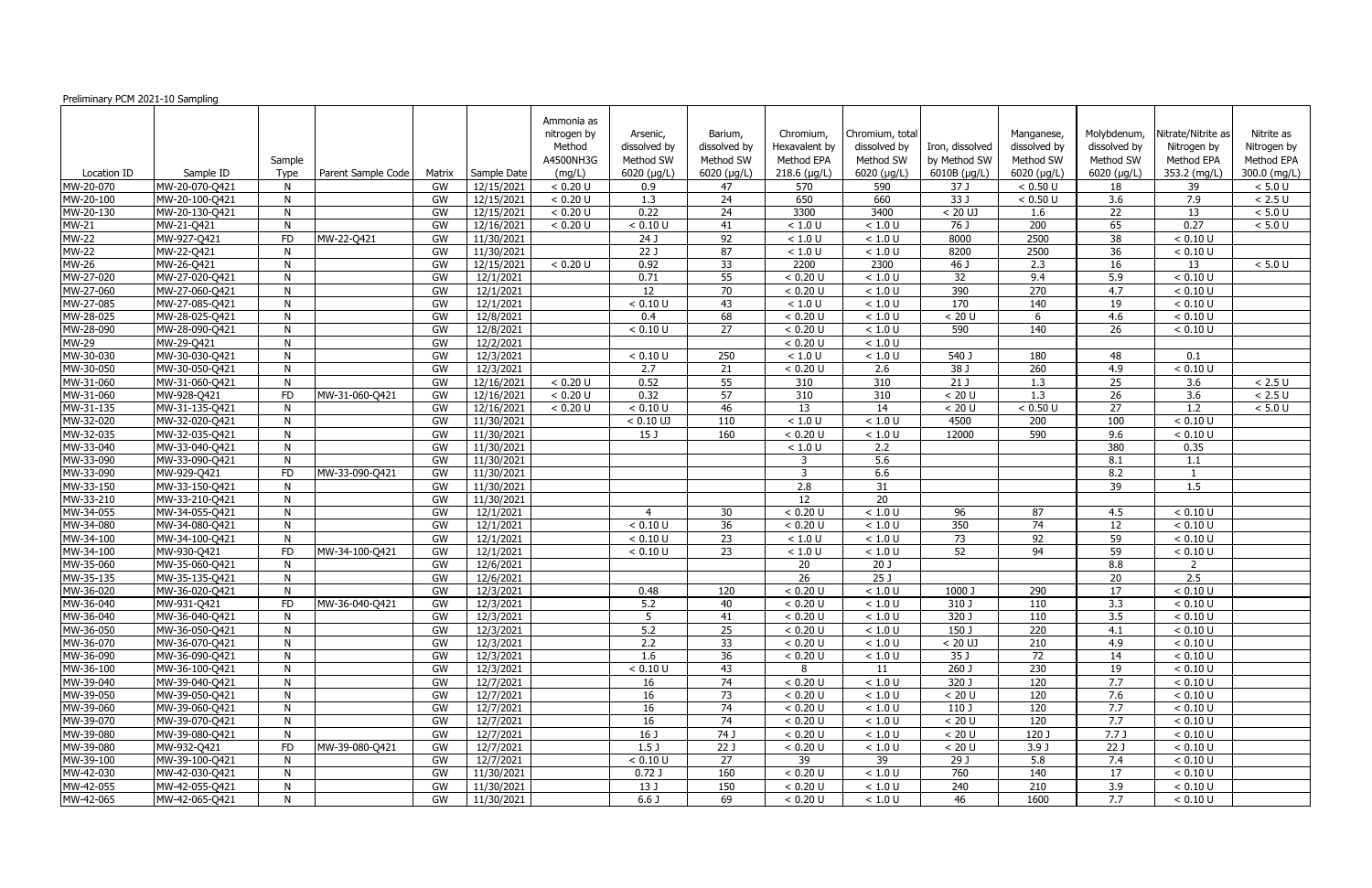| Preliminary PCM 2021-10 Sampling |                |           |                    |              |                           |                           |                          |                        |
|----------------------------------|----------------|-----------|--------------------|--------------|---------------------------|---------------------------|--------------------------|------------------------|
|                                  |                |           |                    |              |                           |                           |                          |                        |
|                                  |                |           |                    |              |                           |                           |                          |                        |
|                                  |                |           |                    |              |                           | Selenium,                 |                          | Total organic          |
|                                  |                |           |                    |              |                           | dissolved by<br>Method SW | Sulfate by<br>Method EPA | carbon by<br>Method SM |
| Location ID                      | Sample ID      | Sample    |                    |              |                           |                           |                          | 5310 C (mg/L)          |
| MW-20-070                        | MW-20-070-Q421 | Type<br>Ν | Parent Sample Code | Matrix<br>GW | Sample Date<br>12/15/2021 | 6020 (µg/L)<br>33 J       | 300.0 (mg/L)<br>490      | < 1.0 U                |
| MW-20-100                        | MW-20-100-Q421 | N         |                    | GW           | 12/15/2021                | 6 J                       | 200                      | < 1.0 U                |
| MW-20-130                        | MW-20-130-Q421 | N         |                    | GW           | 12/15/2021                | 37 J                      | 960                      | < 1.0 U                |
| <b>MW-21</b>                     | MW-21-Q421     | N         |                    | GW           | 12/16/2021                | 4.5                       | 1600                     | < 1.0 U                |
| <b>MW-22</b>                     | MW-927-Q421    | <b>FD</b> | MW-22-Q421         | GW           | 11/30/2021                | < 0.50 U                  |                          | 1.4                    |
| <b>MW-22</b>                     | MW-22-Q421     | N         |                    | GW           | 11/30/2021                | < 0.50 U                  |                          | 1.3                    |
| <b>MW-26</b>                     | MW-26-Q421     | N         |                    | GW           | 12/15/2021                | 13 J                      | 430                      | < 1.0 U                |
| MW-27-020                        | MW-27-020-Q421 | N         |                    | GW           | 12/1/2021                 | < 0.50 U                  |                          | 1                      |
| MW-27-060                        | MW-27-060-Q421 | N         |                    | GW           | 12/1/2021                 | < 0.50 U                  |                          | 1.3                    |
| MW-27-085                        | MW-27-085-Q421 | N         |                    | GW           | 12/1/2021                 | < 0.50 U                  |                          | < 1.0 U                |
| MW-28-025                        | MW-28-025-Q421 | N         |                    | GW           | 12/8/2021                 | 1.3                       |                          | < 1.0 U                |
| MW-28-090                        | MW-28-090-Q421 | ${\sf N}$ |                    | GW           | 12/8/2021                 | < 0.50 U                  |                          | < 1.0 U                |
| MW-29                            | MW-29-Q421     | N         |                    | GW           | 12/2/2021                 |                           |                          |                        |
| MW-30-030                        | MW-30-030-Q421 | N         |                    | GW           | 12/3/2021                 | 0.54                      |                          | 11                     |
| MW-30-050                        | MW-30-050-Q421 | N         |                    | GW           | 12/3/2021                 | < 0.50 U                  |                          | $\mathbf{1}$           |
| MW-31-060                        | MW-31-060-Q421 | ${\sf N}$ |                    | GW           | $\overline{12}/16/2021$   | 3.1                       | 210                      | < 1.0 U                |
| MW-31-060                        | MW-928-Q421    | <b>FD</b> | MW-31-060-Q421     | GW           | 12/16/2021                | 3.1                       | 210                      | < 1.0 U                |
| MW-31-135                        | MW-31-135-Q421 | N         |                    | GW           | 12/16/2021                | 0.58                      | 500                      | < 1.0 U                |
| MW-32-020                        | MW-32-020-Q421 | N         |                    | GW           | 11/30/2021                | 2.2                       |                          | 4.4                    |
| MW-32-035                        | MW-32-035-Q421 | N         |                    | GW           | 11/30/2021                | < 0.50 U                  |                          | 1.9                    |
| MW-33-040                        | MW-33-040-Q421 | N         |                    | GW           | 11/30/2021                | 5.7                       |                          |                        |
| MW-33-090                        | MW-33-090-Q421 | N         |                    | GW           | $\frac{1}{11}$ /30/2021   | < 0.50 U                  |                          |                        |
| MW-33-090                        | MW-929-Q421    | <b>FD</b> | MW-33-090-Q421     | GW           | 11/30/2021                | < 0.50 U                  |                          |                        |
| MW-33-150                        | MW-33-150-Q421 | N         |                    | GW           | 11/30/2021                | 0.63                      |                          |                        |
| MW-33-210                        | MW-33-210-Q421 | N         |                    | GW           | 11/30/2021                |                           |                          |                        |
| MW-34-055                        | MW-34-055-Q421 | N         |                    | GW           | 12/1/2021                 | < 0.50 U                  |                          | < 1.0 U                |
| MW-34-080                        | MW-34-080-Q421 | N         |                    | GW           | 12/1/2021                 | < 0.50 U                  |                          | < 1.0 U                |
| MW-34-100                        | MW-34-100-Q421 | N         |                    | GW           | 12/1/2021                 | < 0.50 U                  |                          | < 1.0 U                |
| MW-34-100                        | MW-930-Q421    | FD        | MW-34-100-Q421     | GW           | 12/1/2021                 | < 0.50 U                  |                          | < 1.0 U                |
| MW-35-060                        | MW-35-060-Q421 | N         |                    | GW           | 12/6/2021                 | 0.92                      |                          |                        |
| MW-35-135                        | MW-35-135-Q421 | N         |                    | GW           | 12/6/2021                 |                           |                          |                        |
| MW-36-020                        | MW-36-020-Q421 | N         |                    | GW           | 12/3/2021                 | < 0.50 U                  |                          | 1.6                    |
| MW-36-040                        | MW-931-Q421    | <b>FD</b> | MW-36-040-Q421     | GW           | 12/3/2021                 | < 0.50 U                  |                          | 2.3                    |
| MW-36-040                        | MW-36-040-Q421 | N         |                    | GW           | $\frac{12}{3}$ /2021      | < 0.50 U                  |                          | 2.3                    |
| MW-36-050                        | MW-36-050-Q421 | N         |                    | GW           | 12/3/2021                 | < 0.50 U                  |                          | 1.3                    |
| MW-36-070                        | MW-36-070-Q421 | N         |                    | GW           | 12/3/2021                 | < 0.50 U                  |                          | $<1.0$ U               |
| MW-36-090                        | MW-36-090-Q421 | N         |                    | GW           | 12/3/2021                 | < 0.50 U                  |                          | < 1.0 U                |
| MW-36-100                        | MW-36-100-Q421 | N         |                    | GW           | 12/3/2021                 | < 0.50 U                  |                          | < 1.0 U                |
| MW-39-040                        | MW-39-040-Q421 | N         |                    | GW           | 12/7/2021                 | < 0.50 U                  |                          | 2.2                    |
| MW-39-050                        | MW-39-050-Q421 | N         |                    | GW           | 12/7/2021                 | < 0.50 U                  |                          | $\mathbf{1}$           |
| MW-39-060                        | MW-39-060-Q421 | N         |                    | GW           | 12/7/2021                 | < 0.50 U                  |                          | < 1.0 U                |
| MW-39-070                        | MW-39-070-Q421 | N         |                    | GW           | 12/7/2021                 | < 0.50 U                  |                          | < 1.0 U                |
| MW-39-080                        | MW-39-080-Q421 | N         |                    | GW           | 12/7/2021                 | < 0.50 U                  |                          | < 1.0 U                |
| MW-39-080                        | MW-932-Q421    | <b>FD</b> | MW-39-080-Q421     | GW           | 12/7/2021                 | < 0.50 U                  |                          | < 1.0 U                |
| MW-39-100                        | MW-39-100-Q421 | N         |                    | GW           | 12/7/2021                 | < 0.50 U                  |                          | < 1.0 U                |
| MW-42-030                        | MW-42-030-Q421 | N         |                    | GW           | 11/30/2021                | < 0.50 U                  |                          | 1.8                    |
| MW-42-055                        | MW-42-055-Q421 | N         |                    | GW           | 11/30/2021                | < 0.50 U                  |                          | < 1.0 U                |
| MW-42-065                        | MW-42-065-Q421 | N         |                    | GW           | 11/30/2021                | < 0.50 U                  |                          | < 1.0 U                |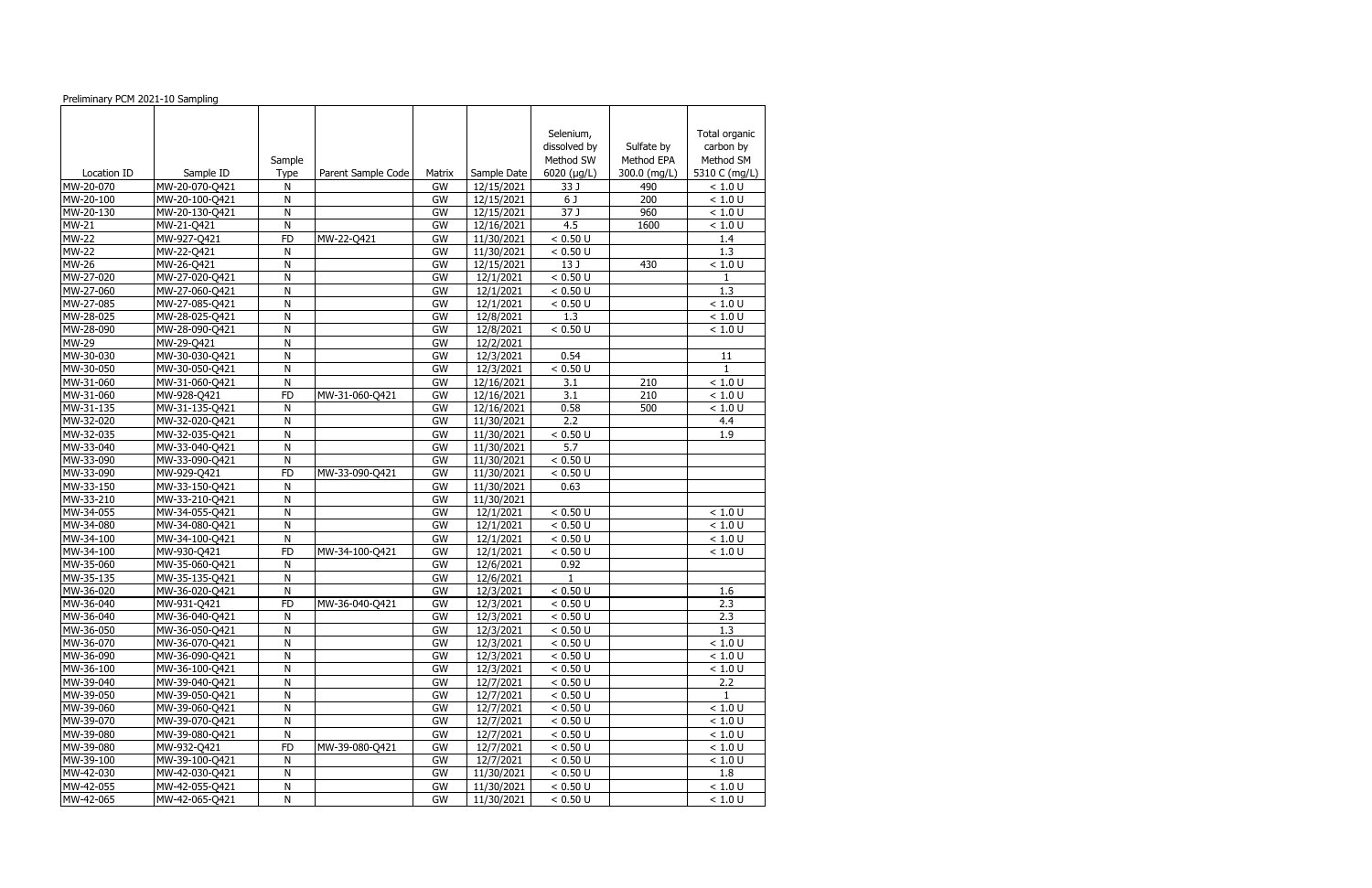| Preliminary PCM 2021-10 Sampling |                               |           |                    |          |                          |             |                     |                  |                |                            |                  |                  |                 |                    |              |
|----------------------------------|-------------------------------|-----------|--------------------|----------|--------------------------|-------------|---------------------|------------------|----------------|----------------------------|------------------|------------------|-----------------|--------------------|--------------|
|                                  |                               |           |                    |          |                          | Ammonia as  |                     |                  |                |                            |                  |                  |                 |                    |              |
|                                  |                               |           |                    |          |                          | nitrogen by | Arsenic,            | Barium,          | Chromium,      | Chromium, total            |                  | Manganese,       | Molybdenum,     | Nitrate/Nitrite as | Nitrite as   |
|                                  |                               |           |                    |          |                          | Method      | dissolved by        | dissolved by     | Hexavalent by  | dissolved by               | Iron, dissolved  | dissolved by     | dissolved by    | Nitrogen by        | Nitrogen by  |
|                                  |                               | Sample    |                    |          |                          | A4500NH3G   | Method SW           | Method SW        | Method EPA     | Method SW                  | by Method SW     | Method SW        | Method SW       | Method EPA         | Method EPA   |
| Location ID                      | Sample ID                     | Type      | Parent Sample Code | Matrix   | Sample Date              | (mg/L)      | $6020$ ( $\mu$ g/L) | 6020 (µg/L)      | $218.6$ (µg/L) | $6020$ ( $\mu$ g/L)        | 6010B (µg/L)     | 6020 (µg/L)      | 6020 (µg/L)     | 353.2 (mg/L)       | 300.0 (mg/L) |
| MW-43-025                        | MW-43-025-Q421                |           |                    | GW       | 11/30/2021               |             | 31 J                | 75               | < 0.20 U       | $<1.0$ U                   | 4400             | 360              | 5.3             | < 0.10 U           |              |
| MW-43-075                        | MW-43-075-Q421                | N         |                    | GW       | 11/30/2021               |             | 8.7 J               | 42               | < 0.20 U       | < 1.0 U                    | 3700             | 540              | 15              | < 0.10 U           |              |
| MW-43-090                        | MW-43-090-Q421                | N         |                    | GW       | 11/30/2021               |             | $< 0.10$ UJ         | 55               | < 1.0 U        | $<1.0$ U                   | 1200             | 520              | 29              | < 0.10 U           |              |
| MW-44-070                        | MW-44-070-Q421                | N         |                    | GW       | 12/8/2021                |             | 2.4                 | 31               | < 0.20 U       | < 1.0 U                    | 140              | 120              | 7.6             | < 0.10 U           |              |
| MW-44-115                        | MW-44-115-Q421                | N         |                    | GW       | 12/8/2021                |             | 0.86                | 19               | 1.8            | 2.2                        | < 20 U           | 10               | $\overline{77}$ | < 0.10 U           |              |
| MW-44-125                        | MW-44-125-Q421                | N         |                    | GW       | 12/8/2021                |             | < 0.10 U            | 55               | < 1.0 U        | 1.9                        | 300              | 390              | 230             | < 0.10 U           |              |
| MW-45-095a                       | MW-45-095A-Q421               | N         |                    | GW       | 12/1/2021                |             | < 0.10 U            | 37               | < 0.20 U       | < 1.0 U                    | < 20 U           | 260              | 14              | < 0.10 U           |              |
| MW-46-175                        | MW-46-175-Q421                | N         |                    | GW       | 12/8/2021                |             | < 0.10 U            | 31               | 2.1            | 36                         | 200              | 21               | 200             | 0.9                |              |
| MW-46-205                        | MW-46-205-Q421                | N         |                    | GW       | 12/8/2021                |             | < 0.10 U            | 33               | $<1.0$ U       | < 1.0 U                    | 68               | 46               | 340             | 0.93               |              |
| MW-46-205                        | MW-933-Q421                   | <b>FD</b> | MW-46-205-Q421     | GW       | 12/8/2021                |             | < 0.10 U            | 33               | < 1.0 U        | < 1.0 U                    | < 100 U          | 42               | 340             | 0.96               |              |
| MW-47-055                        | MW-47-055-Q421                | <b>N</b>  |                    | GW       | 12/6/2021                |             |                     |                  | 17             | 18 J                       |                  |                  |                 |                    |              |
| MW-47-115                        | MW-47-115-Q421                | N         |                    | GW       | 12/6/2021                |             |                     |                  | 17             | 17J                        |                  |                  |                 |                    |              |
| MW-49-135                        | MW-49-135-Q421                | N         |                    | GW       | 12/2/2021                |             |                     |                  | 6.1            | 7.3                        |                  |                  |                 |                    |              |
| MW-49-275                        | MW-49-275-Q421                | N         |                    | GW       | 12/2/2021                |             |                     |                  | < 1.0 U        | 2.2                        |                  |                  |                 |                    |              |
| MW-49-365                        | MW-49-365-Q421                | N         |                    | GW       | 12/2/2021                |             |                     |                  | < 1.0 U        | $\overline{2.6}$           |                  |                  |                 |                    |              |
| MW-51                            | MW-51-Q421                    | N         |                    | GW       | 12/15/2021               | < 0.20 U    | < 0.10 U            | 43               | 2900           | 3100                       | 25 <sub>1</sub>  | 1.1              | 42              | 13                 | $< 5.0 U$    |
| <b>MW-51</b>                     | MW-934-Q421                   | <b>FD</b> | MW-51-Q421         | GW       | 12/15/2021               | < 0.20 U    | < 0.10 U            | 43               | 2900           | 3000                       | $\overline{24J}$ |                  | 42              | 12                 | $< 5.0 U$    |
| <b>MW-52D</b>                    | MW-52D-Q421                   | N         |                    | GW       | 11/30/2021               |             | 2J                  | 37               | $<1.0$ U       | $<1.0$ U                   | 950              | 280              | 61              | < 0.10 U           |              |
| <b>MW-52M</b>                    | MW-52M-Q421                   | N         |                    | GW       | 11/30/2021               |             | $< 0.10$ UJ         | 54               | < 1.0 U        | < 1.0 U                    | 1400             | $\overline{210}$ | 30              | < 0.10 U           |              |
| <b>MW-52S</b>                    | MW-52S-Q421                   | N         |                    | GW       | 11/30/2021               |             | $< 0.10$ UJ         | 1400             | < 0.20 U       | $<1.0$ U                   | 20000            | 1400             | 5.3             | < 0.10 U           |              |
| <b>MW-52S</b>                    | MW-935-Q421                   | <b>FD</b> | MW-52S-Q421        | GW       | 11/30/2021               |             | $< 0.10$ UJ         | 1300             | < 0.20 U       | < 1.0 U                    | 20000            | 1300             | 4.9             | < 0.10 U           |              |
| <b>MW-53D</b>                    | MW-53D-Q421                   | <b>N</b>  |                    | GW       | 11/30/2021               |             | 3.6 <sub>J</sub>    | 44               | < 1.0 U        | $<1.0$ U                   | 220              | 1300             | 180             | < 0.10 U           |              |
| <b>MW-53M</b>                    | MW-53M-Q421                   | N         |                    | GW       | 11/30/2021               |             | $< 0.10$ UJ         | $\overline{58}$  | < 1.0 U        | < 1.0 U                    | 380              | 420              | $\overline{54}$ | < 0.10 U           |              |
| <b>MW-53S</b>                    | MW-53S-Q421                   | N         |                    | GW       | 11/30/2021               |             | $< 0.10$ UJ         | $\overline{200}$ | < 0.20 U       | < 1.0 U                    | 5400             | 1200             | 1.6             | < 0.10 U           |              |
| MW-71-035                        | MW-71-035-Q421                |           |                    | GW       | 12/16/2021               | < 0.20 U    | < 0.10 U            | 42               | < 1.0 U        | < 1.0 U                    | 31 J             | 71               | 15              | < 0.10 U           | $< 5.0 U$    |
| MW-75-033                        | MW-75-033-Q421                | N         |                    | GW       | 11/29/2021               |             |                     |                  | 42             | 39                         |                  |                  |                 |                    |              |
| MW-75-117<br>MW-75-202           | MW-75-117-Q421                | N<br>N    |                    | GW<br>GW | 11/29/2021<br>11/29/2021 |             |                     |                  | 10<br>< 1.0 U  | $\overline{10}$<br>< 1.0 U |                  |                  |                 |                    |              |
| MW-75-202                        | MW-75-202-Q421<br>MW-936-Q421 | FD        | MW-75-202-Q421     | GW       | 11/29/2021               |             |                     |                  | < 1.0 U        | $<1.0$ U                   |                  |                  |                 |                    |              |
| MW-75-267                        | MW-75-267-Q421                | N         |                    | GW       | 11/29/2021               |             |                     |                  | < 1.0 U        | $<1.0$ U                   |                  |                  |                 |                    |              |
| MW-75-337                        | MW-75-337-Q421                | <b>N</b>  |                    | GW       | 11/29/2021               |             |                     |                  | $<1.0$ U       | < 1.0 U                    |                  |                  |                 |                    |              |
| MW-76-039                        | MW-76-039-Q421                | -N        |                    | GW       | 12/2/2021                | < 0.20 U    |                     | 39               | 130            | 140                        | $< 20$ UJ        | 10               | 27              | 2.8                | < 2.5 U      |
| MW-76-156                        | MW-76-156-Q421                | N.        |                    | GW       | 12/2/2021                | < 0.20 U    |                     | 47               | $\overline{4}$ | 4.5                        | 58 J             | 92               | 31              | 2                  | $< 5.0 U$    |
| MW-76-181                        | MW-76-181-Q421                | N         |                    | GW       | 12/2/2021                | < 0.20 U    | 1.5 <sub>J</sub>    | 67               | 1500           | 1500                       | 52 J             | 89               | 27              | 2.3                | < 5.0 U      |
| MW-76-218                        | MW-76-218-Q421                | N         |                    | GW       | 12/2/2021                | < 0.20 U    | 3.9J                | 66               | 270            | 280                        | $< 20$ UJ        | 280              | 68              | 0.85               | < 10 U       |
| MW-77-046                        | MW-77-046-Q421                | N         |                    | GW       | 12/2/2021                |             |                     | 95               | $<1.0$ U       | $<1.0$ U                   | 940 J            | 420              | 95              | < 0.10 U           |              |
| MW-77-102                        | MW-77-102-Q421                | N         |                    | GW       | 12/2/2021                |             |                     | 40               | 0.67           | $<1.0$ U                   | 39 J             | 20               | 4.4             | 0.59               |              |
| MW-77-158                        | MW-77-158-Q421                | N         |                    | GW       | 12/2/2021                |             |                     | 43               | 7.1            | 7.7                        | 48 J             | 60               | 32              | 1.5                |              |
| MW-77-158                        | MW-937-Q421                   | <b>FD</b> | MW-77-158-Q421     | GW       | 12/2/2021                |             |                     | 44               | 6.9            | 7.9                        | $< 20$ UJ        | 62               | 33              | 1.5                |              |
| MW-77-187                        | MW-77-187-Q421                | -N        |                    | GW       | 12/2/2021                |             |                     | 40               | 2.5            | 3.1                        | 50J              | 50               | 250             | 1.2                |              |
| MW-78-070                        | MW-78-070-Q421                | N.        |                    | GW       | 12/15/2021               | < 0.20 U    | 0.85                | 40               | 4400           | 4500                       | $< 20$ UJ        | 0.63             | 13              | 12                 | $< 2.5 U$    |
| MW-78-142                        | MW-78-142-Q421                | N         |                    | GW       | 12/15/2021               | < 0.20 U    | < 0.10 U            | 31               | 5500           | 5400                       | 31 J             | 4.2              | 21              | 9.9                | $< 5.0 U$    |
| MW-79-058                        | MW-79-058-Q421                | N         |                    | GW       | 12/15/2021               | < 0.20 U    | 0.3                 | 93               | 3200           | 3400                       | $< 20$ UJ        | 0.56             | 10              | 11                 | $< 5.0 U$    |
| MW-79-102                        | MW-79-102-Q421                | N         |                    | GW       | 12/15/2021               | < 0.20 U    | 1.5                 | 37               | 2800           | 2800                       | $< 20$ UJ        | 5.2              | 29              | 16                 | $< 5.0 U$    |
| MW-80-057                        | MW-80-057-Q421                | N         |                    | GW       | 12/15/2021               | < 0.20 U    | 1.3                 | 51               | 710            | 710                        | $< 20$ UJ        | 4.7              | 36              | 17                 | $< 5.0 U$    |
| MW-80-082                        | MW-80-082-Q421                | N         |                    | GW       | 12/15/2021               | < 0.20 U    | 1.5                 | 33               | 1200           | 1200                       | $< 20$ UJ        | 0.87             | 26              | 13                 | < 5.0 U      |
| MW-81-043                        | MW-81-043-Q421                | N         |                    | GW       | 12/13/2021               |             | 0.75                | 110              | 8.7            | 9.2                        | $< 20$ UJ        | 160              | 24              | 0.48               |              |
| MW-81-098                        | MW-81-098-Q421                | N         |                    | GW       | 12/13/2021               |             | < 0.10 U            | 70               | 1.2            | 1.7                        | 41 J             | 140              | 3.4             | 0.58               |              |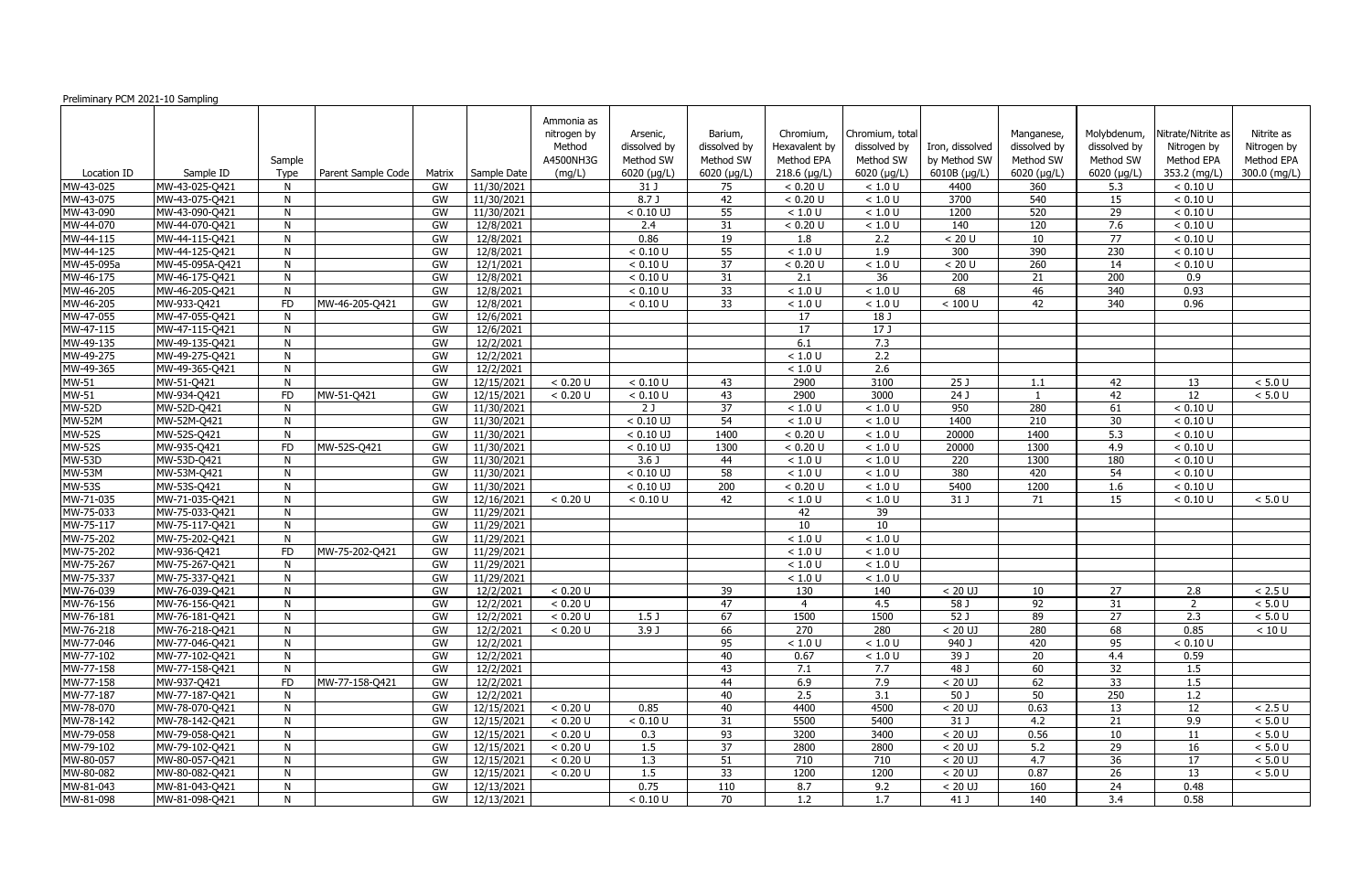| Preliminary PCM 2021-10 Sampling |                                  |           |                    |           |                         |                  |              |                     |
|----------------------------------|----------------------------------|-----------|--------------------|-----------|-------------------------|------------------|--------------|---------------------|
|                                  |                                  |           |                    |           |                         |                  |              |                     |
|                                  |                                  |           |                    |           |                         |                  |              |                     |
|                                  |                                  |           |                    |           |                         | Selenium,        |              | Total organic       |
|                                  |                                  |           |                    |           |                         | dissolved by     | Sulfate by   | carbon by           |
|                                  |                                  | Sample    |                    |           |                         | Method SW        | Method EPA   | Method SM           |
| Location ID                      | Sample ID                        | Type      | Parent Sample Code | Matrix    | Sample Date             | 6020 (µg/L)      | 300.0 (mg/L) | 5310 C (mg/L)       |
| MW-43-025                        | MW-43-025-Q421                   | Ν         |                    | GW        | 11/30/2021              | < 0.50 U         |              | 1.2                 |
| MW-43-075                        | MW-43-075-Q421                   | N         |                    | GW        | 11/30/2021              | < 0.50 U         |              | < 1.0 U             |
| MW-43-090                        | MW-43-090-Q421                   | N         |                    | GW        | 11/30/2021              | < 0.50 U         |              | < 1.0 U             |
| MW-44-070                        | MW-44-070-Q421                   | N         |                    | GW        | 12/8/2021               | < 0.50 U         |              | < 1.0 U             |
| MW-44-115                        | MW-44-115-Q421                   | N         |                    | GW        | 12/8/2021               | < 0.50 U         |              | < 1.0 U             |
| MW-44-125                        | MW-44-125-Q421                   | N         |                    | <b>GW</b> | 12/8/2021               | < 0.50 U         |              | < 1.0 U             |
| MW-45-095a                       | MW-45-095A-Q421                  | N         |                    | GW        | 12/1/2021               | < 0.50 U         |              | < 1.0 U             |
| MW-46-175                        | MW-46-175-Q421                   | N         |                    | GW        | 12/8/2021               | 0.56             |              | < 1.0 U             |
| MW-46-205                        | MW-46-205-Q421                   | N         |                    | GW        | 12/8/2021               | 0.82             |              | < 1.0 U             |
| MW-46-205                        | MW-933-Q421                      | <b>FD</b> | MW-46-205-Q421     | GW        | 12/8/2021               | 0.86             |              | < 1.0 U             |
| MW-47-055<br>MW-47-115           | MW-47-055-Q421                   | N         |                    | GW        | 12/6/2021               |                  |              |                     |
|                                  | MW-47-115-Q421                   | N         |                    | GW        | 12/6/2021               |                  |              |                     |
| MW-49-135<br>MW-49-275           | MW-49-135-Q421                   | N<br>N    |                    | GW<br>GW  | 12/2/2021               |                  |              |                     |
| MW-49-365                        | MW-49-275-Q421<br>MW-49-365-Q421 | N         |                    | GW        | 12/2/2021<br>12/2/2021  |                  |              |                     |
| <b>MW-51</b>                     | MW-51-Q421                       | ${\sf N}$ |                    | GW        | $\overline{12}/15/2021$ | 34 J             | 720          | < 1.0 U             |
| MW-51                            | MW-934-Q421                      | <b>FD</b> | MW-51-Q421         | GW        | 12/15/2021              | 33 J             | 720          | < 1.0 U             |
| <b>MW-52D</b>                    | MW-52D-Q421                      | N         |                    | GW        | 11/30/2021              | < 0.50 U         |              | < 50 U              |
| <b>MW-52M</b>                    | MW-52M-Q421                      | N         |                    | GW        | 11/30/2021              | < 0.50 U         |              | < 1.0 U             |
| <b>MW-52S</b>                    | MW-52S-Q421                      | N         |                    | GW        | 11/30/2021              | < 0.50 U         |              | 1.3                 |
| <b>MW-52S</b>                    | MW-935-Q421                      | FD        | MW-52S-Q421        | GW        | 11/30/2021              | < 0.50 U         |              | 1.4                 |
| <b>MW-53D</b>                    | MW-53D-Q421                      | N         |                    | GW        | $\frac{1}{11}$ /30/2021 | < 0.50 U         |              | < 1.0 U             |
| <b>MW-53M</b>                    | MW-53M-Q421                      | N         |                    | GW        | 11/30/2021              | < 0.50 U         |              | < 1.0 U             |
| <b>MW-53S</b>                    | MW-53S-Q421                      | N         |                    | GW        | 11/30/2021              | < 0.50 U         |              | < 1.0 U             |
| MW-71-035                        | MW-71-035-Q421                   | N         |                    | GW        | 12/16/2021              | < 0.50 U         | 1200         | < 1.0 U             |
| MW-75-033                        | MW-75-033-Q421                   | N         |                    | GW        | 11/29/2021              |                  |              |                     |
| MW-75-117                        | MW-75-117-Q421                   | N         |                    | GW        | 11/29/2021              |                  |              |                     |
| MW-75-202                        | MW-75-202-Q421                   | N         |                    | GW        | 11/29/2021              |                  |              |                     |
| MW-75-202                        | MW-936-Q421                      | <b>FD</b> | MW-75-202-Q421     | GW        | 11/29/2021              |                  |              |                     |
| MW-75-267                        | MW-75-267-Q421                   | N         |                    | GW        | 11/29/2021              |                  |              |                     |
| MW-75-337                        | MW-75-337-Q421                   | N         |                    | GW        | 11/29/2021              |                  |              |                     |
| MW-76-039                        | MW-76-039-Q421                   | N         |                    | GW        | 12/2/2021               | 2.8              | 190          | < 1.0 U             |
| MW-76-156                        | MW-76-156-Q421                   | N         |                    | GW        | 12/2/2021               | 1.1              | 780          | < 1.0 U             |
| MW-76-181                        | MW-76-181-Q421                   | N         |                    | GW        | 12/2/2021               | 1.7              | 870          | < 1.0 U             |
| MW-76-218                        | MW-76-218-Q421                   | N         |                    | GW        | 12/2/2021               | $\mathbf{1}$     | 880          | < 50 U              |
| MW-77-046                        | MW-77-046-Q421                   | N         |                    | GW        | 12/2/2021               | 3                |              | 1.5                 |
| MW-77-102                        | MW-77-102-Q421                   | N         |                    | GW        | 12/2/2021               | < 0.50 U         |              | $<1.0$ U            |
| MW-77-158                        | MW-77-158-Q421                   | N         |                    | GW        | 12/2/2021               | 0.53             |              | < 1.0 U             |
| MW-77-158                        | MW-937-Q421                      | <b>FD</b> | MW-77-158-Q421     | GW        | $\frac{12}{2222221}$    | 0.78             |              | < 1.0 U             |
| MW-77-187                        | MW-77-187-Q421                   | N         |                    | GW        | 12/2/2021               | 0.81             |              | < 1.0 U             |
| MW-78-070                        | MW-78-070-Q421                   | N         |                    | GW        | $\overline{12}/15/2021$ | 9.2 <sub>J</sub> | 370          | < 1.0 U             |
| MW-78-142                        | MW-78-142-Q421                   | N         |                    | GW        | 12/15/2021              | 33 J             | 900          | < 1.0 U             |
| MW-79-058                        | MW-79-058-Q421                   | N         |                    | GW        | 12/15/2021              | 9.4 <sub>1</sub> | 410          | < 5.0 U             |
| MW-79-102                        | MW-79-102-Q421                   | N         |                    | GW        | 12/15/2021              | 57 J             | 870          | $\overline{$ 1.0 U} |
| MW-80-057                        | MW-80-057-Q421                   | N         |                    | GW        | 12/15/2021              | 31 J             | 520          | < 1.0 U             |
| MW-80-082                        | MW-80-082-Q421                   | N         |                    | GW        | 12/15/2021              | 24 J             | 570          | < 1.0 U             |
| MW-81-043                        | MW-81-043-Q421                   | N         |                    | GW        | 12/13/2021              | 2.6              |              | < 1.0 U             |
| MW-81-098                        | MW-81-098-Q421                   | N         |                    | GW        | 12/13/2021              | < 0.50 U         |              | < 1.0 U             |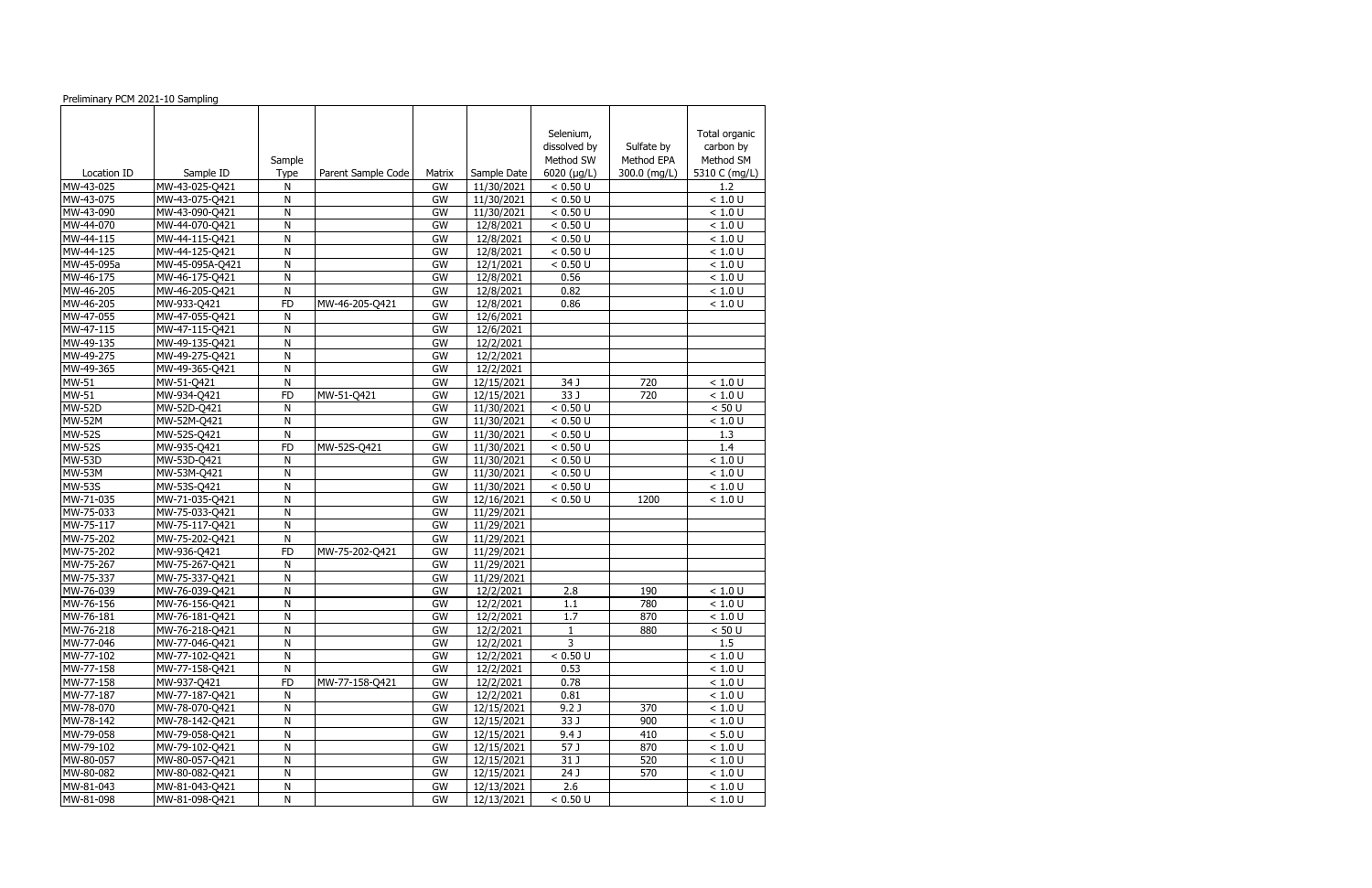|               | Preliminary PCM 2021-10 Sampling |           |                    |        |             |                                                  |                                       |                                      |                                          |                                              |                                 |                                         |                                          |                                                 |                                         |
|---------------|----------------------------------|-----------|--------------------|--------|-------------|--------------------------------------------------|---------------------------------------|--------------------------------------|------------------------------------------|----------------------------------------------|---------------------------------|-----------------------------------------|------------------------------------------|-------------------------------------------------|-----------------------------------------|
|               |                                  | Sample    |                    |        |             | Ammonia as<br>nitrogen by<br>Method<br>A4500NH3G | Arsenic,<br>dissolved by<br>Method SW | Barium,<br>dissolved by<br>Method SW | Chromium,<br>Hexavalent by<br>Method EPA | Chromium, total<br>dissolved by<br>Method SW | Iron, dissolved<br>by Method SW | Manganese,<br>dissolved by<br>Method SW | Molybdenum,<br>dissolved by<br>Method SW | Nitrate/Nitrite as<br>Nitrogen by<br>Method EPA | Nitrite as<br>Nitrogen by<br>Method EPA |
| Location ID   | Sample ID                        | Type      | Parent Sample Code | Matrix | Sample Date | (mg/L)                                           | $6020$ (µg/L)                         | 6020 (µg/L)                          | $218.6$ (µg/L)                           | 6020 (µg/L)                                  | 6010B (µg/L)                    | 6020 (µg/L)                             | 6020 (µg/L)                              | 353.2 (mg/L)                                    | 300.0 (mg/L)                            |
| MW-82-046     | MW-82-046-Q421                   |           |                    | GW     | 12/16/2021  |                                                  | 15                                    | 61                                   | < 0.20 U                                 | < 1.0 U                                      | 2900 J                          | 170                                     | 11                                       | < 0.10 U                                        |                                         |
| MW-82-046     | MW-938-Q421                      | <b>FD</b> | MW-82-046-Q421     | GW     | 12/16/2021  |                                                  | 15                                    | 59                                   | < 0.20 U                                 | < 1.0 U                                      | 3200 J                          | 170                                     | 11                                       | < 0.10 U                                        |                                         |
| MW-82-112     | MW-82-112-Q421                   |           |                    | GW     | 12/16/2021  |                                                  | < 0.10 U                              | 35                                   | 0.88                                     | ຳ                                            | < 20 U                          | 27                                      | 8.7                                      | 0.72                                            |                                         |
| MW-82-168     | MW-82-168-Q421                   |           |                    | GW     | 12/16/2021  |                                                  | < 0.10 U                              | 48                                   |                                          | 7.5                                          | 31 J                            | 140                                     | 15                                       | 1.6                                             |                                         |
| MW-82-198     | MW-82-198-Q421                   |           |                    | GW     | 12/16/2021  |                                                  | < 0.10 U                              | 34                                   | < 1.0 U                                  | 2.9                                          | 120 J                           | 57                                      | 140                                      | 1.2                                             |                                         |
| MW-86-030     | MW-86-030-Q421                   |           |                    | GW     | 12/14/2021  |                                                  | 2.6                                   | 95                                   | < 0.20 U                                 | < 1.0 U                                      | 33J                             | 420                                     | 8                                        | < 0.10 U                                        |                                         |
| MW-86-066     | MW-86-066-Q421                   |           |                    | GW     | 12/14/2021  |                                                  | < 0.10 U                              | 91                                   | < 0.20 U                                 | < 1.0 U                                      | $< 20$ UJ                       | 760                                     | 16                                       | 0.53                                            |                                         |
| MW-86-120     | MW-86-120-Q421                   |           |                    | GW     | 12/14/2021  |                                                  | < 0.10 U                              | 42                                   | < 1.0 U                                  | < 1.0 U                                      | $< 20$ UJ                       | 370                                     | 33                                       | 0.41                                            |                                         |
| MW-86-140     | MW-86-140-Q421                   |           |                    | GW     | 12/14/2021  |                                                  | < 0.10 U                              | 55                                   | < 1.0 U                                  | < 1.0 U                                      | $< 20$ UJ                       | 730                                     | 34                                       | 0.78                                            |                                         |
| MW-90-031     | MW-90-031-Q421                   |           |                    | GW     | 12/8/2021   |                                                  | < 0.10 U                              | 97                                   | < 1.0 U                                  | < 1.0 U                                      | 7000                            | 250                                     | 18                                       | < 0.10 U                                        |                                         |
| MW-96-045     | MW-96-045-Q421                   |           |                    | GW     | 12/15/2021  |                                                  |                                       |                                      | < 1.0 U                                  | 1.5                                          |                                 |                                         |                                          |                                                 |                                         |
| MW-96-045     | MW-939-Q421                      | <b>FD</b> | MW-96-045-Q421     | GW     | 12/15/2021  |                                                  |                                       |                                      | < 1.0 U                                  | < 1.0 U                                      |                                 |                                         |                                          |                                                 |                                         |
| MW-96-217     | MW-96-217-Q421                   |           |                    | GW     | 12/15/2021  |                                                  |                                       |                                      | < 1.0 U                                  | < 1.0 U                                      |                                 |                                         |                                          |                                                 |                                         |
| MW-97-042     | MW-97-042-Q421                   |           |                    | GW     | 12/13/2021  |                                                  |                                       |                                      | 4.4                                      |                                              |                                 |                                         |                                          |                                                 |                                         |
| MW-97-202     | MW-97-202-Q421                   |           |                    | GW     | 12/13/2021  |                                                  |                                       |                                      | < 1.0 U                                  | < 1.0 U                                      |                                 |                                         |                                          |                                                 |                                         |
| PT5D          | PT5D-Q421                        |           |                    | GW     | 12/16/2021  |                                                  | 1.5                                   | 20                                   | 31                                       | 29                                           | < 20 U                          | 31                                      | 100                                      | < 0.10 U                                        |                                         |
| PT5M          | PT5M-Q421                        |           |                    | GW     | 12/16/2021  |                                                  | 1.7                                   | 23                                   | < 0.20 U                                 | < 1.0 U                                      | < 20 U                          | 940                                     | 11                                       | < 0.10 U                                        |                                         |
| PT5S          | PT5S-Q421                        |           |                    | GW     | 12/16/2021  |                                                  | 13                                    | 84                                   | < 0.20 U                                 | < 1.0 U                                      | 650 J                           | 210                                     | 6.1                                      | < 0.10 U                                        |                                         |
| <b>TW-03D</b> | TW-03D-Q421                      |           |                    | GW     | 12/16/2021  | < 0.23 U                                         | < 0.10 U                              | 36                                   | 400                                      | 390                                          | < 20 U                          | 13                                      | 22                                       | 2.4                                             | < 5.0 U                                 |
| <b>TW-04</b>  | TW-04-Q421                       |           |                    | GW     | 12/6/2021   |                                                  |                                       |                                      | 9.1                                      | 9.3J                                         |                                 |                                         |                                          |                                                 |                                         |

Analyses were performed by Asset Laboratory.

< = analyte not detected at the reporting limit shown

-- = data not anlayzed or data not reportable

#### **Acronyms and Abbreviations:**

µg/L = micrograms per liter µS/cm = microsiemens per centimeter EPA = Environmental Protection Agency FD = field duplicate GW = groundwater mg/L = milligrams per liter N = Normal SW = solid waste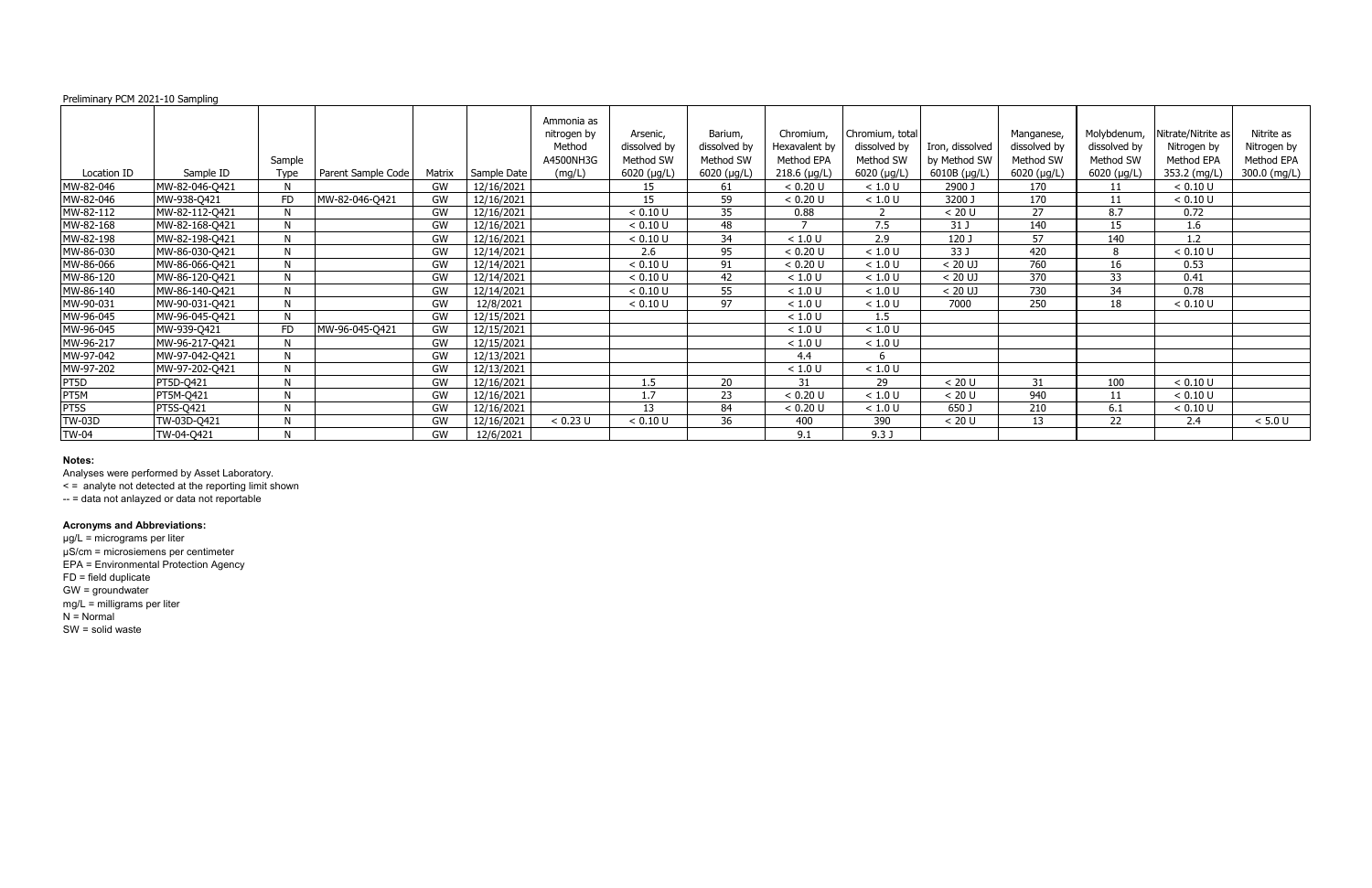| Preliminary PCM 2021-10 Sampling |                |           |                    |           |             |                                        |                          |                                         |
|----------------------------------|----------------|-----------|--------------------|-----------|-------------|----------------------------------------|--------------------------|-----------------------------------------|
|                                  |                | Sample    |                    |           |             | Selenium,<br>dissolved by<br>Method SW | Sulfate by<br>Method EPA | Total organic<br>carbon by<br>Method SM |
| Location ID                      | Sample ID      | Type      | Parent Sample Code | Matrix    | Sample Date | 6020 $(\mu g/L)$                       | 300.0 (mg/L)             | 5310 C (mg/L)                           |
| MW-82-046                        | MW-82-046-Q421 | N         |                    | GW        | 12/16/2021  |                                        |                          | 1.8                                     |
| MW-82-046                        | MW-938-Q421    | <b>FD</b> | MW-82-046-Q421     | GW        | 12/16/2021  | 1.8                                    |                          | 1.8                                     |
| MW-82-112                        | MW-82-112-Q421 | N         |                    | GW        | 12/16/2021  | < 0.50 U                               |                          | < 1.0 U                                 |
| MW-82-168                        | MW-82-168-Q421 | Ν         |                    | GW        | 12/16/2021  | < 0.50 U                               |                          | < 1.0 U                                 |
| MW-82-198                        | MW-82-198-Q421 | Ν         |                    | <b>GW</b> | 12/16/2021  | < 0.50 U                               |                          | < 1.0 U                                 |
| MW-86-030                        | MW-86-030-Q421 | Ν         |                    | GW        | 12/14/2021  | < 0.50 U                               |                          | 1.5                                     |
| MW-86-066                        | MW-86-066-Q421 | N         |                    | GW        | 12/14/2021  | < 0.50 U                               |                          | < 1.0 U                                 |
| MW-86-120                        | MW-86-120-Q421 | Ν         |                    | GW        | 12/14/2021  | < 0.50 U                               |                          | < 1.0 U                                 |
| MW-86-140                        | MW-86-140-Q421 | Ν         |                    | GW        | 12/14/2021  | < 0.50 U                               |                          | < 1.0 U                                 |
| MW-90-031                        | MW-90-031-Q421 | Ν         |                    | GW        | 12/8/2021   | < 0.50 U                               |                          | 1.8                                     |
| MW-96-045                        | MW-96-045-Q421 | N         |                    | GW        | 12/15/2021  |                                        |                          |                                         |
| MW-96-045                        | MW-939-Q421    | <b>FD</b> | MW-96-045-Q421     | GW        | 12/15/2021  |                                        |                          |                                         |
| MW-96-217                        | MW-96-217-Q421 | N         |                    | GW        | 12/15/2021  |                                        |                          |                                         |
| MW-97-042                        | MW-97-042-Q421 | N         |                    | GW        | 12/13/2021  |                                        |                          |                                         |
| MW-97-202                        | MW-97-202-Q421 | Ν         |                    | GW        | 12/13/2021  |                                        |                          |                                         |
| PT5D                             | PT5D-Q421      | Ν         |                    | GW        | 12/16/2021  | < 0.50 U                               |                          | < 1.0 U                                 |
| PT5M                             | PT5M-Q421      | Ν         |                    | GW        | 12/16/2021  | < 0.50 U                               |                          | < 1.0 U                                 |
| PT5S                             | PT5S-Q421      | Ν         |                    | GW        | 12/16/2021  | < 0.50 U                               |                          |                                         |
| <b>TW-03D</b>                    | TW-03D-Q421    | Ν         |                    | GW        | 12/16/2021  | 3.4                                    | 500                      | $<1.0$ U                                |
| <b>TW-04</b>                     | TW-04-Q421     | N         |                    | GW        | 12/6/2021   |                                        |                          |                                         |

Analyses were performed by Asset Laboratory.

< = analyte not detected at the reporting limit shown

-- = data not anlayzed or data not reportable

#### **Acronyms and Abbreviations:**

µg/L = micrograms per liter µS/cm = microsiemens per centimeter EPA = Environmental Protection Agency FD = field duplicate GW = groundwater mg/L = milligrams per liter N = Normal SW = solid waste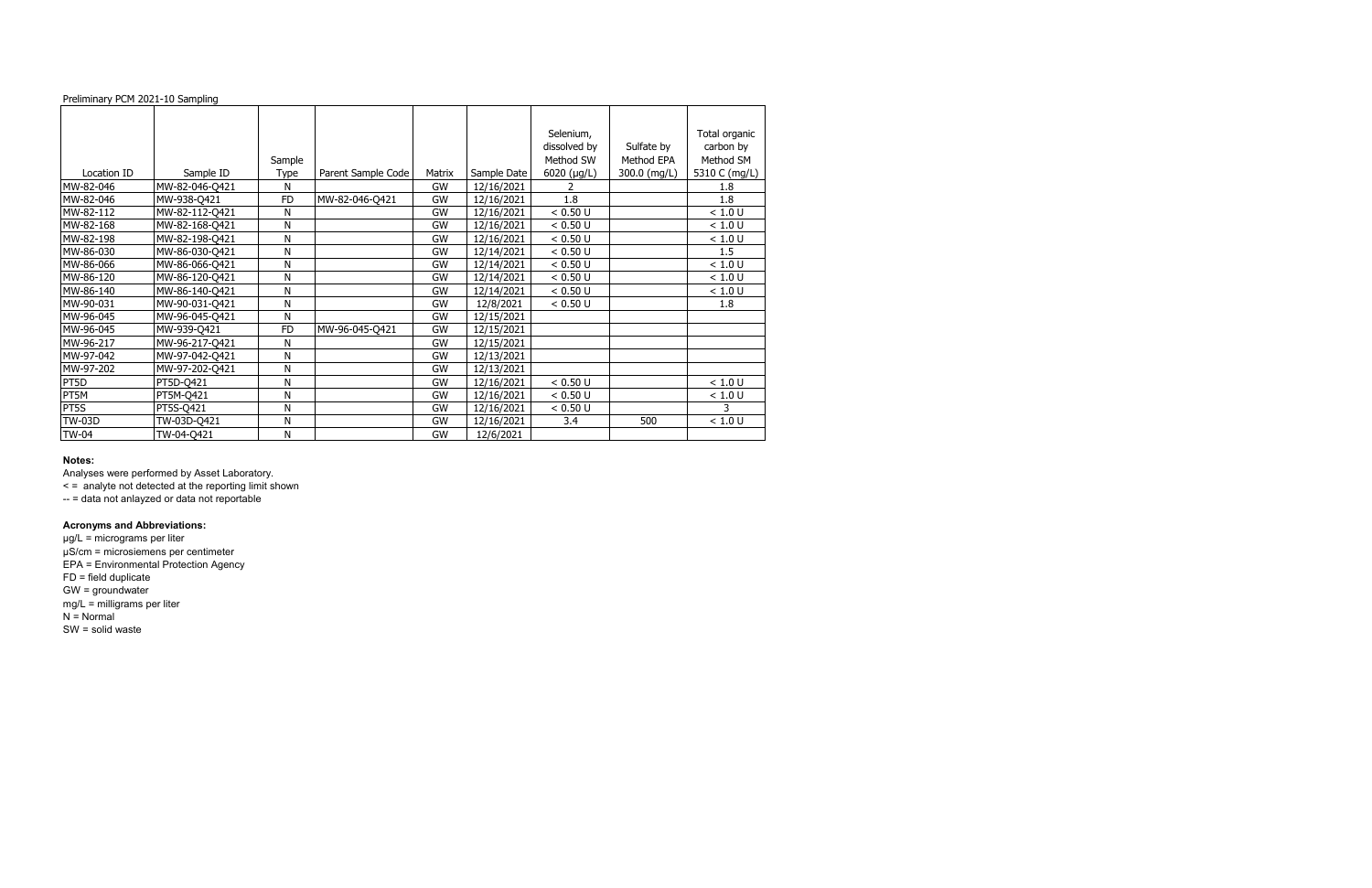| Preliminary RCM 2021-10 Sampling |                            |              |                    |              |                        |                                       |                                                                              |                                              |                                         |                                                                                                           |                                          |                                                                  |                                                      |
|----------------------------------|----------------------------|--------------|--------------------|--------------|------------------------|---------------------------------------|------------------------------------------------------------------------------|----------------------------------------------|-----------------------------------------|-----------------------------------------------------------------------------------------------------------|------------------------------------------|------------------------------------------------------------------|------------------------------------------------------|
|                                  |                            |              |                    |              |                        | Arsenic,<br>dissolved by<br>Method SW | Chromium,<br>Hexavalent by<br>Method EPA<br>6020, Asset Lab 218.6, Asset Lab | Chromium, total<br>dissolved by<br>Asset Lab | Manganese,<br>dissolved by<br>Asset Lab | Molybdenum,<br>dissolved by<br>Method SW 6020 Method SW 6020 Method SW 6020 Method SW 6020<br>, Asset Lab | Selenium,<br>dissolved by<br>, Asset Lab | Nitrate/Nitrite as<br>Nitrogen by<br>Method EPA<br>353.2, BC Lab | Arsenic,<br>dissolved by<br>Method SW<br>6020A, EXMT |
| Location ID                      | Sample ID                  | Sample Type  | Parent Sample Code | Matrix       | Sample Date            | (ug/L)                                | (ug/L)                                                                       | (ug/L)                                       | (ug/L)                                  | (ug/L)                                                                                                    | (ug/L)                                   | (ug/L)                                                           | Lab (ug/L)                                           |
| EB                               | EB-743-Q421                |              |                    | <b>WATER</b> | 12/14/2021             |                                       |                                                                              |                                              |                                         |                                                                                                           |                                          |                                                                  |                                                      |
| MW-09                            | MW-09-Q421                 | N            |                    | GW           | 12/8/2021              | 0.38                                  | 170                                                                          | 170                                          | 1.6                                     | 6.2                                                                                                       | 6.2                                      | 14                                                               |                                                      |
| MW-09                            | MW-915-Q421                | <b>FD</b>    | MW-09-Q421         | GW           | 12/8/2021              | 0.52                                  | 170                                                                          | 180                                          | $\overline{2}$                          | 6.7                                                                                                       | 6.4                                      | 14                                                               |                                                      |
| <b>MW-10</b>                     | MW-10-Q421                 | N            |                    | GW           | 12/8/2021              | 0.93                                  | 69                                                                           | 71                                           | 1.3                                     | 15                                                                                                        | 6.1                                      | 11                                                               |                                                      |
| <b>MW-10</b>                     | MW-916-Q421                | <b>FD</b>    | MW-10-Q421         | GW           | 12/8/2021              | 0.92                                  | 67                                                                           | $\overline{72}$                              | 1.1                                     | 15                                                                                                        | 6.2                                      | 11                                                               |                                                      |
| <b>MW-10D</b>                    | MW-10D-Q421                | N            |                    | GW           | 12/8/2021              | < 0.10 U                              | 88                                                                           | 89                                           | < 0.50 U                                | $\overline{1.8}$                                                                                          | $\overline{5.3}$                         | 9.5                                                              |                                                      |
| MW-11                            | MW-11-Q421                 | N            |                    | GW           | 12/9/2021              | 0.48                                  | 170                                                                          | 180                                          | 0.77                                    |                                                                                                           |                                          |                                                                  |                                                      |
| <b>MW-11D</b>                    | MW-11D-Q421                | N            |                    | GW           | 12/9/2021              | < 0.10 U                              | 150                                                                          | 150                                          | < 0.50 U                                |                                                                                                           |                                          |                                                                  |                                                      |
| MW-12                            | MW-12-Q421                 | N            |                    | GW           | 12/13/2021             | 35                                    | 2000                                                                         | 2000                                         | 0.64                                    | 9.7                                                                                                       | 19                                       | 17                                                               |                                                      |
| MW-13                            | MW-13-Q421                 | N            |                    | GW           | 12/7/2021              | $\overline{0.8}$                      | 19                                                                           | 20                                           | 5.1                                     | 12                                                                                                        | $\overline{3}$                           | 5.4                                                              |                                                      |
| MW-13                            | MW-917-Q421                | <b>FD</b>    | MW-13-Q421         | GW           | 12/7/2021              | 0.81                                  | 18                                                                           | 20                                           | 4.7                                     | 11                                                                                                        | 2.8                                      | 5.5                                                              |                                                      |
| <b>MW-14</b>                     | MW-14-Q421                 | N            |                    | GW           | 12/7/2021              | < 0.10 U                              | 12                                                                           | 12                                           | 2.6                                     | 13                                                                                                        | 2.1                                      | 3.7                                                              |                                                      |
| <b>MW-15</b>                     | MW-15-Q421                 | N            |                    | GW           | 12/2/2021              | 1.2                                   | 13                                                                           | 13                                           | < 0.50 U                                |                                                                                                           |                                          |                                                                  |                                                      |
| MW-19                            | MW-19-Q421                 | N            |                    | GW           | 12/13/2021             | 0.3                                   | 43                                                                           | 48                                           | 2.8                                     |                                                                                                           |                                          |                                                                  |                                                      |
| MW-23-060                        | MW-23-060-Q421             | N            |                    | GW           | 12/9/2021              | < 0.10 U                              | 36                                                                           | 35                                           | 1.6                                     | 24                                                                                                        | 5.3                                      | 5.7                                                              |                                                      |
| MW-23-060                        | MW-918-Q421                | <b>FD</b>    | MW-23-060-Q421     | GW           | 12/9/2021              | < 0.10 U                              | 36                                                                           | 34                                           | 1.5                                     | 23                                                                                                        | 5                                        | 5.8                                                              |                                                      |
| MW-23-080                        | MW-23-080-Q421             | N            |                    | GW           | 12/9/2021              | < 0.10 U                              | < 1.0 U                                                                      | $<1.0\ \mathrm{U}$                           | 0.94                                    | 46                                                                                                        | 4.5                                      | $\overline{4.7}$                                                 |                                                      |
| <b>MW-24A</b>                    | MW-24A-Q421                | N            |                    | GW           | 12/9/2021              | < 0.10 U                              | < 0.20 U                                                                     | 1.9                                          | 430                                     | 110                                                                                                       | < 0.50 U                                 | < 0.10 U                                                         |                                                      |
| <b>MW-24B</b>                    | MW-24B-Q421                | N            |                    | GW           | 12/9/2021              | < 0.10 U                              | $<1.0$ U                                                                     | $\overline{1.3}$                             | 87                                      | 63                                                                                                        | < 0.50 U                                 | < 0.10 U                                                         |                                                      |
| <b>MW-24B</b>                    | MW-919-Q421                | <b>FD</b>    | MW-24B-Q421        | GW           | 12/9/2021              | < 0.10 U                              | < 1.0 U                                                                      | 1.1                                          | 87                                      | 64                                                                                                        | < 0.50 U                                 | < 0.10 U                                                         |                                                      |
| MW-24BR                          | MW-24BR-Q421               | N<br>N       |                    | GW           | 12/10/2021             | < 0.10 U                              | < 1.0 U                                                                      | < 1.0 U                                      | 79<br>$\overline{3.6}$                  |                                                                                                           |                                          |                                                                  |                                                      |
| <b>MW-25</b><br><b>MW-37D</b>    | MW-25-Q421                 | N            |                    | GW<br>GW     | 12/7/2021<br>12/7/2021 | 0.75<br>< 0.10 U                      | 70                                                                           | 80<br>7.4                                    | < 0.50 U                                | 14<br>68                                                                                                  | 6.2                                      | 10<br>1.4                                                        |                                                      |
| <b>MW-37S</b>                    | MW-37D-Q421                | N            |                    | GW           | 12/7/2021              | < 0.10 U                              | 6<br>7.8                                                                     |                                              | 5.7                                     | 16                                                                                                        | 0.8                                      |                                                                  |                                                      |
| <b>MW-38D</b>                    | MW-37S-Q421<br>MW-38D-Q421 | N            |                    | GW           | 12/8/2021              | < 0.10 U                              | 50                                                                           | 8<br>47                                      | $\overline{5.3}$                        | 58                                                                                                        | 0.83                                     | 1.2<br>1.5                                                       |                                                      |
| <b>MW-38S</b>                    | MW-38S-Q421                | N            |                    | GW           | 12/8/2021              | 7.2                                   | 15                                                                           | 17                                           | 3.4                                     | 8.2                                                                                                       | 3.9                                      | $\overline{7}$                                                   |                                                      |
| <b>MW-40D</b>                    | MW-40D-Q421                | N            |                    | GW           | 12/6/2021              | < 0.10 U                              | 45                                                                           | 41                                           | < 0.50 U                                | 35                                                                                                        | 1.1                                      | 1.3                                                              |                                                      |
| <b>MW-40S</b>                    | MW-40S-Q421                | N            |                    | GW           | 12/6/2021              | 4.3                                   | 43                                                                           | 45                                           | < 0.50 U                                | 32                                                                                                        | 11                                       | 25                                                               |                                                      |
| <b>MW-40S</b>                    | MW-920-Q421                | <b>FD</b>    | MW-40S-Q421        | GW           | 12/6/2021              | 4.6                                   | 42                                                                           | 44                                           | < 0.50 U                                | 31                                                                                                        | 11                                       | 25                                                               |                                                      |
| <b>MW-41D</b>                    | MW-41D-Q421                | N            |                    | GW           | 12/7/2021              | < 0.10 U                              | < 1.0 U                                                                      | 2.8                                          | 32                                      | 79                                                                                                        | 0.65                                     | < 0.10 U                                                         |                                                      |
| <b>MW-41M</b>                    | MW-41M-Q421                | N            |                    | GW           | 12/7/2021              | < 0.10 U                              | 6.9                                                                          | 9                                            | 2.4                                     | 27                                                                                                        | < 0.50 U                                 | 0.58                                                             |                                                      |
| <b>MW-41S</b>                    | MW-41S-Q421                | N            |                    | GW           | 12/7/2021              | < 0.10 U                              | 3.6                                                                          | 6.3                                          | 3.8                                     | 14                                                                                                        | 2.2                                      | 2.5                                                              |                                                      |
| <b>MW-41S</b>                    | MW-921-Q421                | FD.          | MW-41S-Q421        | GW           | 12/7/2021              | < 0.10 U                              | 3.7                                                                          | 5.1                                          | 3.3                                     | 14                                                                                                        | 1.9                                      | 2.5                                                              |                                                      |
| <b>MW-48</b>                     | MW-48-Q421                 | N            |                    | GW           | 12/15/2021             | < 0.10 U                              | < 1.0 U                                                                      | 1.8                                          | 34                                      | 9.9                                                                                                       | < 0.50 U                                 | < 0.10 U                                                         |                                                      |
| MW-50-095                        | MW-50-095-Q421             | N            |                    | GW           | 12/13/2021             | < 0.10 U                              | 14                                                                           | 15                                           | < 0.50 U                                |                                                                                                           |                                          |                                                                  |                                                      |
| MW-50-200                        | MW-50-200-Q421             | N            |                    | GW           | 12/13/2021             | 3.4                                   | 1900                                                                         | 1900                                         | < 0.50 U                                | 38                                                                                                        | 1.5                                      | 1.9                                                              |                                                      |
| MW-54-085                        | MW-54-085-Q421             | N            |                    | GW           | 12/14/2021             |                                       |                                                                              |                                              |                                         |                                                                                                           |                                          |                                                                  | < 10 U                                               |
| MW-54-140                        | MW-54-140-Q421             | N            |                    | GW           | 12/14/2021             |                                       |                                                                              |                                              |                                         |                                                                                                           |                                          |                                                                  | < 10 U                                               |
| MW-54-195                        | MW-54-195-Q421             | N            |                    | GW           | 12/14/2021             |                                       |                                                                              |                                              |                                         |                                                                                                           |                                          |                                                                  | < 10 U                                               |
| MW-55-045                        | MW-55-045-Q421             | N            |                    | GW           | 12/14/2021             |                                       |                                                                              |                                              |                                         |                                                                                                           |                                          |                                                                  | 6.35                                                 |
| MW-55-120                        | MW-55-120-Q421             | N            |                    | GW           | 12/14/2021             |                                       |                                                                              |                                              |                                         |                                                                                                           |                                          |                                                                  | $<10$ U                                              |
| MW-55-120                        | MW-922-Q421                | <b>FD</b>    | MW-55-120-Q421     | GW           | 12/14/2021             |                                       |                                                                              |                                              |                                         |                                                                                                           |                                          |                                                                  | $<10$ U                                              |
| <b>MW-56D</b>                    | MW-56D-Q421                | N            |                    | GW           | 12/14/2021             |                                       |                                                                              |                                              |                                         |                                                                                                           |                                          |                                                                  | < 10.0 U                                             |
| <b>MW-56M</b>                    | MW-56M-Q421                | N            |                    | GW           | 12/14/2021             |                                       |                                                                              |                                              |                                         |                                                                                                           |                                          |                                                                  | $<10.0$ U                                            |
| <b>MW-56S</b>                    | MW-56S-Q421                | N            |                    | GW           | $\sqrt{12/14}/2021$    |                                       |                                                                              |                                              |                                         |                                                                                                           |                                          |                                                                  | < 10.0 U                                             |
| MW-57-070                        | MW-57-070-Q421             | N            |                    | GW           | 12/10/2021             | 1.2                                   | 380                                                                          | 410                                          | 1.1                                     | 4                                                                                                         | 3.7                                      | 11                                                               |                                                      |
| MW-57-185                        | MW-57-185-Q421             | N            |                    | GW           | 12/10/2021             | < 0.10 U                              | $<1.0$ U                                                                     | $<1.0\ \mathrm{U}$                           | 3.2                                     | 78                                                                                                        | < 0.50 U                                 | < 0.10 U                                                         |                                                      |
| MW-58BR                          | MW-58BR-Q421               | $\mathsf{N}$ |                    | GW           | 12/9/2021              | < 0.10 U                              | 6.4                                                                          | 7.3                                          | 350                                     | 25                                                                                                        | 1.9                                      | 0.74                                                             |                                                      |
| MW-59-100                        | MW-59-100-Q421             | N            |                    | GW           | 12/15/2021             | < 0.10 U                              | 2000                                                                         | 2000                                         | 9.7                                     | 8                                                                                                         | 2.1                                      | 2.3                                                              |                                                      |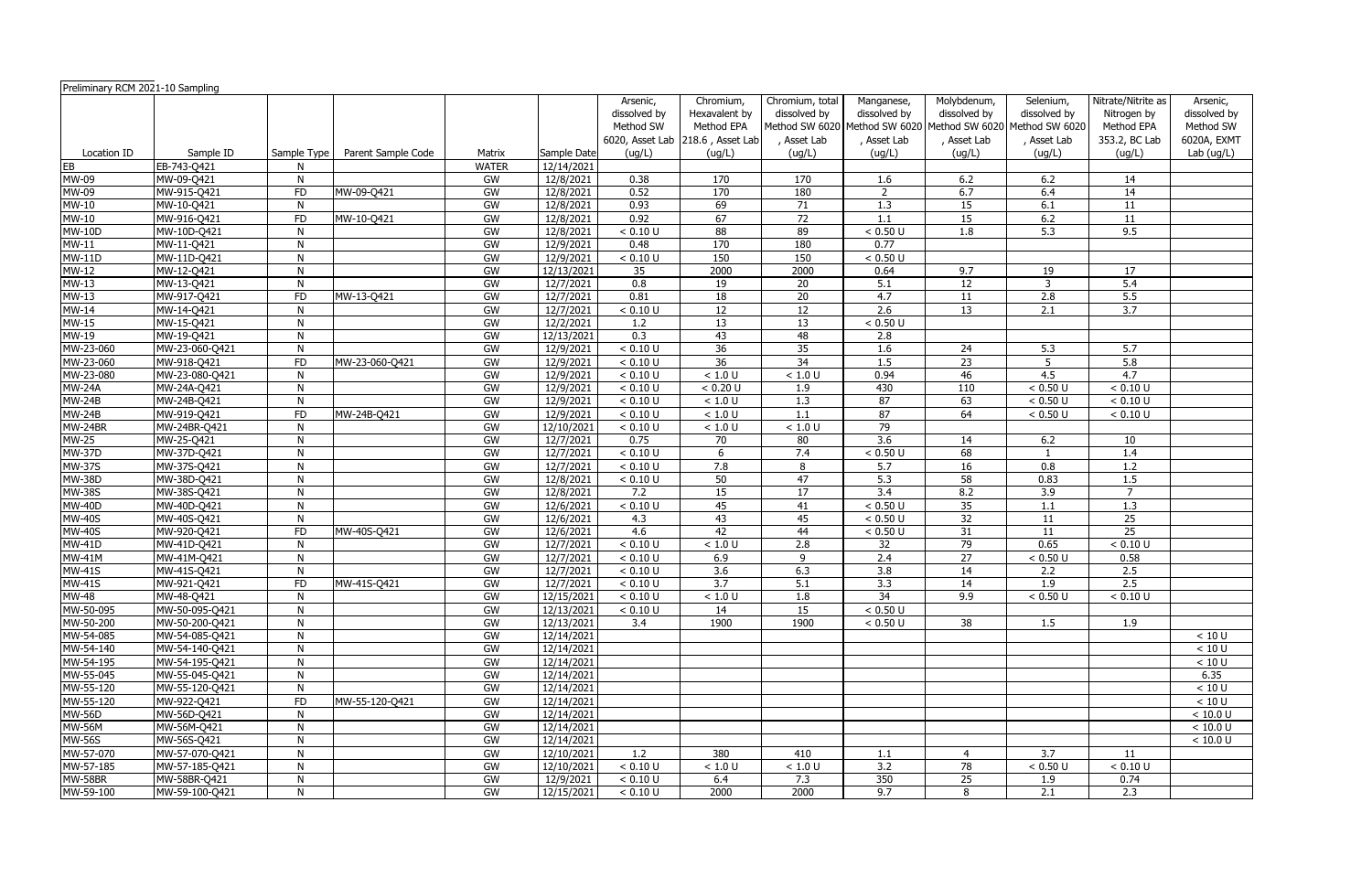| Preliminary RCM 2021-10 Sampling |                |                |                    |              |             | Chromium,<br>Hexavalent by | Chromium, total<br>dissolved by | Manganese,<br>dissolved by | Molybdenum,<br>dissolved by | Nitrate (as<br>nitrogen) by | Selenium<br>dissolved |
|----------------------------------|----------------|----------------|--------------------|--------------|-------------|----------------------------|---------------------------------|----------------------------|-----------------------------|-----------------------------|-----------------------|
|                                  |                |                |                    |              |             | Method EPA                 | Method SW                       | Method SW                  | Method SW                   | Method EPA                  | Method S'             |
|                                  |                |                |                    |              |             | 218.6, EXMT Lab            | 6020A, EXMT                     | 6020A, EXMT                | 6020A, EXMT                 | 300.0, EXMT Lab             | 6020A, EX             |
| Location ID                      | Sample ID      | Sample Type    | Parent Sample Code | Matrix       | Sample Date | (ug/L)                     | Lab (ug/L)                      | Lab $(ug/L)$               | Lab (ug/L)                  | (ug/L)                      | Lab (ug/l             |
| EB                               | EB-743-Q421    | N              |                    | <b>WATER</b> | 12/14/2021  | < 0.20 U                   |                                 |                            |                             |                             |                       |
| MW-09                            | MW-09-Q421     | N              |                    | GW           | 12/8/2021   |                            |                                 |                            |                             |                             |                       |
| MW-09                            | MW-915-Q421    | <b>FD</b>      | MW-09-Q421         | GW           | 12/8/2021   |                            |                                 |                            |                             |                             |                       |
| $MW-10$                          | MW-10-Q421     | $\overline{N}$ |                    | GW           | 12/8/2021   |                            |                                 |                            |                             |                             |                       |
| $MW-10$                          | MW-916-Q421    | FD             | MW-10-Q421         | GW           | 12/8/2021   |                            |                                 |                            |                             |                             |                       |
| $MW-10D$                         | MW-10D-Q421    | N              |                    | GW           | 12/8/2021   |                            |                                 |                            |                             |                             |                       |
| $MW-11$                          | MW-11-Q421     | N              |                    | GW           | 12/9/2021   |                            |                                 |                            |                             |                             |                       |
| $MW-11D$                         | MW-11D-Q421    | $\mathsf{N}$   |                    | GW           | 12/9/2021   |                            |                                 |                            |                             |                             |                       |
| $MW-12$                          | MW-12-Q421     | N              |                    | GW           | 12/13/2021  |                            |                                 |                            |                             |                             |                       |
| MW-13                            | MW-13-Q421     | $\mathsf{N}$   |                    | GW           | 12/7/2021   |                            |                                 |                            |                             |                             |                       |
| MW-13                            | MW-917-Q421    | FD             | MW-13-Q421         | GW           | 12/7/2021   |                            |                                 |                            |                             |                             |                       |
| MW-14                            | MW-14-Q421     | N              |                    | GW           | 12/7/2021   |                            |                                 |                            |                             |                             |                       |
| MW-15                            | MW-15-Q421     | N              |                    | GW           | 12/2/2021   |                            |                                 |                            |                             |                             |                       |
| MW-19                            | MW-19-Q421     | N              |                    | GW           | 12/13/2021  |                            |                                 |                            |                             |                             |                       |
| MW-23-060                        | MW-23-060-Q421 | N              |                    | GW           | 12/9/2021   |                            |                                 |                            |                             |                             |                       |
| MW-23-060                        | MW-918-Q421    | FD             | MW-23-060-Q421     | GW           | 12/9/2021   |                            |                                 |                            |                             |                             |                       |
| MW-23-080                        | MW-23-080-Q421 | N              |                    | GW           | 12/9/2021   |                            |                                 |                            |                             |                             |                       |
| <b>MW-24A</b>                    | MW-24A-Q421    | N              |                    | GW           | 12/9/2021   |                            |                                 |                            |                             |                             |                       |
| <b>MW-24B</b>                    | MW-24B-Q421    | N              |                    | GW           | 12/9/2021   |                            |                                 |                            |                             |                             |                       |
| <b>MW-24B</b>                    | MW-919-Q421    | FD             | MW-24B-Q421        | GW           | 12/9/2021   |                            |                                 |                            |                             |                             |                       |
| MW-24BR                          | MW-24BR-Q421   | N              |                    | GW           | 12/10/2021  |                            |                                 |                            |                             |                             |                       |
| $MW-25$                          | MW-25-Q421     | N              |                    | GW           | 12/7/2021   |                            |                                 |                            |                             |                             |                       |
| <b>MW-37D</b>                    | MW-37D-Q421    | N              |                    | GW           | 12/7/2021   |                            |                                 |                            |                             |                             |                       |
| $MW-375$                         | MW-37S-Q421    | N              |                    | GW           | 12/7/2021   |                            |                                 |                            |                             |                             |                       |
| <b>MW-38D</b>                    | MW-38D-Q421    | N              |                    | GW           | 12/8/2021   |                            |                                 |                            |                             |                             |                       |
| <b>MW-38S</b>                    | MW-38S-Q421    | N              |                    | GW           | 12/8/2021   |                            |                                 |                            |                             |                             |                       |
| <b>MW-40D</b>                    | MW-40D-Q421    | N              |                    | GW           | 12/6/2021   |                            |                                 |                            |                             |                             |                       |
| <b>MW-40S</b>                    | MW-40S-Q421    | N              |                    | GW           | 12/6/2021   |                            |                                 |                            |                             |                             |                       |
| <b>MW-40S</b>                    | MW-920-Q421    | <b>FD</b>      | MW-40S-Q421        | GW           | 12/6/2021   |                            |                                 |                            |                             |                             |                       |
| <b>MW-41D</b>                    | MW-41D-Q421    | N              |                    | GW           | 12/7/2021   |                            |                                 |                            |                             |                             |                       |
| <b>MW-41M</b>                    | MW-41M-Q421    | N              |                    | GW           | 12/7/2021   |                            |                                 |                            |                             |                             |                       |
| <b>MW-41S</b>                    | MW-41S-Q421    | N              |                    | GW           | 12/7/2021   |                            |                                 |                            |                             |                             |                       |
| MW-41S                           | MW-921-0421    | FD.            | MW-41S-Q421        | GW           | 12/7/2021   |                            |                                 |                            |                             |                             |                       |
| <b>MW-48</b>                     | MW-48-Q421     | N              |                    | GW           | 12/15/2021  |                            |                                 |                            |                             |                             |                       |
| MW-50-095                        | MW-50-095-Q421 | N              |                    | GW           | 12/13/2021  |                            |                                 |                            |                             |                             |                       |
| MW-50-200                        | MW-50-200-Q421 | N              |                    | GW           | 12/13/2021  |                            |                                 |                            |                             |                             |                       |
| MW-54-085                        | MW-54-085-Q421 | N              |                    | GW           | 12/14/2021  | $<1.0$ U                   | $<10$ U                         | 689                        | < 100 U                     | < 0.50 U                    | $< 100$ U             |
| MW-54-140                        | MW-54-140-Q421 | $\mathsf{N}$   |                    | GW           | 12/14/2021  | $<1.0\ \mathrm{U}$         | < 10 U                          | < 100 U                    | < 100 U                     | 0.605                       | $< 100$ U             |
| MW-54-195                        | MW-54-195-Q421 | N              |                    | GW           | 12/14/2021  | $<1.0$ U                   | $<10$ U                         | 285                        | 111                         | $<1.0$ U                    | $< 100$ U             |
| MW-55-045                        | MW-55-045-Q421 | $\mathsf{N}$   |                    | GW           | 12/14/2021  | < 0.20 U                   | $<1.0$ U                        | 625                        |                             |                             |                       |
| MW-55-120                        | MW-55-120-Q421 | N              |                    | GW           | 12/14/2021  | 7.96                       | $<10$ U                         | $< 100$ U                  |                             |                             |                       |
| MW-55-120                        | MW-922-Q421    | FD             | MW-55-120-Q421     | GW           | 12/14/2021  | 7.95                       | $<10$ U                         | $< 100$ U                  |                             |                             |                       |
| <b>MW-56D</b>                    | MW-56D-Q421    | N              |                    | GW           | 12/14/2021  | $<1.0$ U                   | < 10.0 U                        | 804                        | $<100$ U                    | $<1.0$ U                    | $< 100$ U             |
| <b>MW-56M</b>                    | MW-56M-Q421    | N              |                    | GW           | 12/14/2021  | $<1.0$ U                   | < 10.0 U                        | 784                        | $<100$ U                    | < 0.50 U                    | $< 100$ U             |
| <b>MW-56S</b>                    | MW-56S-Q421    | N              |                    | GW           | 12/14/2021  | < 0.20 U                   | < 10.0 U                        | 1250                       | $<100$ U                    | < 0.20 U                    | $< 100$ U             |
| MW-57-070                        | MW-57-070-Q421 | N              |                    | GW           | 12/10/2021  |                            |                                 |                            |                             |                             |                       |
| MW-57-185                        | MW-57-185-Q421 | N              |                    | GW           | 12/10/2021  |                            |                                 |                            |                             |                             |                       |
| MW-58BR                          | MW-58BR-Q421   | N              |                    | GW           | 12/9/2021   |                            |                                 |                            |                             |                             |                       |
| MW-59-100                        | MW-59-100-Q421 | N              |                    | GW           | 12/15/2021  |                            |                                 |                            |                             |                             |                       |

| Selenium,           |
|---------------------|
| dissolved by        |
| Method SW           |
|                     |
| 6020A, EXMT         |
| Lab (ug/L)          |
|                     |
|                     |
|                     |
|                     |
|                     |
|                     |
|                     |
|                     |
|                     |
|                     |
|                     |
|                     |
|                     |
|                     |
|                     |
|                     |
|                     |
|                     |
|                     |
|                     |
|                     |
|                     |
|                     |
|                     |
|                     |
|                     |
|                     |
|                     |
|                     |
|                     |
|                     |
|                     |
|                     |
|                     |
|                     |
|                     |
|                     |
|                     |
|                     |
|                     |
| < 100 U             |
| < 100 U             |
| $\frac{1}{100}$ U   |
|                     |
|                     |
|                     |
| <u> 100 U</u>       |
| $\overline{<100}$ U |
| マ<br>100<br>U       |
|                     |
|                     |
|                     |
|                     |
|                     |
|                     |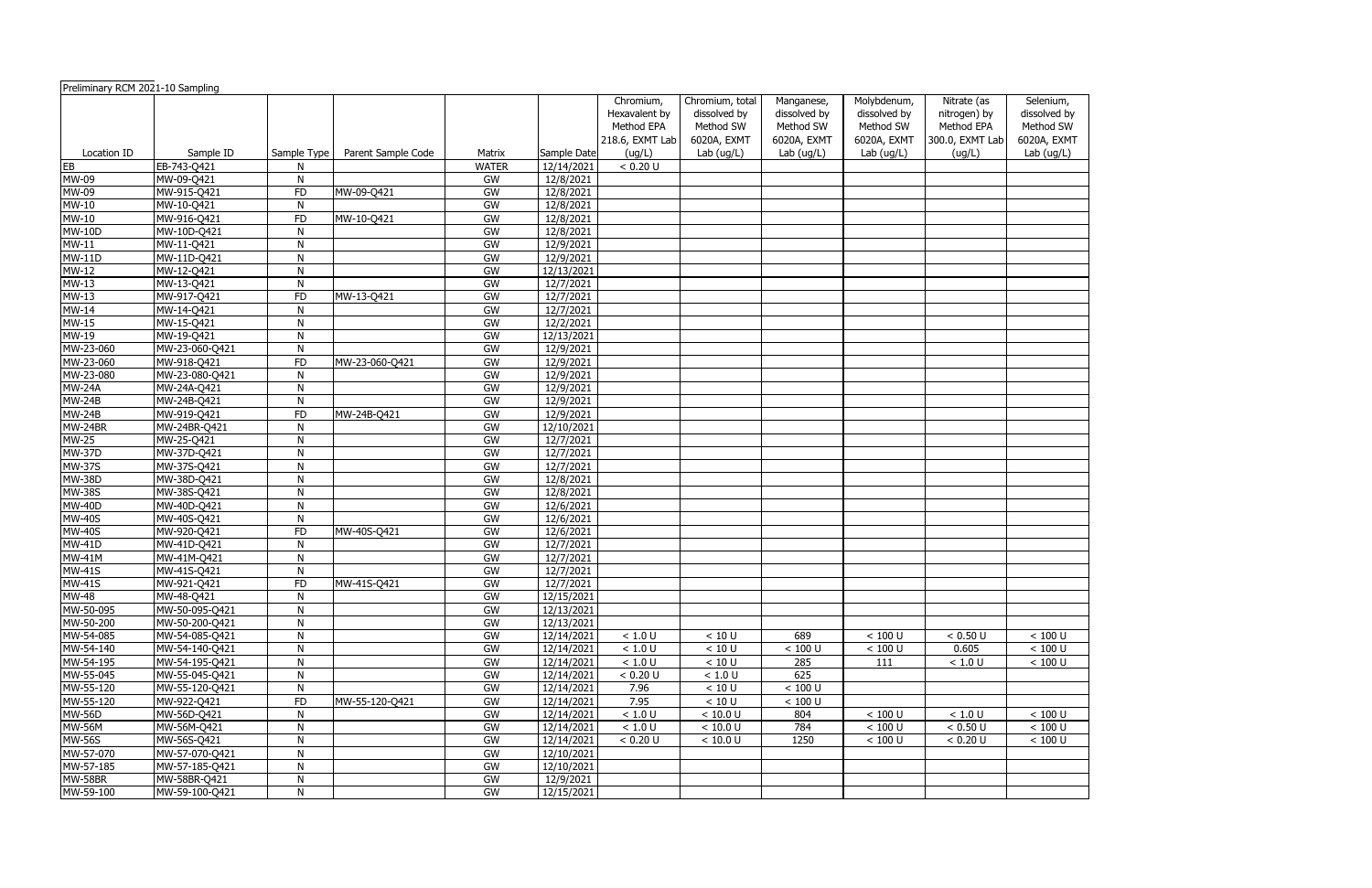| Preliminary RCM 2021-10 Sampling |                                    |              |                    |          |                        |                                       |                                                                              |                                              |                                         |                                                                                                           |                                          |                                                                  |                                                      |
|----------------------------------|------------------------------------|--------------|--------------------|----------|------------------------|---------------------------------------|------------------------------------------------------------------------------|----------------------------------------------|-----------------------------------------|-----------------------------------------------------------------------------------------------------------|------------------------------------------|------------------------------------------------------------------|------------------------------------------------------|
|                                  |                                    |              |                    |          |                        | Arsenic,<br>dissolved by<br>Method SW | Chromium,<br>Hexavalent by<br>Method EPA<br>6020, Asset Lab 218.6, Asset Lab | Chromium, total<br>dissolved by<br>Asset Lab | Manganese,<br>dissolved by<br>Asset Lab | Molybdenum,<br>dissolved by<br>Method SW 6020 Method SW 6020 Method SW 6020 Method SW 6020<br>, Asset Lab | Selenium,<br>dissolved by<br>, Asset Lab | Nitrate/Nitrite as<br>Nitrogen by<br>Method EPA<br>353.2, BC Lab | Arsenic,<br>dissolved by<br>Method SW<br>6020A, EXMT |
| Location ID                      | Sample ID                          | Sample Type  | Parent Sample Code | Matrix   | Sample Date            | (ug/L)                                | (ug/L)                                                                       | (ug/L)                                       | (ug/L)                                  | (ug/L)                                                                                                    | (ug/L)                                   | (ug/L)                                                           | Lab (ug/L)                                           |
| MW-60-125                        | MW-60-125-Q421                     |              |                    | GW       | 12/16/2021             | < 0.10 U                              | 480                                                                          | 480                                          | 6.1                                     | 19                                                                                                        | 5.8                                      | 3.8                                                              |                                                      |
| MW-60BR-245                      | MW-60BR-245-Q421                   | N            |                    | GW       | 12/16/2021             | < 0.10 U                              | 7.1                                                                          | 8.6                                          | 1.6                                     |                                                                                                           |                                          |                                                                  |                                                      |
| MW-61-110                        | MW-61-110-Q421                     | N            |                    | GW       | 12/10/2021             | < 0.10 U                              | 370                                                                          | 390                                          | 350                                     | 22                                                                                                        | 1.1                                      | 0.63                                                             |                                                      |
| MW-62-065                        | MW-62-065-Q421                     | N            |                    | GW       | 12/15/2021             | < 0.10 U                              | 580                                                                          | 610                                          | < 0.50 U                                | 11                                                                                                        | 3.4                                      | 5                                                                |                                                      |
| MW-62-110                        | MW-62-110-Q421                     | N            |                    | GW       | 12/1/2021              | 5.2                                   | < 1.0 U                                                                      | < 1.0 U                                      | 180                                     | $\overline{38}$                                                                                           | < 0.50 U                                 | < 0.10 U                                                         |                                                      |
| MW-62-190                        | MW-62-190-Q421                     | N            |                    | GW       | 12/1/2021              | < 0.10 U                              | < 1.0 U                                                                      | < 1.0 U                                      | 570                                     | $\overline{29}$                                                                                           | < 0.50 U                                 | < 0.10 U                                                         |                                                      |
| MW-63-065                        | MW-63-065-Q421                     | N            |                    | GW       | 12/16/2021             | < 0.10 U                              | 1.4                                                                          | 1.3                                          | < 0.50 U                                | 16                                                                                                        | 0.74                                     | 1.3                                                              |                                                      |
| MW-64BR                          | MW-64BR-Q421                       | N            |                    | GW       | 12/16/2021             | < 0.10 U                              | < 1.0 U                                                                      | $<1.0\ \rm{U}$                               | 1000                                    | 58                                                                                                        | < 0.50 U                                 | < 0.10 U                                                         |                                                      |
| MW-65-160                        | MW-65-160-Q421                     | N            |                    | GW       | 12/8/2021              | < 0.10 U                              | 300                                                                          | 310                                          | 0.97                                    | 23                                                                                                        | 10                                       | 16                                                               |                                                      |
| MW-65-225                        | MW-65-225-Q421                     | N            |                    | GW       | 12/8/2021              | < 0.10 U                              | 83                                                                           | 80                                           | 43                                      | 50                                                                                                        | 1.8                                      | $\overline{2}$                                                   |                                                      |
| MW-65-225                        | MW-924-Q421                        | <b>FD</b>    | MW-65-225-Q421     | GW       | 12/8/2021              | < 0.10 U                              | 83                                                                           | 81                                           | 50                                      | 50                                                                                                        | 1.7                                      | 1.9                                                              |                                                      |
| MW-66-165                        | MW-66-165-Q421                     | N            |                    | GW       | 12/7/2021              | 0.49                                  | 350                                                                          | 350                                          | < 0.50 U                                | 5.4                                                                                                       | 11                                       | 19                                                               |                                                      |
| MW-66-230                        | MW-66-230-Q421                     | N            |                    | GW       | 12/7/2021              | 8.9                                   | 5000                                                                         | 5200                                         | 8.1                                     | 67                                                                                                        | 6.9                                      | 10                                                               |                                                      |
| MW-66BR-270                      | MW-66BR-270-Q421                   | N            |                    | GW       | 12/16/2021             | < 0.10 U                              | < 1.0 U                                                                      | 1.9                                          | 820                                     |                                                                                                           |                                          |                                                                  |                                                      |
| MW-67-185                        | MW-67-185-Q421                     | N            |                    | GW       | 12/7/2021              | < 0.10 U                              | $< 100$ U                                                                    | < 1.0 U                                      | 2000                                    | 47                                                                                                        | 26                                       | 8.5                                                              |                                                      |
| MW-67-225                        | MW-67-225-Q421                     | N            |                    | GW       | 12/7/2021              | < 0.10 U                              | 2800                                                                         | 3000                                         | 1.2                                     | 42                                                                                                        | 50                                       | 15                                                               |                                                      |
| MW-67-260                        | MW-67-260-Q421                     | N            |                    | GW       | 12/7/2021              | < 0.10 U                              | 810                                                                          | 760                                          | $\overline{1.7}$                        | 60                                                                                                        | 1.4                                      | 0.66                                                             |                                                      |
| MW-68-180                        | MW-68-180-Q421                     | N            |                    | GW       | 12/7/2021              | $\overline{1.9}$                      | 26000                                                                        | 28000                                        | < 0.50 U                                | $\overline{50}$                                                                                           | 15                                       | 27                                                               |                                                      |
| MW-68-240                        | MW-68-240-Q421                     | N            |                    | GW       | 12/7/2021              | < 0.10 U                              | 1900                                                                         | 2000                                         | 12                                      | $\overline{25}$                                                                                           | $\overline{3.9}$                         | 5.1                                                              |                                                      |
| MW-68-240                        | MW-925-Q421                        | <b>FD</b>    | MW-68-240-Q421     | GW       | 12/7/2021              | < 0.10 U                              | 1900                                                                         | 1900                                         | 12                                      | 24                                                                                                        | 3.4                                      | 5.1                                                              |                                                      |
| MW-68BR-280                      | MW-68BR-280-Q421                   | N            |                    | GW       | 12/2/2021              | < 0.10 U                              | < 1.0 U                                                                      | < 1.0 U                                      | 60                                      |                                                                                                           |                                          |                                                                  |                                                      |
| MW-69-195                        | MW-69-195-Q421                     | N            |                    | GW       | 12/8/2021              | 0.86                                  | 410                                                                          | 390                                          | 2.1                                     | 54                                                                                                        | 11                                       | 16                                                               |                                                      |
| MW-70-105                        | MW-70-105-Q421                     | N            |                    | GW       | 12/9/2021              | 3                                     | 210                                                                          | 220                                          | 2.8                                     | 62                                                                                                        | 4.5                                      | $\overline{5.1}$                                                 |                                                      |
| MW-70BR-225                      | MW-70BR-225-Q421                   | N            |                    | GW       | 12/9/2021              | < 0.10 U                              | 1400                                                                         | 1400                                         | 14                                      | 19                                                                                                        | 2.2                                      | 3.4                                                              |                                                      |
| MW-70BR-287                      | MW-70BR-287-Q421<br>MW-72-080-Q421 | N            |                    | GW       | 12/9/2021<br>12/9/2021 | < 0.10 U<br>4.4                       | 350<br>71                                                                    | 340                                          | < 0.50 U                                |                                                                                                           |                                          | 1.2                                                              |                                                      |
| MW-72-080<br>MW-72BR-200         | MW-72BR-200-Q421                   | N<br>N       |                    | GW<br>GW | 12/9/2021              | 7.6                                   | < 1.0 U                                                                      | 66<br>1.5                                    | 31<br>51                                | 72                                                                                                        | 1.5                                      |                                                                  |                                                      |
| MW-73-080                        | MW-73-080-Q421                     | N            |                    | GW       | 12/9/2021              | < 0.10 U                              | 9.7                                                                          | 11                                           | 18                                      | 35                                                                                                        | 3.8                                      | 3.5                                                              |                                                      |
| MW-74-240                        | MW-74-240-Q421                     | N            |                    | GW       | 12/8/2021              | 6.5                                   | < 0.20 U                                                                     | < 1.0 U                                      | 7.4                                     | 46                                                                                                        | < 0.50 U                                 | 0.27                                                             |                                                      |
| MW-83-090                        | MW-83-090-Q421                     | N            |                    | GW       | 12/16/2021             | 0.3                                   | 67                                                                           | 65                                           | 3.5                                     | $\overline{4}$                                                                                            | 3.1                                      | 5                                                                |                                                      |
| MW-83-180                        | MW-83-180-Q421                     | N            |                    | GW       | 12/16/2021             | < 0.10 U                              | 6.2                                                                          | 8.4                                          | $1.1\,$                                 | 33                                                                                                        | 0.54                                     | 0.55                                                             |                                                      |
| MW-83-225                        | MW-83-225-Q421                     | N            |                    | GW       | 12/16/2021             | < 0.10 U                              | 250                                                                          | 220                                          | 5.3                                     | 47                                                                                                        | < 0.50 U                                 | 0.55                                                             |                                                      |
| MW-83-245                        | MW-83-245-Q421                     | N            |                    | GW       | 12/16/2021             | < 0.10 U                              | 3.6                                                                          | 4.1                                          | 42                                      | 64                                                                                                        | < 0.50 U                                 | < 0.10 U                                                         |                                                      |
| MW-84-057                        | MW-84-057-Q421                     | N            |                    | GW       | 11/29/2021             | 0.9                                   | 27                                                                           | 27                                           | 1.8                                     | 12                                                                                                        | 3.7                                      | 8.7                                                              |                                                      |
| MW-84-095                        | MW-84-095-Q421                     | N            |                    | GW       | 11/29/2021             | < 0.10 U                              | 3.4                                                                          | 4.2                                          | 5.8                                     | 5.4                                                                                                       | 0.86                                     | 1.3                                                              |                                                      |
| MW-84-132                        | MW-84-132-Q421                     | N            |                    | GW       | 11/29/2021             | < 0.10 U                              | 2.4                                                                          | 2.6                                          | 0.74                                    | 16                                                                                                        | 1.1                                      | 1.1                                                              |                                                      |
| MW-84-193                        | MW-84-193-Q421                     | N            |                    | GW       | 11/29/2021             | 2.2                                   | 14                                                                           | 15                                           | 82                                      | 58                                                                                                        | 1.1                                      | 0.93                                                             |                                                      |
| MW-85-129                        | MW-85-129-Q421                     | N            |                    | GW       | 11/30/2021             | 0.65                                  | 130                                                                          | 140                                          | < 0.50 U                                | 5 <sup>1</sup>                                                                                            | 9.6                                      | 16                                                               |                                                      |
| MW-85-217                        | MW-85-217-Q421                     | N            |                    | GW       | 11/30/2021             | < 0.10 U                              | 490                                                                          | 500                                          | 3                                       | 86                                                                                                        | 3.4                                      | $\overline{2}$                                                   |                                                      |
| MW-85-237                        | MW-85-237-Q421                     | $\mathsf{N}$ |                    | GW       | 11/30/2021             | < 0.10 U                              | $\overline{240}$                                                             | 250                                          | $\overline{12}$                         | 85                                                                                                        | 2.4                                      | 1.6                                                              |                                                      |
| MW-87-109                        | MW-87-109-Q421                     | N            |                    | GW       | 11/30/2021             | < 0.10 U                              | 18                                                                           | $\overline{20}$                              | < 0.50 U                                | 5.5                                                                                                       | 2.9                                      | 5.1                                                              |                                                      |
| MW-87-139                        | MW-87-139-Q421                     | N            |                    | GW       | 11/30/2021             | < 0.10 U                              | 9.8                                                                          | 9.9                                          | < 0.50 U                                | 4.7                                                                                                       | 1.1                                      | 1.3                                                              |                                                      |
| MW-87-192                        | MW-87-192-Q421                     | N            |                    | GW       | 11/30/2021             | < 0.10 U                              | 1.7                                                                          | 2.2                                          | < 0.50 U                                | 22                                                                                                        | 1.3                                      | $1.1\,$                                                          |                                                      |
| MW-87-275                        | MW-87-275-Q421                     | N            |                    | GW       | 11/30/2021             | < 0.10 U                              | 1.3                                                                          | 1.8                                          | < 0.50 U                                | 43                                                                                                        | 1.1                                      | $\mathbf{1}$                                                     |                                                      |
| MW-88-107                        | MW-88-107-Q421                     | N            |                    | GW       | 12/8/2021              | 1.7                                   | 130                                                                          | 140                                          | 2                                       |                                                                                                           |                                          |                                                                  |                                                      |
| MW-89-183                        | MW-89-183-Q421                     | N            |                    | GW       | 12/6/2021              | < 0.10 U                              | 0.98                                                                         | 1.2                                          | < 0.50 U                                | $\overline{ }$                                                                                            | 2.5                                      | 2.8                                                              |                                                      |
| MW-89-273                        | MW-89-273-Q421                     | N            |                    | GW       | 12/6/2021              | 3.5                                   | 0.52                                                                         | 1.4                                          | 1.8                                     | 32                                                                                                        | 3.7                                      | 2.7                                                              |                                                      |
| MW-91-045                        | MW-91-045-Q421                     | N            |                    | GW       | 12/14/2021             |                                       |                                                                              |                                              |                                         |                                                                                                           |                                          |                                                                  | $\overline{7}$                                       |
| MW-91-120                        | MW-91-120-Q421                     | N            |                    | GW       | 12/14/2021             |                                       |                                                                              |                                              |                                         |                                                                                                           |                                          |                                                                  | < 10 U                                               |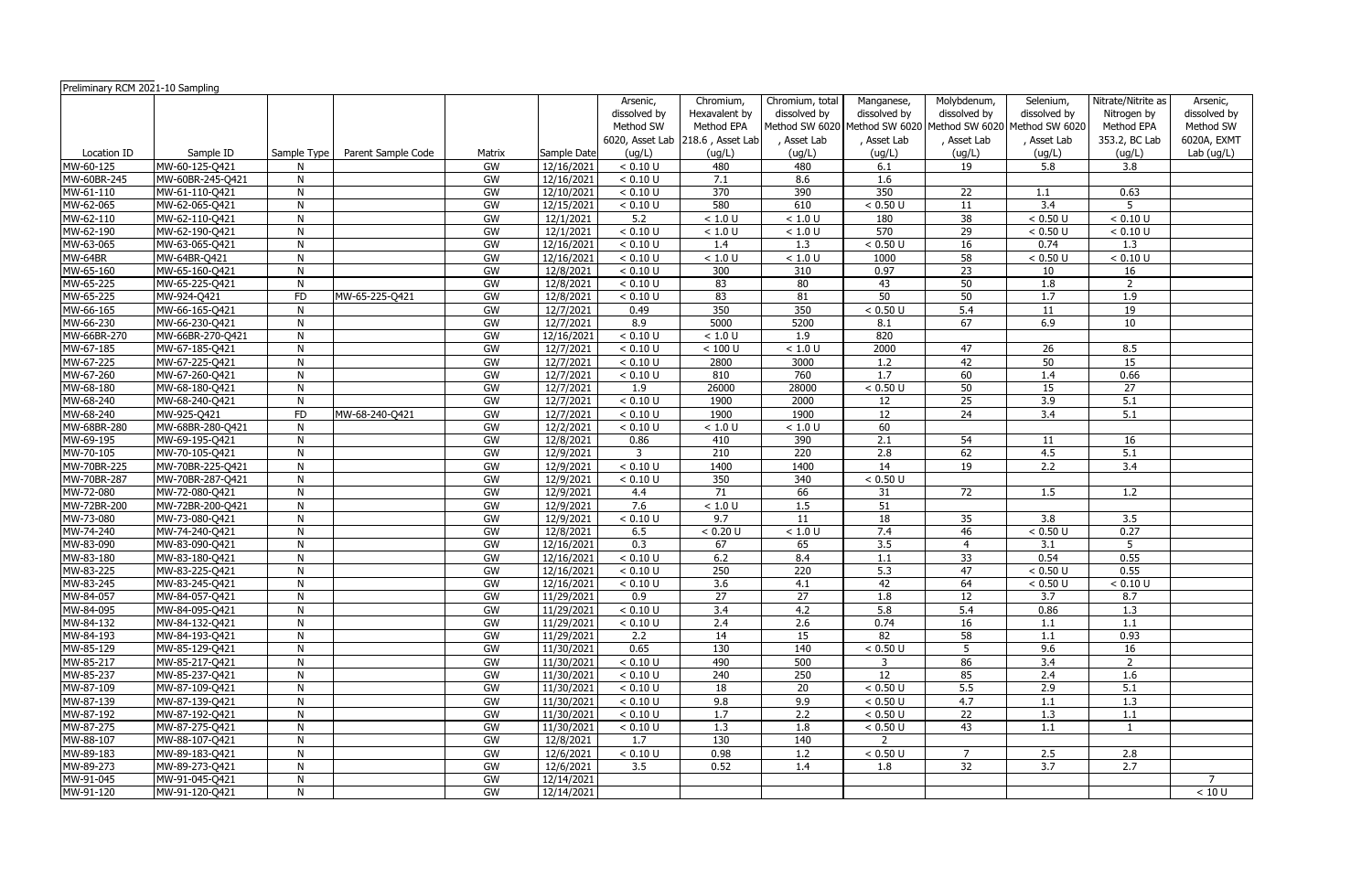| Preliminary RCM 2021-10 Sampling |                                  |              |                    |          |                          | Chromium,<br>Hexavalent by | Chromium, total<br>dissolved by | Manganese,<br>dissolved by | Molybdenum,<br>dissolved by | Nitrate (as<br>nitrogen) by | Selenium<br>dissolved |
|----------------------------------|----------------------------------|--------------|--------------------|----------|--------------------------|----------------------------|---------------------------------|----------------------------|-----------------------------|-----------------------------|-----------------------|
|                                  |                                  |              |                    |          |                          | Method EPA                 | Method SW                       | Method SW                  | Method SW                   | Method EPA                  | Method S'             |
|                                  |                                  |              |                    |          |                          | 218.6, EXMT Lab            | 6020A, EXMT                     | 6020A, EXMT                | 6020A, EXMT                 | 300.0, EXMT Lab             | 6020A, EX             |
| Location ID                      | Sample ID                        | Sample Type  | Parent Sample Code | Matrix   | Sample Date              | (ug/L)                     | Lab (ug/L)                      | Lab $(ug/L)$               | Lab $(ug/L)$                | (ug/L)                      | Lab (ug/l             |
| MW-60-125                        | MW-60-125-Q421                   | N            |                    | GW       | 12/16/2021               |                            |                                 |                            |                             |                             |                       |
| MW-60BR-245                      | MW-60BR-245-Q421                 | N            |                    | GW<br>GW | 12/16/2021               |                            |                                 |                            |                             |                             |                       |
| MW-61-110<br>MW-62-065           | MW-61-110-Q421<br>MW-62-065-Q421 | N<br>N       |                    | GW       | 12/10/2021<br>12/15/2021 |                            |                                 |                            |                             |                             |                       |
| MW-62-110                        | MW-62-110-Q421                   | N            |                    | GW       | 12/1/2021                |                            |                                 |                            |                             |                             |                       |
| MW-62-190                        | MW-62-190-Q421                   | $\mathsf{N}$ |                    | GW       | 12/1/2021                |                            |                                 |                            |                             |                             |                       |
| MW-63-065                        | MW-63-065-Q421                   | N            |                    | GW       | 12/16/2021               |                            |                                 |                            |                             |                             |                       |
| MW-64BR                          | MW-64BR-Q421                     | N            |                    | GW       | 12/16/2021               |                            |                                 |                            |                             |                             |                       |
| MW-65-160                        | MW-65-160-Q421                   | N            |                    | GW       | 12/8/2021                |                            |                                 |                            |                             |                             |                       |
| MW-65-225                        | MW-65-225-Q421                   | $\mathsf{N}$ |                    | GW       | 12/8/2021                |                            |                                 |                            |                             |                             |                       |
| MW-65-225                        | MW-924-Q421                      | ${\sf FD}$   | MW-65-225-Q421     | GW       | 12/8/2021                |                            |                                 |                            |                             |                             |                       |
| MW-66-165                        | MW-66-165-Q421                   | N            |                    | GW       | 12/7/2021                |                            |                                 |                            |                             |                             |                       |
| MW-66-230                        | MW-66-230-Q421                   | N            |                    | GW       | 12/7/2021                |                            |                                 |                            |                             |                             |                       |
| MW-66BR-270                      | MW-66BR-270-Q421                 | N            |                    | GW       | 12/16/2021               |                            |                                 |                            |                             |                             |                       |
| MW-67-185                        | MW-67-185-Q421                   | N            |                    | GW       | 12/7/2021                |                            |                                 |                            |                             |                             |                       |
| MW-67-225                        | MW-67-225-Q421                   | N            |                    | GW       | 12/7/2021                |                            |                                 |                            |                             |                             |                       |
| MW-67-260                        | MW-67-260-Q421                   | N            |                    | GW       | 12/7/2021                |                            |                                 |                            |                             |                             |                       |
| MW-68-180                        | MW-68-180-Q421                   | N            |                    | GW       | 12/7/2021                |                            |                                 |                            |                             |                             |                       |
| MW-68-240                        | MW-68-240-Q421                   | N            |                    | GW       | 12/7/2021                |                            |                                 |                            |                             |                             |                       |
| MW-68-240                        | MW-925-Q421                      | <b>FD</b>    | MW-68-240-Q421     | GW       | 12/7/2021                |                            |                                 |                            |                             |                             |                       |
| MW-68BR-280                      | MW-68BR-280-Q421                 | $\mathsf{N}$ |                    | GW       | 12/2/2021                |                            |                                 |                            |                             |                             |                       |
| MW-69-195                        | MW-69-195-Q421                   | N            |                    | GW       | 12/8/2021                |                            |                                 |                            |                             |                             |                       |
| MW-70-105                        | MW-70-105-Q421                   | $\mathsf{N}$ |                    | GW       | 12/9/2021                |                            |                                 |                            |                             |                             |                       |
| MW-70BR-225                      | MW-70BR-225-Q421                 | N            |                    | GW       | 12/9/2021                |                            |                                 |                            |                             |                             |                       |
| MW-70BR-287                      | MW-70BR-287-Q421                 | $\mathsf{N}$ |                    | GW       | 12/9/2021                |                            |                                 |                            |                             |                             |                       |
| MW-72-080                        | MW-72-080-Q421                   | N            |                    | GW       | 12/9/2021                |                            |                                 |                            |                             |                             |                       |
| MW-72BR-200                      | MW-72BR-200-Q421                 | N            |                    | GW       | 12/9/2021                |                            |                                 |                            |                             |                             |                       |
| MW-73-080                        | MW-73-080-Q421                   | N            |                    | GW       | 12/9/2021                |                            |                                 |                            |                             |                             |                       |
| MW-74-240                        | MW-74-240-Q421                   | N            |                    | GW       | 12/8/2021                |                            |                                 |                            |                             |                             |                       |
| MW-83-090                        | MW-83-090-Q421                   | N            |                    | GW       | 12/16/2021               |                            |                                 |                            |                             |                             |                       |
| MW-83-180                        | MW-83-180-Q421                   | N            |                    | GW       | 12/16/2021               |                            |                                 |                            |                             |                             |                       |
| MW-83-225                        | MW-83-225-Q421                   | N            |                    | GW       | 12/16/2021               |                            |                                 |                            |                             |                             |                       |
| MW-83-245                        | MW-83-245-Q421                   | N.           |                    | GW       | 12/16/2021               |                            |                                 |                            |                             |                             |                       |
| MW-84-057                        | MW-84-057-Q421                   | N            |                    | GW       | 11/29/2021               |                            |                                 |                            |                             |                             |                       |
| MW-84-095                        | MW-84-095-Q421                   | N            |                    | GW       | 11/29/2021               |                            |                                 |                            |                             |                             |                       |
| MW-84-132                        | MW-84-132-Q421                   | N            |                    | GW       | 11/29/2021               |                            |                                 |                            |                             |                             |                       |
| MW-84-193                        | MW-84-193-Q421                   | N            |                    | GW       | 11/29/2021               |                            |                                 |                            |                             |                             |                       |
| MW-85-129                        | MW-85-129-Q421                   | N            |                    | GW       | 11/30/2021               |                            |                                 |                            |                             |                             |                       |
| MW-85-217                        | MW-85-217-Q421                   | N            |                    | GW       | 11/30/2021               |                            |                                 |                            |                             |                             |                       |
| MW-85-237                        | MW-85-237-Q421                   | N            |                    | GW       | 11/30/2021               |                            |                                 |                            |                             |                             |                       |
| MW-87-109                        | MW-87-109-Q421                   | N            |                    | GW       | 11/30/2021               |                            |                                 |                            |                             |                             |                       |
| MW-87-139                        | MW-87-139-Q421                   | N            |                    | GW       | 11/30/2021               |                            |                                 |                            |                             |                             |                       |
| MW-87-192                        | MW-87-192-Q421                   | N            |                    | GW       | 11/30/2021               |                            |                                 |                            |                             |                             |                       |
| MW-87-275                        | MW-87-275-Q421                   | N            |                    | GW       | 11/30/2021               |                            |                                 |                            |                             |                             |                       |
| MW-88-107                        | MW-88-107-Q421                   | N            |                    | GW       | 12/8/2021                |                            |                                 |                            |                             |                             |                       |
| MW-89-183                        | MW-89-183-Q421                   | N            |                    | GW       | 12/6/2021                |                            |                                 |                            |                             |                             |                       |
| MW-89-273                        | MW-89-273-Q421                   | N            |                    | GW       | 12/6/2021                |                            |                                 |                            |                             |                             |                       |
| MW-91-045                        | MW-91-045-Q421                   | N            |                    | GW       | 12/14/2021               | < 0.20 U                   | $<1.0$ U                        | 144                        | $<10$ U                     | 0.303                       | < 10 U                |
| MW-91-120                        | MW-91-120-Q421                   | N            |                    | GW       | 12/14/2021               | 7.67                       | $<10$ U                         | 162                        | $<100$ U                    | 1.3                         | $< 100$ U             |

| Selenium,                                |
|------------------------------------------|
| dissolved by<br>Method SW<br>6020A, EXMT |
|                                          |
|                                          |
| Lab $(ug/L)$                             |
|                                          |
|                                          |
|                                          |
|                                          |
|                                          |
|                                          |
|                                          |
|                                          |
|                                          |
|                                          |
|                                          |
|                                          |
|                                          |
|                                          |
|                                          |
|                                          |
|                                          |
|                                          |
|                                          |
|                                          |
|                                          |
|                                          |
|                                          |
|                                          |
|                                          |
|                                          |
|                                          |
|                                          |
|                                          |
|                                          |
|                                          |
|                                          |
|                                          |
|                                          |
|                                          |
|                                          |
|                                          |
|                                          |
|                                          |
|                                          |
|                                          |
|                                          |
|                                          |
|                                          |
|                                          |
|                                          |
|                                          |
| 10U                                      |
| 100 U                                    |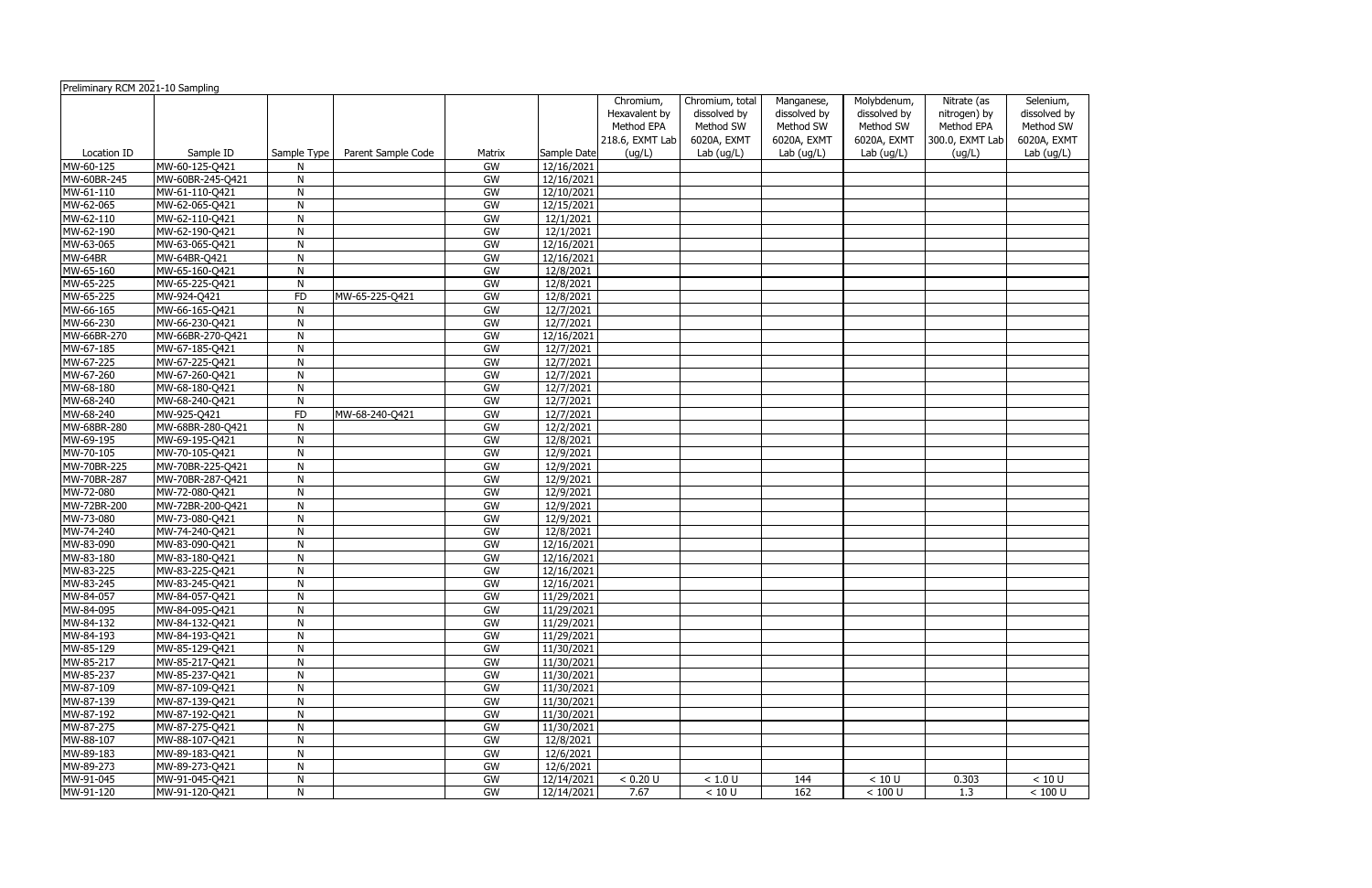| Preliminary RCM 2021-10 Sampling |                |             |                    |           |             |              |                                  |                 |                  |                                                             |              |                    |              |
|----------------------------------|----------------|-------------|--------------------|-----------|-------------|--------------|----------------------------------|-----------------|------------------|-------------------------------------------------------------|--------------|--------------------|--------------|
|                                  |                |             |                    |           |             | Arsenic,     | Chromium,                        | Chromium, total | Manganese,       | Molybdenum,                                                 | Selenium,    | Nitrate/Nitrite as | Arsenic,     |
|                                  |                |             |                    |           |             | dissolved by | Hexavalent by                    | dissolved by    | dissolved by     | dissolved by                                                | dissolved by | Nitrogen by        | dissolved by |
|                                  |                |             |                    |           |             | Method SW    | Method EPA                       |                 |                  | Method SW 6020 Method SW 6020 Method SW 6020 Method SW 6020 |              | Method EPA         | Method SW    |
|                                  |                |             |                    |           |             |              | 6020, Asset Lab 218.6, Asset Lab | , Asset Lab     | Asset Lab        | Asset Lab                                                   | , Asset Lab  | 353.2, BC Lab      | 6020A, EXMT  |
| Location ID                      | Sample ID      | Sample Type | Parent Sample Code | Matrix    | Sample Date | (ug/L)       | (ug/L)                           | (ug/L)          | (ug/L)           | (ug/L)                                                      | (ug/L)       | (ug/L)             | Lab (ug/L)   |
| MW-91-170                        | MW-91-170-Q421 |             |                    | GW        | 12/14/2021  |              |                                  |                 |                  |                                                             |              |                    | < 10 U       |
| MW-91-320                        | MW-91-320-Q421 | N           |                    | GW        | 12/14/2021  |              |                                  |                 |                  |                                                             |              |                    | < 10 U       |
| MW-92-037                        | MW-92-037-Q421 | N           |                    | GW        | 12/14/2021  |              |                                  |                 |                  |                                                             |              |                    | 22.2         |
| MW-92-072                        | MW-92-072-Q421 | N           |                    | GW        | 12/14/2021  |              |                                  |                 |                  |                                                             |              |                    | 17.1         |
| MW-92-102                        | MW-92-102-Q421 | N           |                    | GW        | 12/14/2021  |              |                                  |                 |                  |                                                             |              |                    | 18.7         |
| MW-92-122                        | MW-92-122-Q421 | N           |                    | GW        | 12/14/2021  |              |                                  |                 |                  |                                                             |              |                    | 10.4         |
| MW-93-050                        | MW-93-050-Q421 | N           |                    | GW        | 12/13/2021  | < 0.10 U     | 17                               | 19              | 5.3              |                                                             |              |                    |              |
| MW-93-213                        | MW-93-213-Q421 | N           |                    | GW        | 12/13/2021  | < 0.10 U     | 4.7                              | 6.8             | 140              |                                                             |              |                    |              |
| MW-95-113                        | MW-95-113-Q421 | N           |                    | GW        | 12/8/2021   | 1.4          | 0.95                             | 2.5             | 130              | 4.3                                                         | 5.3          | 6.1                |              |
| MW-95-157                        | MW-95-157-Q421 | N           |                    | GW        | 12/8/2021   | < 0.10 U     | 8.6                              | 11              | 5.7              | 3.8                                                         | 6.5          | 9.5                |              |
| MW-98-055                        | MW-98-055-Q421 | N           |                    | GW        | 12/16/2021  | 2.8          | 240                              | 230             | 1.3              |                                                             |              |                    |              |
| MW-98-077                        | MW-98-077-Q421 | N           |                    | GW        | 12/16/2021  | 3            | 340                              | 320             | 2.8              |                                                             |              |                    |              |
| <b>PGE-08</b>                    | PGE-08-Q421    | N           |                    | GW        | 12/8/2021   | < 0.10 U     | < 1.0 U                          | < 1.0 U         | 470              |                                                             |              |                    |              |
| PT8D                             | PT8D-Q421      | N           |                    | GW        | 12/10/2021  | < 0.10 U     | 200                              | 200             | 270              |                                                             |              |                    |              |
| PT9D                             | PT9D-Q421      | N           |                    | <b>GW</b> | 12/10/2021  | < 0.10 U     | 7000                             | 6100            | 3.5              | 90                                                          | 4.6          | 6.4                |              |
| PT9M                             | PT9M-Q421      | N           |                    | GW        | 12/10/2021  | < 0.10 U     | 64                               | 87              | 110              | 7.2                                                         | 5.7          | 7.2                |              |
| PT9S                             | PT9S-Q421      | N           |                    | GW        | 12/10/2021  | < 0.10 U     | 34                               | 35              | $\overline{320}$ | 8.6                                                         |              | 5                  |              |
| $TW-01$                          | TW-01-Q421     | N           |                    | GW        | 12/8/2021   | 0.76         | 1200                             | 1300            | < 0.50 U         | 31                                                          | 13           | 11                 |              |
| <b>TW-05</b>                     | TW-05-Q421     |             |                    | GW        | 12/13/2021  | < 0.10 U     | 14                               | 15              | 1.4              |                                                             |              |                    |              |

< = analyte not detected at the reporting limit shown

#### **Acronyms and Abbreviations:**

µg/L = micrograms per liter EPA = Environmental Protection Agency FD = field duplicate GW = groundwater mg/L = milligrams per liter N = Normal SM = standard method SW = solid waste U = analyte not detected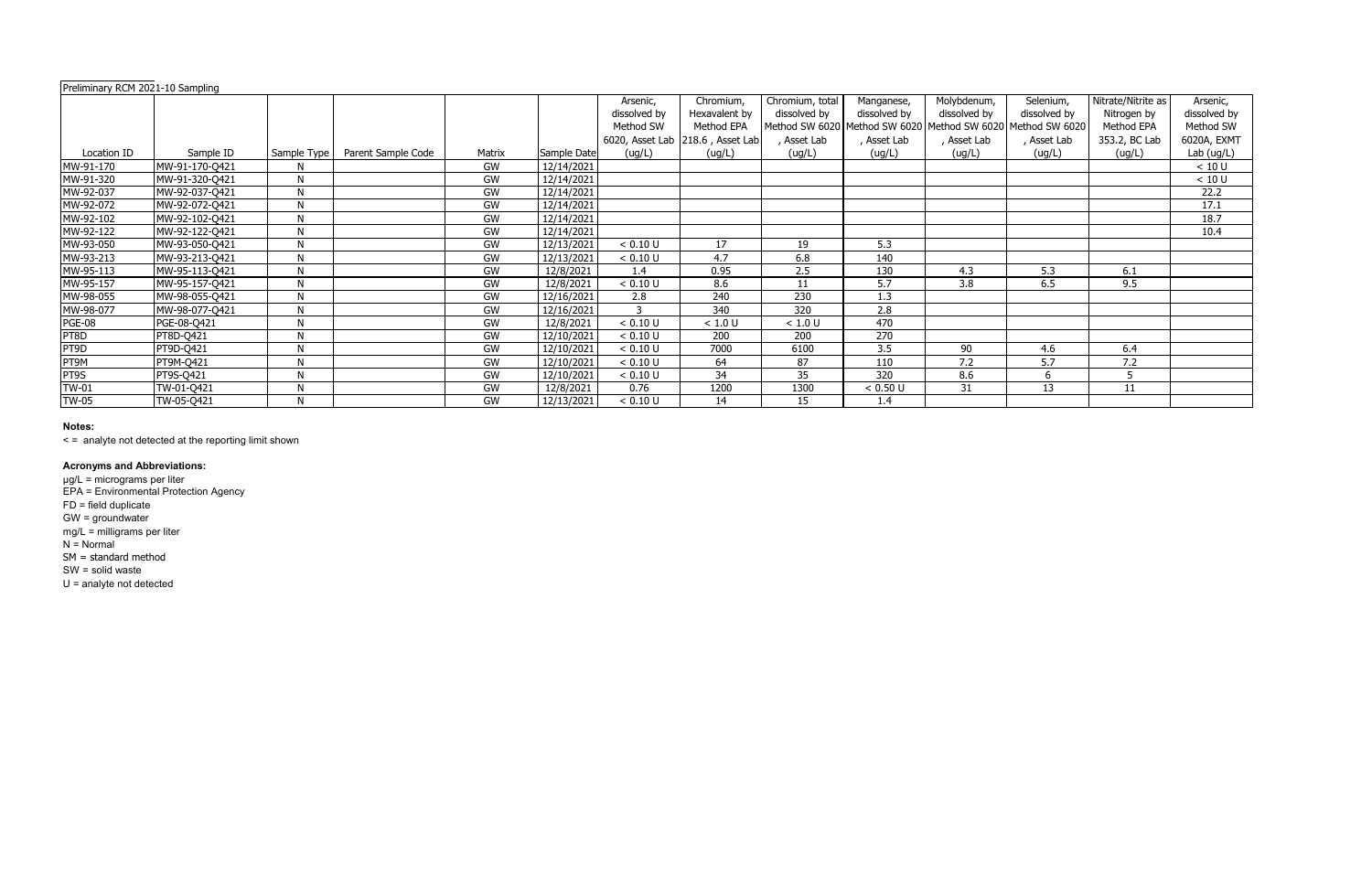µg/L = micrograms per liter EPA = Environmental Protection Agency FD = field duplicate GW = groundwater mg/L = milligrams per liter N = Normal SM = standard method SW = solid waste U = analyte not detected

#### **Notes:**

< = analyte not detected at the reporting limit shown

| Preliminary RCM 2021-10 Sampling |                |              |                    |        |             |                 |                 |              |              |                 |           |
|----------------------------------|----------------|--------------|--------------------|--------|-------------|-----------------|-----------------|--------------|--------------|-----------------|-----------|
|                                  |                |              |                    |        |             | Chromium,       | Chromium, total | Manganese,   | Molybdenum,  | Nitrate (as     | Selenium  |
|                                  |                |              |                    |        |             | Hexavalent by   | dissolved by    | dissolved by | dissolved by | nitrogen) by    | dissolved |
|                                  |                |              |                    |        |             | Method EPA      | Method SW       | Method SW    | Method SW    | Method EPA      | Method S' |
|                                  |                |              |                    |        |             | 218.6, EXMT Lab | 6020A, EXMT     | 6020A, EXMT  | 6020A, EXMT  | 300.0, EXMT Lab | 6020A, EX |
| Location ID                      | Sample ID      | Sample Type  | Parent Sample Code | Matrix | Sample Date | (ug/L)          | Lab $(ug/L)$    | Lab $(ug/L)$ | Lab $(ug/L)$ | (ug/L)          | Lab (ug/l |
| MW-91-170                        | MW-91-170-Q421 | N            |                    | GW     | 12/14/2021  | 1.66            | < 10 U          | 256          | 130          | 0.655           | $< 100$ U |
| MW-91-320                        | MW-91-320-Q421 | N            |                    | GW     | 12/14/2021  | < 2.0 U         | < 10 U          | 1420         | < 100 U      | < 2.0 U         | $< 100$ U |
| MW-92-037                        | MW-92-037-Q421 | N            |                    | GW     | 12/14/2021  | < 0.20 U        | $<1.0$ U        | 32.7         | 12.9         | < 0.10 U        | < 10 U    |
| MW-92-072                        | MW-92-072-Q421 | N            |                    | GW     | 12/14/2021  | < 0.20 U        | < 1.0 U         | 19.4         | 19           | 0.469           | < 10 U    |
| MW-92-102                        | MW-92-102-Q421 | $\mathsf{N}$ |                    | GW     | 12/14/2021  | 4.85            | 5.18            | < 10 U       | 33.3         | 1.23            | < 10 U    |
| MW-92-122                        | MW-92-122-Q421 | N            |                    | GW     | 12/14/2021  | < 1.0 U         | < 10.0 U        | 188          | 180          | < 0.50 U        | $< 100$ U |
| MW-93-050                        | MW-93-050-Q421 | N            |                    | GW     | 12/13/2021  |                 |                 |              |              |                 |           |
| MW-93-213                        | MW-93-213-Q421 | N            |                    | GW     | 12/13/2021  |                 |                 |              |              |                 |           |
| MW-95-113                        | MW-95-113-Q421 | N            |                    | GW     | 12/8/2021   |                 |                 |              |              |                 |           |
| MW-95-157                        | MW-95-157-Q421 | N            |                    | GW     | 12/8/2021   |                 |                 |              |              |                 |           |
| MW-98-055                        | MW-98-055-Q421 | N            |                    | GW     | 12/16/2021  |                 |                 |              |              |                 |           |
| MW-98-077                        | MW-98-077-Q421 | N            |                    | GW     | 12/16/2021  |                 |                 |              |              |                 |           |
| <b>PGE-08</b>                    | PGE-08-Q421    | N            |                    | GW     | 12/8/2021   |                 |                 |              |              |                 |           |
| PT8D                             | PT8D-Q421      | N            |                    | GW     | 12/10/2021  |                 |                 |              |              |                 |           |
| PT9D                             | PT9D-Q421      | N            |                    | GW     | 12/10/2021  |                 |                 |              |              |                 |           |
| PT9M                             | PT9M-Q421      | N            |                    | GW     | 12/10/2021  |                 |                 |              |              |                 |           |
| PT9S                             | PT9S-Q421      | N            |                    | GW     | 12/10/2021  |                 |                 |              |              |                 |           |
| <b>TW-01</b>                     | TW-01-Q421     | N            |                    | GW     | 12/8/2021   |                 |                 |              |              |                 |           |
| <b>TW-05</b>                     | TW-05-Q421     | N            |                    | GW     | 12/13/2021  |                 |                 |              |              |                 |           |

## **Acronyms and Abbreviations:**

| Selenium,           |
|---------------------|
| dissolved by        |
| Method SW           |
| 6020A, EXMT         |
| Lab (ug/L)          |
| < 100 U             |
| < 100 U             |
| $\leq 10 \text{ U}$ |
| < 10 U              |
| < 10 U              |
| < 100 U             |
|                     |
|                     |
|                     |
|                     |
|                     |
|                     |
|                     |
|                     |
|                     |
|                     |
|                     |
|                     |
|                     |
|                     |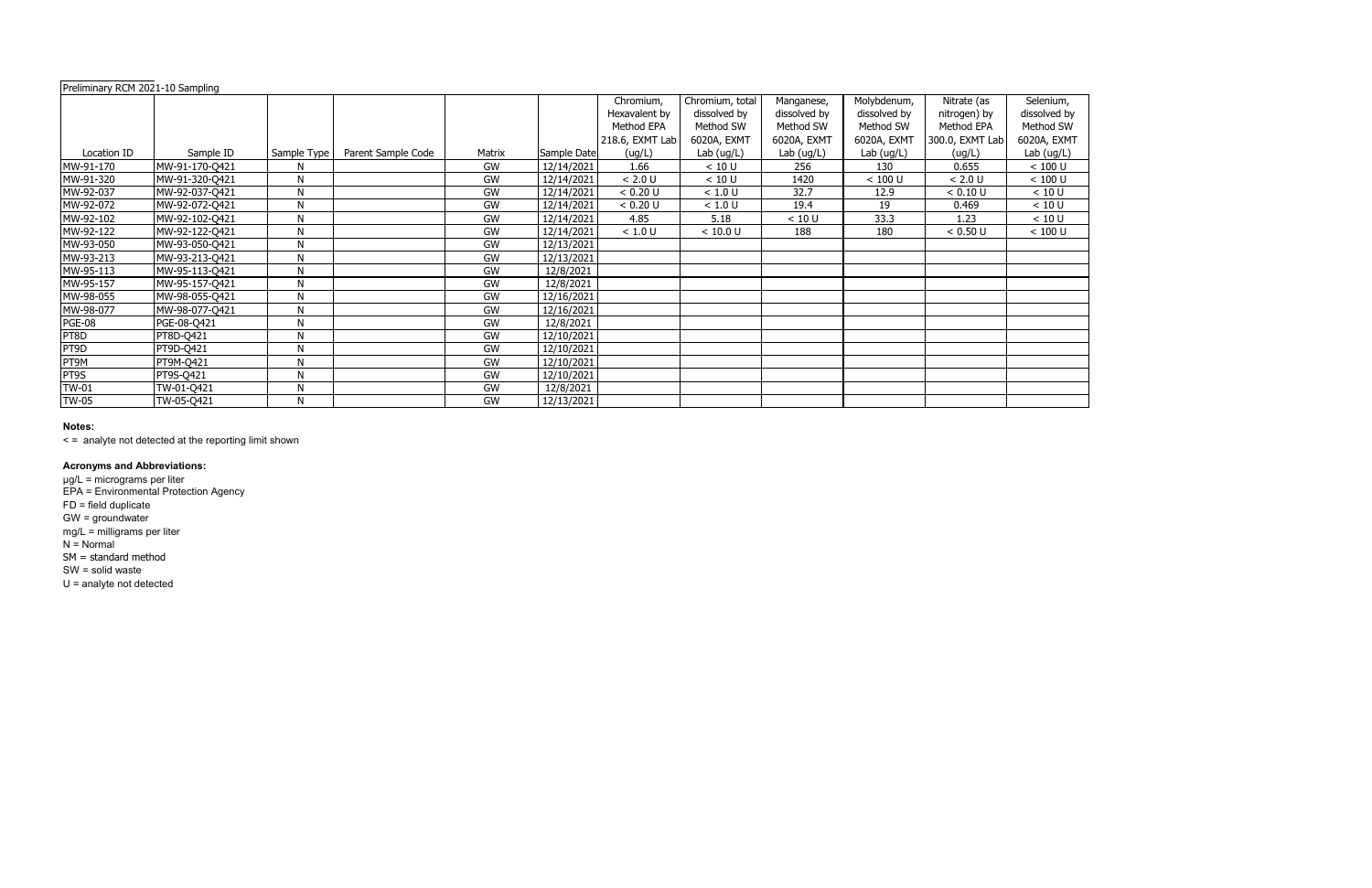#### Preliminary RCM 2021-11 SURFACEWAT Sampling

|                                |                 |           |        |                 |                   |             | Arsenic,            | Chromium,      | Chromium, total | Manganese,          | Molybdenum,         | Nitrate/Nitrite as | Nitrate/Nitrite as | Selenium,      |
|--------------------------------|-----------------|-----------|--------|-----------------|-------------------|-------------|---------------------|----------------|-----------------|---------------------|---------------------|--------------------|--------------------|----------------|
|                                |                 |           |        |                 |                   |             | dissolved by        | Hexavalent by  | dissolved by    | dissolved by        | dissolved by        | Nitrogen by        | Nitrogen by        | dissolved by   |
|                                |                 | Sample    | Sample | Parent Sample   |                   |             | Method SW           | Method EPA     | Method SW       | Method SW           | Method SW           | Method EPA         | Method SM 4500-    | Method SW      |
| Location ID                    | Sample ID       | Type      | Method | Code            | Matrix            | Sample Date | $6020$ ( $\mu$ g/L) | $218.6$ (µg/L) | $6020$ (µg/L)   | $6020$ ( $\mu$ g/L) | $6020$ ( $\mu$ g/L) | 353.2 (mg/L)       | NO3 F (mg/L)       | 6020 (µg/L)    |
| C-BNS                          | C-BNS-Q421      | N         |        |                 | <b>SURFACEWAT</b> | 11/17/2021  | 3                   | < 0.20 U       | < 1.0 U         | < 0.50 U            | 4.4 <sub>J</sub>    |                    | 0.29               | 1.9            |
| $C$ -CON-D                     | C-CON-D-Q421    | N         |        |                 | <b>SURFACEWAT</b> | 11/18/2021  | 2.5 <sub>J</sub>    | < 0.20 U       | < 1.0 U         | < 0.50 U            | 4.5                 | 0.28               |                    | 1.5            |
| C-CON-S                        | C-CON-S-Q421    | N         |        |                 | <b>SURFACEWAT</b> | 11/18/2021  | 3J                  | < 0.20 U       | < 1.0 U         | < 0.50 U            | 4.4                 | 0.3                |                    | 1.5            |
| C-CON-S                        | MW-912-Q421     | <b>FD</b> |        | C-CON-S-Q421    | <b>SURFACEWAT</b> | 11/18/2021  | 3.2 <sub>0</sub>    | < 0.20 U       | < 1.0 U         | < 0.50 U            | 4.5                 | 0.28               |                    | $\overline{2}$ |
| $C-I-3-D$                      | C-I-3-D-Q421    | N         |        |                 | <b>SURFACEWAT</b> | 11/17/2021  | 2.5                 | < 0.20 U       | < 1.0 U         | < 0.50 U            | 4.5 <sub>J</sub>    |                    | 0.3                | 1.5            |
| $C-I-3-S$                      | C-I-3-S-Q421    | N         |        |                 | <b>SURFACEWAT</b> | 11/17/2021  | $\overline{2.8}$    | < 0.20 U       | < 1.0 U         | < 0.50 U            | 4.5 <sub>J</sub>    |                    | 0.3                | 1.6            |
| C-MAR-D                        | C-MAR-D-Q421    | N         |        |                 | <b>SURFACEWAT</b> | 11/18/2021  | 3.2 <sub>0</sub>    | < 0.20 U       | < 1.0 U         | 4.7                 | 4.5                 | 0.28               |                    | 1.8            |
| C-MAR-S                        | C-MAR-S-Q421    | N         |        |                 | <b>SURFACEWAT</b> | 11/18/2021  | 3.2 <sub>0</sub>    | < 0.20 U       | < 1.0 U         | 5                   | 4.6                 | 0.27               |                    | 1.6            |
| $C-NR1-D$                      | C-NR1-D-Q421    | N         |        |                 | <b>SURFACEWAT</b> | 11/18/2021  | 3.3J                | < 0.20 U       | < 1.0 U         | < 0.50 U            | 4.5                 | 0.29               |                    | 1.6            |
| C-NR1-S                        | C-NR1-S-Q421    | N         |        |                 | <b>SURFACEWAT</b> | 11/18/2021  | 3.1 J               | < 0.20 U       | < 1.0 U         | < 0.50 U            | 4.4                 | 0.29               |                    | $\overline{2}$ |
| C-NR3-D                        | C-NR3-D-Q421    | N         |        |                 | <b>SURFACEWAT</b> | 11/18/2021  | 3.2 J               | < 0.20 U       | < 1.0 U         | < 0.50 U            | 4.6                 | 0.29               |                    | 1.7            |
| $C-NR3-D$                      | MW-913-Q421     | <b>FD</b> |        | C-NR3-D-Q421    | <b>SURFACEWAT</b> | 11/18/2021  | 3.1 J               | < 0.20 U       | < 1.0 U         | < 0.50 U            | 4.4                 | 0.29               |                    | 1.7            |
| $C-NR3-S$                      | C-NR3-S-Q421    | N         |        |                 | <b>SURFACEWAT</b> | 11/18/2021  | 3.2 J               | < 0.20 U       | < 1.0 U         | < 0.50 U            | 4.5                 | 0.28               |                    | 1.8            |
| $C-NR4-D$                      | C-NR4-D-Q421    | N         |        |                 | <b>SURFACEWAT</b> | 11/18/2021  | 3.2 J               | < 0.20 U       | < 1.0 U         | < 0.50 U            | $\overline{4.7}$    | 0.28               |                    | 1.8            |
| $C-NR4-S$                      | C-NR4-S-Q421    | N         |        |                 | <b>SURFACEWAT</b> | 11/18/2021  | $3.1$ J             | < 0.20 U       | < 1.0 U         | < 0.50 U            | 4.4                 | 0.28               |                    | $\overline{2}$ |
| C-R22A-D                       | C-R22A-D-Q421   | N         |        |                 | <b>SURFACEWAT</b> | 11/17/2021  | 2.6                 | < 0.20 U       | < 1.0 U         | 0.58                | 4.5 <sub>J</sub>    |                    | 0.35               | 1.5            |
| $-R22A-S$                      | C-R22A-S-Q421   | N         |        |                 | <b>SURFACEWAT</b> | 11/17/2021  | 2.7                 | < 0.20 U       | < 1.0 U         | < 0.50 U            | 4.3J                |                    | 0.3                | 1.5            |
| $-$ R27-D                      | C-R27-D-0421    | N         |        |                 | <b>SURFACEWAT</b> | 11/17/2021  | $\overline{3}$      | < 0.20 U       | < 1.0 U         | 0.59                | 4.4J                |                    | 0.3                | 1.8            |
| C-R27-S                        | C-R27-S-Q421    | N         |        |                 | <b>SURFACEWAT</b> | 11/17/2021  | 2.9                 | < 0.20 U       | < 1.0 U         | < 0.50 U            | 4.4J                |                    | 0.31               | 1.9            |
| C-TAZ-D                        | C-TAZ-D-Q421    | N         |        |                 | <b>SURFACEWAT</b> | 11/17/2021  | 2.9                 | < 0.20 U       | < 1.0 U         | < 0.50 U            | 4.5 <sub>J</sub>    |                    | 0.3                | 1.8            |
|                                | C-TAZ-S-Q421    | N         |        |                 | <b>SURFACEWAT</b> | 11/17/2021  | 3.3                 | < 0.20 U       | < 1.0 U         | < 0.50 U            | 4.6 <sub>J</sub>    |                    | 0.31               | 1.8            |
|                                | R-19-Q421       | N         |        |                 | <b>SURFACEWAT</b> | 11/18/2021  | $3.1$ J             | < 0.20 U       | < 1.0 U         | 0.56                | 4.4                 | 0.31               |                    | 1.9            |
|                                | R-28-Q421       | N         |        |                 | <b>SURFACEWAT</b> | 11/17/2021  | 3.3                 | < 0.20 U       | < 1.0 U         | 0.95                | 4.7J                |                    | 0.3                | $\overline{2}$ |
| C-TAZ-S<br>R-19<br>R-28<br>R63 | R63-Q421        | N         |        |                 | <b>SURFACEWAT</b> | 11/17/2021  | $\overline{2.8}$    | < 0.20 U       | < 1.0 U         | 1.8                 | 4.4J                |                    | 0.3                | 1.7            |
| RRB<br>RRB<br>SW1<br>SW2       | <b>RRB-Q421</b> | N         |        |                 | <b>SURFACEWAT</b> | 11/18/2021  | 2.8 <sub>J</sub>    | < 0.20 U       | < 1.0 U         | 24                  | 4.5                 | 0.2                |                    | 1.6            |
|                                | MW-914-Q421     | FD        |        | <b>RRB-Q421</b> | <b>SURFACEWAT</b> | 11/18/2021  | 2.9J                | < 0.20 U       | < 1.0 U         | 25                  | 4.4                 | 0.22               |                    | 1.5            |
|                                | SW1-Q421        | N         |        |                 | <b>SURFACEWAT</b> | 11/17/2021  | 2.2                 | < 0.20 U       | < 1.0 U         | 6.9                 | 5.6 <sub>J</sub>    |                    | < 0.050 U          | 1.1            |
|                                | SW2-Q421        | N         |        |                 | <b>SURFACEWAT</b> | 11/17/2021  | $\overline{2.3}$    | < 0.20 U       | < 1.0 U         | 7.6                 | $5.1$ J             |                    | < 0.050 U          | 0.99           |

#### **Notes:**

Analyses were performed by Asset Laboratory.

< = analyte not detected at the reporting limit shown

# **Acronyms and Abbreviations:**

µg/L = micrograms per liter EPA = Environmental Protection Agency FD = field duplicate GW = groundwater mg/L = milligrams per liter N = Normal SM = standard method SW = solid waste U = analyte not detected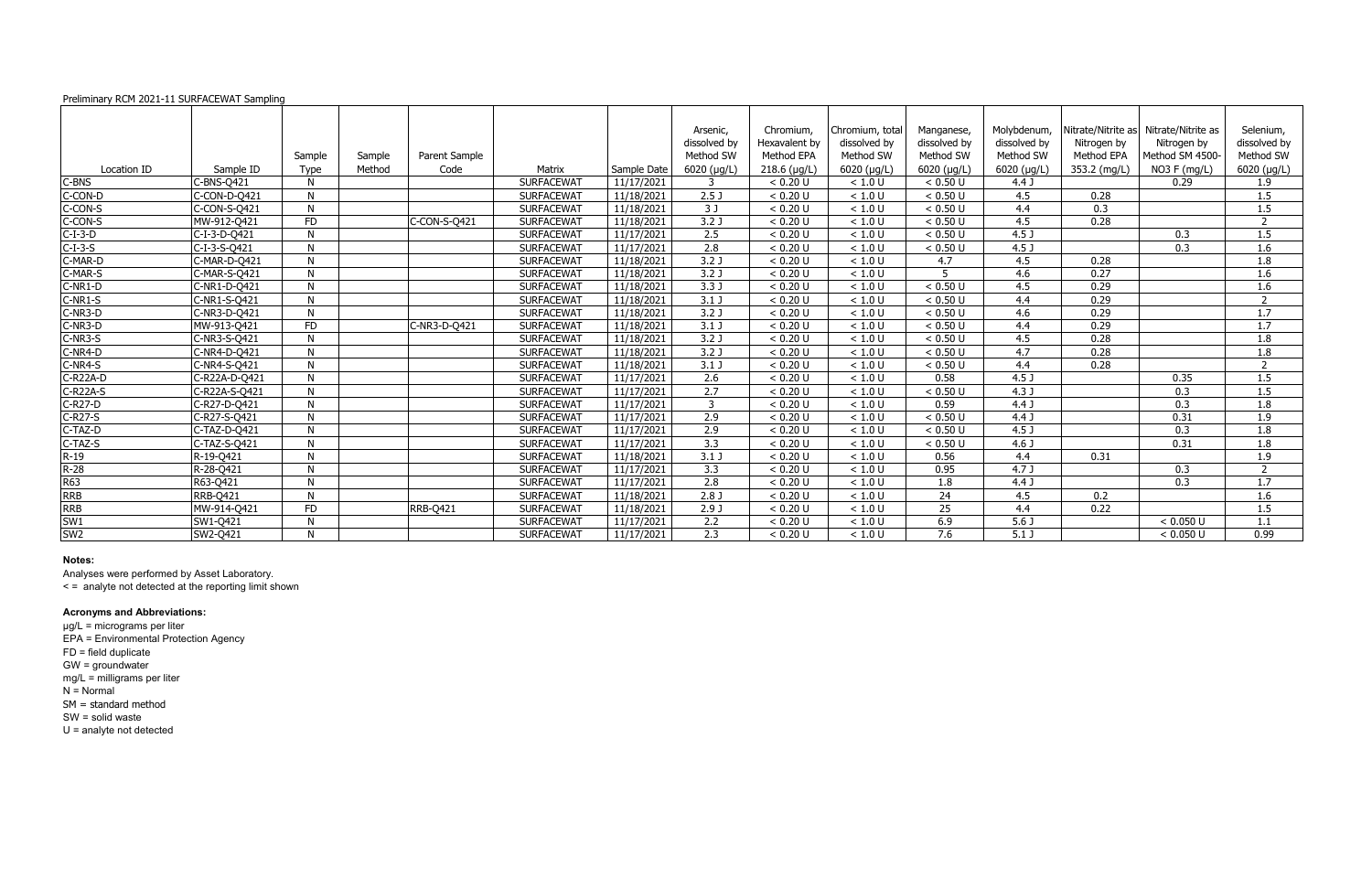#### TW-01 Extended Aquifer Test-M4W15

|              |                        |             |        |                    |           |             | Aluminum,<br>dissolved by | Ammonia as<br>nitrogen by<br>Method | Antimony,<br>dissolved by | Arsenic,<br>dissolved by | Barium,<br>dissolved by | Beryllium,<br>dissolved by |
|--------------|------------------------|-------------|--------|--------------------|-----------|-------------|---------------------------|-------------------------------------|---------------------------|--------------------------|-------------------------|----------------------------|
|              |                        | Sample      | Sample |                    |           |             | Method SW                 | A4500NH3G                           | Method SW                 | Method SW                | Method SW               | Method SW                  |
| Location ID  | Sample ID              | <b>Type</b> | Method | Parent Sample Code | Matrix    | Sample Date | $6010B$ (µg/L)            | (mg/L)                              | $6020$ (µg/L)             | $6020$ (µg/L)            | $6020$ (µg/L)           | 6020 (µg/L)                |
| MW-34-055    | MW-34-055-M4W15-1021   | N           |        |                    | GW        | 10/6/2021   |                           |                                     |                           |                          |                         |                            |
| MW-34-080    | MW-34-080-M4W15-1021   | N           | LF.    |                    | GW        | 10/6/2021   |                           |                                     |                           |                          |                         |                            |
| MW-34-100    | MW-34-100-M4W15-1021   | N           | LF     |                    | <b>GW</b> | 10/6/2021   |                           |                                     |                           |                          |                         |                            |
| MW-36-020    | MW-36-020-M4W15-1021   | N           | LF     |                    | GW        | 10/6/2021   |                           |                                     |                           |                          |                         |                            |
| MW-36-040    | MW-36-040-M4W15-1021   | ${\sf N}$   |        |                    | <b>GW</b> | 10/6/2021   |                           |                                     |                           |                          |                         |                            |
| MW-36-050    | MW-36-050-M4W15-1021   | N           | LF     |                    | GW        | 10/6/2021   |                           |                                     |                           |                          |                         |                            |
| MW-36-070    | MW-36-070-M4W15-1021   | N           |        |                    | GW        | 10/6/2021   |                           |                                     |                           |                          |                         |                            |
| MW-36-090    | MW-36-090-M4W15-1021   | N           |        |                    | GW        | 10/6/2021   |                           |                                     |                           |                          |                         |                            |
| MW-36-100    | MW-36-100-M4W15-1021   | N           | LF     |                    | <b>GW</b> | 10/6/2021   |                           |                                     |                           |                          |                         |                            |
| MW-44-070    | MW-44-070-M4W15-1021   | N           | LF     |                    | GW        | 10/6/2021   |                           |                                     |                           |                          |                         |                            |
| MW-44-115    | MW-44-115-M4W15-1021   | N           | LF     |                    | <b>GW</b> | 10/6/2021   |                           |                                     |                           |                          |                         |                            |
| MW-44-125    | MW-44-125-M4W15-1021   | N           | LF     |                    | GW        | 10/6/2021   |                           |                                     |                           |                          |                         |                            |
| MW-46-175    | MW-46-175-M4W15-1021   | N           | LF     |                    | GW        | 10/6/2021   |                           |                                     |                           |                          |                         |                            |
| MW-66BR-270  | MW-66BR-270-M4W15-1021 | N           |        |                    | GW        | 10/8/2021   |                           |                                     |                           |                          |                         |                            |
| MW-68-180    | MW-68-180-M4W15-1021   | N           |        |                    | GW        | 10/7/2021   |                           |                                     |                           |                          |                         |                            |
| <b>TW-01</b> | TW-01-M4W15-1021       | N           | EP     |                    | GW        | 10/7/2021   | < 50 U                    | < 0.20 U                            | < 0.50 U                  | 0.79                     | 37                      | $< 0.50$ UJ                |
| TW-01        | MW-901-Q421            | <b>FD</b>   |        | TW-01-M4W15-1021   | <b>GW</b> | 10/7/2021   | < 50 U                    | < 0.20 U                            | < 0.50 U                  | 0.72                     | 36                      | $< 0.50$ UJ                |
| <b>TW-01</b> | TW-01-M4W15-1021-CS    | N           |        |                    | Charcoal  | 10/7/2021   |                           |                                     |                           |                          |                         |                            |

#### **Notes:**

All analyses were performed by Asset Laboratory with the exception of the dye results (Eosine, Fluorescein, and Rhodamine). The dye

analyses was run at Ozark Underground Laboratory.

< = analyte not detected at the reporting limit shown

# **Acronyms and Abbreviations:**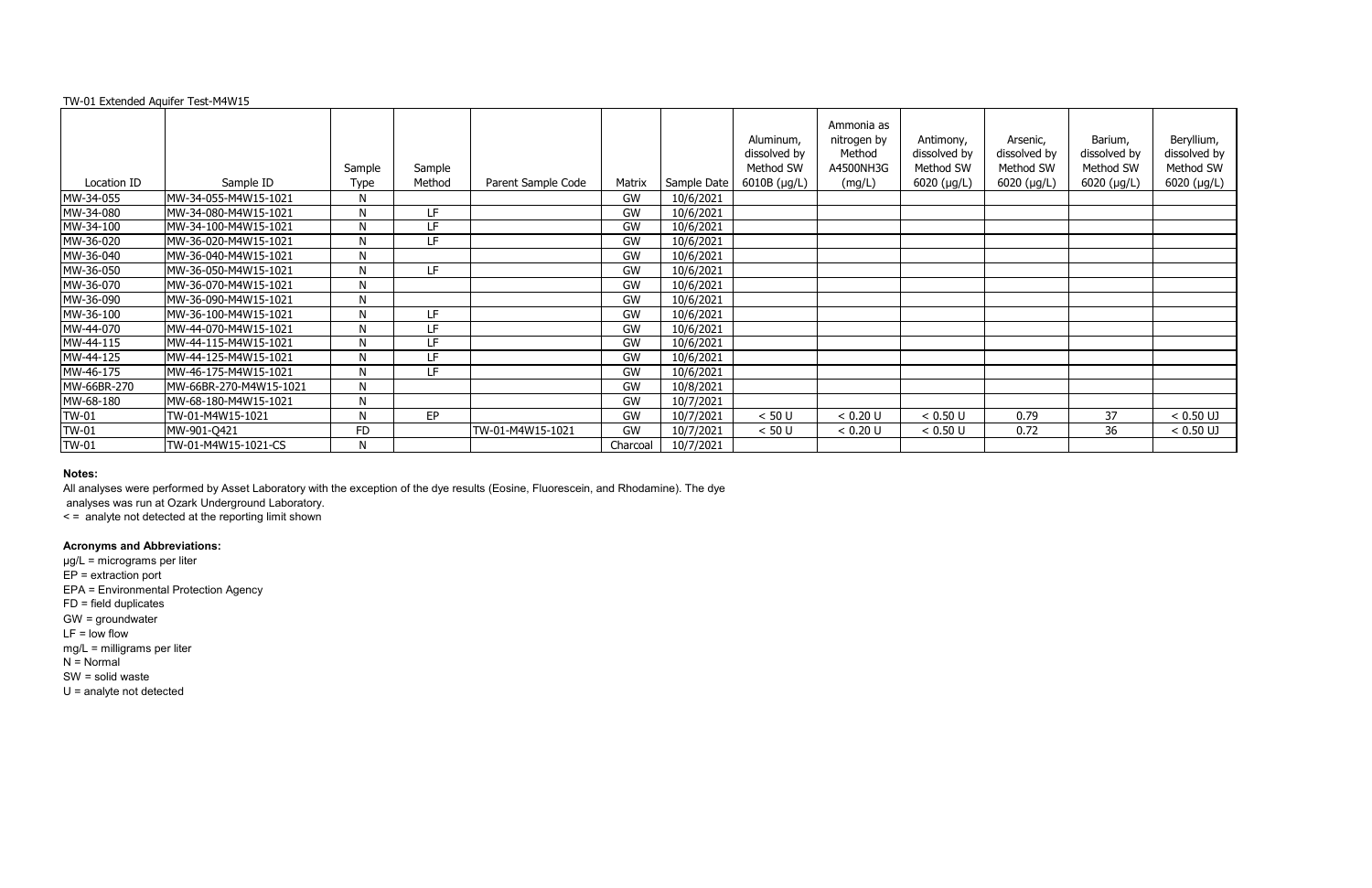|  |  | TW-01 Extended Aquifer Test-M4W15 |  |
|--|--|-----------------------------------|--|
|  |  |                                   |  |

|              |                        |              |        |                    |           |             | Boron,       | Cadmium,      | Calcium,     |              | Chromium,      | Chromium, total |
|--------------|------------------------|--------------|--------|--------------------|-----------|-------------|--------------|---------------|--------------|--------------|----------------|-----------------|
|              |                        |              |        |                    |           |             | dissolved by | dissolved by  | dissolved by | Chloride by  | Hexavalent by  | dissolved by    |
|              |                        | Sample       | Sample |                    |           |             | Method SW    | Method SW     | Method SW    | Method EPA   | Method EPA     | Method SW       |
| Location ID  | Sample ID              | Type         | Method | Parent Sample Code | Matrix    | Sample Date | 6010B (mg/L) | $6020$ (µg/L) | 6010B (mg/L) | 300.0 (mg/L) | $218.6$ (µg/L) | 6020 (µg/L)     |
| MW-34-055    | MW-34-055-M4W15-1021   | N            |        |                    | <b>GW</b> | 10/6/2021   |              |               |              |              | < 0.20 U       |                 |
| MW-34-080    | MW-34-080-M4W15-1021   | N            | LF.    |                    | GW        | 10/6/2021   |              |               |              |              | < 0.20 U       |                 |
| MW-34-100    | MW-34-100-M4W15-1021   | N            | LF     |                    | GW        | 10/6/2021   |              |               |              |              | < 0.20 U       |                 |
| MW-36-020    | MW-36-020-M4W15-1021   | N            | LF     |                    | GW        | 10/6/2021   |              |               |              |              | < 0.20 U       |                 |
| MW-36-040    | MW-36-040-M4W15-1021   | $\mathsf{N}$ |        |                    | GW        | 10/6/2021   |              |               |              |              | < 0.20 U       |                 |
| MW-36-050    | MW-36-050-M4W15-1021   | N            | LF     |                    | GW        | 10/6/2021   |              |               |              |              | < 0.20 U       |                 |
| MW-36-070    | MW-36-070-M4W15-1021   | N            |        |                    | GW        | 10/6/2021   |              |               |              |              | < 0.20 U       |                 |
| MW-36-090    | MW-36-090-M4W15-1021   | N            |        |                    | GW        | 10/6/2021   |              |               |              |              | < 0.20 U       |                 |
| MW-36-100    | MW-36-100-M4W15-1021   | N            | LF     |                    | GW        | 10/6/2021   |              |               |              |              | < 0.20 U       |                 |
| MW-44-070    | MW-44-070-M4W15-1021   | N            | LF     |                    | GW        | 10/6/2021   |              |               |              |              | < 0.20 U       |                 |
| MW-44-115    | MW-44-115-M4W15-1021   | N            | LF     |                    | GW        | 10/6/2021   |              |               |              |              | 0.9            |                 |
| MW-44-125    | MW-44-125-M4W15-1021   | N            | LF.    |                    | GW        | 10/6/2021   |              |               |              |              | < 0.20 U       |                 |
| MW-46-175    | MW-46-175-M4W15-1021   | N            | LF     |                    | GW        | 10/6/2021   |              |               |              |              | 6.1            |                 |
| MW-66BR-270  | MW-66BR-270-M4W15-1021 | N            |        |                    | GW        | 10/8/2021   |              |               |              |              |                |                 |
| MW-68-180    | MW-68-180-M4W15-1021   | N            |        |                    | GW        | 10/7/2021   |              |               |              |              | 49000          |                 |
| <b>TW-01</b> | TW-01-M4W15-1021       | N            | EP     |                    | GW        | 10/7/2021   | 1.4          | < 0.50 U      | 260          | 1800         | 1300           | 1300            |
| <b>TW-01</b> | MW-901-Q421            | <b>FD</b>    |        | TW-01-M4W15-1021   | GW        | 10/7/2021   | 1.5          | < 0.50 U      | 250          | 1800         | 1300           | 1300            |
| <b>TW-01</b> | TW-01-M4W15-1021-CS    | N            |        |                    | Charcoal  | 10/7/2021   |              |               |              |              |                |                 |

All analyses were performed by Asset Laboratory with the exception of the dye results (Eosine, Fluorescein, and Rhodamine). The dye

analyses was run at Ozark Underground Laboratory.

< = analyte not detected at the reporting limit shown

## **Acronyms and Abbreviations:**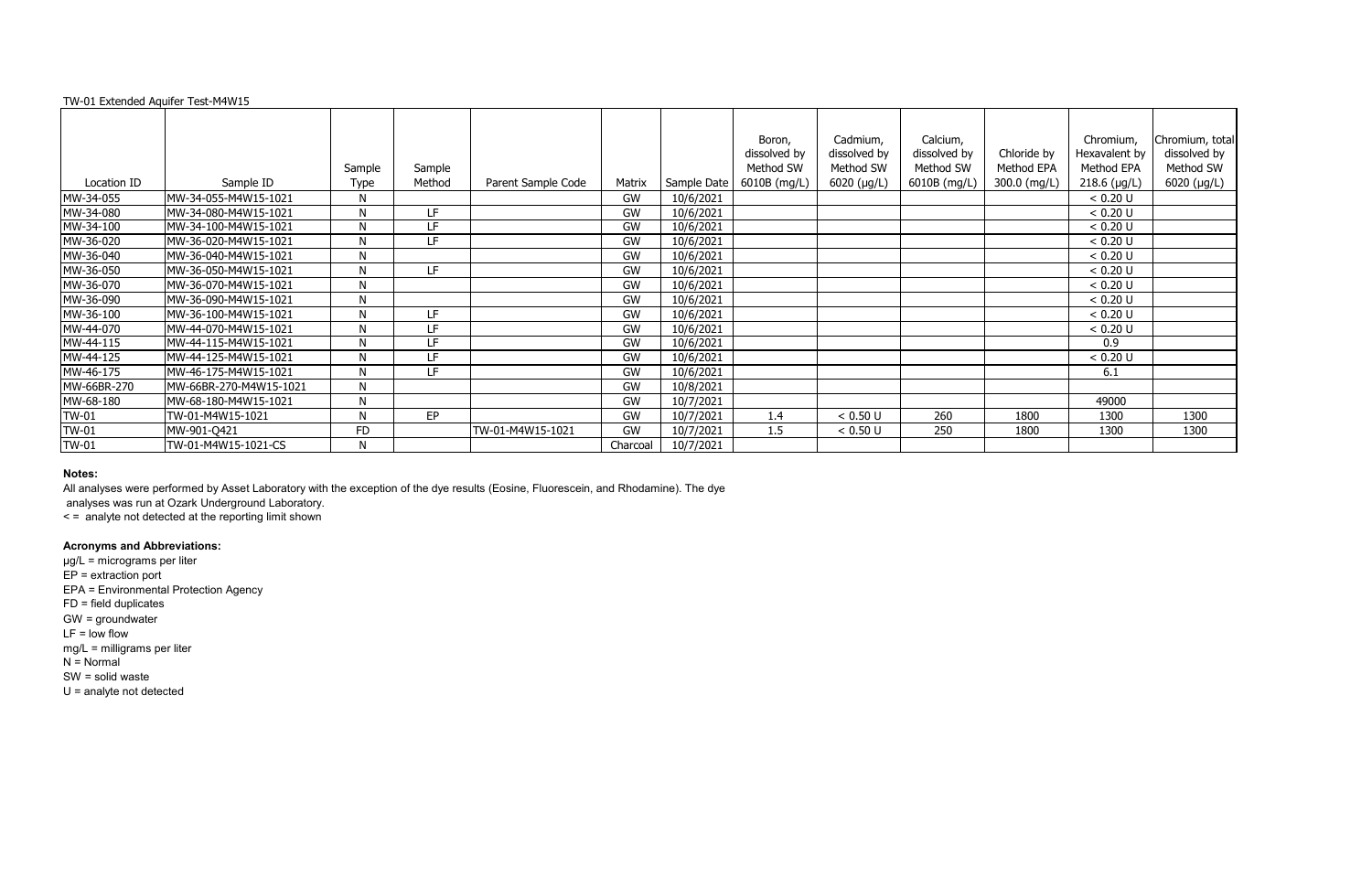#### TW-01 Extended Aquifer Test-M4W15

|              |                        | Sample      | Sample |                    |           |             | Cobalt,<br>dissolved by<br>Method SW | Copper,<br>dissolved by<br>Method SW | Eosine by<br>Method Dye | Fluorescein by<br>Method Dye | Fluoride by<br>Method EPA | Iron, dissolved<br>by Method SW |
|--------------|------------------------|-------------|--------|--------------------|-----------|-------------|--------------------------------------|--------------------------------------|-------------------------|------------------------------|---------------------------|---------------------------------|
| Location ID  | Sample ID              | <b>Type</b> | Method | Parent Sample Code | Matrix    | Sample Date | $6020$ ( $\mu$ g/L)                  | $6020$ (µg/L)                        | Test $(\mu g/L)$        | Test $(\mu g/L)$             | 300.0 (mg/L)              | 6010B (µg/L)                    |
| MW-34-055    | MW-34-055-M4W15-1021   | N           |        |                    | GW        | 10/6/2021   |                                      |                                      |                         |                              |                           |                                 |
| MW-34-080    | MW-34-080-M4W15-1021   | N           | LF.    |                    | <b>GW</b> | 10/6/2021   |                                      |                                      |                         |                              |                           |                                 |
| MW-34-100    | MW-34-100-M4W15-1021   | N           | LF     |                    | GW        | 10/6/2021   |                                      |                                      |                         |                              |                           |                                 |
| MW-36-020    | MW-36-020-M4W15-1021   | N           | LF     |                    | GW        | 10/6/2021   |                                      |                                      |                         |                              |                           |                                 |
| MW-36-040    | MW-36-040-M4W15-1021   | N           |        |                    | GW        | 10/6/2021   |                                      |                                      |                         |                              |                           |                                 |
| MW-36-050    | MW-36-050-M4W15-1021   | N           | LF     |                    | GW        | 10/6/2021   |                                      |                                      |                         |                              |                           |                                 |
| MW-36-070    | MW-36-070-M4W15-1021   | N           |        |                    | GW        | 10/6/2021   |                                      |                                      |                         |                              |                           |                                 |
| MW-36-090    | MW-36-090-M4W15-1021   | N           |        |                    | GW        | 10/6/2021   |                                      |                                      |                         |                              |                           |                                 |
| MW-36-100    | MW-36-100-M4W15-1021   | N           | LF     |                    | GW        | 10/6/2021   |                                      |                                      |                         |                              |                           |                                 |
| MW-44-070    | MW-44-070-M4W15-1021   | N           | LF     |                    | GW        | 10/6/2021   |                                      |                                      |                         |                              |                           |                                 |
| MW-44-115    | MW-44-115-M4W15-1021   | N           | LF     |                    | GW        | 10/6/2021   |                                      |                                      |                         |                              |                           |                                 |
| MW-44-125    | MW-44-125-M4W15-1021   | N           | LF     |                    | GW        | 10/6/2021   |                                      |                                      |                         |                              |                           |                                 |
| MW-46-175    | MW-46-175-M4W15-1021   | N           | LF     |                    | GW        | 10/6/2021   |                                      |                                      |                         |                              |                           |                                 |
| MW-66BR-270  | MW-66BR-270-M4W15-1021 | N           |        |                    | GW        | 10/8/2021   |                                      |                                      | < 0.015 U               | < 0.0020 U                   |                           |                                 |
| MW-68-180    | MW-68-180-M4W15-1021   | N           |        |                    | GW        | 10/7/2021   |                                      |                                      |                         |                              |                           |                                 |
| TW-01        | TW-01-M4W15-1021       | N           | EP     |                    | GW        | 10/7/2021   | < 0.50 U                             | $<1.0$ U                             | < 0.015 U               | < 0.0020 U                   | 3.9                       | < 20 U                          |
| <b>TW-01</b> | MW-901-Q421            | <b>FD</b>   |        | TW-01-M4W15-1021   | GW        | 10/7/2021   | < 0.50 U                             | < 1.0 U                              | < 0.015 U               | < 0.0020 U                   | 4.2                       | < 20 U                          |
| <b>TW-01</b> | TW-01-M4W15-1021-CS    | N           |        |                    | Charcoal  | 10/7/2021   |                                      |                                      | 1.92                    | < 0.0020 U                   |                           |                                 |

#### **Notes:**

All analyses were performed by Asset Laboratory with the exception of the dye results (Eosine, Fluorescein, and Rhodamine). The dye

analyses was run at Ozark Underground Laboratory.

< = analyte not detected at the reporting limit shown

# **Acronyms and Abbreviations:**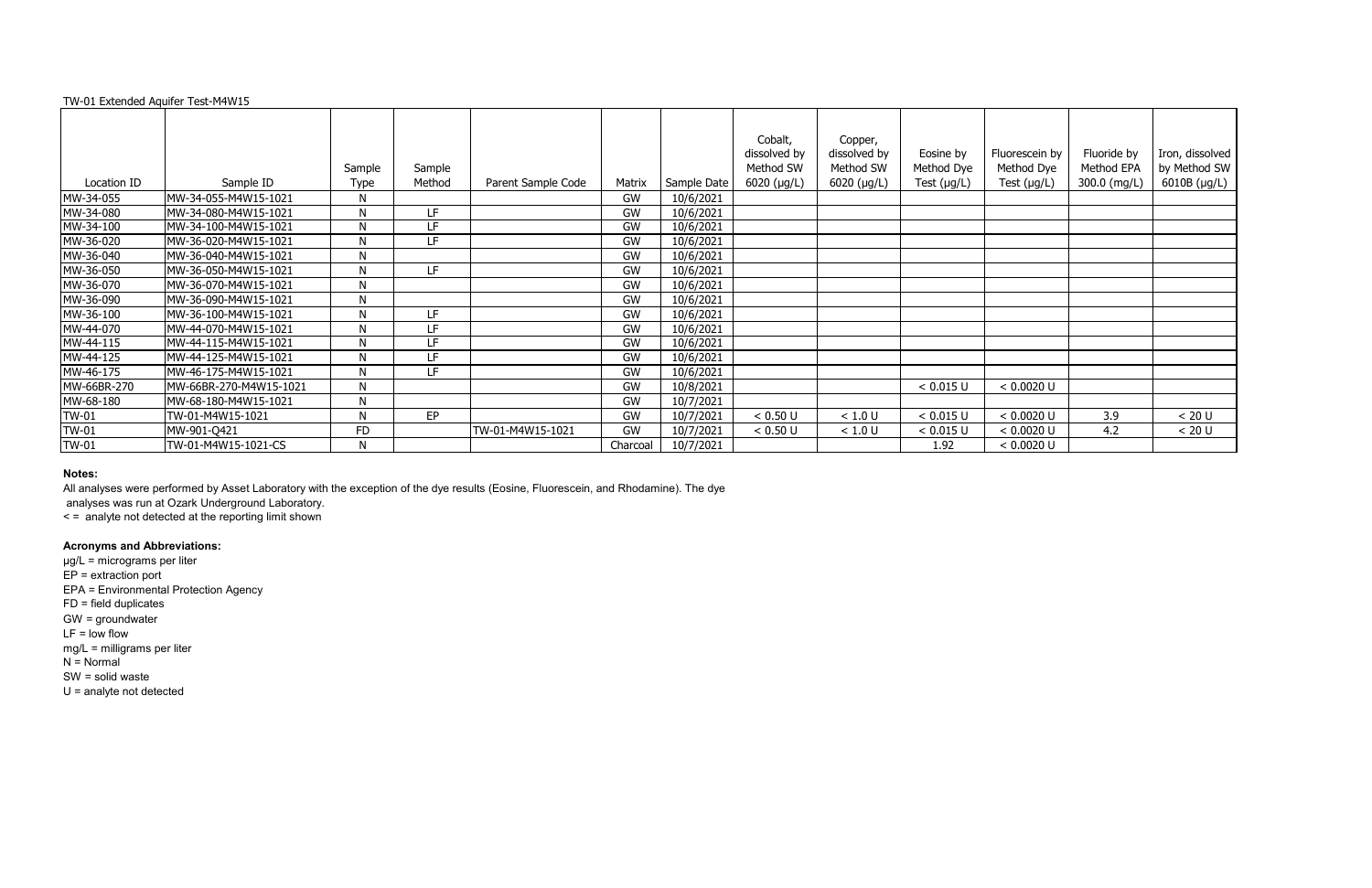TW-01 Extended Aquifer Test-M4W15

# Location ID [10] Sample ID Sample Type Sample

|              |                        |                       |                  |                    |           |             | Lead, dissolved             | Magnesium,<br>dissolved by | Manganese,<br>dissolved by | Mercury,<br>dissolved by | Molybdenum,<br>dissolved by | Nickel,<br>dissolved by |
|--------------|------------------------|-----------------------|------------------|--------------------|-----------|-------------|-----------------------------|----------------------------|----------------------------|--------------------------|-----------------------------|-------------------------|
| Location ID  | Sample ID              | Sample<br><b>Type</b> | Sample<br>Method | Parent Sample Code | Matrix    | Sample Date | by Method SW<br>6020 (µg/L) | Method SW<br>6010B (mg/L)  | Method SW<br>$6020$ (µg/L) | Method EPA               | Method SW                   | Method SW               |
|              |                        |                       |                  |                    | GW        |             |                             |                            |                            | 7470A (µg/L)             | $6020$ (µg/L)               | 6020 (µg/L)             |
| MW-34-055    | MW-34-055-M4W15-1021   | N                     |                  |                    |           | 10/6/2021   |                             |                            |                            |                          |                             |                         |
| MW-34-080    | MW-34-080-M4W15-1021   | N                     | LF               |                    | <b>GW</b> | 10/6/2021   |                             |                            |                            |                          |                             |                         |
| MW-34-100    | MW-34-100-M4W15-1021   | N                     | LF               |                    | <b>GW</b> | 10/6/2021   |                             |                            |                            |                          |                             |                         |
| MW-36-020    | MW-36-020-M4W15-1021   | N                     | LF               |                    | GW        | 10/6/2021   |                             |                            |                            |                          |                             |                         |
| MW-36-040    | MW-36-040-M4W15-1021   | N                     |                  |                    | <b>GW</b> | 10/6/2021   |                             |                            |                            |                          |                             |                         |
| MW-36-050    | MW-36-050-M4W15-1021   | N                     | LF               |                    | <b>GW</b> | 10/6/2021   |                             |                            |                            |                          |                             |                         |
| MW-36-070    | MW-36-070-M4W15-1021   | N                     |                  |                    | GW        | 10/6/2021   |                             |                            |                            |                          |                             |                         |
| MW-36-090    | MW-36-090-M4W15-1021   | N                     |                  |                    | GW        | 10/6/2021   |                             |                            |                            |                          |                             |                         |
| MW-36-100    | MW-36-100-M4W15-1021   | N                     | LF               |                    | GW        | 10/6/2021   |                             |                            |                            |                          |                             |                         |
| MW-44-070    | MW-44-070-M4W15-1021   | N                     | LF               |                    | GW        | 10/6/2021   |                             |                            |                            |                          |                             |                         |
| MW-44-115    | MW-44-115-M4W15-1021   | N                     | LF               |                    | <b>GW</b> | 10/6/2021   |                             |                            |                            |                          |                             |                         |
| MW-44-125    | MW-44-125-M4W15-1021   | N                     | LF               |                    | GW        | 10/6/2021   |                             |                            |                            |                          |                             |                         |
| MW-46-175    | MW-46-175-M4W15-1021   | N                     | LF               |                    | GW        | 10/6/2021   |                             |                            |                            |                          |                             |                         |
| MW-66BR-270  | MW-66BR-270-M4W15-1021 | N                     |                  |                    | GW        | 10/8/2021   |                             |                            |                            |                          |                             |                         |
| MW-68-180    | MW-68-180-M4W15-1021   | N                     |                  |                    | GW        | 10/7/2021   |                             |                            |                            |                          |                             |                         |
| <b>TW-01</b> | TW-01-M4W15-1021       | N                     | EP               |                    | GW        | 10/7/2021   | < 1.0 U                     | 25 <sub>1</sub>            | < 0.50 U                   | < 0.20 U                 | 34                          | $< 5.0$ UJ              |
| TW-01        | MW-901-Q421            | FD                    |                  | TW-01-M4W15-1021   | GW        | 10/7/2021   | < 1.0 U                     | 26 J                       | < 0.50 U                   | < 0.20 U                 | 34                          | $< 1.0$ UJ              |
| TW-01        | TW-01-M4W15-1021-CS    | N                     |                  |                    | Charcoal  | 10/7/2021   |                             |                            |                            |                          |                             |                         |

#### **Notes:**

All analyses were performed by Asset Laboratory with the exception of the dye results (Eosine, Fluorescein, and Rhodamine). The dye

analyses was run at Ozark Underground Laboratory.

< = analyte not detected at the reporting limit shown

# **Acronyms and Abbreviations:**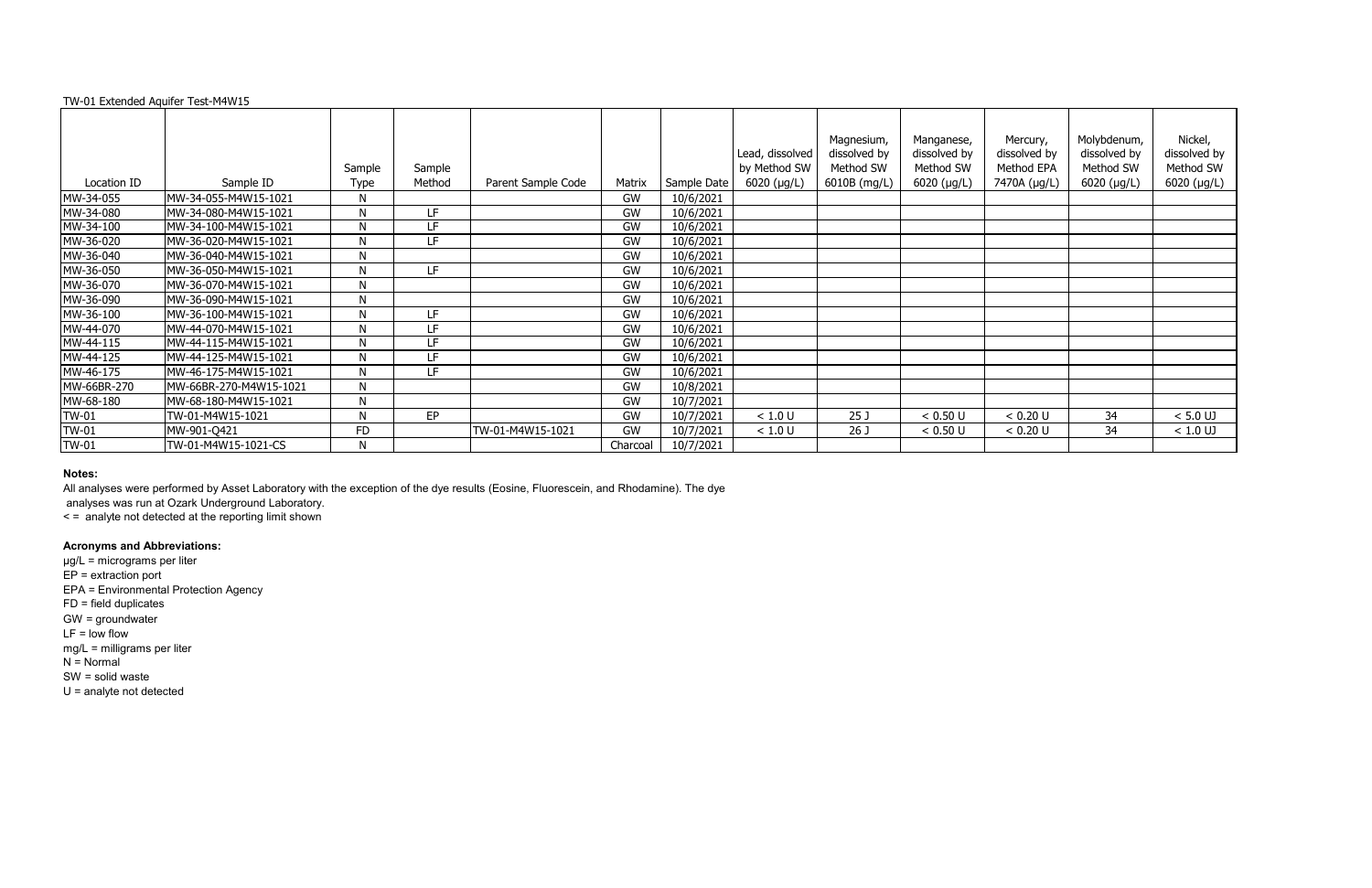|  |  |  |  | TW-01 Extended Aquifer Test-M4W15 |  |
|--|--|--|--|-----------------------------------|--|
|--|--|--|--|-----------------------------------|--|

|              |                        |             |           |                    |          |             | Nitrate/Nitrite |                |              | Potassium,      |                  | Selenium,    |
|--------------|------------------------|-------------|-----------|--------------------|----------|-------------|-----------------|----------------|--------------|-----------------|------------------|--------------|
|              |                        |             |           |                    |          |             | as Nitrogen by  | Oil and Grease | pH by Method | dissolved by    | Rhodamine-clc    | dissolved by |
|              |                        | Sample      | Sample    |                    |          |             | Method EPA      | by Method      | SM 4500-H+ B | Method SW       | by Method Dye    | Method SW    |
| Location ID  | Sample ID              | <b>Type</b> | Method    | Parent Sample Code | Matrix   | Sample Date | 353.2 (mg/L)    | 1664B (mg/L)   | (PHUNITS)    | 6010B (mg/L)    | Test $(\mu g/L)$ | 6020 (µg/L)  |
| MW-34-055    | MW-34-055-M4W15-1021   | N           |           |                    | GW       | 10/6/2021   |                 |                |              |                 |                  |              |
| MW-34-080    | MW-34-080-M4W15-1021   | N           | LF        |                    | GW       | 10/6/2021   |                 |                |              |                 |                  |              |
| MW-34-100    | MW-34-100-M4W15-1021   | N           | LF        |                    | GW       | 10/6/2021   |                 |                |              |                 |                  |              |
| MW-36-020    | MW-36-020-M4W15-1021   | N           | LF        |                    | GW       | 10/6/2021   |                 |                |              |                 |                  |              |
| MW-36-040    | MW-36-040-M4W15-1021   | N           |           |                    | GW       | 10/6/2021   |                 |                |              |                 |                  |              |
| MW-36-050    | MW-36-050-M4W15-1021   | N           | LF.       |                    | GW       | 10/6/2021   |                 |                |              |                 |                  |              |
| MW-36-070    | MW-36-070-M4W15-1021   | N           |           |                    | GW       | 10/6/2021   |                 |                |              |                 |                  |              |
| MW-36-090    | MW-36-090-M4W15-1021   | N           |           |                    | GW       | 10/6/2021   |                 |                |              |                 |                  |              |
| MW-36-100    | MW-36-100-M4W15-1021   | N           | LF        |                    | GW       | 10/6/2021   |                 |                |              |                 |                  |              |
| MW-44-070    | MW-44-070-M4W15-1021   | N           | LF        |                    | GW       | 10/6/2021   |                 |                |              |                 |                  |              |
| MW-44-115    | MW-44-115-M4W15-1021   | N           | LF        |                    | GW       | 10/6/2021   |                 |                |              |                 |                  |              |
| MW-44-125    | MW-44-125-M4W15-1021   | N           | LF        |                    | GW       | 10/6/2021   |                 |                |              |                 |                  |              |
| MW-46-175    | MW-46-175-M4W15-1021   | N           | LF        |                    | GW       | 10/6/2021   |                 |                |              |                 |                  |              |
| MW-66BR-270  | MW-66BR-270-M4W15-1021 | N           |           |                    | GW       | 10/8/2021   |                 |                |              |                 | < 0.015 U        |              |
| MW-68-180    | MW-68-180-M4W15-1021   | N           |           |                    | GW       | 10/7/2021   |                 |                |              |                 |                  |              |
| <b>TW-01</b> | TW-01-M4W15-1021       | N           | <b>EP</b> |                    | GW       | 10/7/2021   | 11              | < 4.0 U        | 7.4          | 22J             | < 0.015 U        | 12           |
| TW-01        | MW-901-Q421            | <b>FD</b>   |           | TW-01-M4W15-1021   | GW       | 10/7/2021   | 12              | < 4.0 U        | 7.4          | 21 <sub>1</sub> | < 0.015 U        | 12           |
| <b>TW-01</b> | TW-01-M4W15-1021-CS    | N           |           |                    | Charcoal | 10/7/2021   |                 |                |              |                 | < 0.015 U        |              |

All analyses were performed by Asset Laboratory with the exception of the dye results (Eosine, Fluorescein, and Rhodamine). The dye

analyses was run at Ozark Underground Laboratory.

< = analyte not detected at the reporting limit shown

# **Acronyms and Abbreviations:**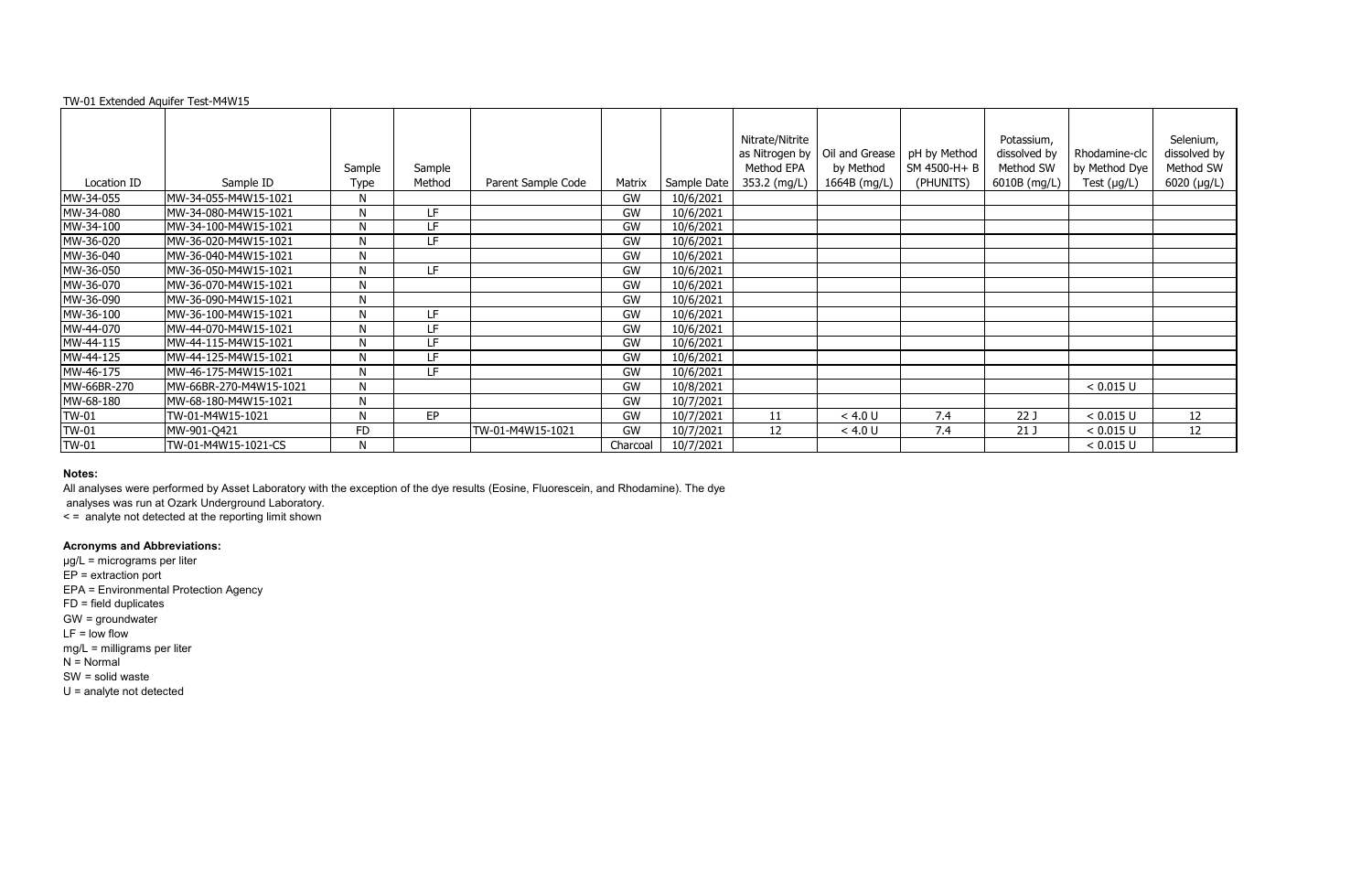# TW-01 Extended Aquifer Test-M4W15

|              |                        |           |        |                    |          |             |                     | Sodium,      | Specific       |              | Thallium,    | Total dissolved |
|--------------|------------------------|-----------|--------|--------------------|----------|-------------|---------------------|--------------|----------------|--------------|--------------|-----------------|
|              |                        |           |        |                    |          |             | Silver, dissolved   | dissolved by | conductance by | Sulfate by   | dissolved by | solids by       |
|              |                        | Sample    | Sample |                    |          |             | by Method SW        | Method SW    | Method EPA     | Method EPA   | Method SW    | Method SM       |
| Location ID  | Sample ID              | Type      | Method | Parent Sample Code | Matrix   | Sample Date | $6020$ ( $\mu$ g/L) | 6010B (mg/L) | 120.1 (uS/cm)  | 300.0 (mg/L) | 6020 (µg/L)  | 2540 C (mg/L)   |
| MW-34-055    | MW-34-055-M4W15-1021   | N         |        |                    | GW       | 10/6/2021   |                     |              |                |              |              |                 |
| MW-34-080    | MW-34-080-M4W15-1021   | N         | LF.    |                    | GW       | 10/6/2021   |                     |              |                |              |              |                 |
| MW-34-100    | MW-34-100-M4W15-1021   | N         | LF     |                    | GW       | 10/6/2021   |                     |              |                |              |              |                 |
| MW-36-020    | MW-36-020-M4W15-1021   | N         | LF.    |                    | GW       | 10/6/2021   |                     |              |                |              |              |                 |
| MW-36-040    | MW-36-040-M4W15-1021   | N         |        |                    | GW       | 10/6/2021   |                     |              |                |              |              |                 |
| MW-36-050    | MW-36-050-M4W15-1021   | N         | LF.    |                    | GW       | 10/6/2021   |                     |              |                |              |              |                 |
| MW-36-070    | MW-36-070-M4W15-1021   | N         |        |                    | GW       | 10/6/2021   |                     |              |                |              |              |                 |
| MW-36-090    | MW-36-090-M4W15-1021   | N         |        |                    | GW       | 10/6/2021   |                     |              |                |              |              |                 |
| MW-36-100    | MW-36-100-M4W15-1021   | N         | LF     |                    | GW       | 10/6/2021   |                     |              |                |              |              |                 |
| MW-44-070    | MW-44-070-M4W15-1021   | N         | LF     |                    | GW       | 10/6/2021   |                     |              |                |              |              |                 |
| MW-44-115    | MW-44-115-M4W15-1021   | N         | LF     |                    | GW       | 10/6/2021   |                     |              |                |              |              |                 |
| MW-44-125    | MW-44-125-M4W15-1021   | N         | LF     |                    | GW       | 10/6/2021   |                     |              |                |              |              |                 |
| MW-46-175    | MW-46-175-M4W15-1021   | N         | LF     |                    | GW       | 10/6/2021   |                     |              |                |              |              |                 |
| MW-66BR-270  | MW-66BR-270-M4W15-1021 | N         |        |                    | GW       | 10/8/2021   |                     |              |                |              |              |                 |
| MW-68-180    | MW-68-180-M4W15-1021   | N         |        |                    | GW       | 10/7/2021   |                     |              |                |              |              |                 |
| <b>TW-01</b> | TW-01-M4W15-1021       | N         | EP     |                    | GW       | 10/7/2021   | $< 0.50$ UJ         | 1200         | 6200           | 520          | < 0.50 U     | 3800            |
| <b>TW-01</b> | MW-901-Q421            | <b>FD</b> |        | TW-01-M4W15-1021   | GW       | 10/7/2021   | $< 0.50$ UJ         | 1200         | 6400           | 510          | < 0.50 U     | 4000            |
| <b>TW-01</b> | TW-01-M4W15-1021-CS    | N         |        |                    | Charcoal | 10/7/2021   |                     |              |                |              |              |                 |

#### **Notes:**

All analyses were performed by Asset Laboratory with the exception of the dye results (Eosine, Fluorescein, and Rhodamine). The dye

analyses was run at Ozark Underground Laboratory.

< = analyte not detected at the reporting limit shown

# **Acronyms and Abbreviations:**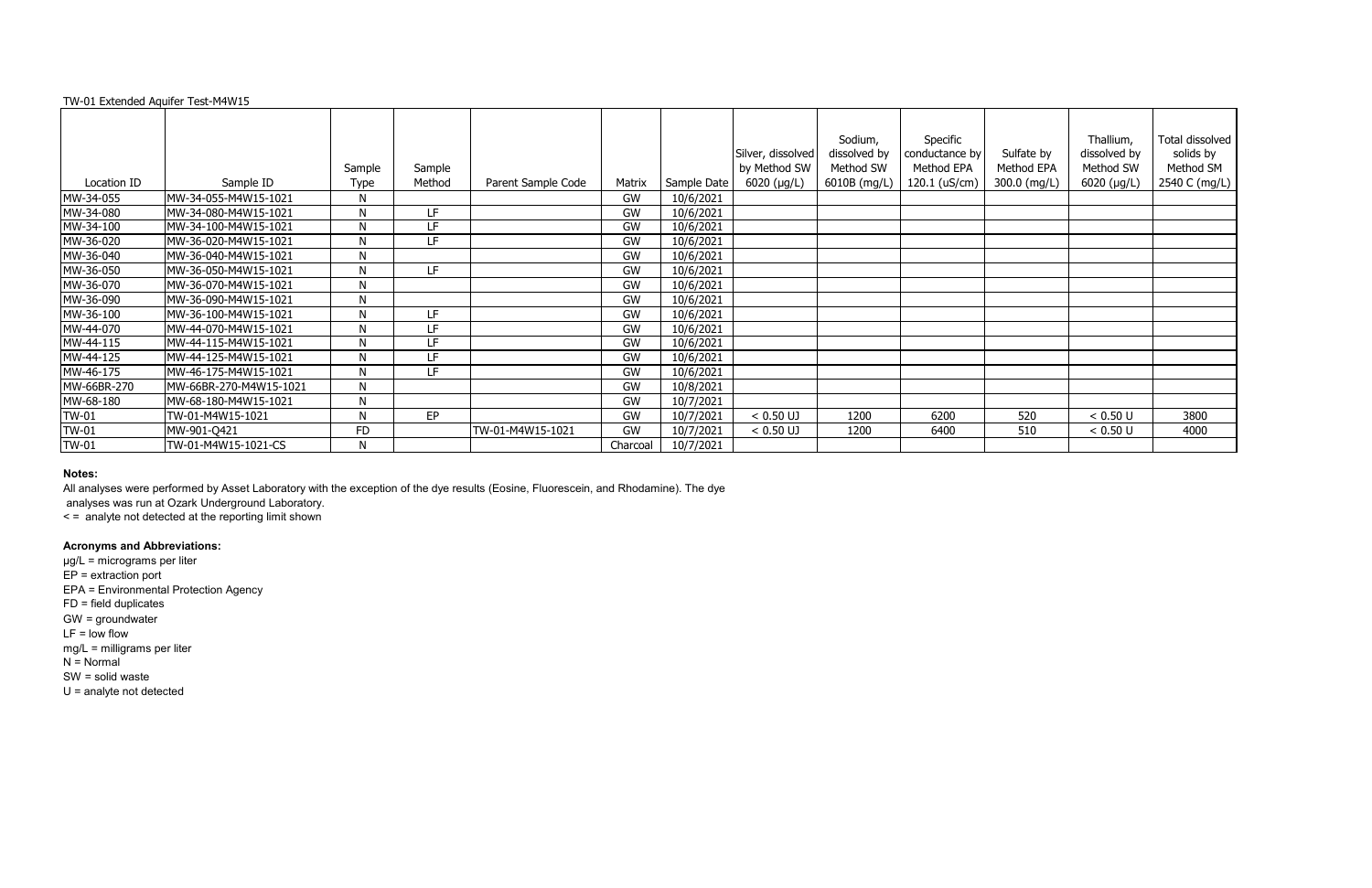#### TW-01 Extended Aquifer Test-M4W15

|              |                        |              |        |                    |           |             | Total organic<br>carbon by | Total<br>Suspended<br>Solids (TSS) by | Vanadium,<br>dissolved by | Zinc, disso |
|--------------|------------------------|--------------|--------|--------------------|-----------|-------------|----------------------------|---------------------------------------|---------------------------|-------------|
|              |                        | Sample       | Sample |                    |           |             | Method SM                  | Method SM                             | Method SW                 | by Method   |
| Location ID  | Sample ID              | Type         | Method | Parent Sample Code | Matrix    | Sample Date | 5310 C (mg/L)              | 2540 D (mg/L)                         | 6020 (µg/L)               | 6020 (µg    |
| MW-34-055    | MW-34-055-M4W15-1021   | Ν            |        |                    | GW        | 10/6/2021   |                            |                                       |                           |             |
| MW-34-080    | MW-34-080-M4W15-1021   | N            | LF     |                    | GW        | 10/6/2021   |                            |                                       |                           |             |
| MW-34-100    | MW-34-100-M4W15-1021   | $\mathsf{N}$ | LF     |                    | <b>GW</b> | 10/6/2021   |                            |                                       |                           |             |
| MW-36-020    | MW-36-020-M4W15-1021   | N            | LF     |                    | <b>GW</b> | 10/6/2021   |                            |                                       |                           |             |
| MW-36-040    | MW-36-040-M4W15-1021   | N            |        |                    | <b>GW</b> | 10/6/2021   |                            |                                       |                           |             |
| MW-36-050    | MW-36-050-M4W15-1021   | N            | LF     |                    | GW        | 10/6/2021   |                            |                                       |                           |             |
| MW-36-070    | MW-36-070-M4W15-1021   | N            |        |                    | <b>GW</b> | 10/6/2021   |                            |                                       |                           |             |
| MW-36-090    | MW-36-090-M4W15-1021   | N            |        |                    | GW        | 10/6/2021   |                            |                                       |                           |             |
| MW-36-100    | MW-36-100-M4W15-1021   | N            | LF     |                    | GW        | 10/6/2021   |                            |                                       |                           |             |
| MW-44-070    | MW-44-070-M4W15-1021   | N            | LF     |                    | <b>GW</b> | 10/6/2021   |                            |                                       |                           |             |
| MW-44-115    | MW-44-115-M4W15-1021   | N            | LF     |                    | <b>GW</b> | 10/6/2021   |                            |                                       |                           |             |
| MW-44-125    | MW-44-125-M4W15-1021   | N            | LF     |                    | GW        | 10/6/2021   |                            |                                       |                           |             |
| MW-46-175    | MW-46-175-M4W15-1021   | N            | LF     |                    | <b>GW</b> | 10/6/2021   |                            |                                       |                           |             |
| MW-66BR-270  | MW-66BR-270-M4W15-1021 | N            |        |                    | <b>GW</b> | 10/8/2021   |                            |                                       |                           |             |
| MW-68-180    | MW-68-180-M4W15-1021   | N            |        |                    | GW        | 10/7/2021   |                            |                                       |                           |             |
| <b>TW-01</b> | TW-01-M4W15-1021       | N            | EP     |                    | <b>GW</b> | 10/7/2021   | < 1.0 U                    | < 5.0 U                               | 12                        | < 10 U      |
| <b>TW-01</b> | MW-901-Q421            | <b>FD</b>    |        | TW-01-M4W15-1021   | <b>GW</b> | 10/7/2021   | < 1.0 U                    | < 5.0 U                               | 12                        | < 10 U      |
| <b>TW-01</b> | TW-01-M4W15-1021-CS    | N            |        |                    | Charcoal  | 10/7/2021   |                            |                                       |                           |             |

#### **Notes:**

All analyses were performed by Asset Laboratory with the exception of the dye results (Eosine, Fluorescein, and Rhodamine). The dye

analyses was run at Ozark Underground Laboratory.

< = analyte not detected at the reporting limit shown

# **Acronyms and Abbreviations:**

µg/L = micrograms per liter EP = extraction port EPA = Environmental Protection Agency FD = field duplicates GW = groundwater  $LF = low$  flow mg/L = milligrams per liter  $N =$  Normal SW = solid waste U = analyte not detected

| Zinc, dissolved<br>by Method SW<br>6020 (µg/L) |
|------------------------------------------------|
|                                                |
|                                                |
|                                                |
|                                                |
|                                                |
|                                                |
|                                                |
|                                                |
|                                                |
|                                                |
|                                                |
|                                                |
|                                                |
|                                                |
|                                                |
| $\leq 10$ U                                    |
| < 10 U                                         |
|                                                |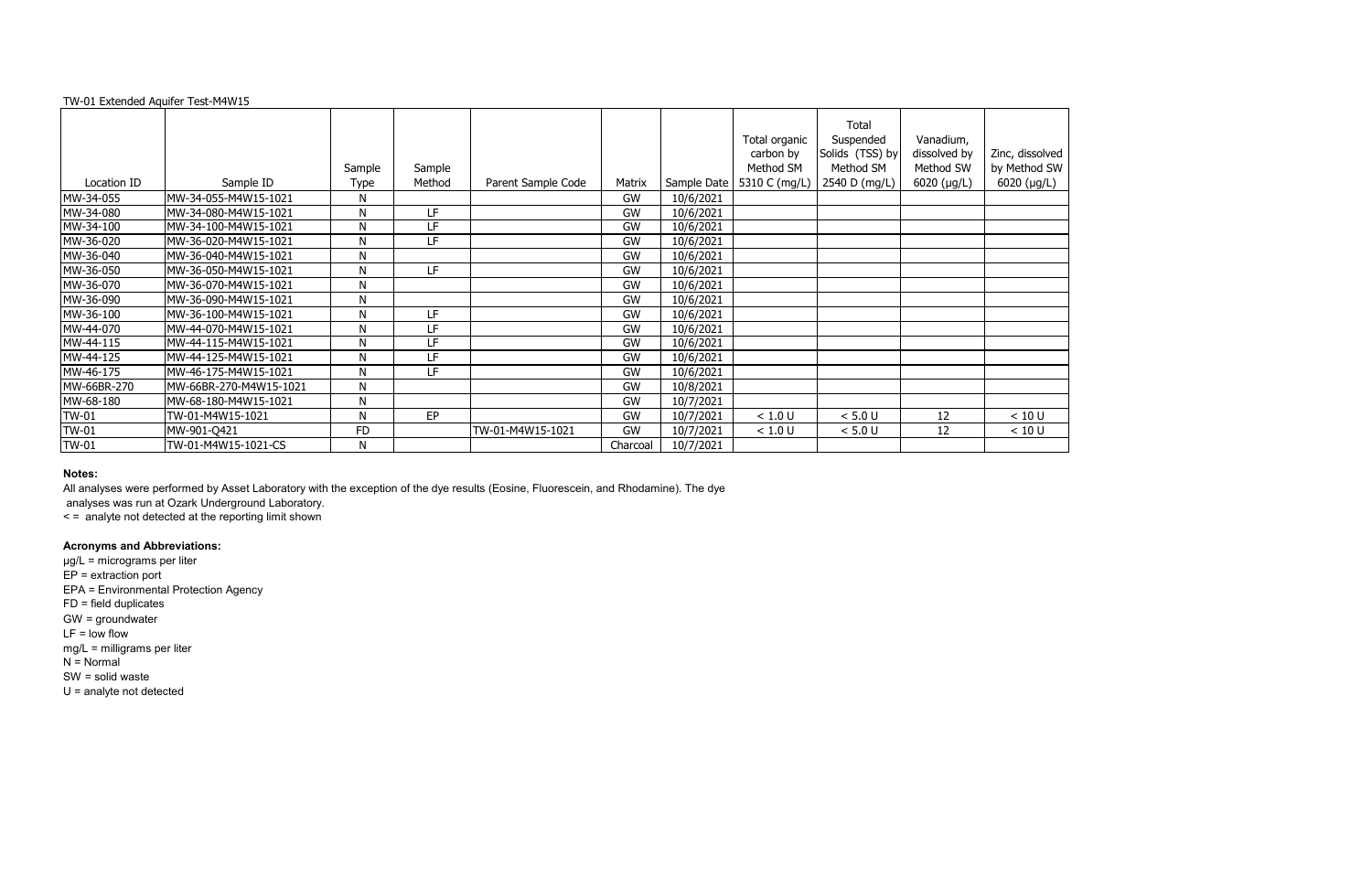|               |                                        |           |        |                      |           |             | Arsenic,      | Calcium.     |              | Chromium.      | Chromium, total     |                  |                  | Magnesium,   | Manganese,   | Molybdenum,  |
|---------------|----------------------------------------|-----------|--------|----------------------|-----------|-------------|---------------|--------------|--------------|----------------|---------------------|------------------|------------------|--------------|--------------|--------------|
|               |                                        |           |        |                      |           |             | dissolved by  | dissolved by | Chloride by  | Hexavalent by  | dissolved by        | Eosine by        | Fluorescein by   | dissolved by | dissolved by | dissolved by |
|               |                                        | Sample    | Sample |                      |           |             | Method SW     | Method SW    | Method EPA   | Method EPA     | Method SW           | Method Dye       | Method Dye       | Method SW    | Method SW    | Method SW    |
| Location ID   | Sample ID                              | Type      | Method | Parent Sample Code   | Matrix    | Sample Date | $6020$ (µg/L) | 6010B (mg/L) | 300.0 (mg/L) | $218.6$ (µg/L) | $6020$ ( $\mu$ g/L) | Test $(\mu g/L)$ | Test $(\mu g/L)$ | 6010B (mg/L) | 6020 (µg/L)  | 6020 (µg/L)  |
| <b>MW-24A</b> | MW-24A-M4W17-1021                      |           | IF.    |                      | GW        | 10/21/2021  |               |              |              |                |                     | < 0.015 U        | 0.123            |              |              |              |
| <b>MW-24B</b> | MW-24B-M4W17-1021                      | N         | IF.    |                      | GW        | 10/21/2021  |               |              |              |                |                     | < 0.015 U        | < 0.0020 U       |              |              |              |
| MW-34-055     | MW-34-055-M4W17-1021                   | N         | LE.    |                      | GW        | 10/20/2021  |               |              |              | < 0.20 U       |                     |                  |                  |              |              |              |
| MW-34-080     | MW-34-080-M4W17-1021                   | N         | LE.    |                      | GW        | 10/20/2021  |               |              |              | < 0.20 U       |                     |                  |                  |              |              |              |
| MW-34-100     | MW-34-100-M4W17-1021                   | N         | LE.    |                      | GW        | 10/20/2021  |               |              |              | < 0.20 U       |                     |                  |                  |              |              |              |
| MW-34-100     | MW-903-Q421                            | <b>FD</b> |        | MW-34-100-M4W17-1021 | GW        | 10/20/2021  |               |              |              | < 1.0 U        |                     |                  |                  |              |              |              |
| MW-36-020     | MW-36-020-M4W17-1021                   | N         | LE.    |                      | GW        | 10/18/2021  |               |              |              | < 0.20 U       |                     |                  |                  |              |              |              |
| MW-36-040     | MW-36-040-M4W17-1021                   | N         | LE.    |                      | <b>GW</b> | 10/18/2021  |               |              |              | < 0.20 U       |                     |                  |                  |              |              |              |
| MW-36-050     | MW-36-050-M4W17-1021                   | N         | IF.    |                      | GW        | 10/18/2021  |               |              |              | < 0.20 U       |                     |                  |                  |              |              |              |
| MW-36-070     | MW-36-070-M4W17-1021                   | N         | LE.    |                      | GW        | 10/18/2021  |               |              |              | < 0.20 U       |                     |                  |                  |              |              |              |
| MW-36-090     | MW-36-090-M4W17-1021                   | N.        | IF.    |                      | GW        | 10/18/2021  |               |              |              | < 0.20 U       |                     |                  |                  |              |              |              |
| MW-36-100     | MW-36-100-M4W17-1021                   | N         | IF.    |                      | GW        | 10/18/2021  |               |              |              | < 0.20 U       |                     |                  |                  |              |              |              |
| <b>MW-38D</b> | MW-38D-M4W17-1021                      | N         | LF.    |                      | GW        | 10/21/2021  |               |              |              |                |                     | < 0.015 U        | 1090             |              |              |              |
| <b>MW-38S</b> | MW-38S-M4W17-1021                      |           | LE.    |                      | GW        | 10/21/2021  |               |              |              |                |                     | < 0.015 U        | < 0.0020 U       |              |              |              |
| MW-44-070     | MW-44-070-M4W17-1021                   | N         | LE.    |                      | GW        | 10/20/2021  |               |              |              | < 0.20 U       |                     |                  |                  |              |              |              |
| MW-44-115     | MW-44-115-M4W17-1021                   | N         | IF.    |                      | GW        | 10/20/2021  |               |              |              | 1.4            |                     |                  |                  |              |              |              |
| MW-44-125     | MW-44-125-M4W17-1021                   | N         | LE.    |                      | GW        | 10/20/2021  |               |              |              | < 0.20 U       |                     |                  |                  |              |              |              |
| MW-46-175     | MW-46-175-M4W17-1021                   | N         | LE.    |                      | GW        | 10/20/2021  |               |              |              | 3.6            |                     |                  |                  |              |              |              |
| MW-46-175     | MW-904-Q421                            | <b>FD</b> |        | MW-46-175-M4W17-1021 | GW        | 10/20/2021  |               |              |              | 3.6            |                     |                  |                  |              |              |              |
| MW-67-185     | MW-67-185-M4W17-1021                   | N         | IF.    |                      | GW        | 10/21/2021  |               |              |              |                |                     | < 0.015 U        | < 0.0020 U       |              |              |              |
| MW-67-225     | MW-67-225-M4W17-1021                   | N         |        |                      | GW        | 10/21/2021  |               |              |              |                |                     | $< 0.015$ U      | < 0.0020 U       |              |              |              |
| PT7D          | PT7D-M4W17-1021                        | N         | LF.    |                      | <b>GW</b> | 10/19/2021  |               |              |              |                |                     | < 0.015 U        | 92.2             |              |              |              |
| PT7M          | PT7M-M4W17-1021                        | N         | IF.    |                      | GW        | 10/19/2021  |               |              |              |                |                     | < 0.015 U        | 48.6             |              |              |              |
| PT7S          | PT7S-M4W17-1021                        | N         | LE.    |                      | GW        | 10/19/2021  |               |              |              |                |                     | < 0.015 U        | 0.164            |              |              |              |
| PT8D          | PT8D-M4W17-1021                        | N         | LE.    |                      | GW        | 10/19/2021  |               |              |              |                |                     | < 0.015 U        | 2.29             |              |              |              |
|               | $\mu$ g/L = micrograms PT8M-M4W17-1021 | N         | IF.    |                      | GW        | 10/19/2021  |               |              |              |                |                     | < 0.015 U        | 7.1              |              |              |              |
| PT8S          | PT8S-M4W17-1021                        | N         | TE.    |                      | GW        | 10/19/2021  |               |              |              |                |                     | < 0.015 U        | < 0.0020 U       |              |              |              |
| PT9D          | PT9D-M4W17-1021                        |           | IF.    |                      | GW        | 10/19/2021  |               |              |              |                |                     | < 0.015 U        | < 0.0020 U       |              |              |              |
| PT9M          | PT9M-M4W17-1021                        |           | LE.    |                      | GW        | 10/19/2021  |               |              |              |                |                     | < 0.015 U        | 47.1             |              |              |              |
| PT9S          | PT9S-M4W17-1021                        | N         | LE.    |                      | GW        | 10/19/2021  |               |              |              |                |                     | < 0.015 U        | < 0.0020 U       |              |              |              |
| <b>TW-01</b>  | MW-902-Q421                            | <b>FD</b> |        | TW-01-M4W17-1021     | GW        | 10/20/2021  |               | 290 J        | 1800         | 1300           | 1400                | < 0.015 U        | 0.019            | 27           | < 0.50 U     | 34           |
| <b>TW-01</b>  | TW-01-M4W17-1021-CS                    |           |        |                      | Charcoal  | 10/20/2021  |               |              |              |                |                     | 26.6             | 3.48             |              |              |              |
| <b>TW-01</b>  | TW-01-M4W17-1021                       |           | EP     |                      | GW        | 10/20/2021  | 0.92          | 270 J        | 1800         | 1300           | 1400                | < 0.015 U        | 0.017            | 26           | < 0.50 U     | 33           |

#### **Notes:**

All analyses were performed by Asset Laboratory with the exception of the dye results (Eosine, Fluorescein, and Rhodamine). The dye

analyses was run at Ozark Underground Laboratory.

< = analyte not detected at the reporting limit shown

#### **Acronyms and Abbreviations:**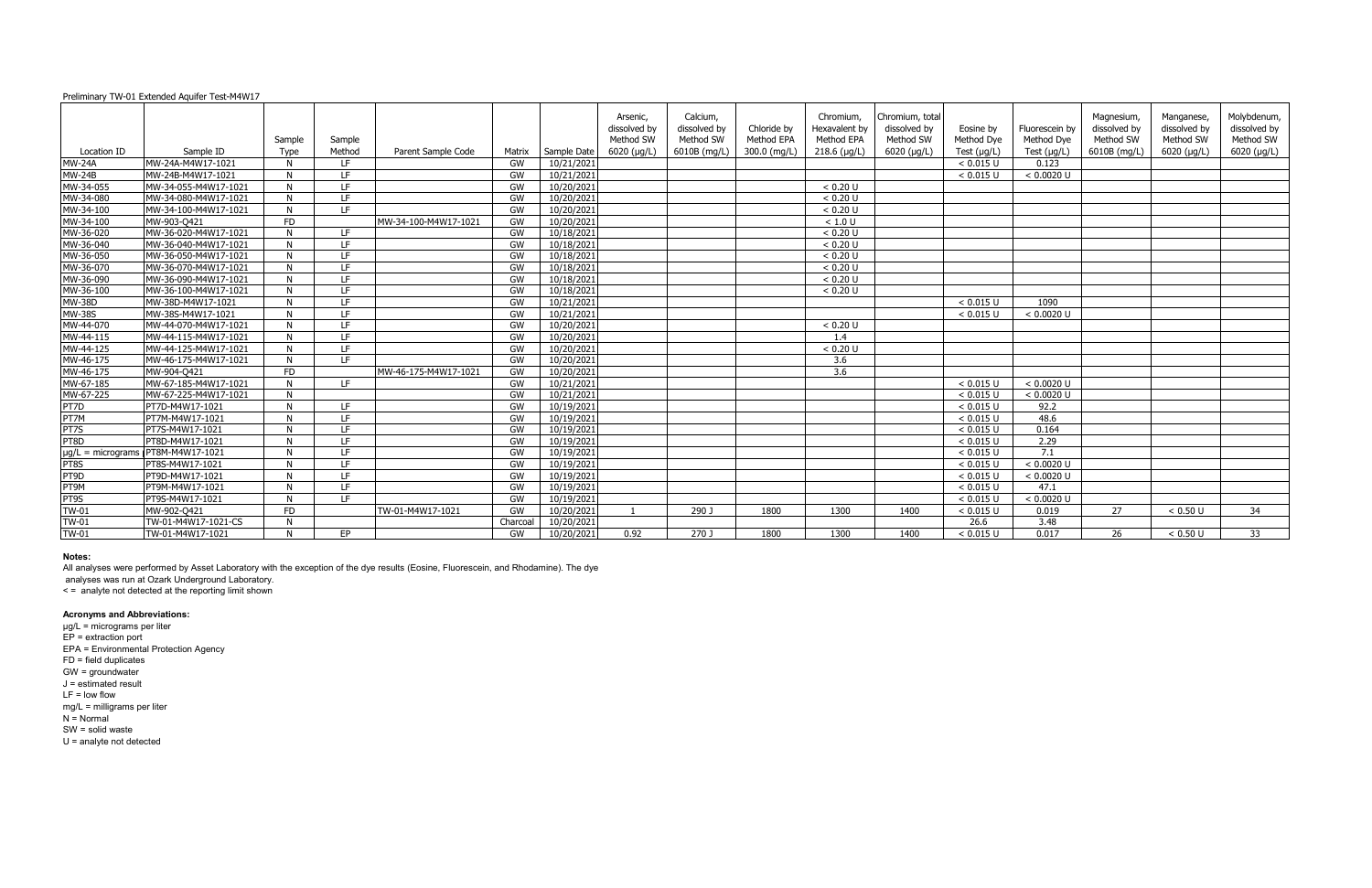| by<br>)<br>(m | Sulfate by<br>Method EPA<br>300.0 (mg/L) | Total dissolved<br>solids by<br>Method SM<br>2540 C (mg/L) |
|---------------|------------------------------------------|------------------------------------------------------------|
|               |                                          |                                                            |
|               |                                          |                                                            |
|               |                                          |                                                            |
|               |                                          |                                                            |
|               |                                          |                                                            |
|               |                                          |                                                            |
|               |                                          |                                                            |
|               |                                          |                                                            |
|               |                                          |                                                            |
|               |                                          |                                                            |
|               |                                          |                                                            |
|               |                                          |                                                            |
|               |                                          |                                                            |
|               |                                          |                                                            |
|               |                                          |                                                            |
|               |                                          |                                                            |
|               |                                          |                                                            |
|               |                                          |                                                            |
|               |                                          |                                                            |
|               |                                          |                                                            |
|               |                                          |                                                            |
|               |                                          |                                                            |
|               |                                          |                                                            |
|               |                                          |                                                            |
|               |                                          |                                                            |
|               |                                          |                                                            |
|               |                                          |                                                            |
|               |                                          |                                                            |
|               | 520                                      | 3900                                                       |
|               | 510                                      |                                                            |
|               |                                          | 3900                                                       |

#### **Notes:**

All analyses were performed by Asset Laboratory with the exception of the dye results (Eosine, Fluorescein, and Rhodamine). The dye

analyses was run at Ozark Underground Laboratory.

 $\leq$  = analyte not detected at the reporting limit shown

#### **Acronyms and Abbreviations:**

|               |                                        | Sample    | Sample          |                      |           |             | Nitrate/Nitrite as<br>Nitrogen by<br>Method EPA | Potassium,<br>dissolved by<br>Method SW | Rhodamine-clc<br>by Method Dye | Selenium,<br>dissolved by<br>Method SW | Sodium,<br>dissolved by<br>Method SW | Specific<br>conductance by<br>Method EPA | Sulfate by<br>Method EPA | <b>Total diss</b><br>solids<br>Method |
|---------------|----------------------------------------|-----------|-----------------|----------------------|-----------|-------------|-------------------------------------------------|-----------------------------------------|--------------------------------|----------------------------------------|--------------------------------------|------------------------------------------|--------------------------|---------------------------------------|
| Location ID   | Sample ID                              | Type      | Method          | Parent Sample Code   | Matrix    | Sample Date | 353.2 (mg/L)                                    | 6010B (mg/L)                            | Test $(\mu g/L)$               | $6020$ ( $\mu$ g/L)                    | 6010B (mg/L)                         | 120.1 (uS/cm)                            | 300.0 (mg/L)             | 2540 C (n                             |
| <b>MW-24A</b> | MW-24A-M4W17-1021                      | N         | LF.             |                      | GW        | 10/21/2021  |                                                 |                                         | 86.8                           |                                        |                                      |                                          |                          |                                       |
| <b>MW-24B</b> | MW-24B-M4W17-1021                      | N         | LF.             |                      | GW        | 10/21/2021  |                                                 |                                         | 0.961                          |                                        |                                      |                                          |                          |                                       |
| MW-34-055     | MW-34-055-M4W17-1021                   | N         | LF              |                      | GW        | 10/20/2021  |                                                 |                                         |                                |                                        |                                      |                                          |                          |                                       |
| MW-34-080     | MW-34-080-M4W17-1021                   | N         | $\overline{LF}$ |                      | GW        | 10/20/2021  |                                                 |                                         |                                |                                        |                                      |                                          |                          |                                       |
| MW-34-100     | MW-34-100-M4W17-1021                   | N         | LF.             |                      | GW        | 10/20/2021  |                                                 |                                         |                                |                                        |                                      |                                          |                          |                                       |
| MW-34-100     | MW-903-Q421                            | <b>FD</b> |                 | MW-34-100-M4W17-1021 | GW        | 10/20/2021  |                                                 |                                         |                                |                                        |                                      |                                          |                          |                                       |
| MW-36-020     | MW-36-020-M4W17-1021                   | N         | LF.             |                      | GW        | 10/18/2021  |                                                 |                                         |                                |                                        |                                      |                                          |                          |                                       |
| MW-36-040     | MW-36-040-M4W17-1021                   | N         | LF.             |                      | GW        | 10/18/2021  |                                                 |                                         |                                |                                        |                                      |                                          |                          |                                       |
| MW-36-050     | MW-36-050-M4W17-1021                   | N         | LF              |                      | GW        | 10/18/2021  |                                                 |                                         |                                |                                        |                                      |                                          |                          |                                       |
| MW-36-070     | MW-36-070-M4W17-1021                   | N         | LF.             |                      | GW        | 10/18/2021  |                                                 |                                         |                                |                                        |                                      |                                          |                          |                                       |
| MW-36-090     | MW-36-090-M4W17-1021                   | N         | LF              |                      | GW        | 10/18/2021  |                                                 |                                         |                                |                                        |                                      |                                          |                          |                                       |
| MW-36-100     | MW-36-100-M4W17-1021                   | N         | LF              |                      | GW        | 10/18/2021  |                                                 |                                         |                                |                                        |                                      |                                          |                          |                                       |
| <b>MW-38D</b> | MW-38D-M4W17-1021                      | N         | LF              |                      | GW        | 10/21/2021  |                                                 |                                         | < 0.015 U                      |                                        |                                      |                                          |                          |                                       |
| <b>MW-38S</b> | MW-38S-M4W17-1021                      | N         | LF.             |                      | GW        | 10/21/2021  |                                                 |                                         | 2.19                           |                                        |                                      |                                          |                          |                                       |
| MW-44-070     | MW-44-070-M4W17-1021                   | N         | LF              |                      | GW        | 10/20/2021  |                                                 |                                         |                                |                                        |                                      |                                          |                          |                                       |
| MW-44-115     | MW-44-115-M4W17-1021                   | N         | LF              |                      | GW        | 10/20/2021  |                                                 |                                         |                                |                                        |                                      |                                          |                          |                                       |
| MW-44-125     | MW-44-125-M4W17-1021                   | N         | LF.             |                      | GW        | 10/20/2021  |                                                 |                                         |                                |                                        |                                      |                                          |                          |                                       |
| MW-46-175     | MW-46-175-M4W17-1021                   | N         | LF.             |                      | GW        | 10/20/2021  |                                                 |                                         |                                |                                        |                                      |                                          |                          |                                       |
| MW-46-175     | MW-904-Q421                            | <b>FD</b> |                 | MW-46-175-M4W17-1021 | GW        | 10/20/2021  |                                                 |                                         |                                |                                        |                                      |                                          |                          |                                       |
| MW-67-185     | MW-67-185-M4W17-1021                   | N         | LF.             |                      | GW        | 10/21/2021  |                                                 |                                         | 173000                         |                                        |                                      |                                          |                          |                                       |
| MW-67-225     | MW-67-225-M4W17-1021                   | N         |                 |                      | GW        | 10/21/2021  |                                                 |                                         | < 0.015 U                      |                                        |                                      |                                          |                          |                                       |
| PT7D          | PT7D-M4W17-1021                        | N         | LF.             |                      | GW        | 10/19/2021  |                                                 |                                         | < 0.015 U                      |                                        |                                      |                                          |                          |                                       |
| PTZM          | PT7M-M4W17-1021                        | N         | $\overline{LF}$ |                      | GW        | 10/19/2021  |                                                 |                                         | < 0.015 U                      |                                        |                                      |                                          |                          |                                       |
| PT7S          | PT7S-M4W17-1021                        | N         | LF.             |                      | GW        | 10/19/2021  |                                                 |                                         | < 0.015 U                      |                                        |                                      |                                          |                          |                                       |
| PT8D          | PT8D-M4W17-1021                        | N         | LF.             |                      | GW        | 10/19/2021  |                                                 |                                         | < 0.015 U                      |                                        |                                      |                                          |                          |                                       |
|               | $\mu$ g/L = micrograms PT8M-M4W17-1021 | N         | LF.             |                      | GW        | 10/19/2021  |                                                 |                                         | < 0.015 U                      |                                        |                                      |                                          |                          |                                       |
| PT8S          | PT8S-M4W17-1021                        | N         | LF              |                      | GW        | 10/19/2021  |                                                 |                                         | < 0.015 U                      |                                        |                                      |                                          |                          |                                       |
| PT9D          | PT9D-M4W17-1021                        | N         | LF.             |                      | GW        | 10/19/2021  |                                                 |                                         | < 0.015 U                      |                                        |                                      |                                          |                          |                                       |
| PT9M          | PT9M-M4W17-1021                        | N         | LF.             |                      | GW        | 10/19/2021  |                                                 |                                         | < 0.015 U                      |                                        |                                      |                                          |                          |                                       |
| PT9S          | PT9S-M4W17-1021                        | N         | LE.             |                      | GW        | 10/19/2021  |                                                 |                                         | < 0.015 U                      |                                        |                                      |                                          |                          |                                       |
| <b>TW-01</b>  | MW-902-Q421                            | <b>FD</b> |                 | TW-01-M4W17-1021     | GW        | 10/20/2021  | 11                                              | 20                                      | < 0.015 U                      | 14                                     | 1300 J                               | 5800                                     | 520                      | 3900                                  |
| <b>TW-01</b>  | TW-01-M4W17-1021-CS                    | N         |                 |                      | Charcoal  | 10/20/2021  |                                                 |                                         | 19.8                           |                                        |                                      |                                          |                          |                                       |
| <b>TW-01</b>  | TW-01-M4W17-1021                       | N         | EP              |                      | <b>GW</b> | 10/20/2021  | 11                                              | 19                                      | < 0.015 U                      | 13                                     | 1200 J                               | 5800                                     | 510                      | 3900                                  |
|               |                                        |           |                 |                      |           |             |                                                 |                                         |                                |                                        |                                      |                                          |                          |                                       |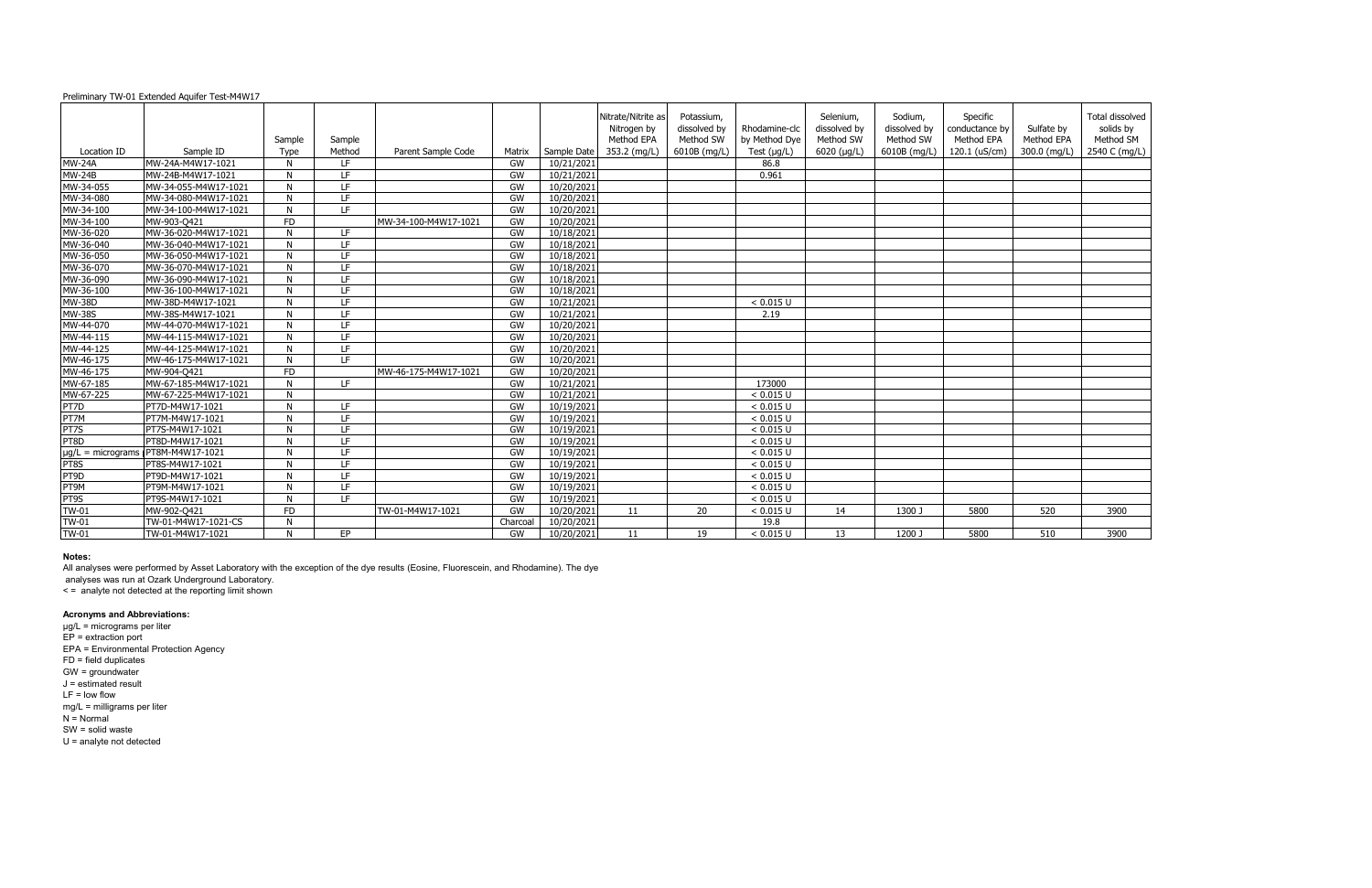|             |                      | Sample       |                    |          |             | Aluminum,<br>dissolved by<br>Method SW | Ammonia as<br>nitrogen by<br>Method<br>A4500NH3G | Antimony,<br>dissolved by<br>Method SW | Arsenic,<br>dissolved by<br>Method SW | Barium,<br>dissolved by<br>Method SW | Beryllium,<br>dissolved by<br>Method SW | Boron, dissolved<br>by Method SW |
|-------------|----------------------|--------------|--------------------|----------|-------------|----------------------------------------|--------------------------------------------------|----------------------------------------|---------------------------------------|--------------------------------------|-----------------------------------------|----------------------------------|
| Location ID | Sample ID            | Type         | Parent Sample Code | Matrix   | Sample Date | 6010B (µg/L)                           | (mg/L)                                           | 6020 (µg/L)                            | 6020 (µg/L)                           | $6020$ ( $\mu$ g/L)                  | 6020 (µg/L)                             | 6010B (mg/L)                     |
| MW-34-055   | MW-34-055-M5W19-1121 | $\mathsf{N}$ |                    | GW       | 11/2/2021   |                                        |                                                  |                                        |                                       |                                      |                                         |                                  |
| MW-34-080   | MW-34-080-M5W19-1121 | N            |                    | GW       | 11/2/2021   |                                        |                                                  |                                        |                                       |                                      |                                         |                                  |
| MW-34-100   | MW-34-100-M5W19-1121 | N            |                    | GW       | 11/2/2021   |                                        |                                                  |                                        |                                       |                                      |                                         |                                  |
| MW-36-020   | MW-36-020-M5W19-1121 | $\mathsf{N}$ |                    | GW       | 11/1/2021   |                                        |                                                  |                                        |                                       |                                      |                                         |                                  |
| MW-36-040   | MW-36-040-M5W19-1121 | N            |                    | GW       | 11/1/2021   |                                        |                                                  |                                        |                                       |                                      |                                         |                                  |
| MW-36-050   | MW-36-050-M5W19-1121 | N            |                    | GW       | 11/1/2021   |                                        |                                                  |                                        |                                       |                                      |                                         |                                  |
| MW-36-070   | MW-36-070-M5W19-1121 | N            |                    | GW       | 11/1/2021   |                                        |                                                  |                                        |                                       |                                      |                                         |                                  |
| MW-36-090   | MW-36-090-M5W19-1121 | N            |                    | GW       | 11/1/2021   |                                        |                                                  |                                        |                                       |                                      |                                         |                                  |
| MW-36-100   | MW-36-100-M5W19-1121 | $\mathsf{N}$ |                    | GW       | 11/1/2021   |                                        |                                                  |                                        |                                       |                                      |                                         |                                  |
| MW-44-070   | MW-44-070-M5W19-1121 | N            |                    | GW       | 11/2/2021   |                                        |                                                  |                                        |                                       |                                      |                                         |                                  |
| MW-44-115   | MW-44-115-M5W19-1121 | N            |                    | GW       | 11/2/2021   |                                        |                                                  |                                        |                                       |                                      |                                         |                                  |
| MW-44-125   | MW-44-125-M5W19-1121 | N            |                    | GW       | 11/2/2021   |                                        |                                                  |                                        |                                       |                                      |                                         |                                  |
| MW-46-175   | MW-46-175-M5W19-1121 | N            |                    | GW       | 11/2/2021   |                                        |                                                  |                                        |                                       |                                      |                                         |                                  |
| MW-68-180   | MW-68-180-M5W19-1121 | $\mathsf{N}$ |                    | GW       | 11/2/2021   |                                        |                                                  |                                        |                                       |                                      |                                         |                                  |
| TW-01       | TW-01-M5W19-1121     | N            |                    | GW       | 11/2/2021   | < 50 U                                 | < 0.20 U                                         | < 0.50 U                               | 1.1                                   | 38 J                                 | $< 0.50$ UJ                             | 1.4                              |
| TW-01       | MW-905-Q421          | <b>FD</b>    | TW-01-M5W19-1121   | GW       | 11/2/2021   | < 50 U                                 | < 0.20 U                                         | < 0.50 U                               |                                       | 41 J                                 | $< 0.50$ UJ                             | 1.4                              |
| TW-01       | TW-01-M5W19-1121-CS  | N            |                    | Charcoal | 11/2/2021   |                                        |                                                  |                                        |                                       |                                      |                                         |                                  |

## **Notes:**

All analyses were performed by Asset Laboratory with the exception of the dye results (Eosine, Fluorescein, and Rhodamine). The dye

analyses was run at Ozark Underground Laboratory.

< = analyte not detected at the reporting limit shown

# **Acronyms and Abbreviations:**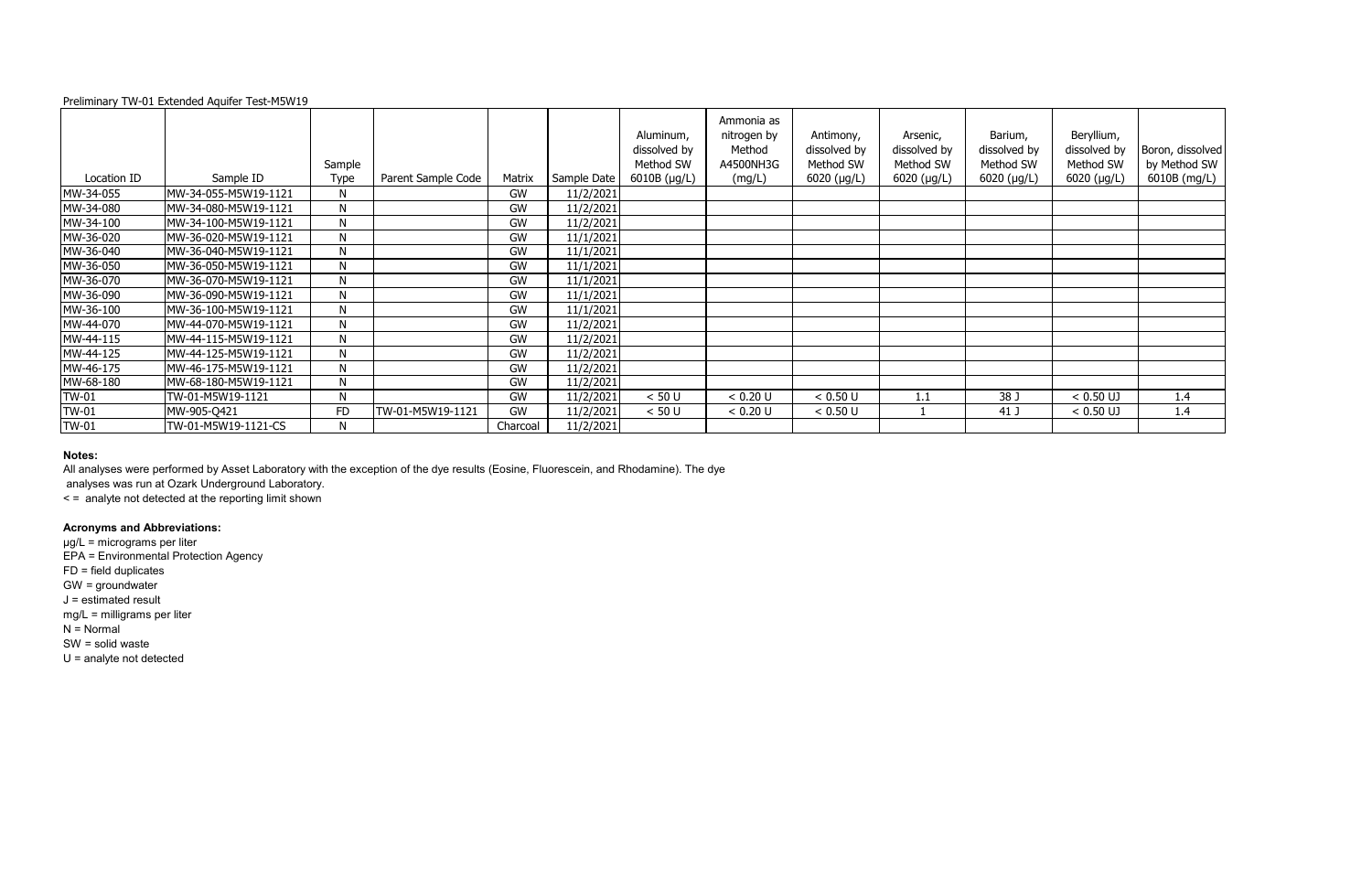## **Notes:**

All analyses were performed by Asset Laboratory with the exception of the dye results (Eosine, Fluorescein, and F

|             |                      | Sample       |                    |           |             | Cadmium,<br>dissolved by<br>Method SW | Calcium,<br>dissolved by<br>Method SW | Chloride by<br>Method EPA | Chromium,<br>Hexavalent by<br>Method EPA | Chromium, total<br>dissolved by<br>Method SW | Cobalt,<br>dissolved by<br>Method SW | Copper,<br>dissolved by<br>Method SW |
|-------------|----------------------|--------------|--------------------|-----------|-------------|---------------------------------------|---------------------------------------|---------------------------|------------------------------------------|----------------------------------------------|--------------------------------------|--------------------------------------|
| Location ID | Sample ID            | <b>Type</b>  | Parent Sample Code | Matrix    | Sample Date | $6020$ ( $\mu$ g/L)                   | 6010B (mg/L)                          | 300.0 (mg/L)              | $218.6$ (µg/L)                           | 6020 (µg/L)                                  | $6020$ ( $\mu$ g/L)                  | 6020 (µg/L)                          |
| MW-34-055   | MW-34-055-M5W19-1121 | N            |                    | GW        | 11/2/2021   |                                       |                                       |                           | < 0.20 U                                 |                                              |                                      |                                      |
| MW-34-080   | MW-34-080-M5W19-1121 | N            |                    | GW        | 11/2/2021   |                                       |                                       |                           | < 0.20 U                                 |                                              |                                      |                                      |
| MW-34-100   | MW-34-100-M5W19-1121 | N            |                    | GW        | 11/2/2021   |                                       |                                       |                           | < 1.0 U                                  |                                              |                                      |                                      |
| MW-36-020   | MW-36-020-M5W19-1121 | $\mathsf{N}$ |                    | GW        | 11/1/2021   |                                       |                                       |                           | < 0.20 U                                 |                                              |                                      |                                      |
| MW-36-040   | MW-36-040-M5W19-1121 | N            |                    | <b>GW</b> | 11/1/2021   |                                       |                                       |                           | < 0.20 U                                 |                                              |                                      |                                      |
| MW-36-050   | MW-36-050-M5W19-1121 | N            |                    | GW        | 11/1/2021   |                                       |                                       |                           | < 0.20 U                                 |                                              |                                      |                                      |
| MW-36-070   | MW-36-070-M5W19-1121 | N            |                    | GW        | 11/1/2021   |                                       |                                       |                           | < 0.20 U                                 |                                              |                                      |                                      |
| MW-36-090   | MW-36-090-M5W19-1121 | N            |                    | GW        | 11/1/2021   |                                       |                                       |                           | < 0.20 U                                 |                                              |                                      |                                      |
| MW-36-100   | MW-36-100-M5W19-1121 | N            |                    | GW        | 11/1/2021   |                                       |                                       |                           | 36                                       |                                              |                                      |                                      |
| MW-44-070   | MW-44-070-M5W19-1121 | N            |                    | GW        | 11/2/2021   |                                       |                                       |                           | < 0.20 U                                 |                                              |                                      |                                      |
| MW-44-115   | MW-44-115-M5W19-1121 | N            |                    | GW        | 11/2/2021   |                                       |                                       |                           | 1.2                                      |                                              |                                      |                                      |
| MW-44-125   | MW-44-125-M5W19-1121 | N            |                    | GW        | 11/2/2021   |                                       |                                       |                           | $<1.0$ U                                 |                                              |                                      |                                      |
| MW-46-175   | MW-46-175-M5W19-1121 | N            |                    | GW        | 11/2/2021   |                                       |                                       |                           | 5.2                                      |                                              |                                      |                                      |
| MW-68-180   | MW-68-180-M5W19-1121 | N            |                    | GW        | 11/2/2021   |                                       |                                       |                           | 34000                                    |                                              |                                      |                                      |
| TW-01       | TW-01-M5W19-1121     | N            |                    | <b>GW</b> | 11/2/2021   | < 0.50 U                              | 280                                   | 1800                      | 1300                                     | 1300                                         | < 0.50 U                             | < 1.0 U                              |
| TW-01       | MW-905-Q421          | FD           | TW-01-M5W19-1121   | GW        | 11/2/2021   | < 0.50 U                              | 260                                   | 1700                      | 1300                                     | 1300                                         | < 0.50 U                             | < 1.0 U                              |
| TW-01       | TW-01-M5W19-1121-CS  | N            |                    | Charcoal  | 11/2/2021   |                                       |                                       |                           |                                          |                                              |                                      |                                      |

analyses was run at Ozark Underground Laboratory.

< = analyte not detected at the reporting limit shown

# **Acronyms and Abbreviations:**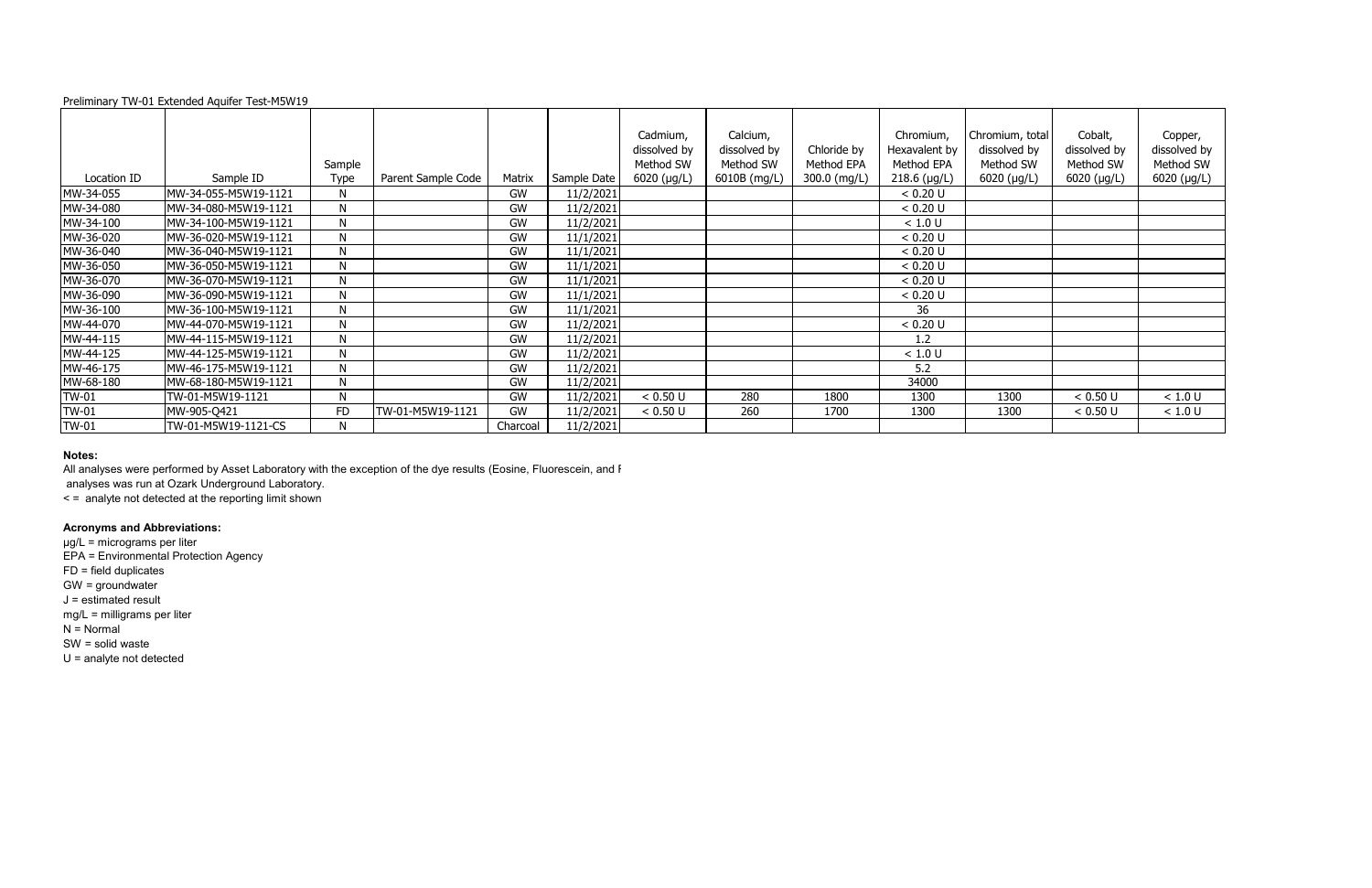## **Notes:**

All analyses were performed by Asset Laboratory with the exception of the dye results (Eosine, Fluorescein, and F

|             |                      | Sample       |                    |          |             | Eosine by<br>Method Dye | Fluorescein by<br>Method Dye | Fluoride by<br>Method EPA | Iron, dissolved<br>by Method SW | Lead, dissolved<br>by Method SW | Magnesium,<br>dissolved by<br>Method SW | Manganese,<br>dissolved by<br>Method SW |
|-------------|----------------------|--------------|--------------------|----------|-------------|-------------------------|------------------------------|---------------------------|---------------------------------|---------------------------------|-----------------------------------------|-----------------------------------------|
| Location ID | Sample ID            | Type         | Parent Sample Code | Matrix   | Sample Date | Test $(\mu g/L)$        | Test $(\mu g/L)$             | 300.0 (mg/L)              | 6010B (µg/L)                    | $6020$ (µg/L)                   | 6010B (mg/L)                            | 6020 (µg/L)                             |
| MW-34-055   | MW-34-055-M5W19-1121 | $\mathsf{N}$ |                    | GW       | 11/2/2021   |                         |                              |                           |                                 |                                 |                                         |                                         |
| MW-34-080   | MW-34-080-M5W19-1121 | N            |                    | GW       | 11/2/2021   |                         |                              |                           |                                 |                                 |                                         |                                         |
| MW-34-100   | MW-34-100-M5W19-1121 | N            |                    | GW       | 11/2/2021   |                         |                              |                           |                                 |                                 |                                         |                                         |
| MW-36-020   | MW-36-020-M5W19-1121 | $\mathsf{N}$ |                    | GW       | 11/1/2021   |                         |                              |                           |                                 |                                 |                                         |                                         |
| MW-36-040   | MW-36-040-M5W19-1121 | N            |                    | GW       | 11/1/2021   |                         |                              |                           |                                 |                                 |                                         |                                         |
| MW-36-050   | MW-36-050-M5W19-1121 | N            |                    | GW       | 11/1/2021   |                         |                              |                           |                                 |                                 |                                         |                                         |
| MW-36-070   | MW-36-070-M5W19-1121 | $\mathsf{N}$ |                    | GW       | 11/1/2021   |                         |                              |                           |                                 |                                 |                                         |                                         |
| MW-36-090   | MW-36-090-M5W19-1121 | N            |                    | GW       | 11/1/2021   |                         |                              |                           |                                 |                                 |                                         |                                         |
| MW-36-100   | MW-36-100-M5W19-1121 | $\mathsf{N}$ |                    | GW       | 11/1/2021   |                         |                              |                           |                                 |                                 |                                         |                                         |
| MW-44-070   | MW-44-070-M5W19-1121 | $\mathsf{N}$ |                    | GW       | 11/2/2021   |                         |                              |                           |                                 |                                 |                                         |                                         |
| MW-44-115   | MW-44-115-M5W19-1121 | N            |                    | GW       | 11/2/2021   |                         |                              |                           |                                 |                                 |                                         |                                         |
| MW-44-125   | MW-44-125-M5W19-1121 | $\mathsf{N}$ |                    | GW       | 11/2/2021   |                         |                              |                           |                                 |                                 |                                         |                                         |
| MW-46-175   | MW-46-175-M5W19-1121 | N            |                    | GW       | 11/2/2021   |                         |                              |                           |                                 |                                 |                                         |                                         |
| MW-68-180   | MW-68-180-M5W19-1121 | $\mathsf{N}$ |                    | GW       | 11/2/2021   |                         |                              |                           |                                 |                                 |                                         |                                         |
| TW-01       | TW-01-M5W19-1121     | N            |                    | GW       | 11/2/2021   | 0.092                   | 0.04                         | 3.8                       | < 20 U                          | < 1.0 U                         | 26 <sub>0</sub>                         | < 0.50 U                                |
| TW-01       | MW-905-Q421          | <b>FD</b>    | TW-01-M5W19-1121   | GW       | 11/2/2021   | 0.097                   | 0.046                        | 4.1                       | < 20 U                          | < 1.0 U                         | 25 <sub>1</sub>                         | < 0.50 U                                |
| TW-01       | TW-01-M5W19-1121-CS  | N            |                    | Charcoal | 11/2/2021   | 115                     | 16.5                         |                           |                                 |                                 |                                         |                                         |

analyses was run at Ozark Underground Laboratory.

< = analyte not detected at the reporting limit shown

# **Acronyms and Abbreviations:**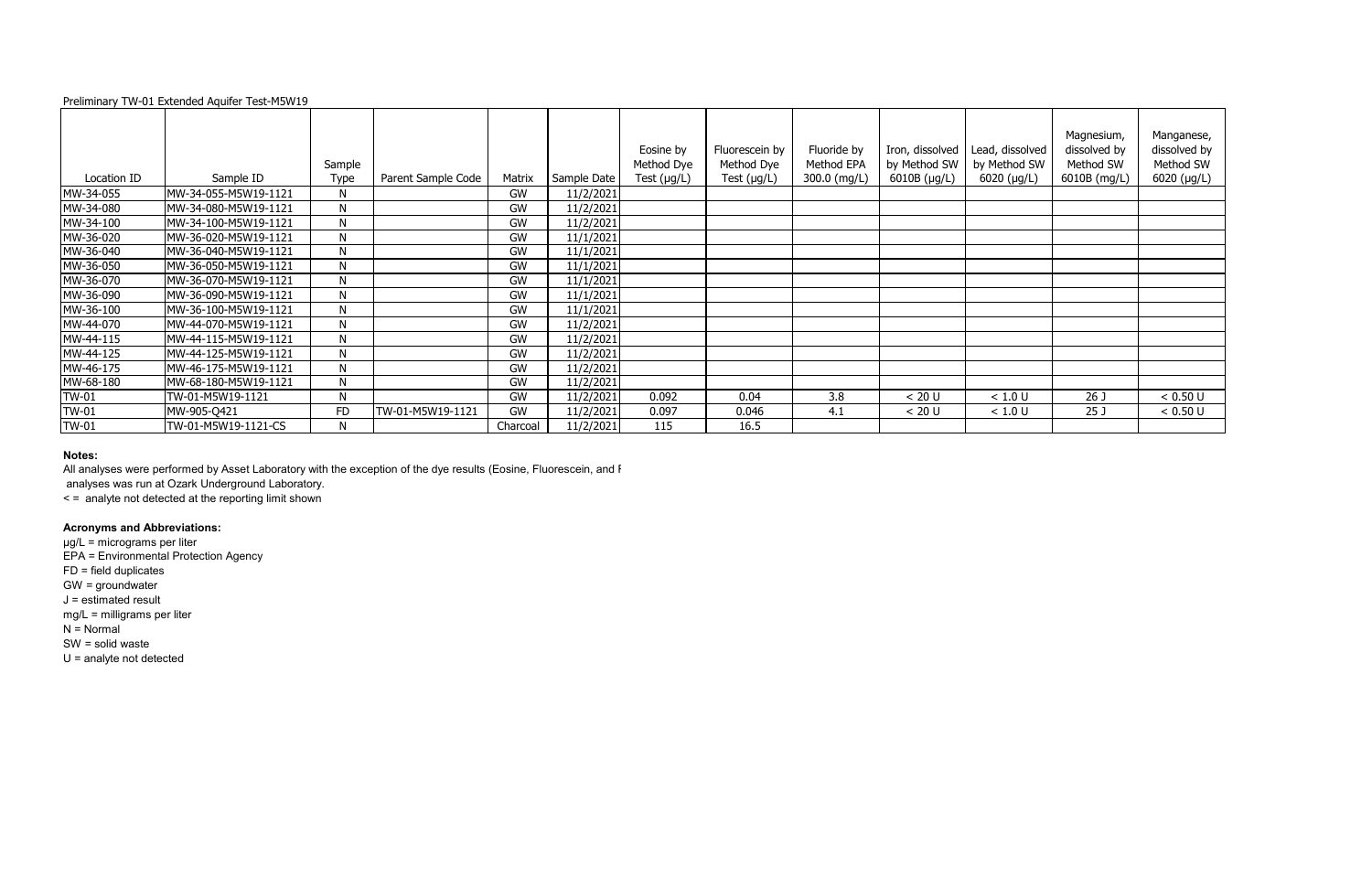## **Notes:**

All analyses were performed by Asset Laboratory with the exception of the dye results (Eosine, Fluorescein, and F

|             |                      | Sample       |                    |          |             | Mercury,<br>dissolved by<br>Method EPA | Molybdenum,<br>dissolved by<br>Method SW | Nickel, dissolved<br>by Method SW | Nitrate/Nitrite as<br>Nitrogen by<br>Method EPA | Oil and Grease<br>by Method | pH by Method<br>SM 4500-H+B | Potassium,<br>dissolved by<br>Method SW |
|-------------|----------------------|--------------|--------------------|----------|-------------|----------------------------------------|------------------------------------------|-----------------------------------|-------------------------------------------------|-----------------------------|-----------------------------|-----------------------------------------|
| Location ID | Sample ID            | Type         | Parent Sample Code | Matrix   | Sample Date | 7470A (µg/L)                           | 6020 (µg/L)                              | 6020 (µg/L)                       | 353.2 (mg/L)                                    | 1664B (mg/L)                | (PHUNITS)                   | 6010B (mg/L)                            |
| MW-34-055   | MW-34-055-M5W19-1121 | $\mathsf{N}$ |                    | GW       | 11/2/2021   |                                        |                                          |                                   |                                                 |                             |                             |                                         |
| MW-34-080   | MW-34-080-M5W19-1121 | N            |                    | GW       | 11/2/2021   |                                        |                                          |                                   |                                                 |                             |                             |                                         |
| MW-34-100   | MW-34-100-M5W19-1121 | $\mathsf{N}$ |                    | GW       | 11/2/2021   |                                        |                                          |                                   |                                                 |                             |                             |                                         |
| MW-36-020   | MW-36-020-M5W19-1121 | $\mathsf{N}$ |                    | GW       | 11/1/2021   |                                        |                                          |                                   |                                                 |                             |                             |                                         |
| MW-36-040   | MW-36-040-M5W19-1121 | N            |                    | GW       | 11/1/2021   |                                        |                                          |                                   |                                                 |                             |                             |                                         |
| MW-36-050   | MW-36-050-M5W19-1121 | N            |                    | GW       | 11/1/2021   |                                        |                                          |                                   |                                                 |                             |                             |                                         |
| MW-36-070   | MW-36-070-M5W19-1121 | $\mathsf{N}$ |                    | GW       | 11/1/2021   |                                        |                                          |                                   |                                                 |                             |                             |                                         |
| MW-36-090   | MW-36-090-M5W19-1121 | $\mathsf{N}$ |                    | GW       | 11/1/2021   |                                        |                                          |                                   |                                                 |                             |                             |                                         |
| MW-36-100   | MW-36-100-M5W19-1121 | N            |                    | GW       | 11/1/2021   |                                        |                                          |                                   |                                                 |                             |                             |                                         |
| MW-44-070   | MW-44-070-M5W19-1121 | N            |                    | GW       | 11/2/2021   |                                        |                                          |                                   |                                                 |                             |                             |                                         |
| MW-44-115   | MW-44-115-M5W19-1121 | N            |                    | GW       | 11/2/2021   |                                        |                                          |                                   |                                                 |                             |                             |                                         |
| MW-44-125   | MW-44-125-M5W19-1121 | N            |                    | GW       | 11/2/2021   |                                        |                                          |                                   |                                                 |                             |                             |                                         |
| MW-46-175   | MW-46-175-M5W19-1121 | N            |                    | GW       | 11/2/2021   |                                        |                                          |                                   |                                                 |                             |                             |                                         |
| MW-68-180   | MW-68-180-M5W19-1121 | N            |                    | GW       | 11/2/2021   |                                        |                                          |                                   |                                                 |                             |                             |                                         |
| TW-01       | TW-01-M5W19-1121     | N            |                    | GW       | 11/2/2021   | < 0.20 U                               | 32                                       | $< 5.0$ UJ                        | 11                                              | < 4.1 U                     | 7.4                         | 18 J                                    |
| TW-01       | MW-905-Q421          | <b>FD</b>    | TW-01-M5W19-1121   | GW       | 11/2/2021   | < 0.20 U                               | 31                                       | $< 1.0$ UJ                        | 11                                              | < 4.1 U                     | 7.4                         | 18 J                                    |
| TW-01       | TW-01-M5W19-1121-CS  | N            |                    | Charcoal | 11/2/2021   |                                        |                                          |                                   |                                                 |                             |                             |                                         |

analyses was run at Ozark Underground Laboratory.

< = analyte not detected at the reporting limit shown

# **Acronyms and Abbreviations:**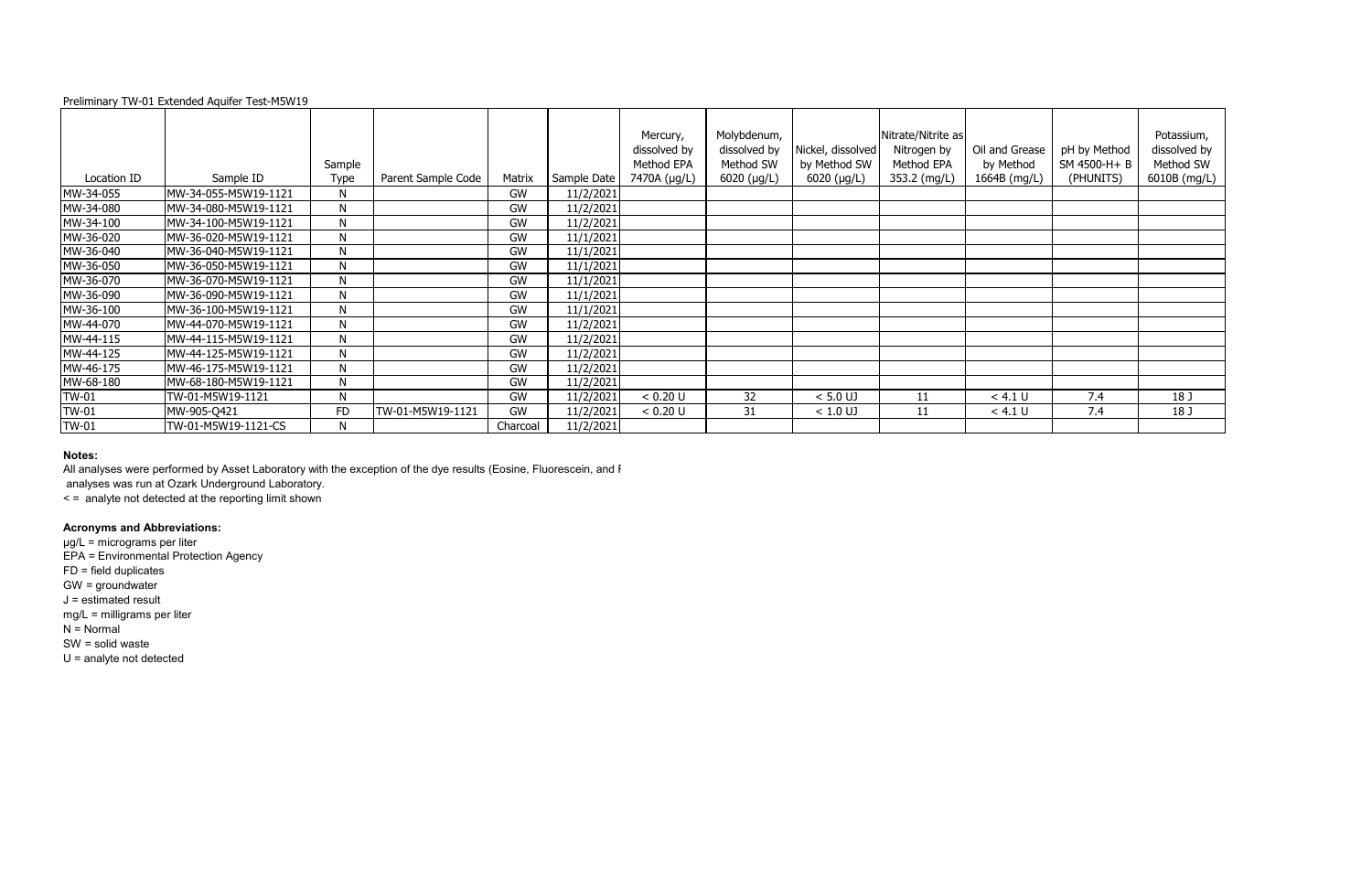## **Notes:**

All analyses were performed by Asset Laboratory with the exception of the dye results (Eosine, Fluorescein, and F

|             |                      |              |                    |          |             | Rhodamine-clc    | Selenium,<br>dissolved by | Silver, dissolved | Sodium,<br>dissolved by | Specific<br>conductance by | Sulfate by   | Thallium,<br>dissolved by |
|-------------|----------------------|--------------|--------------------|----------|-------------|------------------|---------------------------|-------------------|-------------------------|----------------------------|--------------|---------------------------|
|             |                      | Sample       |                    |          |             | by Method Dye    | Method SW                 | by Method SW      | Method SW               | Method EPA                 | Method EPA   | Method SW                 |
| Location ID | Sample ID            | Type         | Parent Sample Code | Matrix   | Sample Date | Test $(\mu g/L)$ | $6020$ (µg/L)             | 6020 (µg/L)       | 6010B (mg/L)            | 120.1 (uS/cm)              | 300.0 (mg/L) | 6020 (µg/L)               |
| MW-34-055   | MW-34-055-M5W19-1121 | $\mathsf{N}$ |                    | GW       | 11/2/2021   |                  |                           |                   |                         |                            |              |                           |
| MW-34-080   | MW-34-080-M5W19-1121 | N            |                    | GW       | 11/2/2021   |                  |                           |                   |                         |                            |              |                           |
| MW-34-100   | MW-34-100-M5W19-1121 | N            |                    | GW       | 11/2/2021   |                  |                           |                   |                         |                            |              |                           |
| MW-36-020   | MW-36-020-M5W19-1121 | $\mathsf{N}$ |                    | GW       | 11/1/2021   |                  |                           |                   |                         |                            |              |                           |
| MW-36-040   | MW-36-040-M5W19-1121 | N            |                    | GW       | 11/1/2021   |                  |                           |                   |                         |                            |              |                           |
| MW-36-050   | MW-36-050-M5W19-1121 | N            |                    | GW       | 11/1/2021   |                  |                           |                   |                         |                            |              |                           |
| MW-36-070   | MW-36-070-M5W19-1121 | $\mathsf{N}$ |                    | GW       | 11/1/2021   |                  |                           |                   |                         |                            |              |                           |
| MW-36-090   | MW-36-090-M5W19-1121 | $\mathsf{N}$ |                    | GW       | 11/1/2021   |                  |                           |                   |                         |                            |              |                           |
| MW-36-100   | MW-36-100-M5W19-1121 | N            |                    | GW       | 11/1/2021   |                  |                           |                   |                         |                            |              |                           |
| MW-44-070   | MW-44-070-M5W19-1121 | N            |                    | GW       | 11/2/2021   |                  |                           |                   |                         |                            |              |                           |
| MW-44-115   | MW-44-115-M5W19-1121 | N            |                    | GW       | 11/2/2021   |                  |                           |                   |                         |                            |              |                           |
| MW-44-125   | MW-44-125-M5W19-1121 | N            |                    | GW       | 11/2/2021   |                  |                           |                   |                         |                            |              |                           |
| MW-46-175   | MW-46-175-M5W19-1121 | N            |                    | GW       | 11/2/2021   |                  |                           |                   |                         |                            |              |                           |
| MW-68-180   | MW-68-180-M5W19-1121 | $\mathsf{N}$ |                    | GW       | 11/2/2021   |                  |                           |                   |                         |                            |              |                           |
| TW-01       | TW-01-M5W19-1121     | N            |                    | GW       | 11/2/2021   | 0.063            | 13                        | $< 0.50$ UJ       | 1300 J                  | 6300                       | 510          | < 0.50 U                  |
| TW-01       | MW-905-Q421          | <b>FD</b>    | TW-01-M5W19-1121   | GW       | 11/2/2021   | 0.077            | 14                        | $< 0.50$ UJ       | 1600 J                  | 6300                       | 510          | < 0.50 U                  |
| TW-01       | TW-01-M5W19-1121-CS  | N            |                    | Charcoal | 11/2/2021   | 75.4             |                           |                   |                         |                            |              |                           |

analyses was run at Ozark Underground Laboratory.

< = analyte not detected at the reporting limit shown

# **Acronyms and Abbreviations:**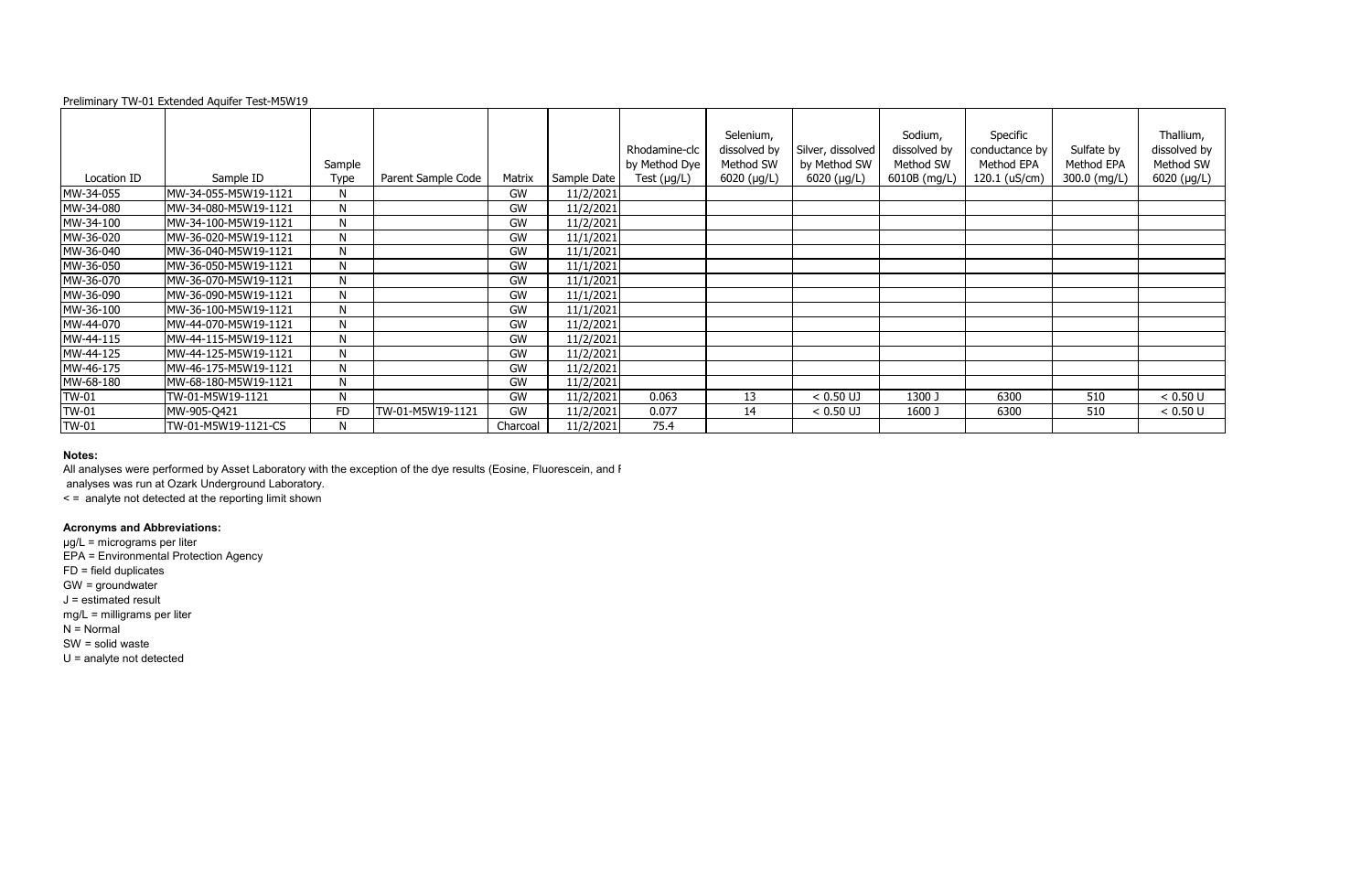|              |                      |              |                    |          |             | Total dissolved  | Total organic    | <b>Total Suspended</b><br>Solids (TSS) by | Vanadium,<br>dissolved by | Zinc, dissolved by |
|--------------|----------------------|--------------|--------------------|----------|-------------|------------------|------------------|-------------------------------------------|---------------------------|--------------------|
|              |                      | Sample       |                    |          |             | solids by Method | carbon by Method | Method SM 2540 D                          | Method SW 6020            | Method SW 6020     |
| Location ID  | Sample ID            | <b>Type</b>  | Parent Sample Code | Matrix   | Sample Date | SM 2540 C (mg/L) | SM 5310 C (mg/L) | (mg/L)                                    | $(\mu g/L)$               | $(\mu g/L)$        |
| MW-34-055    | MW-34-055-M5W19-1121 | $\mathsf{N}$ |                    | GW       | 11/2/2021   |                  |                  |                                           |                           |                    |
| MW-34-080    | MW-34-080-M5W19-1121 | N            |                    | GW       | 11/2/2021   |                  |                  |                                           |                           |                    |
| MW-34-100    | MW-34-100-M5W19-1121 | N            |                    | GW       | 11/2/2021   |                  |                  |                                           |                           |                    |
| MW-36-020    | MW-36-020-M5W19-1121 | $\mathsf{N}$ |                    | GW       | 11/1/2021   |                  |                  |                                           |                           |                    |
| MW-36-040    | MW-36-040-M5W19-1121 | N            |                    | GW       | 11/1/2021   |                  |                  |                                           |                           |                    |
| MW-36-050    | MW-36-050-M5W19-1121 | N            |                    | GW       | 11/1/2021   |                  |                  |                                           |                           |                    |
| MW-36-070    | MW-36-070-M5W19-1121 | N            |                    | GW       | 11/1/2021   |                  |                  |                                           |                           |                    |
| MW-36-090    | MW-36-090-M5W19-1121 | N            |                    | GW       | 11/1/2021   |                  |                  |                                           |                           |                    |
| MW-36-100    | MW-36-100-M5W19-1121 | N            |                    | GW       | 11/1/2021   |                  |                  |                                           |                           |                    |
| MW-44-070    | MW-44-070-M5W19-1121 | N            |                    | GW       | 11/2/2021   |                  |                  |                                           |                           |                    |
| MW-44-115    | MW-44-115-M5W19-1121 | N            |                    | GW       | 11/2/2021   |                  |                  |                                           |                           |                    |
| MW-44-125    | MW-44-125-M5W19-1121 | N            |                    | GW       | 11/2/2021   |                  |                  |                                           |                           |                    |
| MW-46-175    | MW-46-175-M5W19-1121 | N            |                    | GW       | 11/2/2021   |                  |                  |                                           |                           |                    |
| MW-68-180    | MW-68-180-M5W19-1121 | N            |                    | GW       | 11/2/2021   |                  |                  |                                           |                           |                    |
| <b>TW-01</b> | TW-01-M5W19-1121     | N            |                    | GW       | 11/2/2021   | 3900             | < 1.0 U          | < 5.0 U                                   | 13                        | < 10 U             |
| <b>TW-01</b> | MW-905-Q421          | <b>FD</b>    | TW-01-M5W19-1121   | GW       | 11/2/2021   | 4000             | < 1.0 U          | < 5.0 U                                   | 13                        | < 10 U             |
| <b>TW-01</b> | TW-01-M5W19-1121-CS  | N            |                    | Charcoal | 11/2/2021   |                  |                  |                                           |                           |                    |

# **Notes:**

All analyses were performed by Asset Laboratory with the exception of the dye results (Eosine, Fluorescein, and F

analyses was run at Ozark Underground Laboratory.

< = analyte not detected at the reporting limit shown

# **Acronyms and Abbreviations:**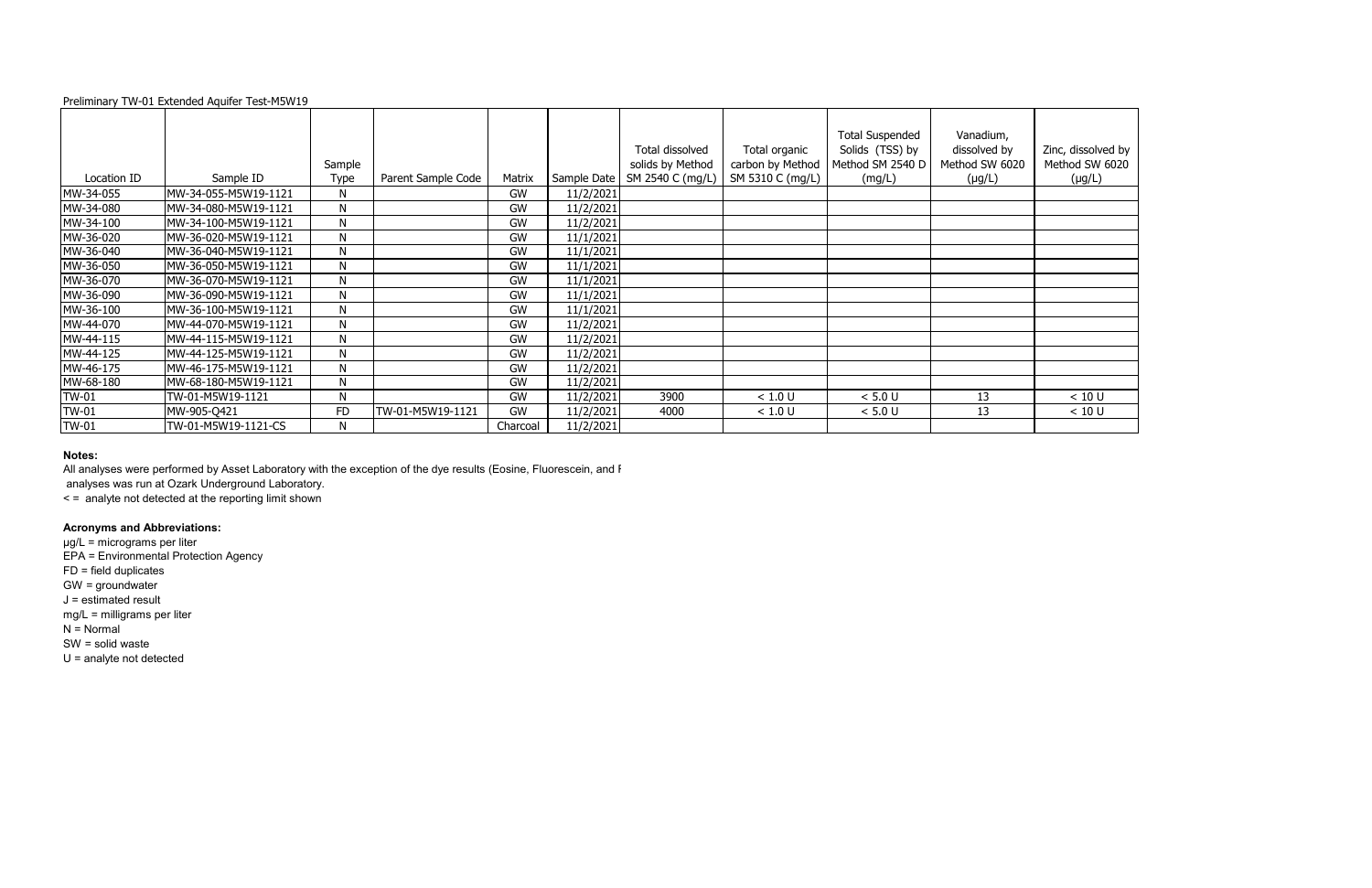| Location ID  | Sample ID           | Sample<br>Type | Matrix   | Sample Date | Chromium,<br>Hexavalent by<br>Method EPA<br>$218.6$ (µg/L) | Eosine by<br>Method Dye<br>Test $(\mu g/L)$ | Fluorescein by<br>Method Dye<br>Test $(\mu g/L)$ | Rhodamine-clc<br>by Method Dye<br>Test $(\mu g/L)$ |
|--------------|---------------------|----------------|----------|-------------|------------------------------------------------------------|---------------------------------------------|--------------------------------------------------|----------------------------------------------------|
| <b>TW-01</b> | TW-01-M5W20-1121    | N              | GW       | 11/11/2021  | 1300                                                       | 0.073                                       | 0.039                                            | 0.153                                              |
| <b>TW-01</b> | TW-01-M5W20-1121-CS | N              | Charcoal | 11/11/2021  |                                                            | 5.47                                        | 1.99                                             | 6.31                                               |

µg/L = micrograms per liter EPA = Environmental Protection Agency GW = groundwater  $N = Normal$ 

#### **Notes:**

All analyses were performed by Asset Laboratory with the exception of the dye results (Eosine, Fluorescein, and Rhodamine). The dye analyses was run at Ozark Underground Laboratory.

# **Acronyms and Abbreviations:**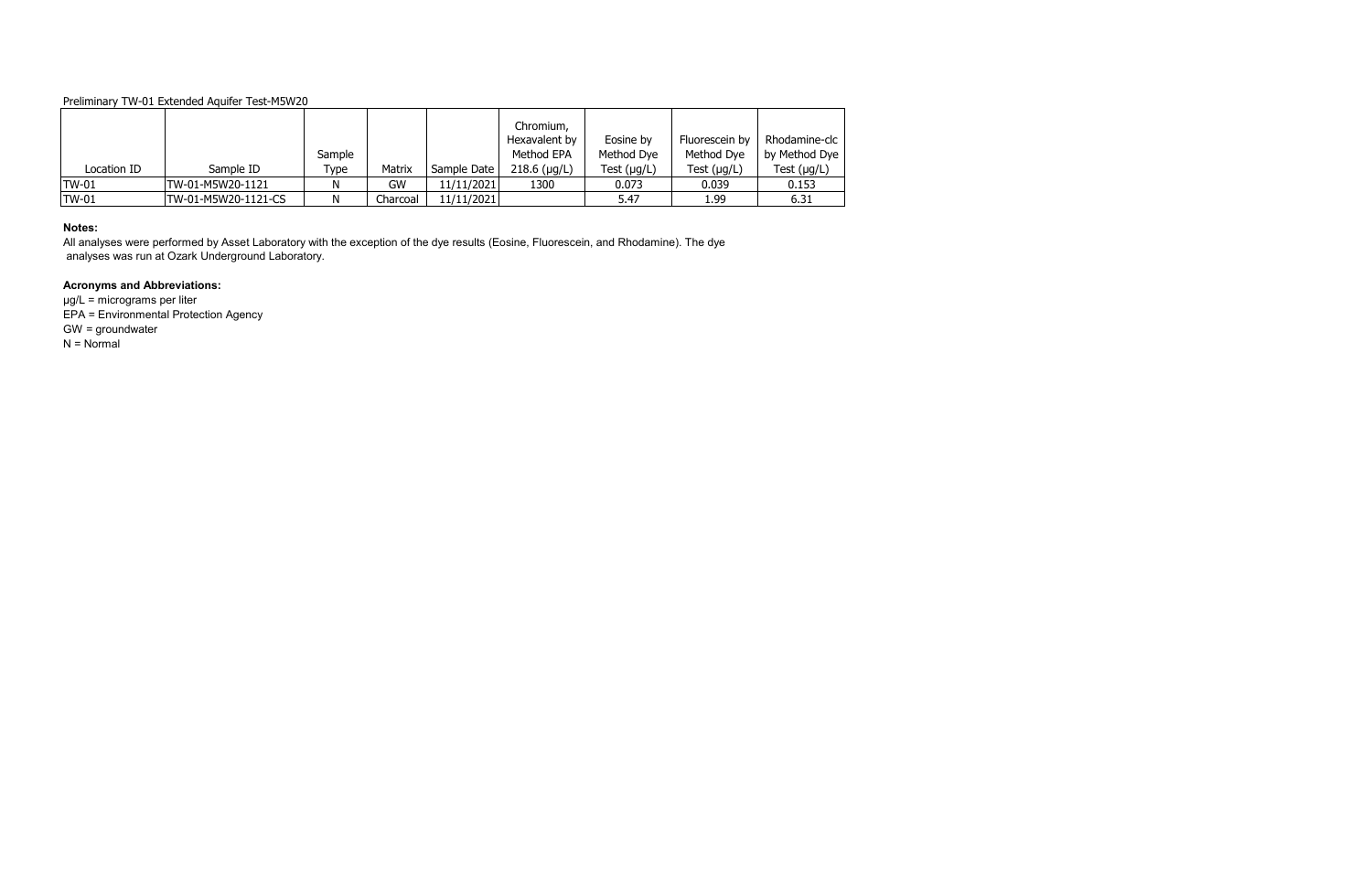|              |                      | Sample       |                      |          |             | Arsenic,<br>dissolved by<br>Method SW | Calcium,<br>dissolved by<br>Method SW | Chloride by<br>Method EPA | Chromium,<br>Hexavalent by<br>Method EPA | Chromium, total<br>dissolved by<br>Method SW | Eosine by<br>Method Dye | Fluorescein by<br>Method Dye |
|--------------|----------------------|--------------|----------------------|----------|-------------|---------------------------------------|---------------------------------------|---------------------------|------------------------------------------|----------------------------------------------|-------------------------|------------------------------|
| Location ID  | Sample ID            | Type         | Parent Sample Code   | Matrix   | Sample Date | $6020$ ( $\mu$ g/L)                   | 6010B (mg/L)                          | 300.0 (mg/L)              | $218.6$ (µg/L)                           | $6020$ ( $\mu$ g/L)                          | Test $(\mu g/L)$        | Test $(\mu g/L)$             |
| MW-34-055    | MW-34-055-M5W21-1121 | N.           |                      | GW       | 11/19/2021  |                                       |                                       |                           | < 0.20 U                                 |                                              |                         |                              |
| MW-34-080    | MW-34-080-M5W21-1121 | $\mathsf{N}$ |                      | GW       | 11/19/2021  |                                       |                                       |                           | < 0.20 U                                 |                                              |                         |                              |
| MW-34-100    | MW-34-100-M5W21-1121 | N            |                      | GW       | 11/19/2021  |                                       |                                       |                           | < 1.0 U                                  |                                              |                         |                              |
| MW-36-020    | MW-36-020-M5W21-1121 | $\mathsf{N}$ |                      | GW       | 11/18/2021  |                                       |                                       |                           | < 0.20 U                                 |                                              |                         |                              |
| MW-36-040    | MW-36-040-M5W21-1121 | N            |                      | GW       | 11/18/2021  |                                       |                                       |                           | < 0.20 U                                 |                                              |                         |                              |
| MW-36-040    | MW-906-Q421          | <b>FD</b>    | MW-36-040-M5W21-1121 | GW       | 11/18/2021  |                                       |                                       |                           | < 0.20 U                                 |                                              |                         |                              |
| MW-36-050    | MW-36-050-M5W21-1121 | N            |                      | GW       | 11/18/2021  |                                       |                                       |                           | < 0.20 U                                 |                                              |                         |                              |
| MW-36-070    | MW-36-070-M5W21-1121 | N            |                      | GW       | 11/18/2021  |                                       |                                       |                           | < 0.20 U                                 |                                              |                         |                              |
| MW-36-090    | MW-36-090-M5W21-1121 | N            |                      | GW       | 11/18/2021  |                                       |                                       |                           | < 0.20 U                                 |                                              |                         |                              |
| MW-36-100    | MW-36-100-M5W21-1121 | N            |                      | GW       | 11/18/2021  |                                       |                                       |                           |                                          |                                              |                         |                              |
| MW-44-070    | MW-44-070-M5W21-1121 | N            |                      | GW       | 11/19/2021  |                                       |                                       |                           | < 0.20 U                                 |                                              |                         |                              |
| MW-44-115    | MW-44-115-M5W21-1121 | N            |                      | GW       | 11/19/2021  |                                       |                                       |                           | 1.1                                      |                                              |                         |                              |
| MW-44-125    | MW-44-125-M5W21-1121 | N            |                      | GW       | 11/19/2021  |                                       |                                       |                           | < 0.20 U                                 |                                              |                         |                              |
| MW-46-175    | MW-46-175-M5W21-1121 | N            |                      | GW       | 11/19/2021  |                                       |                                       |                           | 4.2                                      |                                              |                         |                              |
| <b>TW-01</b> | TW-01-M5W21-1121     | N            |                      | GW       | 11/15/2021  | 1.7J                                  | 240                                   | 1800                      | 1300                                     | 1300                                         | 0.199                   | 0.058                        |
| <b>TW-01</b> | TW-01-M5W21-1121-CS  | N            |                      | Charcoal | 11/15/2021  |                                       |                                       |                           |                                          |                                              | 37.2                    | 8.93                         |

## **Notes:**

All analyses were performed by Asset Laboratory with the exception of the dye results (Eosine, Fluorescein, and Rhodamine). The dye

analyses was run at Ozark Underground Laboratory.

< = analyte not detected at the reporting limit shown

# **Acronyms and Abbreviations:**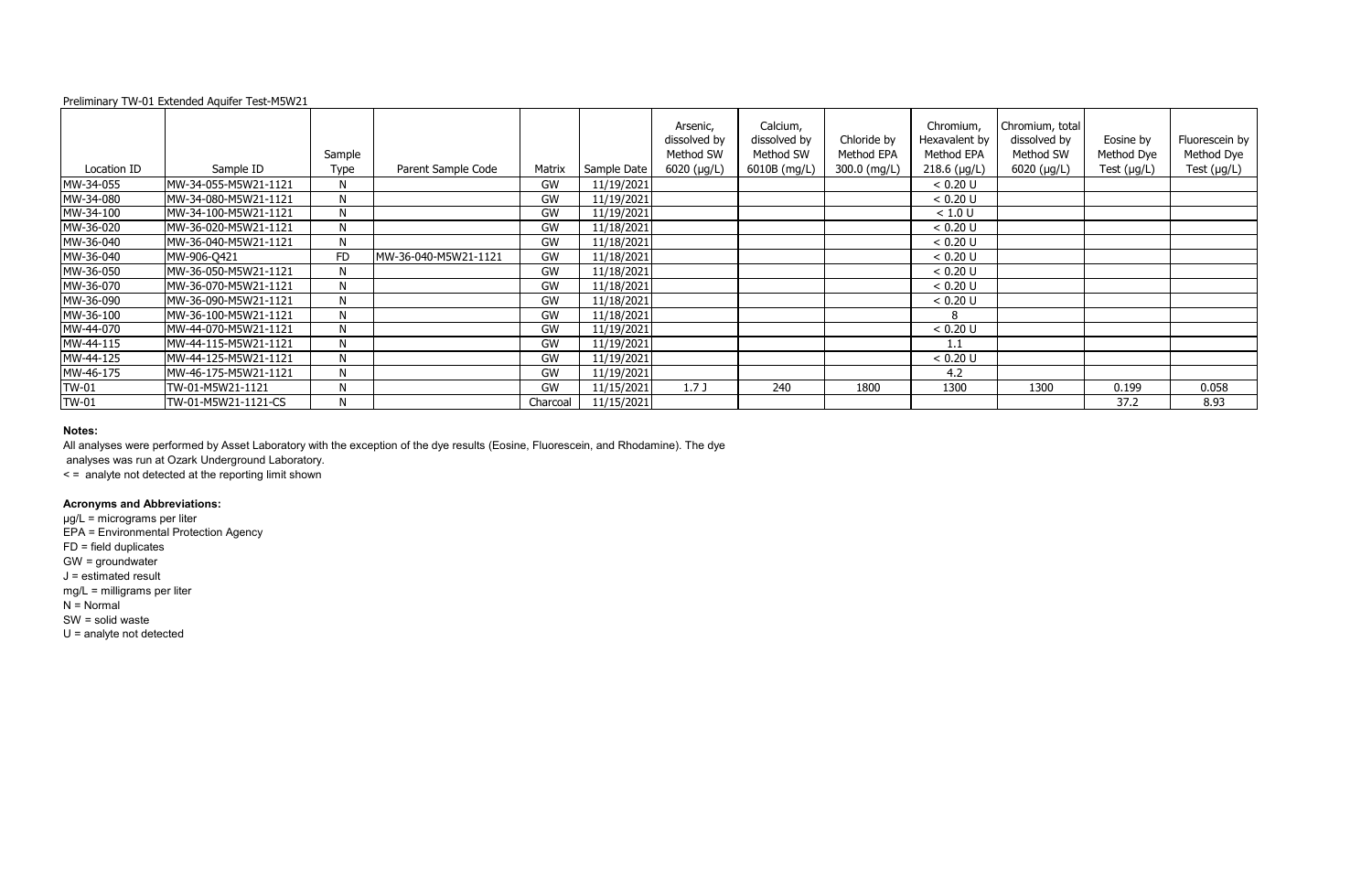## **Notes:**

All analyses were performed by Asset Laboratory with the exception of the dye results (Eosine, Fluorescein, and Rhodar

|              |                      | Sample       |                      |          |             | Magnesium,<br>dissolved by<br>Method SW | Molybdenum,<br>dissolved by<br>Method SW | Nitrate/Nitrite as<br>Nitrogen by<br>Method EPA | Potassium,<br>dissolved by<br>Method SW | Rhodamine-clc<br>by Method Dye | Selenium,<br>dissolved by<br>Method SW | Sodium,<br>dissolved by<br>Method SW |
|--------------|----------------------|--------------|----------------------|----------|-------------|-----------------------------------------|------------------------------------------|-------------------------------------------------|-----------------------------------------|--------------------------------|----------------------------------------|--------------------------------------|
| Location ID  | Sample ID            | Type         | Parent Sample Code   | Matrix   | Sample Date | 6010B (mg/L)                            | 6020 ( $\mu$ g/L)                        | 353.2 (mg/L)                                    | 6010B (mg/L)                            | Test $(\mu g/L)$               | 6020 (µg/L)                            | 6010B (mg/L)                         |
| MW-34-055    | MW-34-055-M5W21-1121 | N            |                      | GW       | 11/19/2021  |                                         |                                          |                                                 |                                         |                                |                                        |                                      |
| MW-34-080    | MW-34-080-M5W21-1121 | N            |                      | GW       | 11/19/2021  |                                         |                                          |                                                 |                                         |                                |                                        |                                      |
| MW-34-100    | MW-34-100-M5W21-1121 | N.           |                      | GW       | 11/19/2021  |                                         |                                          |                                                 |                                         |                                |                                        |                                      |
| MW-36-020    | MW-36-020-M5W21-1121 | N            |                      | GW       | 11/18/2021  |                                         |                                          |                                                 |                                         |                                |                                        |                                      |
| MW-36-040    | MW-36-040-M5W21-1121 | N            |                      | GW       | 11/18/2021  |                                         |                                          |                                                 |                                         |                                |                                        |                                      |
| MW-36-040    | MW-906-Q421          | FD           | MW-36-040-M5W21-1121 | GW       | 11/18/2021  |                                         |                                          |                                                 |                                         |                                |                                        |                                      |
| MW-36-050    | MW-36-050-M5W21-1121 | N            |                      | GW       | 11/18/2021  |                                         |                                          |                                                 |                                         |                                |                                        |                                      |
| MW-36-070    | MW-36-070-M5W21-1121 | N            |                      | GW       | 11/18/2021  |                                         |                                          |                                                 |                                         |                                |                                        |                                      |
| MW-36-090    | MW-36-090-M5W21-1121 | $\mathsf{N}$ |                      | GW       | 11/18/2021  |                                         |                                          |                                                 |                                         |                                |                                        |                                      |
| MW-36-100    | MW-36-100-M5W21-1121 | N.           |                      | GW       | 11/18/2021  |                                         |                                          |                                                 |                                         |                                |                                        |                                      |
| MW-44-070    | MW-44-070-M5W21-1121 | $\mathsf{N}$ |                      | GW       | 11/19/2021  |                                         |                                          |                                                 |                                         |                                |                                        |                                      |
| MW-44-115    | MW-44-115-M5W21-1121 | N            |                      | GW       | 11/19/2021  |                                         |                                          |                                                 |                                         |                                |                                        |                                      |
| MW-44-125    | MW-44-125-M5W21-1121 | N            |                      | GW       | 11/19/2021  |                                         |                                          |                                                 |                                         |                                |                                        |                                      |
| MW-46-175    | MW-46-175-M5W21-1121 | N            |                      | GW       | 11/19/2021  |                                         |                                          |                                                 |                                         |                                |                                        |                                      |
| <b>TW-01</b> | TW-01-M5W21-1121     | N            |                      | GW       | 11/15/2021  | 24 J                                    | 32 J                                     | 11                                              | 18 J                                    | 0.231                          | 13                                     | 1200                                 |
| <b>TW-01</b> | TW-01-M5W21-1121-CS  | N.           |                      | Charcoal | 11/15/2021  |                                         |                                          |                                                 |                                         | 51.6                           |                                        |                                      |

analyses was run at Ozark Underground Laboratory.

< = analyte not detected at the reporting limit shown

# **Acronyms and Abbreviations:**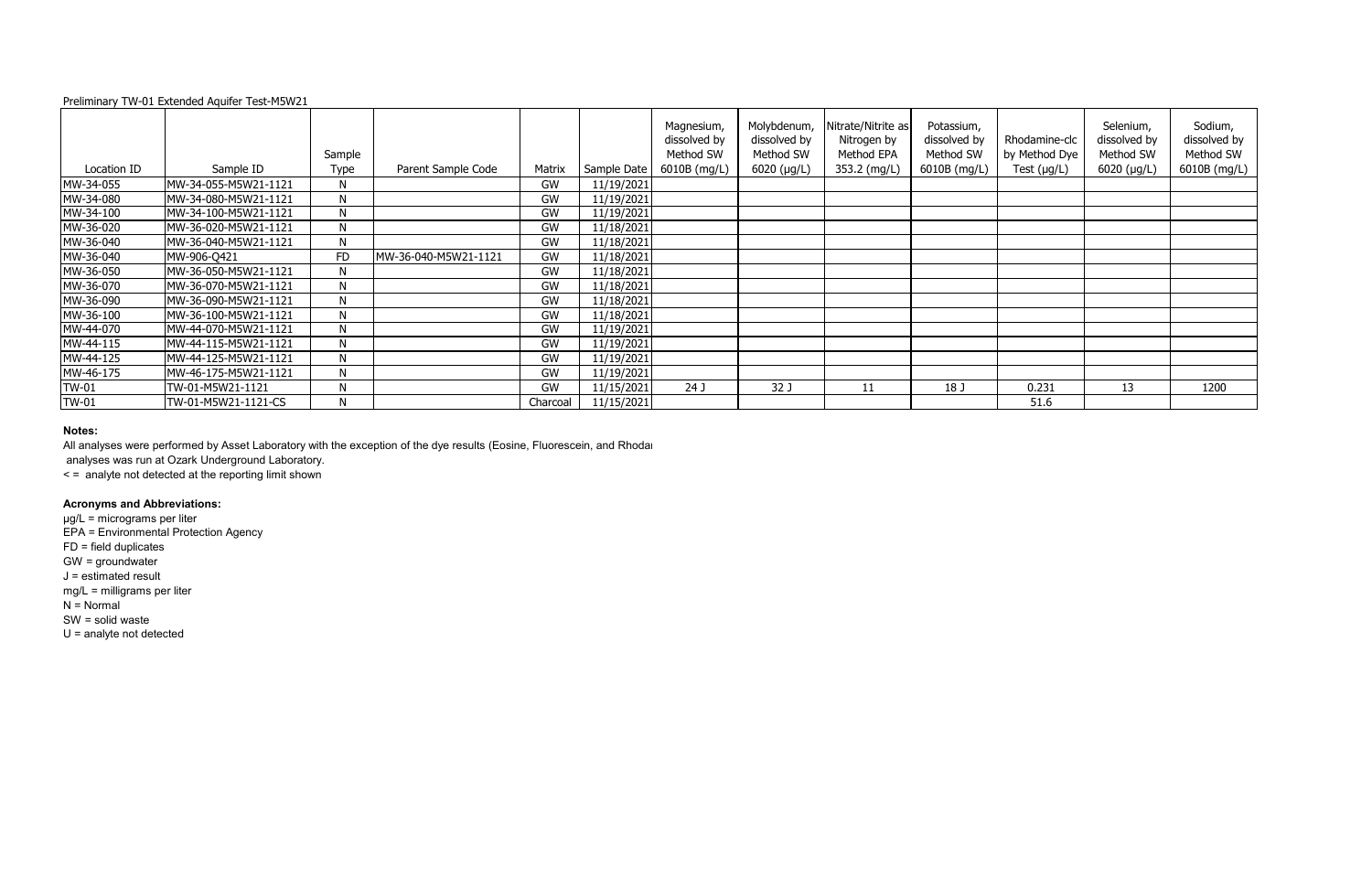|              |                      |                |                      |          |             | Specific<br>conductance by<br>Method EPA | Sulfate by                 | Total dissolved<br>solids by |
|--------------|----------------------|----------------|----------------------|----------|-------------|------------------------------------------|----------------------------|------------------------------|
| Location ID  | Sample ID            | Sample<br>Type | Parent Sample Code   | Matrix   | Sample Date | 120.1 (uS/cm)                            | Method EPA<br>300.0 (mg/L) | Method SM<br>2540 C (mg/L)   |
| MW-34-055    | MW-34-055-M5W21-1121 | N              |                      | GW       | 11/19/2021  |                                          |                            |                              |
| MW-34-080    | MW-34-080-M5W21-1121 | N              |                      | GW       | 11/19/2021  |                                          |                            |                              |
| MW-34-100    | MW-34-100-M5W21-1121 | N              |                      | GW       | 11/19/2021  |                                          |                            |                              |
| MW-36-020    | MW-36-020-M5W21-1121 | N              |                      | GW       | 11/18/2021  |                                          |                            |                              |
| MW-36-040    | MW-36-040-M5W21-1121 | N              |                      | GW       | 11/18/2021  |                                          |                            |                              |
| MW-36-040    | MW-906-Q421          | <b>FD</b>      | MW-36-040-M5W21-1121 | GW       | 11/18/2021  |                                          |                            |                              |
| MW-36-050    | MW-36-050-M5W21-1121 | N              |                      | GW       | 11/18/2021  |                                          |                            |                              |
| MW-36-070    | MW-36-070-M5W21-1121 | N              |                      | GW       | 11/18/2021  |                                          |                            |                              |
| MW-36-090    | MW-36-090-M5W21-1121 | N              |                      | GW       | 11/18/2021  |                                          |                            |                              |
| MW-36-100    | MW-36-100-M5W21-1121 | N              |                      | GW       | 11/18/2021  |                                          |                            |                              |
| MW-44-070    | MW-44-070-M5W21-1121 | N              |                      | GW       | 11/19/2021  |                                          |                            |                              |
| MW-44-115    | MW-44-115-M5W21-1121 | N              |                      | GW       | 11/19/2021  |                                          |                            |                              |
| MW-44-125    | MW-44-125-M5W21-1121 | N              |                      | GW       | 11/19/2021  |                                          |                            |                              |
| MW-46-175    | MW-46-175-M5W21-1121 | N              |                      | GW       | 11/19/2021  |                                          |                            |                              |
| <b>TW-01</b> | TW-01-M5W21-1121     | N              |                      | GW       | 11/15/2021  | 6500                                     | 500                        | 3800                         |
| <b>TW-01</b> | TW-01-M5W21-1121-CS  | N              |                      | Charcoal | 11/15/2021  |                                          |                            |                              |

## **Notes:**

All analyses were performed by Asset Laboratory with the exception of the dye results (Eosine, Fluorescein, and Rhodar

analyses was run at Ozark Underground Laboratory.

< = analyte not detected at the reporting limit shown

# **Acronyms and Abbreviations:**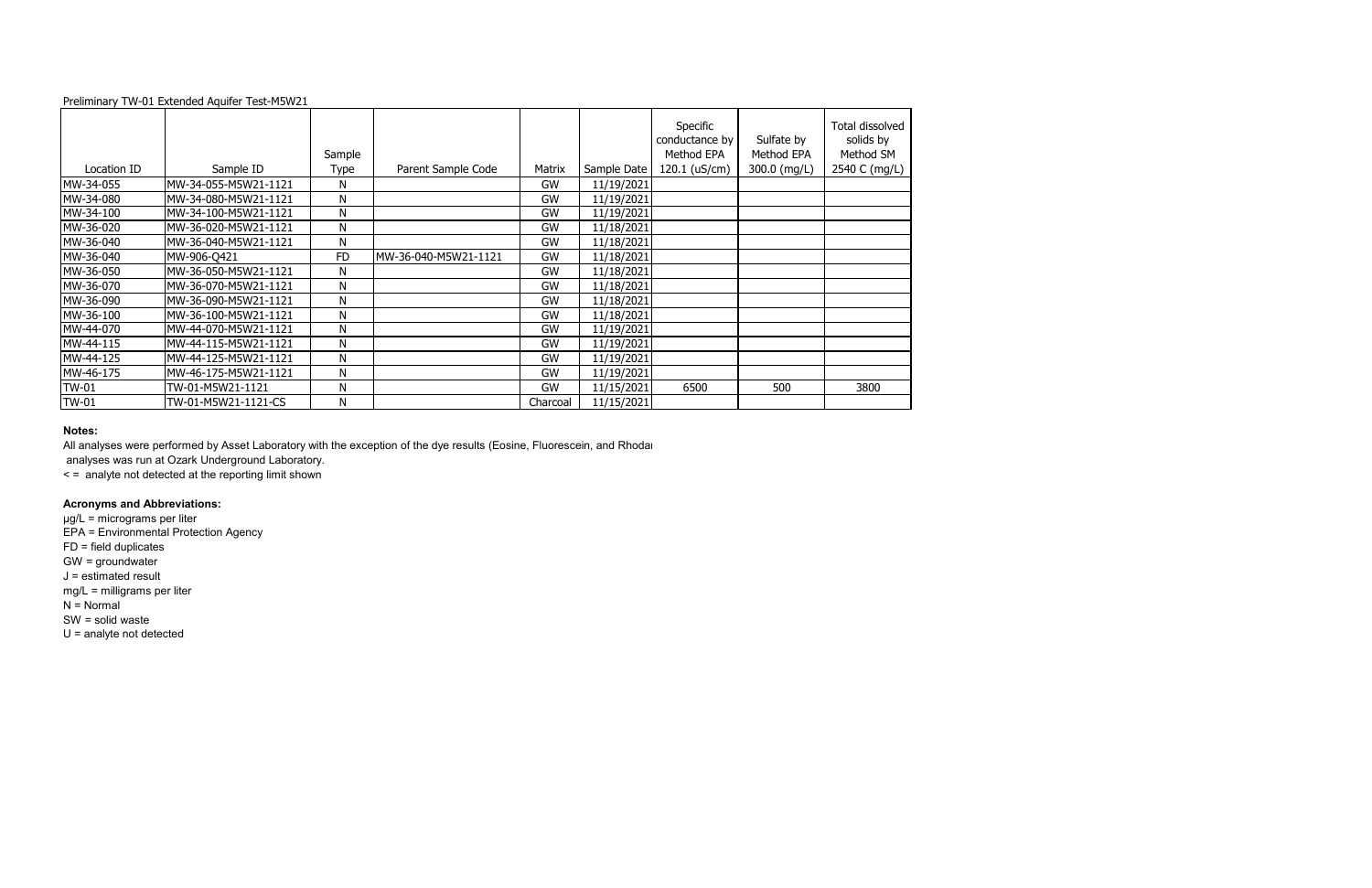| Location ID  | Sample ID           | Sample<br>Type | Matrix   | Sample Date | Chromium,<br>Hexavalent by<br>Method EPA<br>$218.6$ (µg/L) | Eosine by<br>Method Dye<br>Test $(\mu g/L)$ | Fluorescein by<br>Method Dye<br>Test $(\mu g/L)$ | Rhodamine-clc<br>by Method Dye<br>Test $(\mu g/L)$ |
|--------------|---------------------|----------------|----------|-------------|------------------------------------------------------------|---------------------------------------------|--------------------------------------------------|----------------------------------------------------|
| <b>TW-01</b> | ITW-01-M5W22-1121   | N              | GW       | 11/22/2021  | 1200                                                       | 17.7                                        | 5.36                                             | 32.5                                               |
| <b>TW-01</b> | TW-01-M5W22-1121-CS | N              | Charcoal | 11/22/2021  |                                                            | 0.244                                       | 0.078                                            | 0.508                                              |

µg/L = micrograms per liter EPA = Environmental Protection Agency GW = groundwater  $N = Normal$ 

#### **Notes:**

All analyses were performed by Asset Laboratory with the exception of the dye results (Eosine, Fluorescein, and Rhodamine). The dye analyses was run at Ozark Underground Laboratory.

# **Acronyms and Abbreviations:**